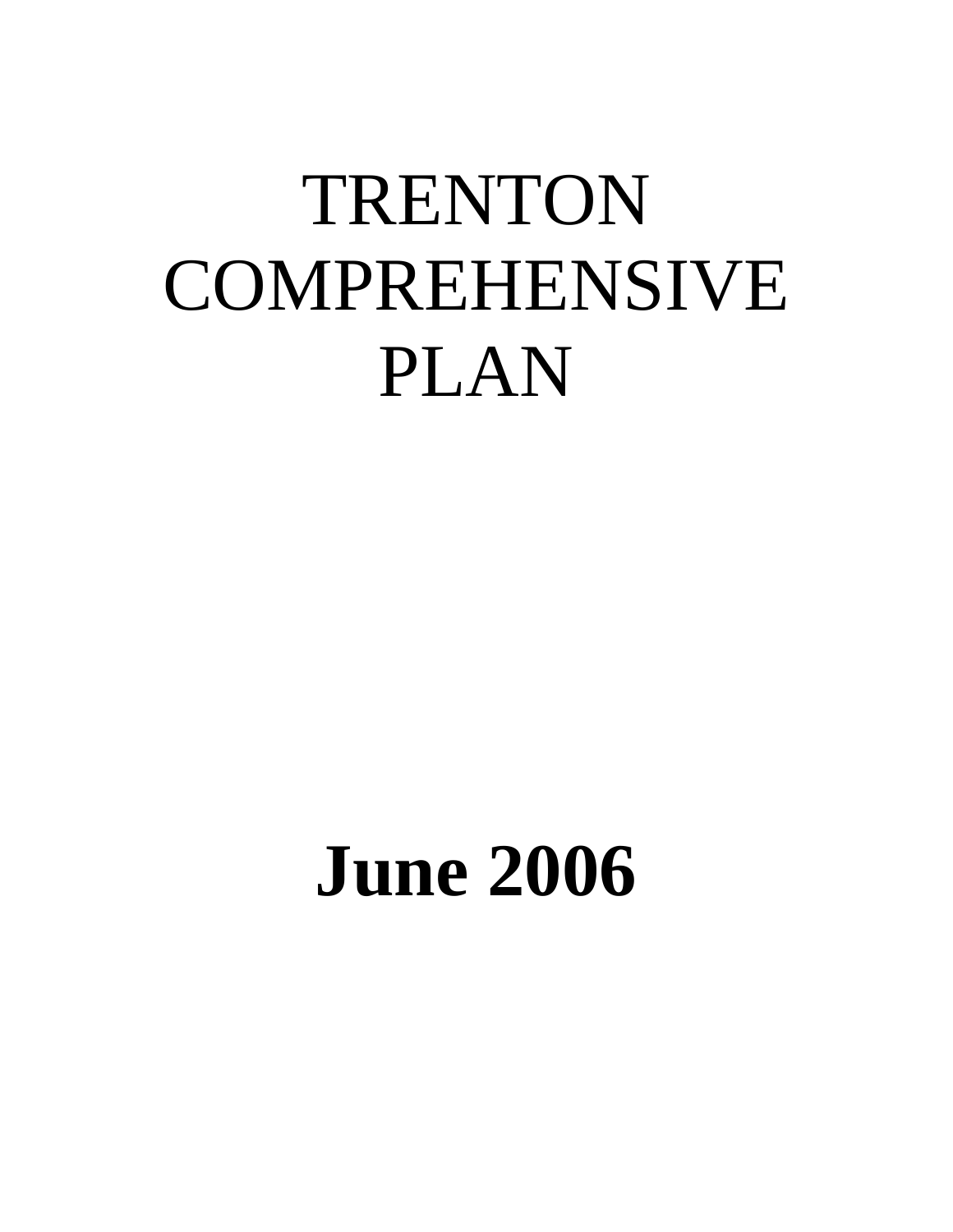# **TRENTON COMPREHENSIVE PLAN 2006**

**Prepared by the Trenton Comprehensive Planning Committee:** 

**Fred Ehrlenbach, Chair Duane Bartlett James Cameron Peter Dow Vincent Esposito Michael Hodgkins Peter Lazas Fred Noyes Mark Remick Michael Swanson Gary Weber Dorothy Young** 

*With technical assistance from the Hancock County Planning Commission*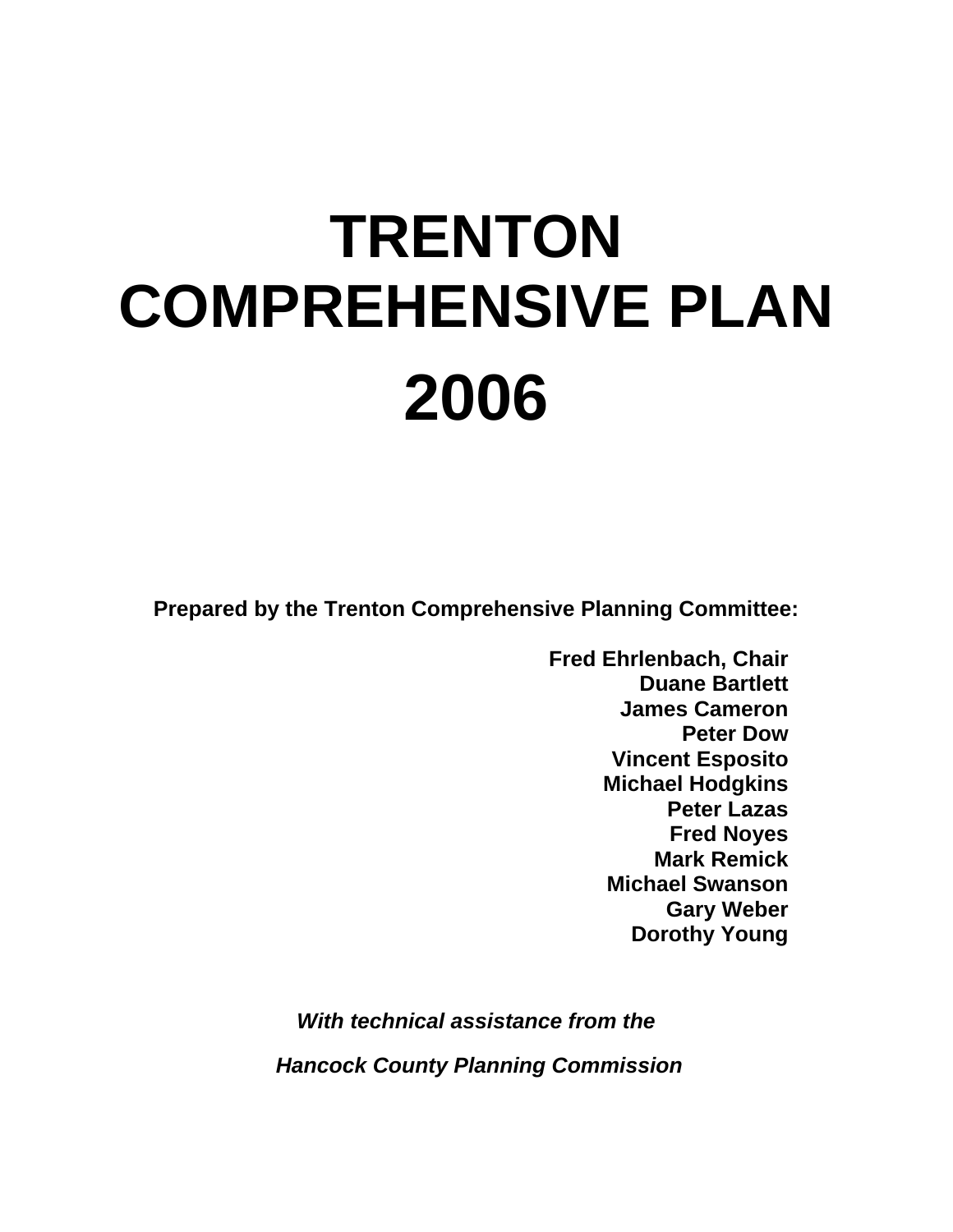# **PART I: INVENTORY AND ANALYSIS**

**June 2006**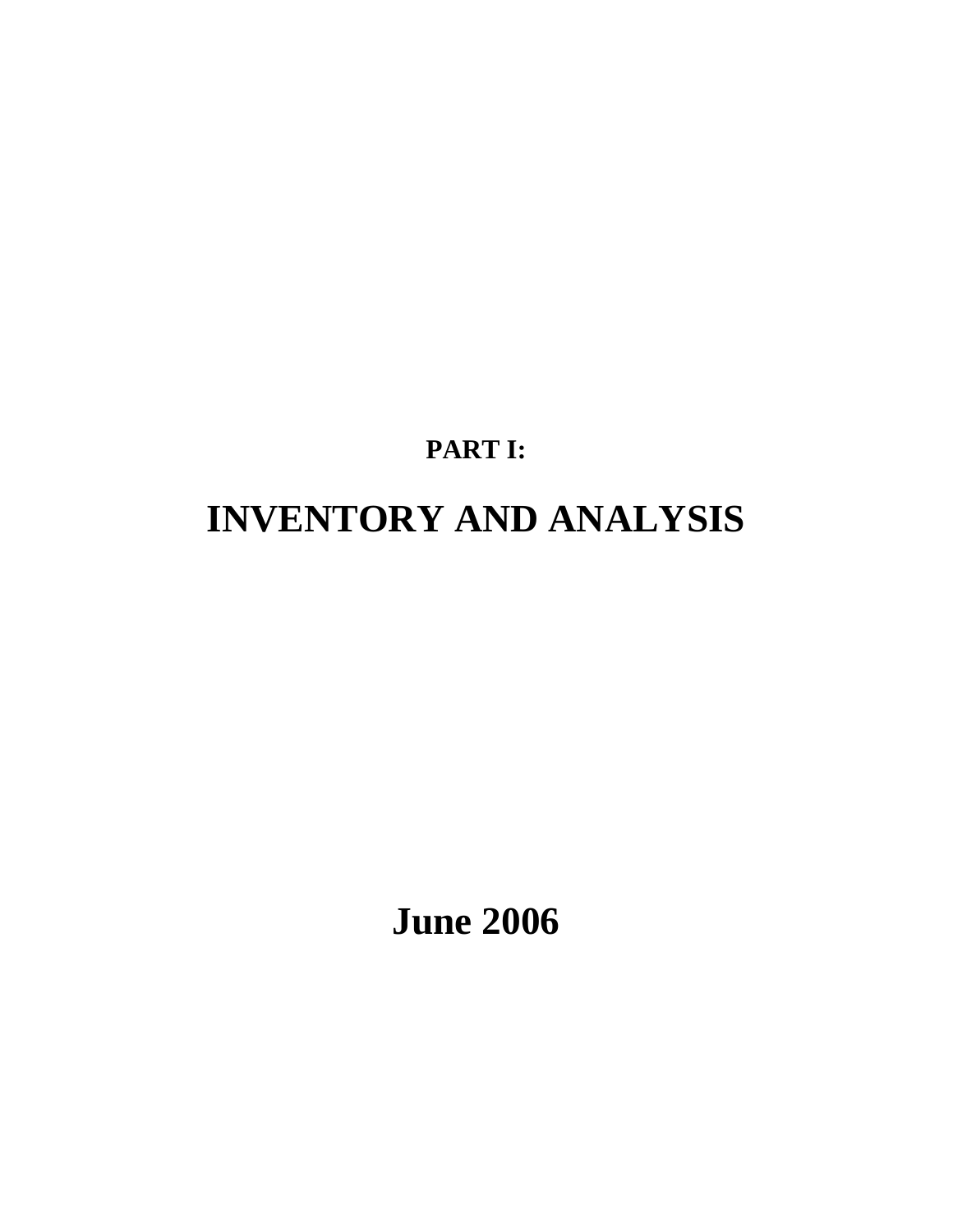## **TABLE OF CONTENTS**

| <b>SECTION</b><br><b>PAGE</b>                                        |  |  |  |
|----------------------------------------------------------------------|--|--|--|
|                                                                      |  |  |  |
| PART I INVENTORY AND ANALYSIS                                        |  |  |  |
|                                                                      |  |  |  |
|                                                                      |  |  |  |
|                                                                      |  |  |  |
|                                                                      |  |  |  |
|                                                                      |  |  |  |
|                                                                      |  |  |  |
|                                                                      |  |  |  |
|                                                                      |  |  |  |
|                                                                      |  |  |  |
|                                                                      |  |  |  |
|                                                                      |  |  |  |
|                                                                      |  |  |  |
|                                                                      |  |  |  |
|                                                                      |  |  |  |
|                                                                      |  |  |  |
|                                                                      |  |  |  |
|                                                                      |  |  |  |
|                                                                      |  |  |  |
|                                                                      |  |  |  |
|                                                                      |  |  |  |
|                                                                      |  |  |  |
|                                                                      |  |  |  |
|                                                                      |  |  |  |
|                                                                      |  |  |  |
|                                                                      |  |  |  |
|                                                                      |  |  |  |
|                                                                      |  |  |  |
|                                                                      |  |  |  |
|                                                                      |  |  |  |
|                                                                      |  |  |  |
|                                                                      |  |  |  |
| 7. Adequacy of Existing Measures to Manage Traffic Impacts of Dev 24 |  |  |  |
|                                                                      |  |  |  |
|                                                                      |  |  |  |
|                                                                      |  |  |  |
|                                                                      |  |  |  |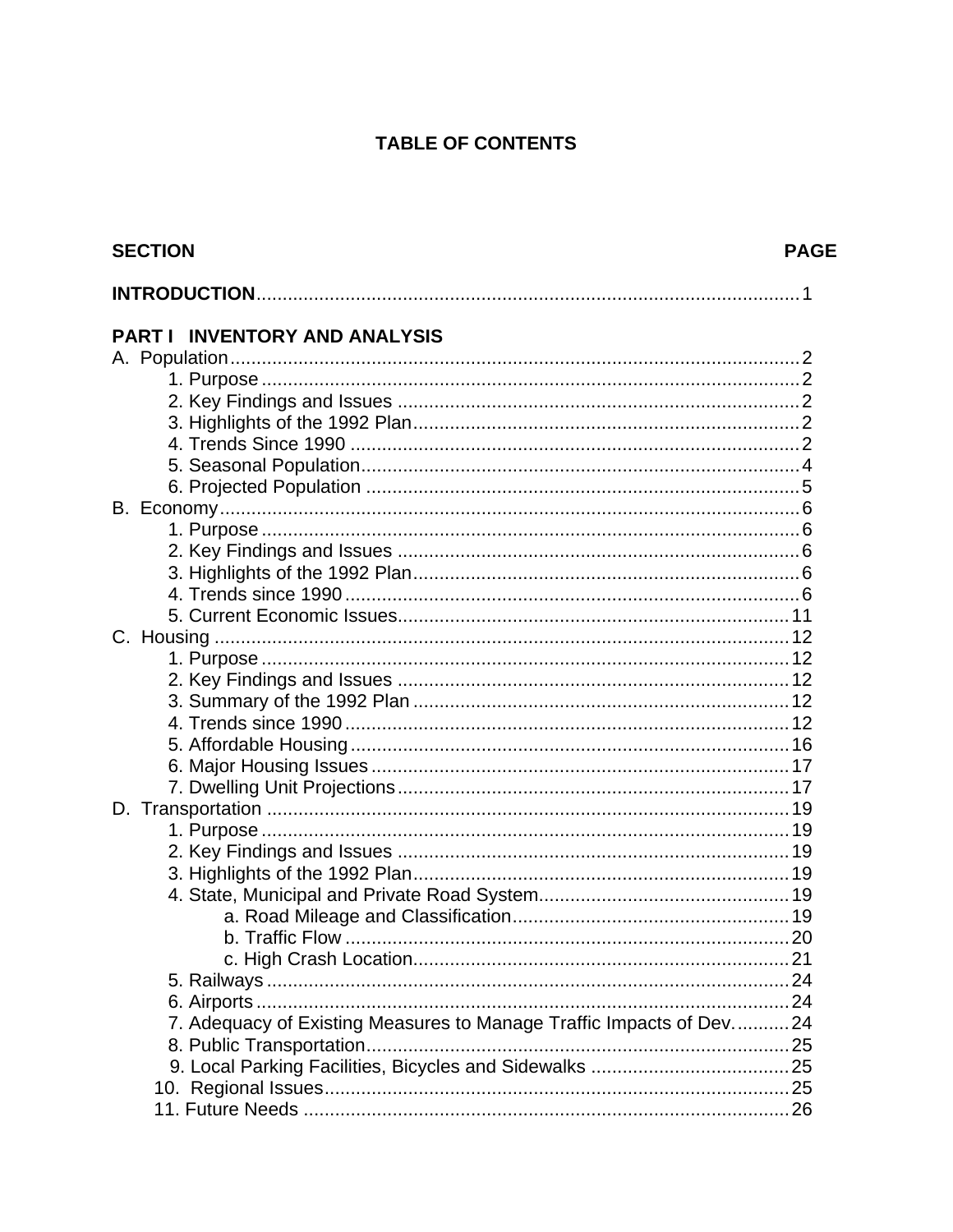| 5. State Recreation Standards & Comparisons to Other Towns36            |  |
|-------------------------------------------------------------------------|--|
|                                                                         |  |
|                                                                         |  |
| 8. Current & Future Adequacy of Recreation, Scenic & Open Space Res  38 |  |
|                                                                         |  |
|                                                                         |  |
|                                                                         |  |
|                                                                         |  |
|                                                                         |  |
|                                                                         |  |
|                                                                         |  |
|                                                                         |  |
|                                                                         |  |
| 9. Adequacy of Existing Ordinances and Protective Measures  42          |  |
|                                                                         |  |
|                                                                         |  |
|                                                                         |  |
|                                                                         |  |
|                                                                         |  |
|                                                                         |  |
|                                                                         |  |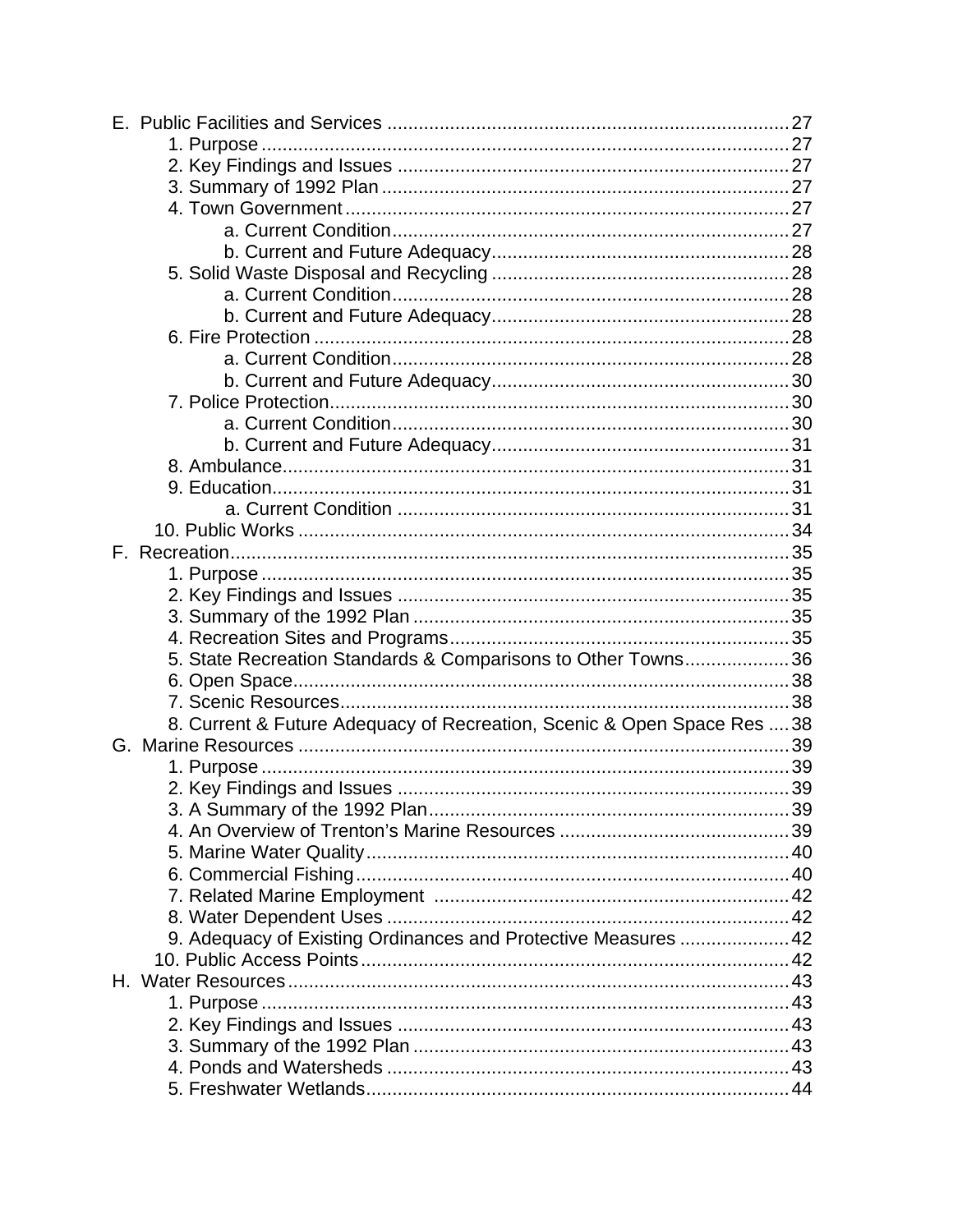| 4. Areas Identified by Maine's Beginning with Habitat Program  48      |  |
|------------------------------------------------------------------------|--|
|                                                                        |  |
|                                                                        |  |
|                                                                        |  |
|                                                                        |  |
|                                                                        |  |
|                                                                        |  |
|                                                                        |  |
|                                                                        |  |
|                                                                        |  |
| 6. An Analysis of Threats to Farm & Forest Land from Projected Dev. 54 |  |
| 7. Adequacy of Existing Measures to Protect Farm and Forest Land54     |  |
|                                                                        |  |
|                                                                        |  |
|                                                                        |  |
|                                                                        |  |
|                                                                        |  |
| 5. Identified, Pre-Historic, Historic, and Archaeological Sites58      |  |
|                                                                        |  |
|                                                                        |  |
|                                                                        |  |
|                                                                        |  |
|                                                                        |  |
|                                                                        |  |
|                                                                        |  |
|                                                                        |  |
|                                                                        |  |
|                                                                        |  |
|                                                                        |  |
|                                                                        |  |
|                                                                        |  |
|                                                                        |  |
|                                                                        |  |
|                                                                        |  |
|                                                                        |  |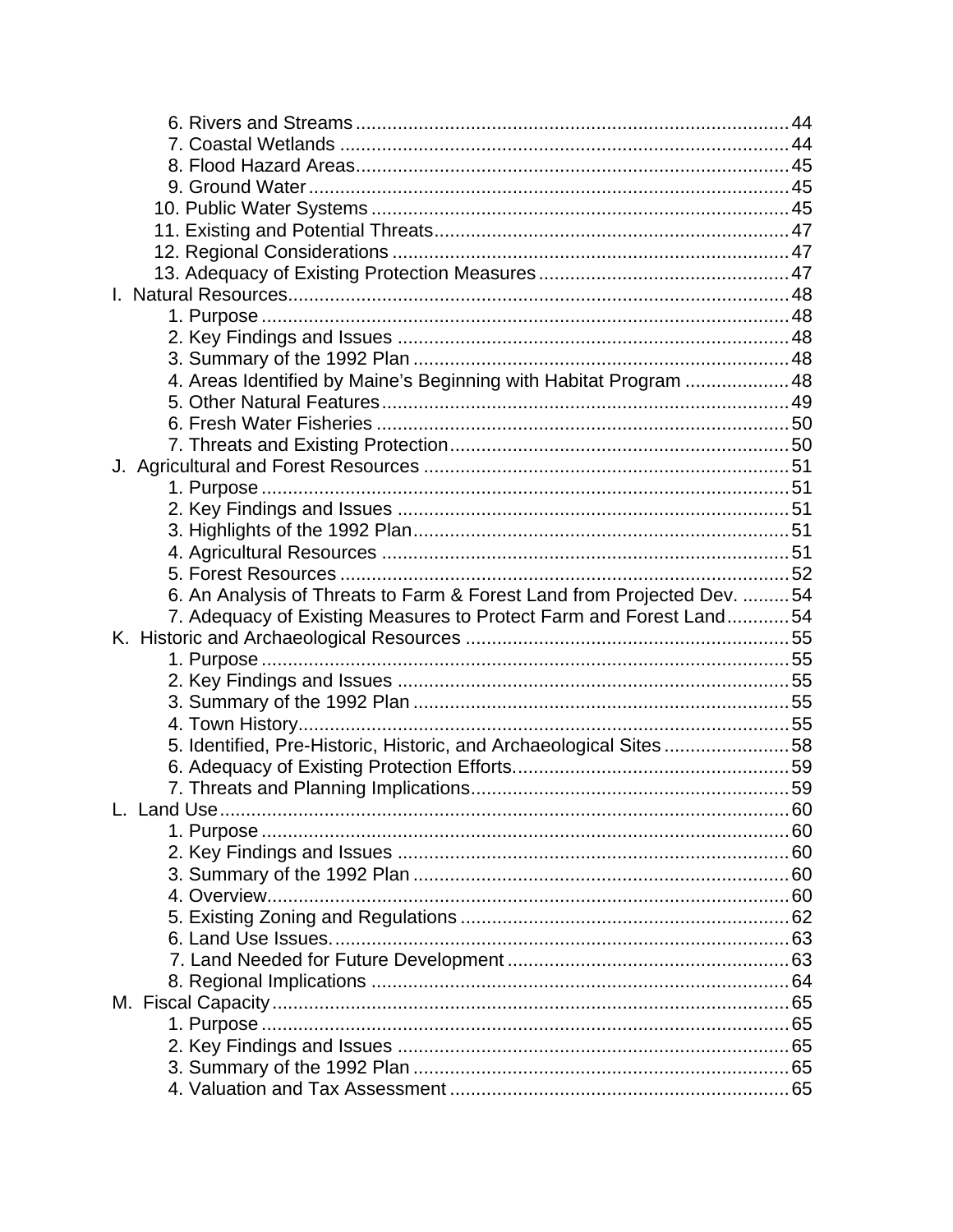# PART II GOALS AND OBJECTIVES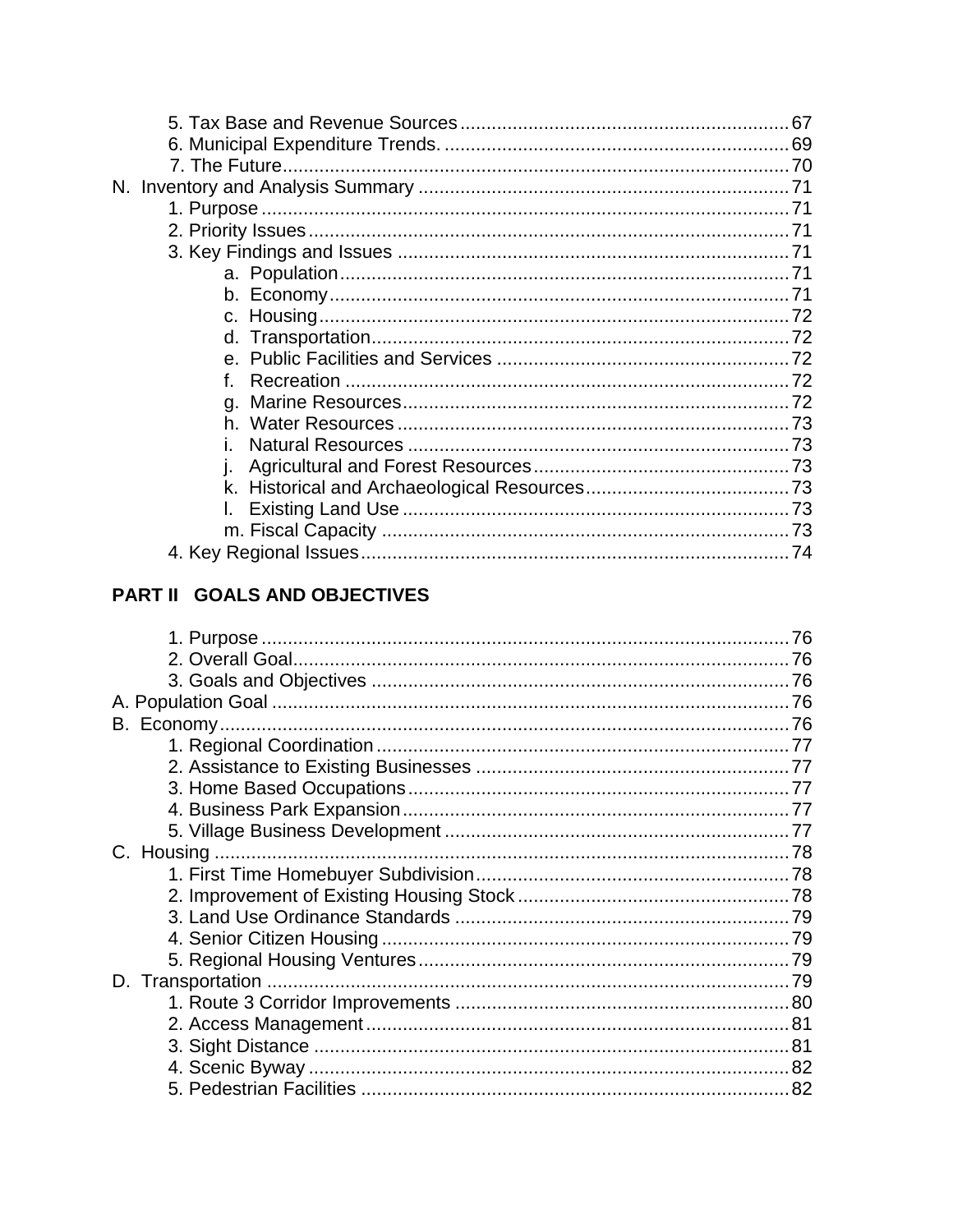|    | 2. Non-Point Source Management and Stormwater Runoff 89        |  |
|----|----------------------------------------------------------------|--|
|    |                                                                |  |
|    |                                                                |  |
|    |                                                                |  |
| L. |                                                                |  |
| J. |                                                                |  |
|    |                                                                |  |
|    |                                                                |  |
|    |                                                                |  |
|    |                                                                |  |
|    |                                                                |  |
|    | 4. Rural Area Protection and Natural Resource Conservation  94 |  |
|    |                                                                |  |
|    |                                                                |  |
|    |                                                                |  |
|    |                                                                |  |
|    |                                                                |  |
|    |                                                                |  |
|    |                                                                |  |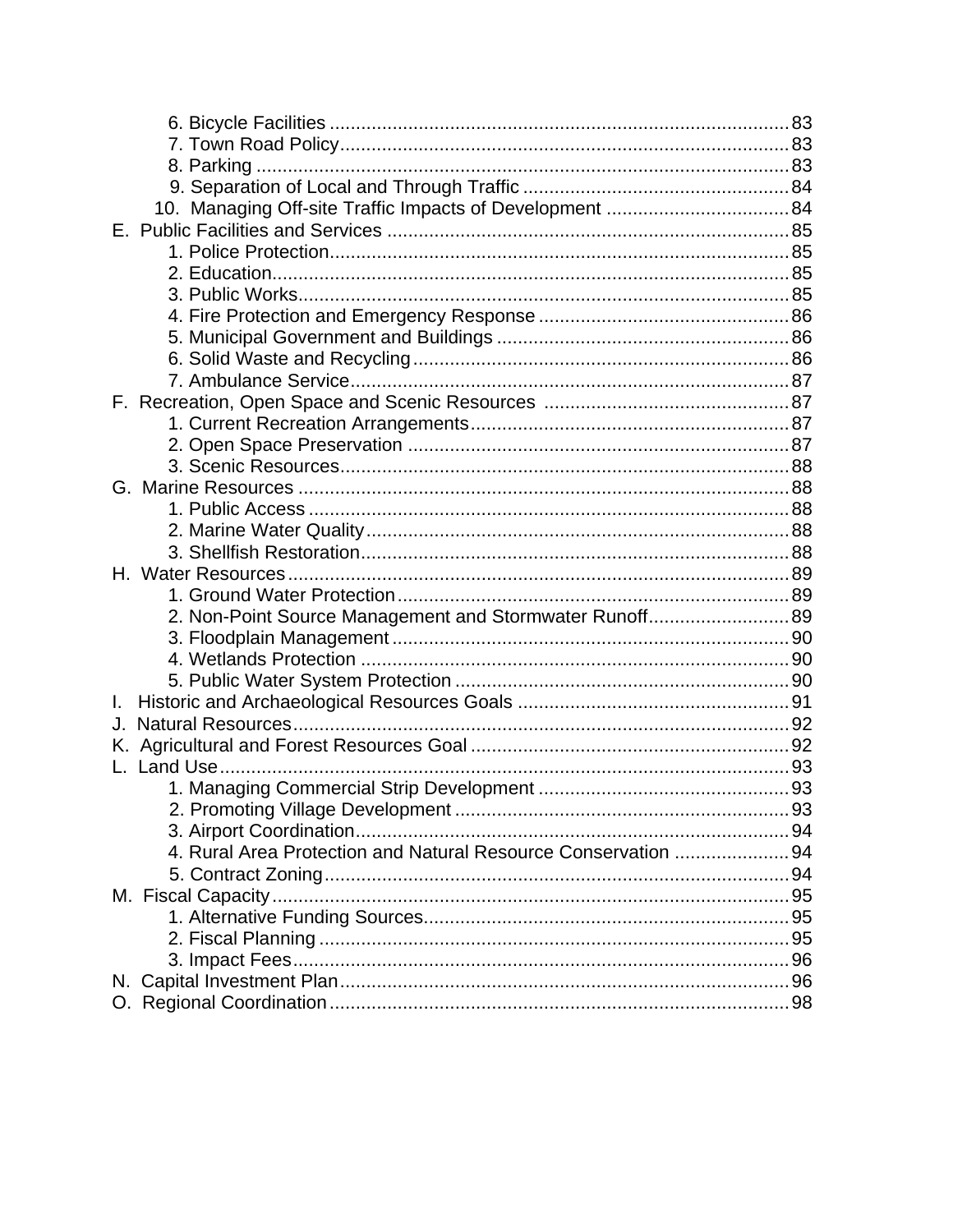# **PART III FUTURE LAND USE**

| d. Areas with Development Constraints & Key Natural Resources104 |  |
|------------------------------------------------------------------|--|
|                                                                  |  |
|                                                                  |  |
|                                                                  |  |
|                                                                  |  |
|                                                                  |  |
|                                                                  |  |
|                                                                  |  |
|                                                                  |  |
| 5. Measures to Distinguish Between Growth and Rural Areas  107   |  |
| 6                                                                |  |
|                                                                  |  |

## **TABLES AND MAPS Tables:**

# **Part I**

| A.1 |                                                                        |  |
|-----|------------------------------------------------------------------------|--|
| A.2 |                                                                        |  |
| A.3 |                                                                        |  |
| B.1 |                                                                        |  |
| B.2 |                                                                        |  |
| B.3 |                                                                        |  |
| B.4 |                                                                        |  |
| C.1 |                                                                        |  |
| C.2 |                                                                        |  |
| C.3 | Estimated Tenure of Occupied Year-Round Housing: 1990 & 2000  14       |  |
| C.4 | Contract Rent of Renter-Occupied Units Trenton/Hancock County 2000  15 |  |
| C.5 | Value of Specified Owner-Occupied Housing Units 2000  16               |  |
| C.6 |                                                                        |  |
| D.1 |                                                                        |  |
| D.2 |                                                                        |  |
| D.3 |                                                                        |  |
| E.1 |                                                                        |  |
| E.2 |                                                                        |  |
| E.3 |                                                                        |  |
| E.4 |                                                                        |  |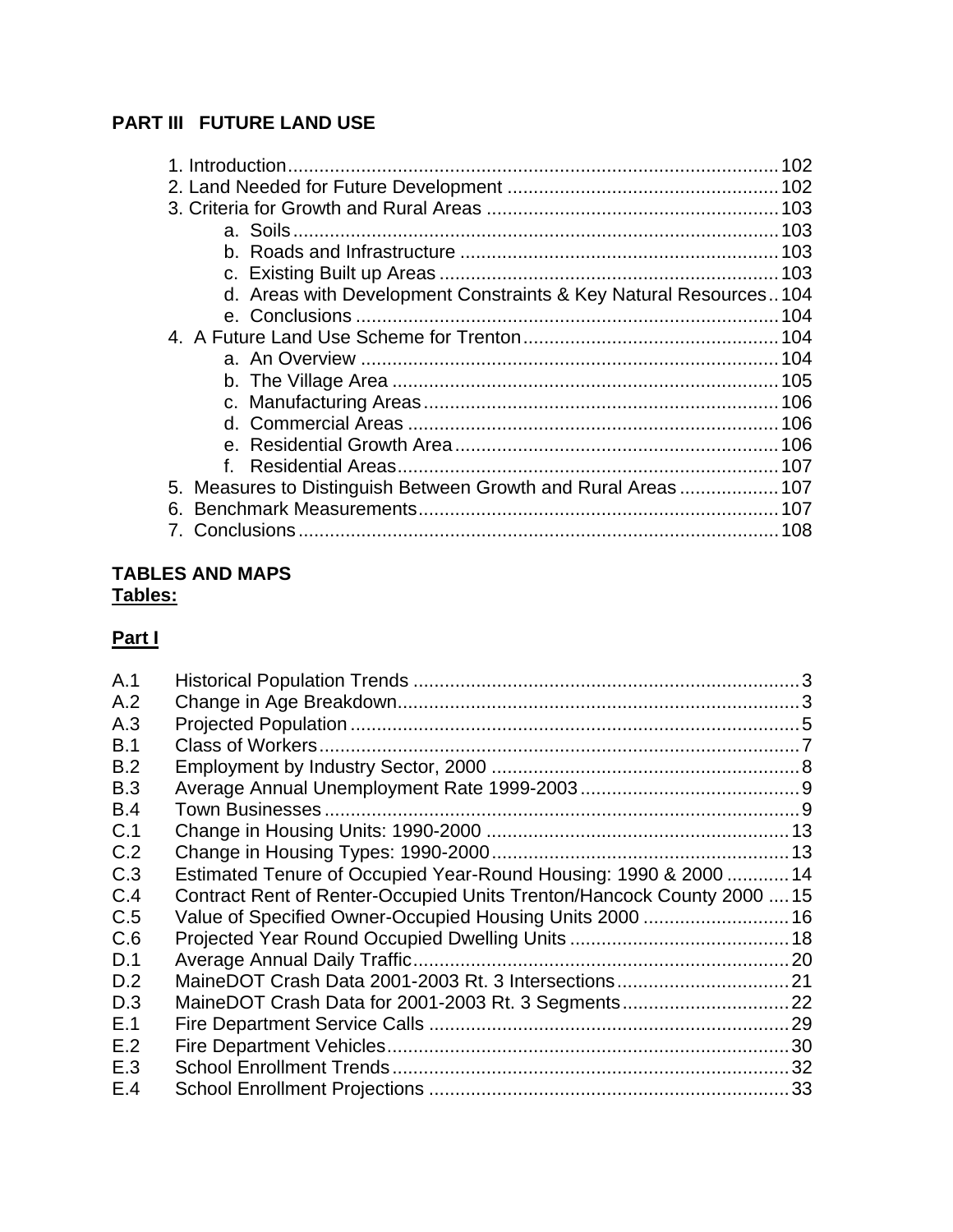| F.1 | State Guidelines for Standards & Comparison to Other Towns 36       |  |
|-----|---------------------------------------------------------------------|--|
| G.1 |                                                                     |  |
| G.2 | Trenton Resident Fishing Licenses by Select Category 41             |  |
| H.1 |                                                                     |  |
| J.1 |                                                                     |  |
| J.2 |                                                                     |  |
| J.3 |                                                                     |  |
| L.1 | Summary of Commercial, Manufacturing & Multi-Family Development  61 |  |
| L.2 |                                                                     |  |
| L.3 |                                                                     |  |
| M.1 |                                                                     |  |
| M.2 |                                                                     |  |
| M.3 |                                                                     |  |
| M.4 |                                                                     |  |
| M.5 |                                                                     |  |
| M.6 |                                                                     |  |
| M.7 |                                                                     |  |

# **Part II**

| II.1 |  |  |  |  |
|------|--|--|--|--|
|------|--|--|--|--|

### **Maps**

- 1. Base Map<br>2. Land Use a
- 2. Land Use and Ownership<br>2A. Land Use and Ownership
- Land Use and Ownership Types
- 3. Water and Marine Resources
- 3B. Natural Resources
- 4. Cultural Resources
- 5. Proposed Future Land Use
- 6. Existing Zoning<br>7. Soils
- **Soils**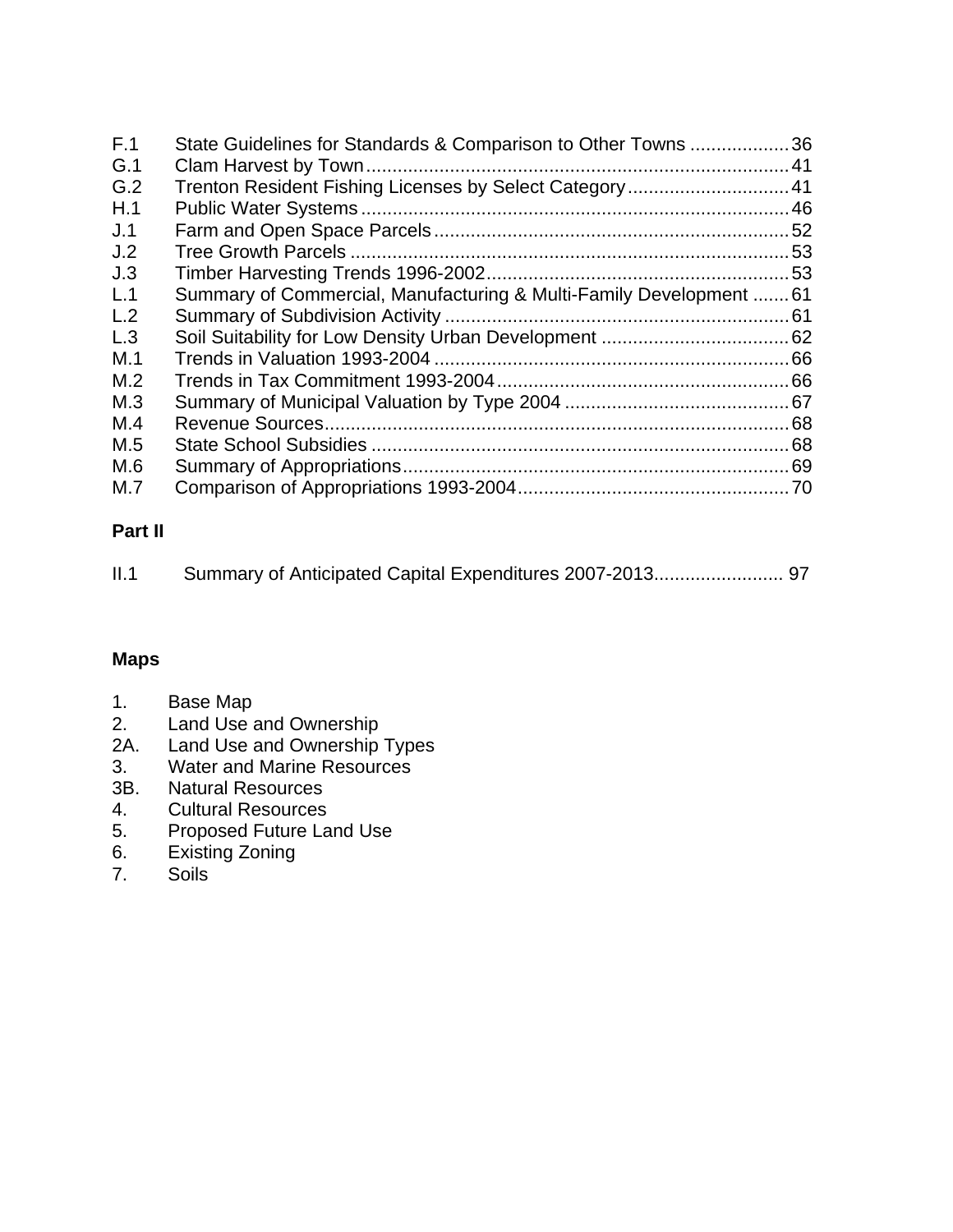#### **INTRODUCTION**

 The Trenton comprehensive plan is an advisory document. It reflects the desired future of the town. Overall, it identifies current issues and opportunities that the town faces and discusses what is expected to happen within the next five to ten years. It is an update to the 1992 plan and replaces that document.

 The plan consists of two major parts. The *Inventory and Analysis* discusses recent trends in the town and projects what may happen in the future. While it discusses some options for the town to consider, **these are not recommendations**. Rather, this section is a reference document that reflects conditions in the town as of early-2006. Since all towns change rapidly, some of the information in this section may be out of date by the time the plan is adopted.

 The second part is the *Goals, Policies, Implementation Strategies and Future Land use Plan*. This section sets specific recommendations for the future of the town. These recommendations are followed by detailed implementation strategies that indicate who will do what and when. The *Future Land Use Plan* presents a vision of how the town should grow.

The plan, however, is not valid until it is adopted by the voters. While the plan is the legal basis of any changes to land use ordinances, all such changes must be voted upon by the voters separate from the comprehensive plan vote. Public hearings are required before any vote.

 The plan is intended to guide the select board, planning board, town employees and other town committees and boards in their decisions and provide continuity in town policy. It can also be used to help Trenton seek funding from various state and federal grant programs. Residents are reminded that planning is an on-going process. This plan should be reviewed annually to see if its assumptions are still valid. A more thorough review may be needed in five years.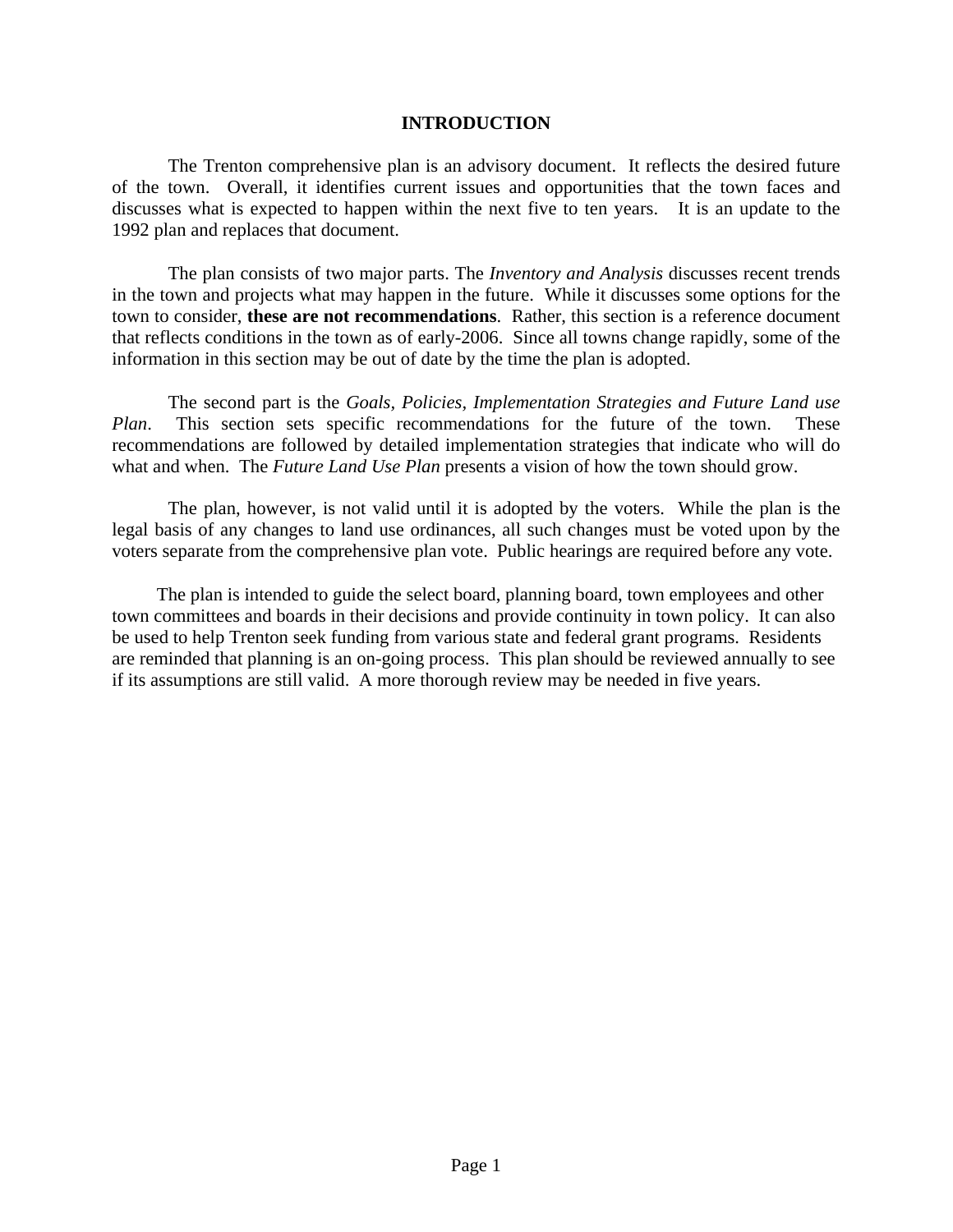#### **A. POPULATION**

#### **1. Purpose**

Population is one of the most basic components of a comprehensive plan. In order to understand Trenton's current and future needs, it is important to review population trends. This section aims to accomplish the following:

- a. Review population trends since 1990; and
- b. Project future population growth.

#### **2. Key Findings and Issues**

Trenton is one of the fastest growing towns in Hancock County. Its year-round population increased by 29 percent between 1990 and 2000. The town's 2015 population is projected to be 1,738, which is 26 percent more than its 2000 population of 1,374. The town's residential population is estimated to more than double during the peak summer and this figure does **not** include the vast number of day visitors, nor the people who work in town. The town's population is aging. Those in the 45-64 age group increased by 51 percent.

#### **3. Highlights of the 1992 Plan**

The plan noted that the there had been a considerable influx of young families with school-aged children. It projected a year-round population for 2000 of 1,468 while the U.S. Census for that year reported a population of 1,370. There had been a decrease in the average household size.

#### **4. Trends Since 1990**

Table A.1 shows historical population trends for Trenton. After a period of population fluctuation for the first few decades of the  $20<sup>th</sup>$  century, the town saw steady year-round population growth toward the end of the century. In fact, between 1990 and 2000, it was one of the fastest growing towns in Hancock County.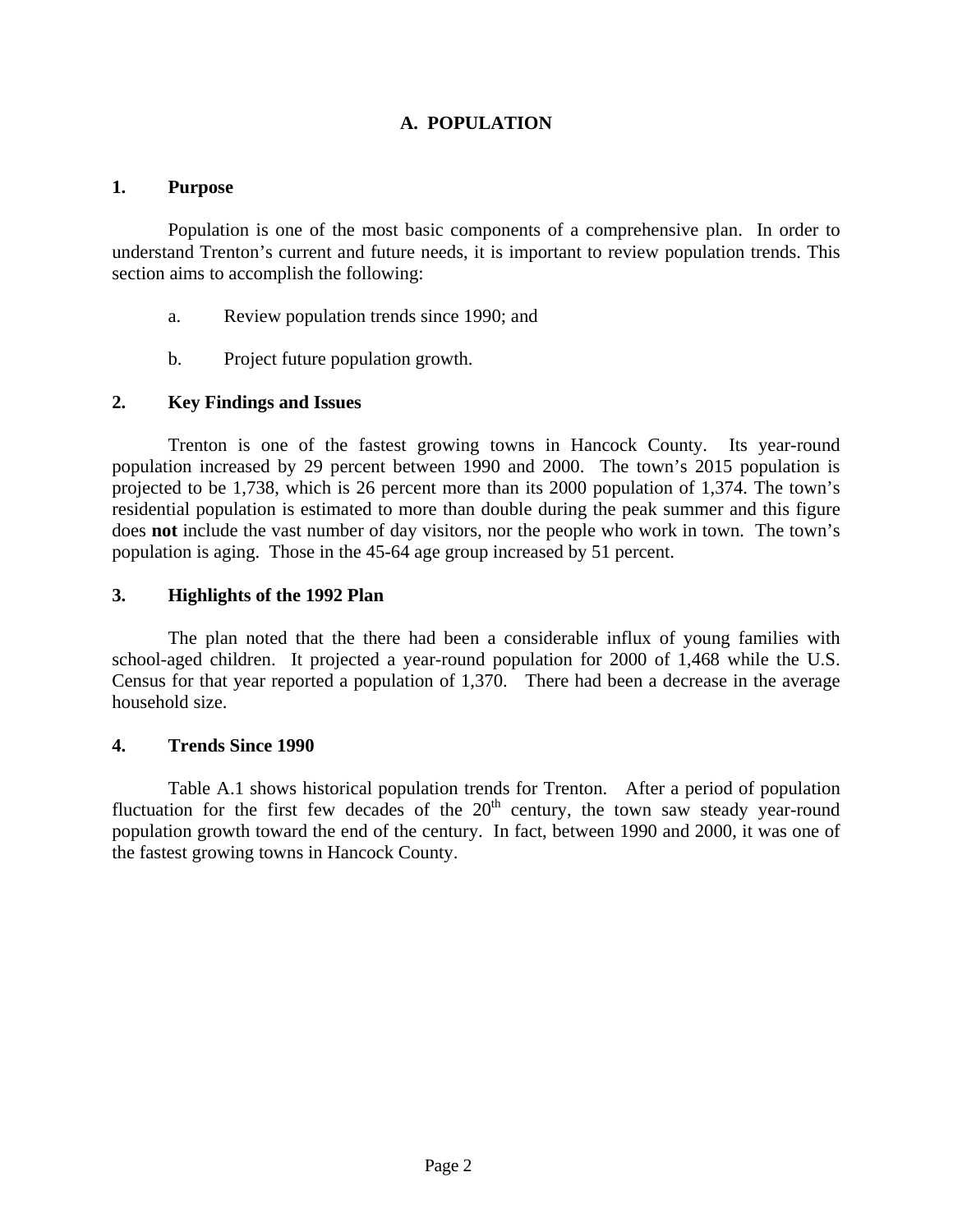| Table A.1                                                                  |                                              |               |  |  |  |  |
|----------------------------------------------------------------------------|----------------------------------------------|---------------|--|--|--|--|
| <b>Historical Population Trends, Trenton 1900-2015</b>                     |                                              |               |  |  |  |  |
| Year                                                                       | <b>Population</b><br><b>Ten Year Percent</b> |               |  |  |  |  |
|                                                                            |                                              | <b>Change</b> |  |  |  |  |
| 1900                                                                       | 459                                          |               |  |  |  |  |
| 1910                                                                       | 354                                          | $-22.8%$      |  |  |  |  |
| 1920                                                                       | 314                                          | $-11.30%$     |  |  |  |  |
| 1930                                                                       | 338                                          | 7.64%         |  |  |  |  |
| 1940                                                                       | 403                                          | 19.23%        |  |  |  |  |
| 1950                                                                       | 358                                          | $-11.17%$     |  |  |  |  |
| 1960                                                                       | 375                                          | 4.75%         |  |  |  |  |
| 1970                                                                       | 392                                          | 4.53%         |  |  |  |  |
| 1980                                                                       | 718                                          | 83.16%        |  |  |  |  |
| 1990                                                                       | 1,065                                        | 48.33%        |  |  |  |  |
| 2000                                                                       | 1,374                                        | 29.01%        |  |  |  |  |
| $2010^*$                                                                   | 1,649                                        | 20.01%        |  |  |  |  |
| $2015$ *                                                                   | 1,738                                        | 5.4%          |  |  |  |  |
|                                                                            |                                              |               |  |  |  |  |
| <b>NOTE:</b> The figures for 2010 and 2015 are projections                 |                                              |               |  |  |  |  |
| <b>SOURCE:</b> U.S. Census and Maine State Planning Office for projections |                                              |               |  |  |  |  |

As seen in Table A.2, the population of the various age groups changed at different rates between 1990 and 2004. The largest increase (51 percent) was for those between 45 and 64 years. It is significant since it is the group that is largely past child-bearing years. This is an indicator of the increase in the median age of the population. Overall, the median age in town increased from 35.4 years in 1990 to 40.7 in 2000. Hancock County's median age increased from 35.8 to 40.7 during the same period. Trenton's median age is thus the same as the county median. The aging population may mean that the number of school-age children will increase at a slower rate in the future.

| Table A.2<br><b>Change in Age Breakdown, Year-round Population Trenton: 1990-2004</b> |                       |                        |                       |                        |                            |                                   |
|---------------------------------------------------------------------------------------|-----------------------|------------------------|-----------------------|------------------------|----------------------------|-----------------------------------|
| Age Group                                                                             | 1990<br><b>Number</b> | 1990<br><b>Percent</b> | 2004<br><b>Number</b> | 2004<br><b>Percent</b> | <b>Change</b><br>$90 - 04$ | Percent<br><b>Change</b><br>90-04 |
| $0 - 4$                                                                               | 79                    | 7.5%                   | 79                    | 5.3%                   | $\Omega$                   | $0\%$                             |
| $5-17$                                                                                | 195                   | 18.4%                  | 255                   | 17.2%                  | 60                         | 14.3%                             |
| 18-44                                                                                 | 428                   | 40.3%                  | 477                   | 32.2%                  | 49                         | 11.6%                             |
| $45 - 64$                                                                             | 234                   | 22.1%                  | 449                   | 30.3%                  | 215                        | 51.1%                             |
| 65 & over                                                                             | 124                   | 11.7%                  | 221                   | 15%                    | 97                         | 23%                               |
| <b>Total</b>                                                                          | 1,060                 | 100%                   | 1,481                 | 100%                   | 421                        | 100%                              |
| <b>SOURCE:</b> U.S. Census and Maine State Housing Authority (for 2004)               |                       |                        |                       |                        |                            |                                   |

The average number of persons per household in Trenton decreased from 2.48 in 1990 to 2.39 in 2000. During this same period, household sizes in Hancock County decreased from 2.48 to 2.31. Household sizes are important in determining how many homes will be needed for a given level of population. A smaller household size means that more homes will be needed.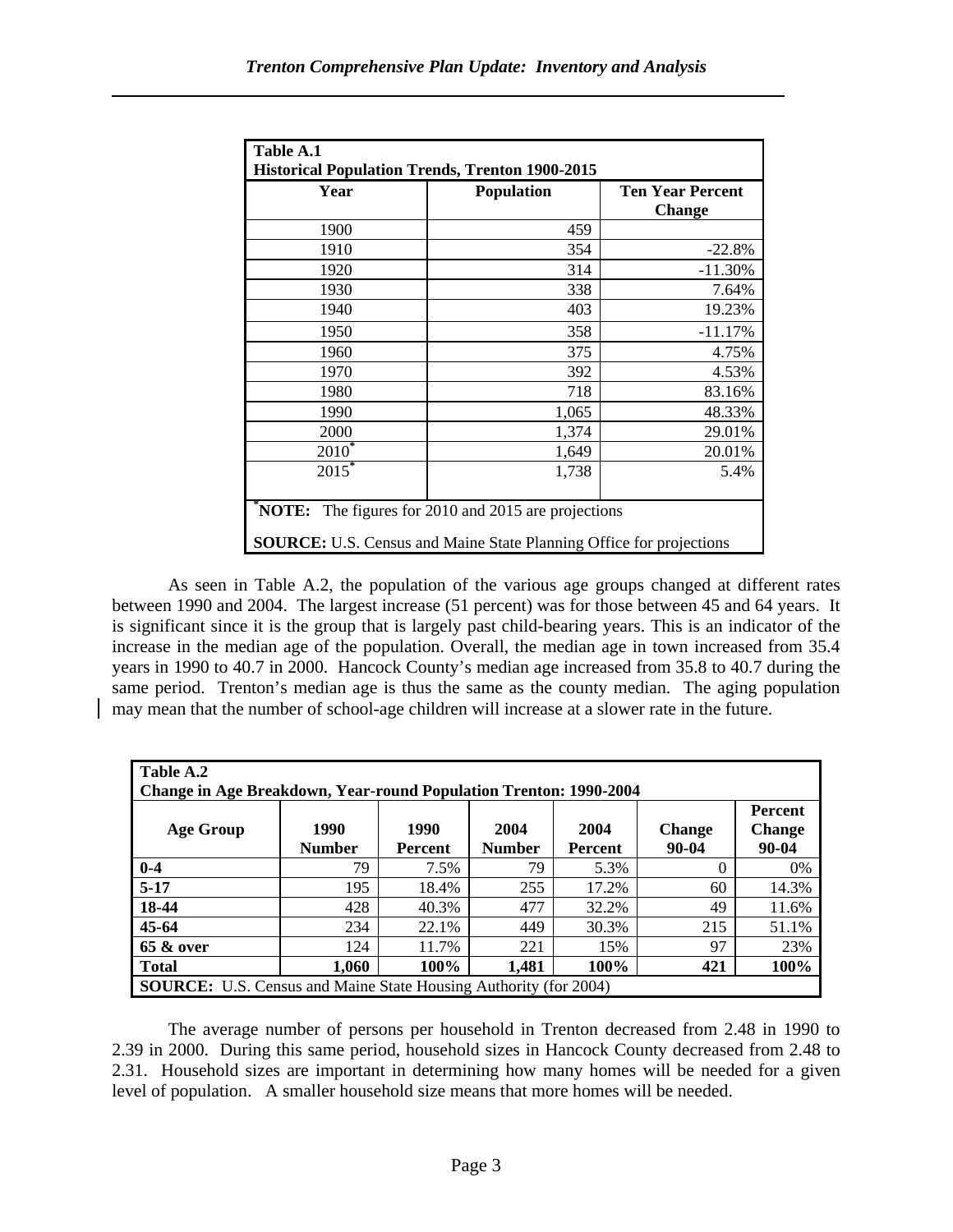There have been changes in other population statistics as well. In 1990 the town had a median household income of \$29,760, which was 118 percent of the county median income of \$25,247. By 2000, Trenton's median income had increased to \$34,808, which was about 97 percent of the county income of \$35,811. The town's median income has not kept pace with that of the county. Similarly, the 1990 poverty rate in Trenton was 5.3 percent compared to 10.0 percent for Hancock County. By 2000, the town poverty rate had increased to 10.0 percent compared to 7.1 percent for the county. The town's poverty rate had virtually doubled while the rate for the county as whole decreased.

There has been an increase in educational attainment levels. In 1990, 82.6 percent of Trenton residents aged 25 and older had a high school education and 23.4 percent had a bachelor's degree. By 2000, 89.2 percent had a high school degree and 30.6 percent had a bachelor's degree. By comparison, Hancock County in 2000 had an 87.8 percent high school education rate and a 27.1 percent Bachelor of Arts degree rate. Educational attainment rates county-wide are somewhat lower than those in Trenton.

There are two basic components to Trenton's year-round population: those residing in households and those living in group quarters such as dormitories and nursing homes. In Trenton, the 2000 Census reported no one living in group quarters.

#### **5. Seasonal Population**

 It is very difficult to estimate a town's seasonal population. There are several sources of population that affect a town's seasonal fluctuations. First, there are people who reside in seasonal dwellings and their house guests. Second, there are people residing in transient accommodations such as campgrounds, bed and breakfasts and similar lodgings. Third, there are day visitors.

 A general estimate of the population residing in seasonal homes can be made by multiplying the total number of second homes by the average household size. While there is no way to estimate the average household size for a second home it can be argued that it is normally larger than that of year-round home since seasonal homes tend to have more visitors or to be used by families. Therefore, an average household size of 3.56 persons will be assumed for seasonal homes (compared to 2.39 for year-round homes).

 If the 3.56 persons per household is multiplied by the 219 second homes reported in the 2000 Census, there would be 785 persons residing in second homes. Thus the peak summer resident population is around 2,159. This figure combines the year-round population of 1,374 and 785 seasonal residents. The town's population increases by about 57 percent in the peak summer months. It should be noted that this figure does **not** include the population in transient accommodations such as camp grounds, hotels and bed and breakfasts. An estimate by the comprehensive planning committee indicates that there are about 350 beds/camping places in seasonal accommodations in town or about 700 persons. This means that the town could have a peak summer resident population of 2,859, which is more than double the year-round population. The peak population consists of 2,159 persons in dwellings plus 700 persons in transient accommodations). Like any estimate, this should be seen as general.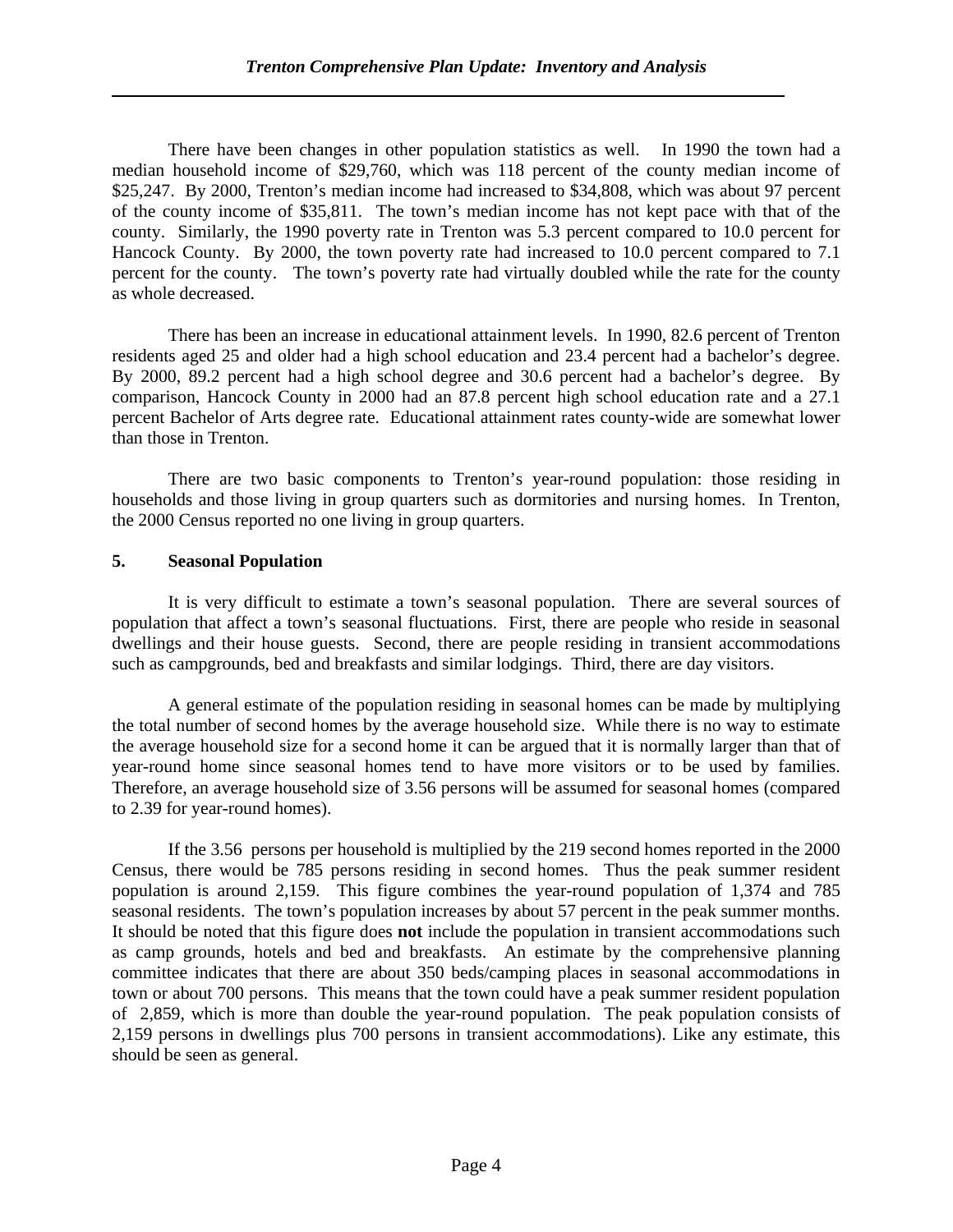#### **6. Projected Population**

There is no reliable way to project population for a small town such as Trenton. Some general statistical models can be used, however. The State Planning Office (SPO) has developed year-round population projections for all towns in the state through 2015. The figures for Hancock County and Trenton are shown on Table A.3. As seen, Hancock County as a whole has considerable growth potential. This is consistent with recent trends of a high in-migration rate. Trenton is projected to grow at a 26 percent rate between 2000 and 2015.

| Table A.3<br>Projected Population through 2015 <sup>1</sup>                                                             |        |        |        |
|-------------------------------------------------------------------------------------------------------------------------|--------|--------|--------|
| Unit of Government                                                                                                      | 2000   | 2010   | 2015   |
| <b>Trenton</b>                                                                                                          | 1,374  | 1,649  | 1,738  |
| <b>Hancock County</b>                                                                                                   | 51,791 | 56,635 | 58,741 |
| <sup>1</sup> NOTE: refer to text for discussion of limitations of data<br><b>SOURCE:</b> State Planning Office web site |        |        |        |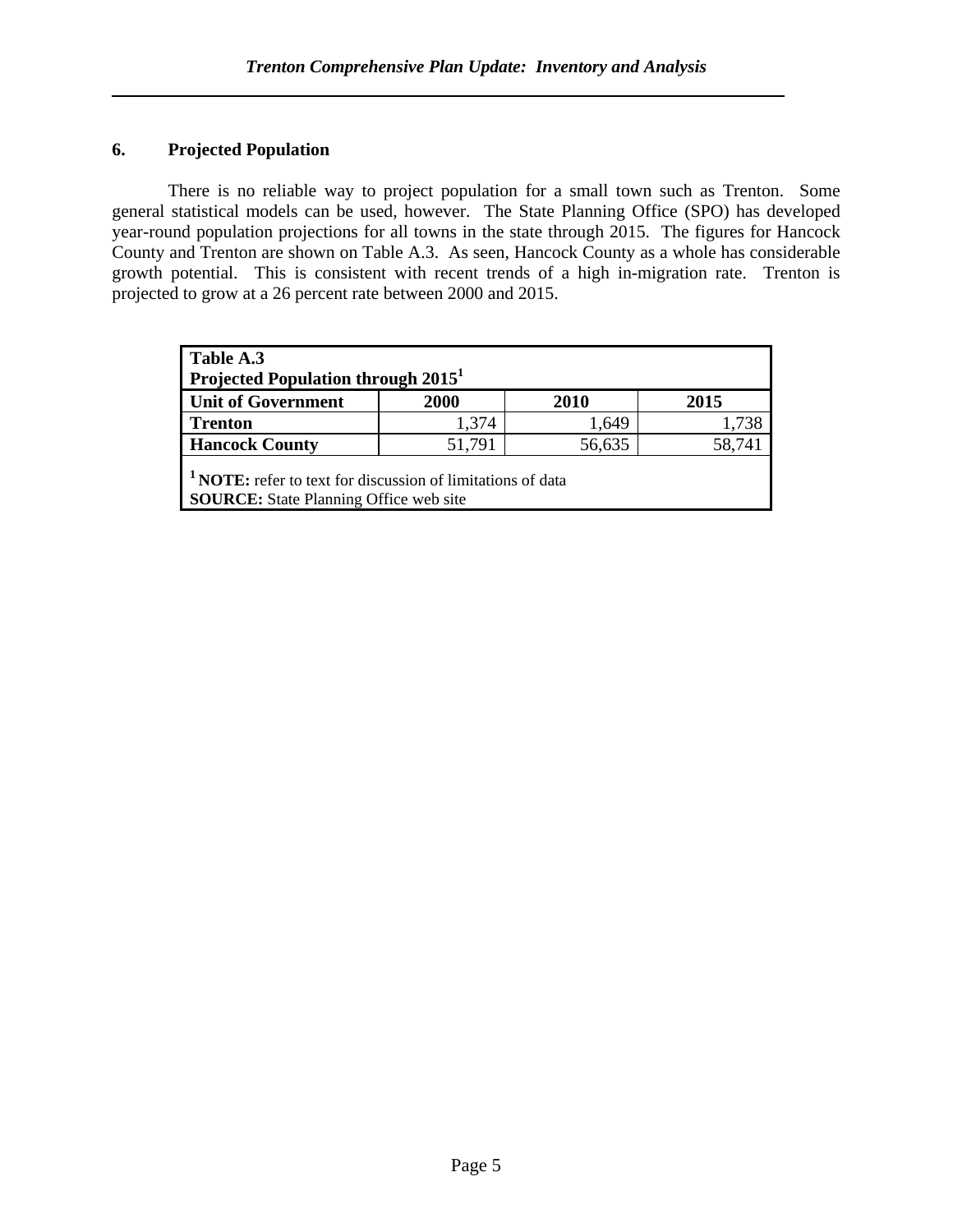#### **B. ECONOMY**

#### **1. Purpose**

An understanding of the economy is important in planning for the future of a town. This section aims to accomplish the following:

- a. Summarize recent economic trends; and
- b. Identify current economic issues.

#### **2. Key Findings and Issues**

Trenton's labor force increased from 524 persons in 1990 to 708 in 2000. There are no major differences in employment patterns in Trenton and in the county as a whole. However, unemployment rates in town are generally below the county average. The town has attracted many new and expanded business. More people commute into Trenton than commute out of town.

#### **3. Highlights of the 1992 Plan**

The plan reported that the economy in Trenton was largely seasonal and most residents of working age commuted out of town for employment. Results of a survey revealed that the business community would support a plan to improve the business climate along the Route 3 corridor.

#### **4. Trends Since 1990**

Table B.1 compares employment by classification between Trenton and Hancock County for 1990 and 2000. Overall, the size of the labor force increased from 524 in 1990 to 708 in 2000, an increase of 35 percent. There were only minor differences in the breakdown among the employment classifications. The proportions of people who were government workers, private workers and selfemployed remained largely unchanged. There are just minor differences between the employment classification breakdown of the Trenton labor force and that of Hancock County in the year 2000. The town has a slightly smaller percentage of government workers and self-employed than does the county.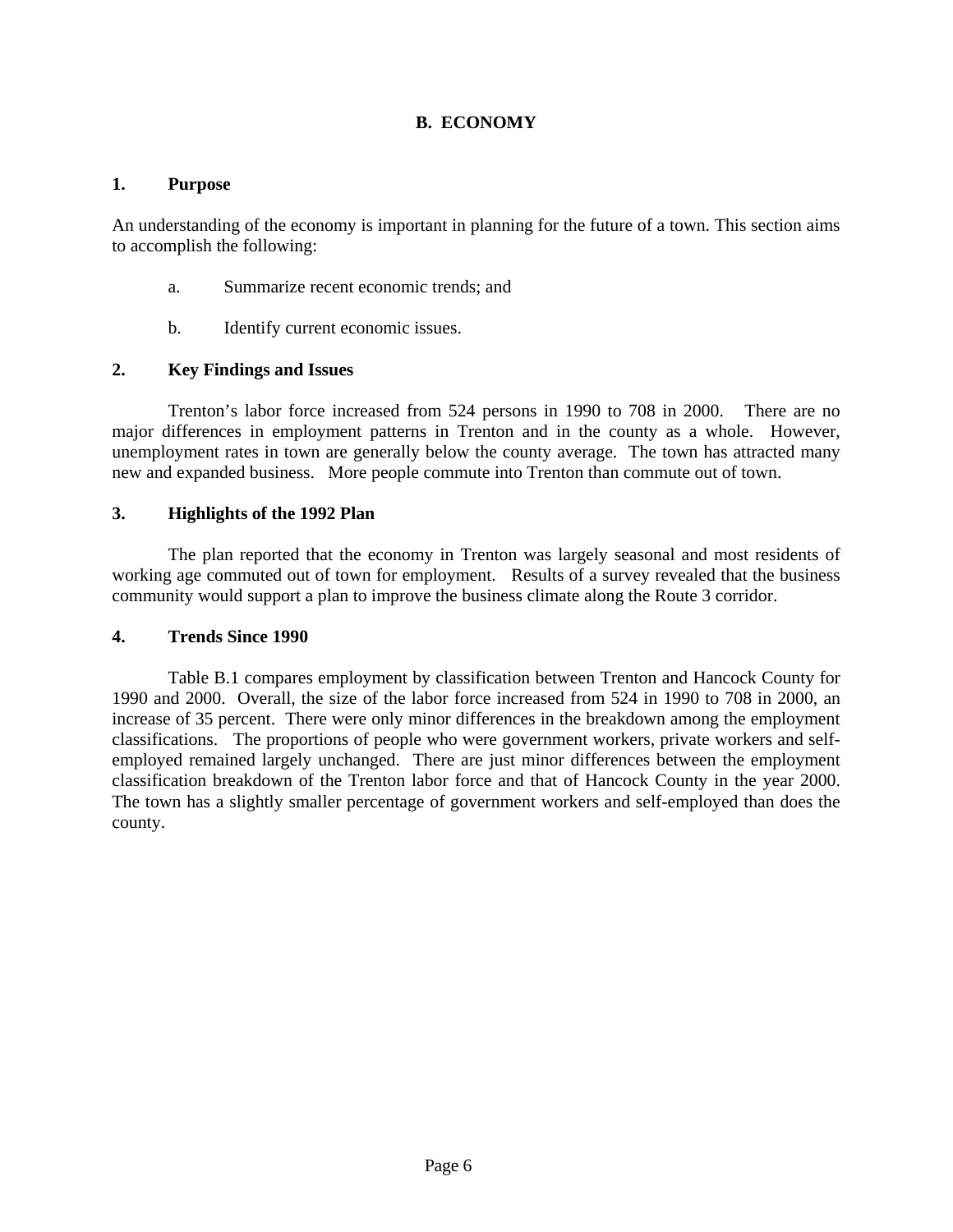| Table B.1                                                  |                |         |                       |         |  |
|------------------------------------------------------------|----------------|---------|-----------------------|---------|--|
| Class of Workers, Employed Persons 16 years and over, 2000 |                |         |                       |         |  |
|                                                            | <b>Trenton</b> |         | <b>Hancock County</b> |         |  |
|                                                            | Number         | Percent | Number                | Percent |  |
| Private Wage/Salary                                        | 509            | 71.9%   | 17,470                | 69.8%   |  |
| Fed/State/Local Gov't                                      | 96             | 13.6%   | 3,511                 | 14.0%   |  |
| Self-employed                                              | 102            | 14.4%   | 3,975                 | 15.9%   |  |
| <b>Unpaid Family Member</b>                                |                | 0.1%    | 78                    | 0.3%    |  |
| <b>Total</b>                                               | 708            | 100.%   | 25,034                | 100.%   |  |
| SOURCE: U.S. Census, 2000, Table DP-3                      |                |         |                       |         |  |
|                                                            |                |         |                       |         |  |
|                                                            |                |         |                       |         |  |
| Class of Workers, Employed Persons 16 years and over, 1990 |                |         |                       |         |  |
|                                                            | <b>Trenton</b> |         | <b>Hancock County</b> |         |  |
|                                                            | Number         | Percent | Number                | Percent |  |
| Private Wage/Salary                                        | 385            | 73.5%   | 14,604                | 69.5%   |  |
| Fed/State/Local Gov't                                      | 66             | 12.6%   | 2,998                 | 14.3%   |  |
| Self-employed                                              | 73             | 13.9%   | 3,325                 | 15.8%   |  |
| <b>Unpaid Family Member</b>                                | $\Omega$       | 0%      | 73                    | 0.4%    |  |
| <b>Total</b>                                               | 524            | 100%    | 21,000                | 100.%   |  |

Table B.2 compares employment by industry sector for Trenton and Hancock County. This table refers to where Trenton residents work, not necessarily the jobs in town. As is the case with the county, the highest percent of the labor force (22.5 percent) work in educational, health and social services. The next largest sector is retail trade (10.7 percent), followed by professional, scientific, management and related services (10.3 percent).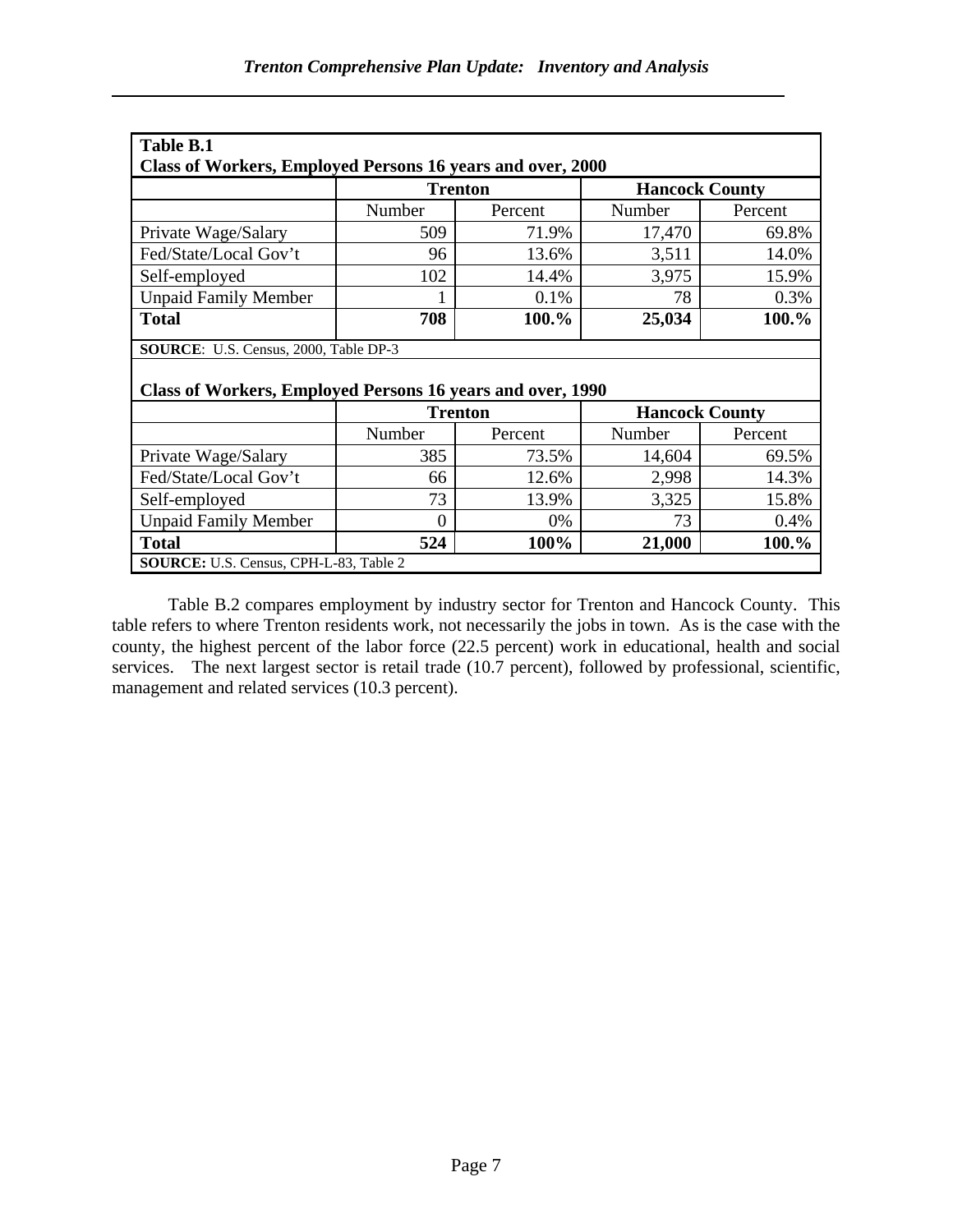|                                                                                          | <b>Trenton</b> |         | <b>Hancock County</b> |         |  |
|------------------------------------------------------------------------------------------|----------------|---------|-----------------------|---------|--|
| Category                                                                                 | <b>Numbers</b> | Percent | <b>Numbers</b>        | Percent |  |
| Agriculture, Forestry, & Fisheries                                                       | 27             | 3.8%    | 1,315                 | 5.3%    |  |
| Construction                                                                             | 68             | 9.6%    | 2,524                 | 10.1%   |  |
| Manufacturing                                                                            | 63             | 8.9%    | 2,369                 | 9.5%    |  |
| <b>Wholesale Trade</b>                                                                   | 5              | 0.7%    | 575                   | 2.3%    |  |
| <b>Retail Trade</b>                                                                      | 76             | 10.7%   | 3,057                 | 12.2%   |  |
| Transportation, Warehousing and<br><b>Utilities</b>                                      | 41             | 5.8%    | 883                   | 3.5%    |  |
| Information                                                                              | 15             | 2.1%    | 644                   | 2.6%    |  |
| Finance, Insurance & Real Estate                                                         | 33             | 4.7%    | 1,191                 | 4.8%    |  |
| Professional, scientific, management,<br>administrative and waste management<br>services | 73             | 10.3%   | 2,005                 | 8.0%    |  |
| Educational, health and social services                                                  | 159            | 22.5%   | 5,544                 | 22.1%   |  |
| Arts, entertainment, recreation,<br>accommodation and food services                      | 55             | 7.8%    | 2,252                 | 9.0%    |  |
| Other services (except public<br>administration)                                         | 70             | 9.9%    | 1,672                 | 6.7%    |  |
| <b>Public Administration</b>                                                             | 23             | 3.2%    | 1,003                 | 4.0%    |  |
| <b>Total</b>                                                                             | 708            | 100%    | 25,034                | 100.%   |  |

#### The average commuting time in Trenton in 2000 was 24.9 minutes. This is somewhat longer than the 2000 Hancock County mean commuting time of 22.4 minutes. Of the 460 Trenton residents for whom 2000 Census data are available, 96 worked in Trenton. The most frequent commuting destination was Ellsworth (104 residents) followed by Lamoine (37 residents) and Bar Harbor (34 residents).

The Census also reported that 696 people (both residents and non-residents) worked in Trenton. The most frequent source of commuters was Ellsworth (192) followed by Bar Harbor (177). Other major sources were Southwest Harbor (68) and Mount Desert (49).

Unemployment rates are shown in Table B.3 for Trenton and Hancock County. The town has had, in recent years, unemployment rates below the county average. The county continues to have seasonal fluctuations in employment. For example, the Ellsworth-Bar Harbor Labor Market Area had a 7.9 percent unemployment rate in March 2005 compared to a 3.2 percent rate in August 2004. Local observers note that most of the summer jobs are held by college students rather than visiting foreign laborers.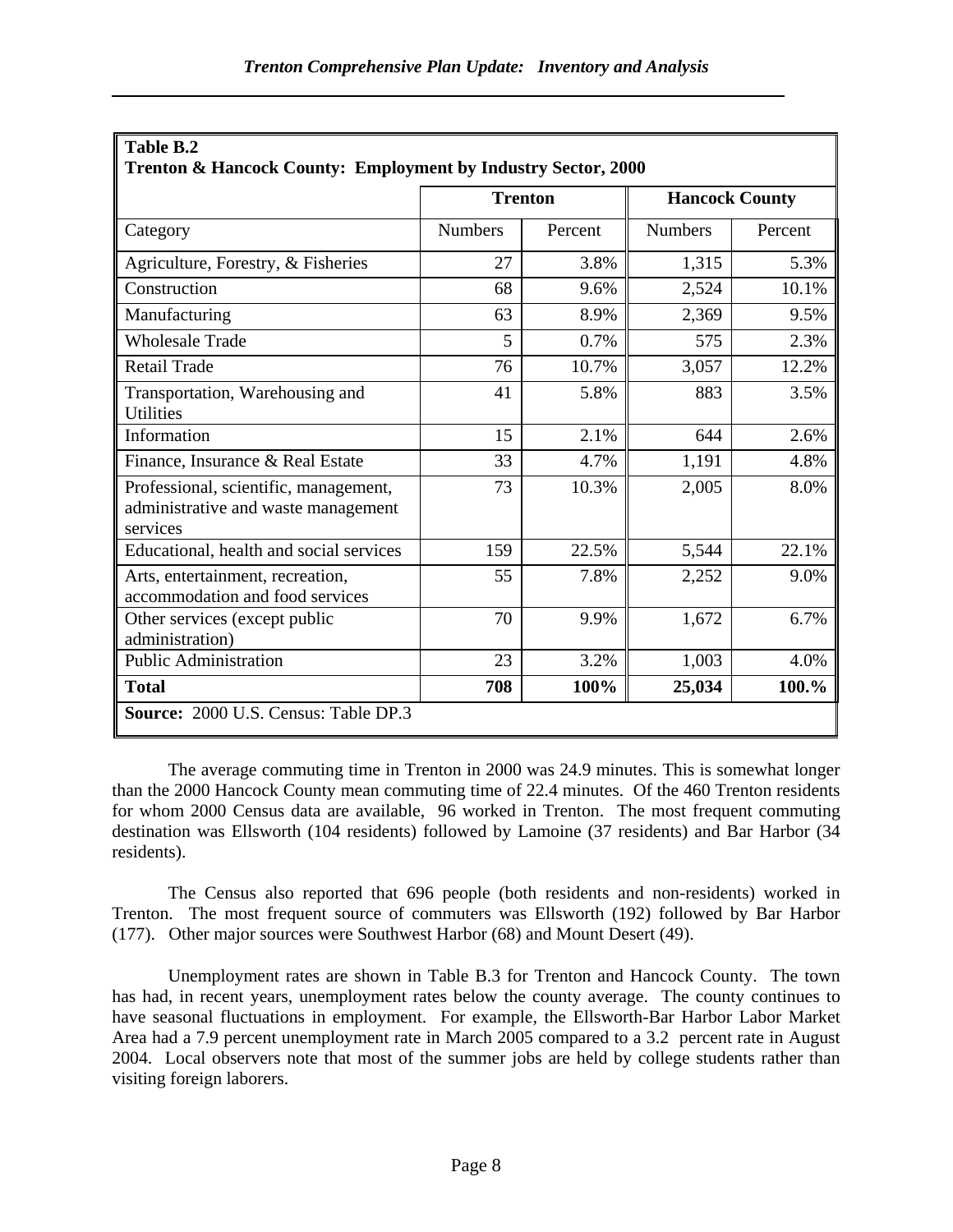| Table B.3<br><b>Average Annual Unemployment Rate, 1999-2003</b>               |      |      |      |      |      |  |
|-------------------------------------------------------------------------------|------|------|------|------|------|--|
| <b>Unit of Government</b>                                                     | 1999 | 2000 | 2001 | 2002 | 2003 |  |
| Trenton                                                                       | 2.3  | 1.8  | 3.6  | 2.7  | 4.3  |  |
| <b>Hancock County</b>                                                         | 5.3  | 4.4  | 4.5  | 4.4  |      |  |
| <b>SOURCE:</b> Maine Department of Labor Maine Civilian Labor Force Estimates |      |      |      |      |      |  |

 Table B.4 lists some of the businesses in Trenton. It is based on a compilation by the comprehensive planning committee. The business prospects of the town have improved in recent years due in part to the opening of the Trenton Business Park, which is now filled with tenants. Unofficial estimates are that at least 300 people are employed at the park. The opening of the park has greatly enhanced employment opportunities and the local economy.

| <b>Table B.4</b><br>Town Businesses, 2005 <sup>1</sup><br><b>Trenton, Maine</b> |                                |
|---------------------------------------------------------------------------------|--------------------------------|
| Name of Business                                                                | Location                       |
| Colby Auto Repair                                                               | <b>Bayside Road</b>            |
| Phil's Garage                                                                   | Bayside Road                   |
| <b>C&amp;C Mini Store</b>                                                       | Goose Cove Road & Bayside Road |
| <b>Sherman Antiques</b>                                                         | Bayside Road                   |
| <b>Bayside Antiques</b>                                                         | <b>Bayside Road</b>            |
| <b>Steve's Electric</b>                                                         | <b>Bayside Road</b>            |
| <b>Bayside Gallery</b>                                                          | Bayside Road                   |
| <b>Richard's Orchards</b>                                                       | Oak Point Road                 |
| Day's Fish                                                                      | Oak Point Road                 |
| Ross Woodworks                                                                  | Goose Cove Road                |
| Swanson's Firewood                                                              | Oak Point Road                 |
| Lee Brown Accountants                                                           | Oak Point Road                 |
| <b>Tiffany's Antiques</b>                                                       | Oak Point Road                 |
| <b>Trenton Bridge Lobster Pound</b>                                             | Route 3                        |
| The Wave Café                                                                   | Route 3                        |
| <b>Trenton Flooring &amp; Furniture</b>                                         | Route 3                        |
| <b>Best Western</b>                                                             | Route 3                        |
| <b>Acadia Information Center</b>                                                | Route 3                        |
| Downeast Lobster                                                                | Route 3                        |
| <b>Isleview Motel &amp; Cottages</b>                                            | Route 3                        |
| <b>R&amp;R Automotive</b>                                                       | Route 3                        |
| Open Hearth Motel                                                               | Route 3                        |
| Narrow Too Campground                                                           | Route 3                        |
| Lunt's Lobster Pound                                                            | Route 3                        |
| Gateway Lobster                                                                 | Route 3                        |
| Leona's Motel                                                                   | Route 3                        |
| Hertz                                                                           | Airport                        |
| Columbia Air                                                                    | Airport                        |
| Morris Yachts                                                                   | Airport                        |
| <b>US Airways</b>                                                               | Airport                        |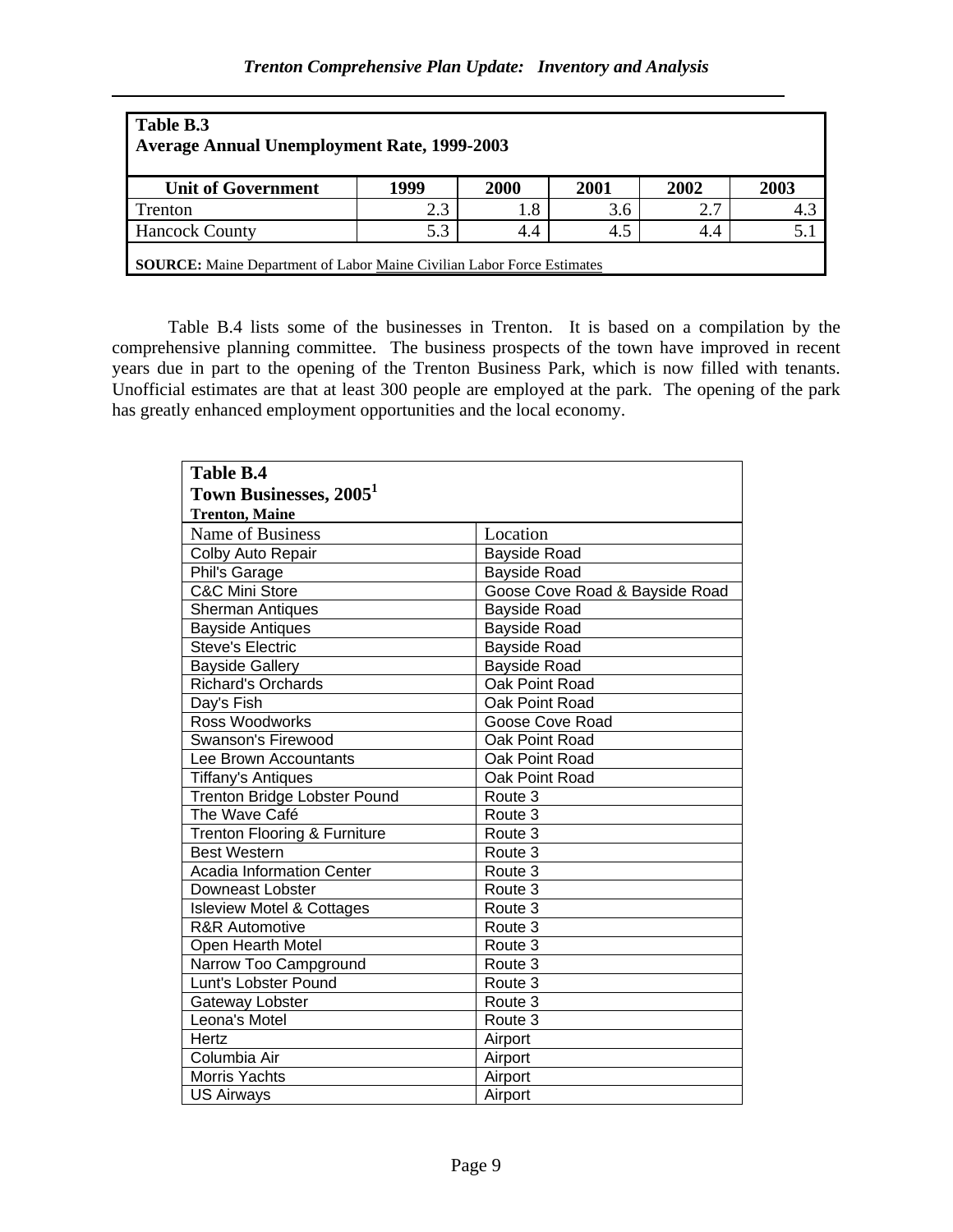| Glider & Biplane Rides                     | Airport              |
|--------------------------------------------|----------------------|
| Enterprise                                 | Airport              |
| The Granite Shop                           | <b>Business Park</b> |
| Hinckley Co.                               | <b>Business Park</b> |
| Murphy Yacht Transport                     | <b>Business Park</b> |
| <b>Nautilus Marine</b>                     | <b>Business Park</b> |
| AD&M, Inc.                                 | <b>Business Park</b> |
| Tempshield                                 | <b>Business Park</b> |
| Gallery Leather                            | <b>Business Park</b> |
| <b>Trenton Market Place</b>                | Route 3              |
| Sapphire Seas Day Spa & Salon              | Route 3              |
| Wishbone Grill                             | Route 3              |
| Harrington's Landscaping                   | Route 3              |
| <b>Michael Ross Law Offices</b>            | Route 3              |
| Kathy's Restaurant                         | Route 3              |
| <b>Sunrise Motel</b>                       | Route 3              |
| Bar Harbor Weathervanes & Cupolas          | Route 3              |
|                                            | Route 3              |
| <b>Unique Antiques</b><br>Hapana Disc Golf |                      |
|                                            | Route 3              |
| <b>Woodshop Cupolas</b>                    | Route 3              |
| Sewing by the Sea                          | Route 3              |
| <b>Black Sheep Trading Co.</b>             | Route 3              |
| Weathervanes & Cupolas                     | Route 3              |
| <b>J&amp;P's Farm Market</b>               | Route 3              |
| Strong Art & Crafts Gallery                | Route 3              |
| <b>Century Forest Products</b>             | Route 3              |
| Acadia Zoo                                 | Route 3              |
| <b>Acadia World Traders</b>                | Route 3              |
| <b>Old Dutch Treats</b>                    | Route 3              |
| The Country Store                          | Route 3              |
| <b>Odyssey Park</b>                        | Route 3              |
| Downeast Eye                               | Route 3              |
| <b>Trenton Health Center</b>               | Route 3              |
| <b>Bar Harbor Golf Course</b>              | Jordan River Road    |
| <b>Dublin Gardens</b>                      | Route 3              |
| <b>Grand Rental Station</b>                | Route 3              |
| <b>Moose Crossing</b>                      | Route 3              |
| Bar-B-Q Pit & Lobster/Maine Luau           |                      |
| Seafood                                    | Route 3              |
| Motel                                      | Route 3              |
| Country Keepsakes                          | Route 3              |
| <b>Ellsworth Chainsaw</b>                  | Route 3              |
| Seacoast Water Slide & Fun Park            | Route 3              |
| Half Tide Shop                             | Route 3              |
| Okinawan Family Karate                     | Route 3              |
| <b>Heartworks In Home Care</b>             | Route 3              |
| On Cloud Nine Day Spa                      | Route 3              |
| Penobscot Cleaning                         | Route 3              |
| <b>Vokes Golf</b>                          | Route 3              |
| <b>SPCA of Hancock County</b>              | Route 3              |
| Lumberjack Show                            | Route 3              |
| The Ice Cream Outlet                       | Route 3              |
| Home Fashion's Outlet                      | Route 3              |
| Maine's Own Treats                         | Route 3              |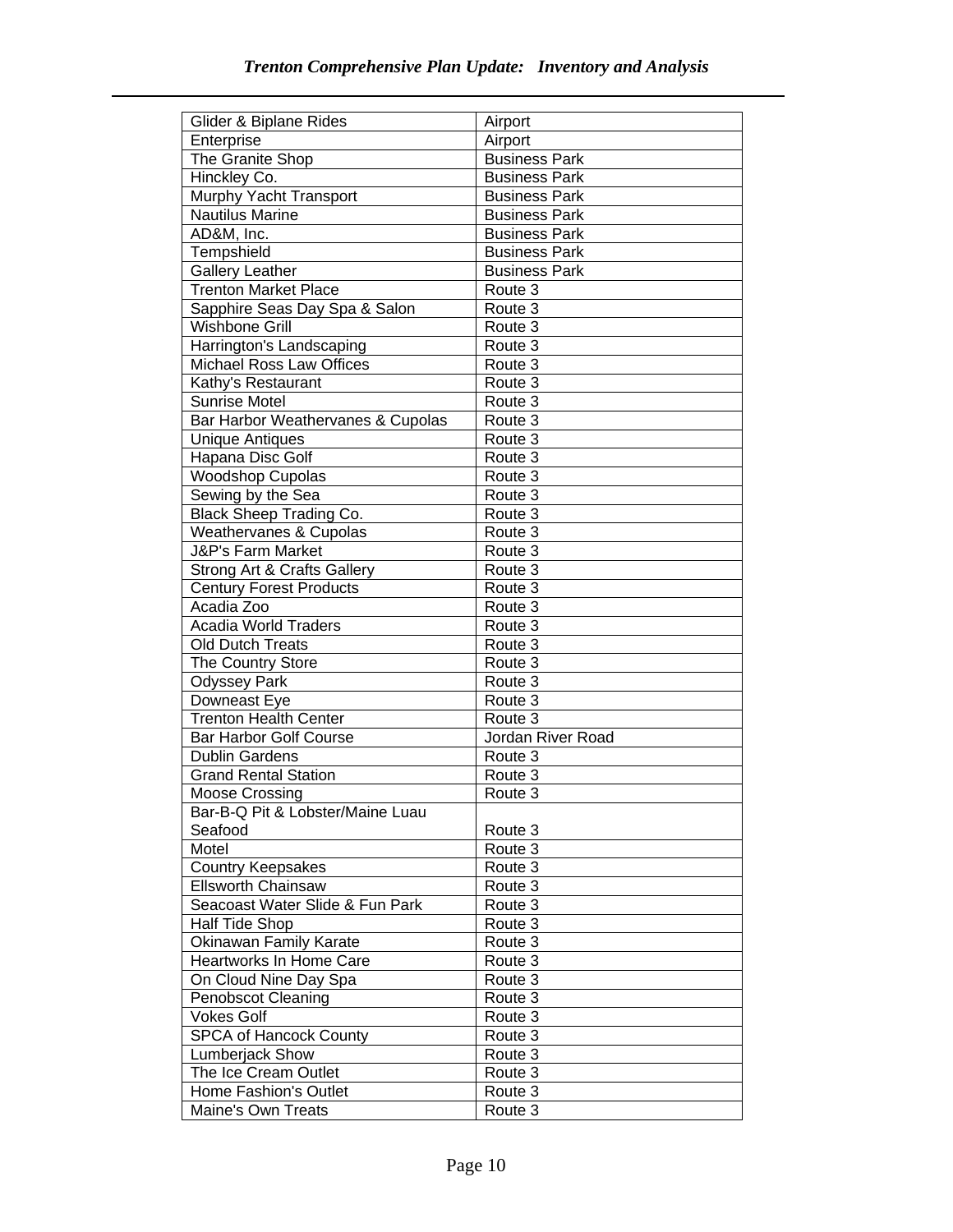#### *Trenton Comprehensive Plan Update: Inventory and Analysis*

| <b>Wallace Tent</b>                                                                                                                            | Route 3 |
|------------------------------------------------------------------------------------------------------------------------------------------------|---------|
| <b>Wallace Interiors</b>                                                                                                                       | Route 3 |
| <b>Timberland Acres RV Park</b>                                                                                                                | Route 3 |
| Mainely Maine Gift Shop                                                                                                                        | Route 3 |
| <b>Portland Glass</b>                                                                                                                          | Route 3 |
| <b>Stanley Subaru</b>                                                                                                                          | Route 3 |
| Downeast Fishing Gear                                                                                                                          | Route 3 |
| Acadia Automotive Sales                                                                                                                        | Route 3 |
| <b>Mainely Vinyl</b>                                                                                                                           | Route 3 |
| <b>Coastal Car Care</b>                                                                                                                        | Route 3 |
| <b>NOTE:</b> This list is current as of October 2005. Businesses change<br>constantly and it is possible that some operations were overlooked. |         |
| <b>SOURCE:</b> Trenton comprehensive planning committee                                                                                        |         |

#### **5. Current Economic Issues**

 The success of the Trenton Business Park shows there is high demand for business properties in Trenton. Private individuals have now created a second park area. This trend is likely to continue given development trends on Mount Desert Island where there are few opportunities for business expansion. Trenton may also want to work with county-wide groups such as the Coastal Acadia Development Corporation in developing more regional economic development opportunities and possibly designating more land for business park operations.

 One constraint to future economic development is traffic congestion. This issue is addressed at greater length in the Transportation section of the plan. Due to congestion, it is difficult for businesses to assure prompt and smooth delivery of goods and services. Potential drive-by customers may be discouraged from patronizing local businesses due to the difficulty of leaving and re-entering the traffic stream.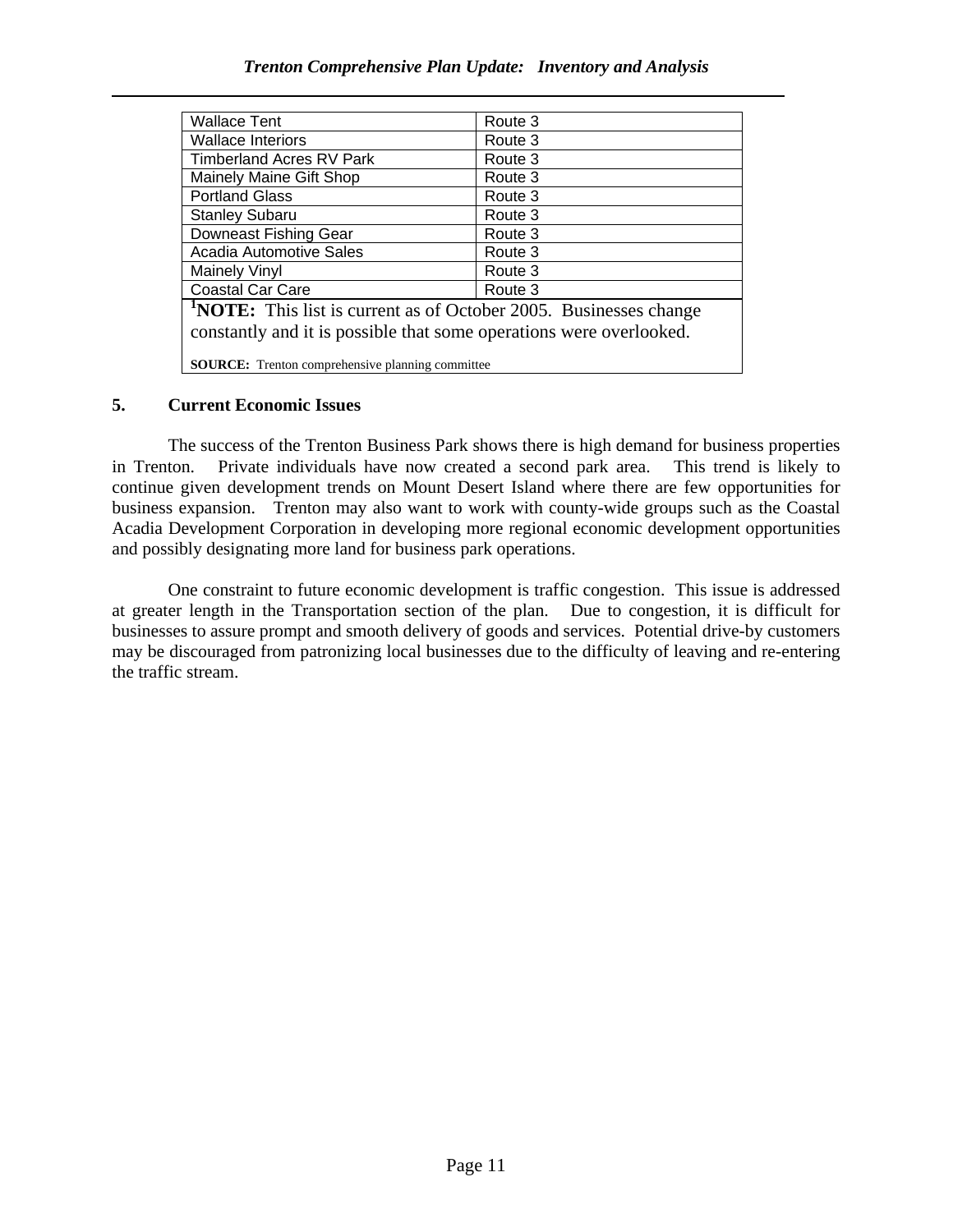#### **C. HOUSING**

#### **1. Purpose**

 It is important for a comprehensive plan to have an analysis of the housing market and local and regional housing needs. This section aims to:

- a.. review housing trends since 1990;
- b. discuss housing affordability;
- c. identify major housing issues; and
- d. project future housing construction trends.

#### **2. Key Findings and Issues**

The total number of dwelling units in Trenton increased by 22 percent between 1990 and 2000. The number of rental units increased by almost double the rate for Hancock County as a whole. While median household incomes in Trenton increased by 9.4 percent between 2001 and 2004, the median sales price of a house increased by 45 percent during the same period. The number of year-round, occupied units is projected to increase by 26 percent between 2000 and 2015,

#### **3. Summary of the 1992 Plan**

Trenton's housing stock was described as newer and in better condition than in many parts of Hancock County. While there were housing opportunities for those of low and moderate income, there were not opportunities for those of very low income. Unlike in previous decades, the 1980s saw a much faster increase in year-round versus seasonal dwellings. The former increased at a 58 percent rate compared for a 9 percent rate for the latter.

#### **4. Trends Since 1990**

There was a nearly 22 percent increase in the total number of dwelling units (yearround and seasonal) in Trenton between 1990 and 2000 (see Table C.1). As of 2000, there were 816 dwelling units in Trenton reported by the U.S. Census. The number of year-round units increased by nearly 28 percent (129 units) between 1990 and 2000. There was an 8 percent increase (17 units) in the number of second homes. As of 2000, 27 percent of the homes in town were seasonally occupied and 73 percent were year-round. In 1990 about 30 percent of the homes were seasonal and 70 percent were year-round. Local observers note that there have been many conversions of second homes to year-round use.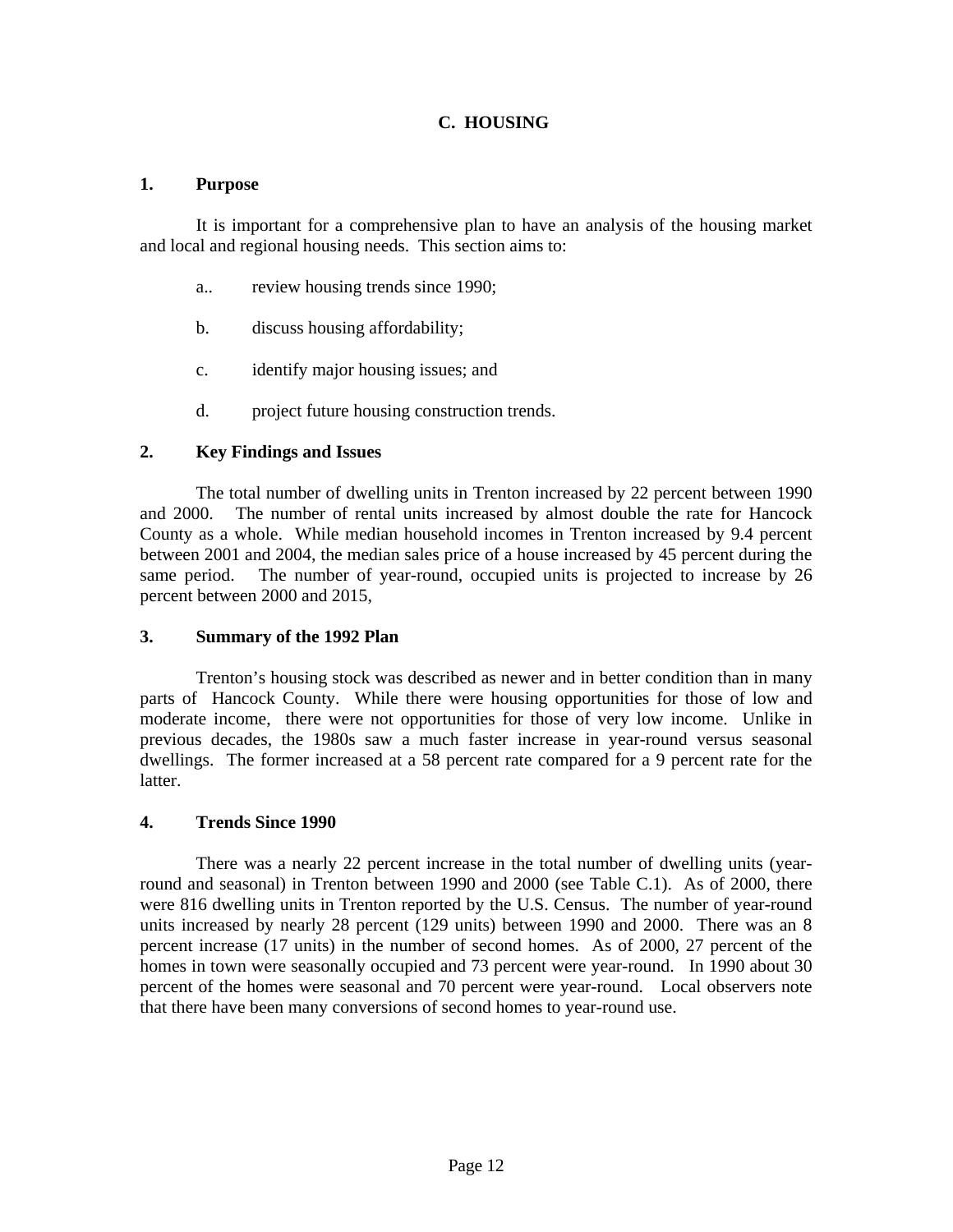| Table C.1<br><b>Change in Housing Units, Trenton, 1990-2000</b> |      |      |               |                       |  |  |  |
|-----------------------------------------------------------------|------|------|---------------|-----------------------|--|--|--|
| <b>Type</b>                                                     | 1990 | 2000 | <b>Change</b> | <b>Percent Change</b> |  |  |  |
| Year-round                                                      | 468  | 597  | 129           | 27.6%                 |  |  |  |
| Seasonal                                                        | 202  | 219  |               | 8.4%                  |  |  |  |
| <b>Total</b>                                                    | 670  | 816  | 146           | 21.8%                 |  |  |  |
| <b>SOURCE:</b> U.S. Census                                      |      |      |               |                       |  |  |  |

Table C.2 shows the breakdown among various housing types. There was a nearly 21 percent increase in the number of single family homes and a 53.2 percent increase in the number of duplexes and multi-family units between 1990 and 2000. The U.S. Census data show that there was a 3.8 percent change in the number of mobile homes. The increase in multifamily units may be an indicator of increased demand for rental units (see discussion below).

| Table C.2<br>Change in Housing Types, Trenton: 1990 – 2000 |               |                |               |         |                          |  |  |
|------------------------------------------------------------|---------------|----------------|---------------|---------|--------------------------|--|--|
|                                                            | 1990<br>2000  |                |               |         |                          |  |  |
| <b>Type</b>                                                | <b>Number</b> | <b>Percent</b> | <b>Number</b> | Percent | Percent<br><b>Change</b> |  |  |
| Single family                                              | 545           | 81.4%          | 657           | 80.5%   | 20.6%                    |  |  |
| Duplex/Multi-family                                        | 47            | 7.0%           | 72            | 8.8%    | 53.2%                    |  |  |
| <b>Mobile Homes</b>                                        | 78            | 11.6%          | 81            | 10%     | 3.8%                     |  |  |
| Boat/RV/Van                                                |               | $0\%$          | 6             | 0.7%    |                          |  |  |
| <b>Total</b>                                               | 670           | 100%           | 816           | 100%    | 21.7%                    |  |  |
| <b>SOURCE: U.S. Census</b>                                 |               |                |               |         |                          |  |  |

The breakdown between rental and owner occupied year-round housing is shown in Table C.3. As of 2000 about 77 percent of year-round homes were owner-occupied and 23 percent were renter-occupied. This was a higher percentage of renter-occupied units in Trenton than in Hancock County as a whole. The number of rental units in Trenton increased by 31 percent between 1990 and 2000, which almost double the rate of increase for the county. Local observers note that many apartment buildings have been constructed in town in recent years.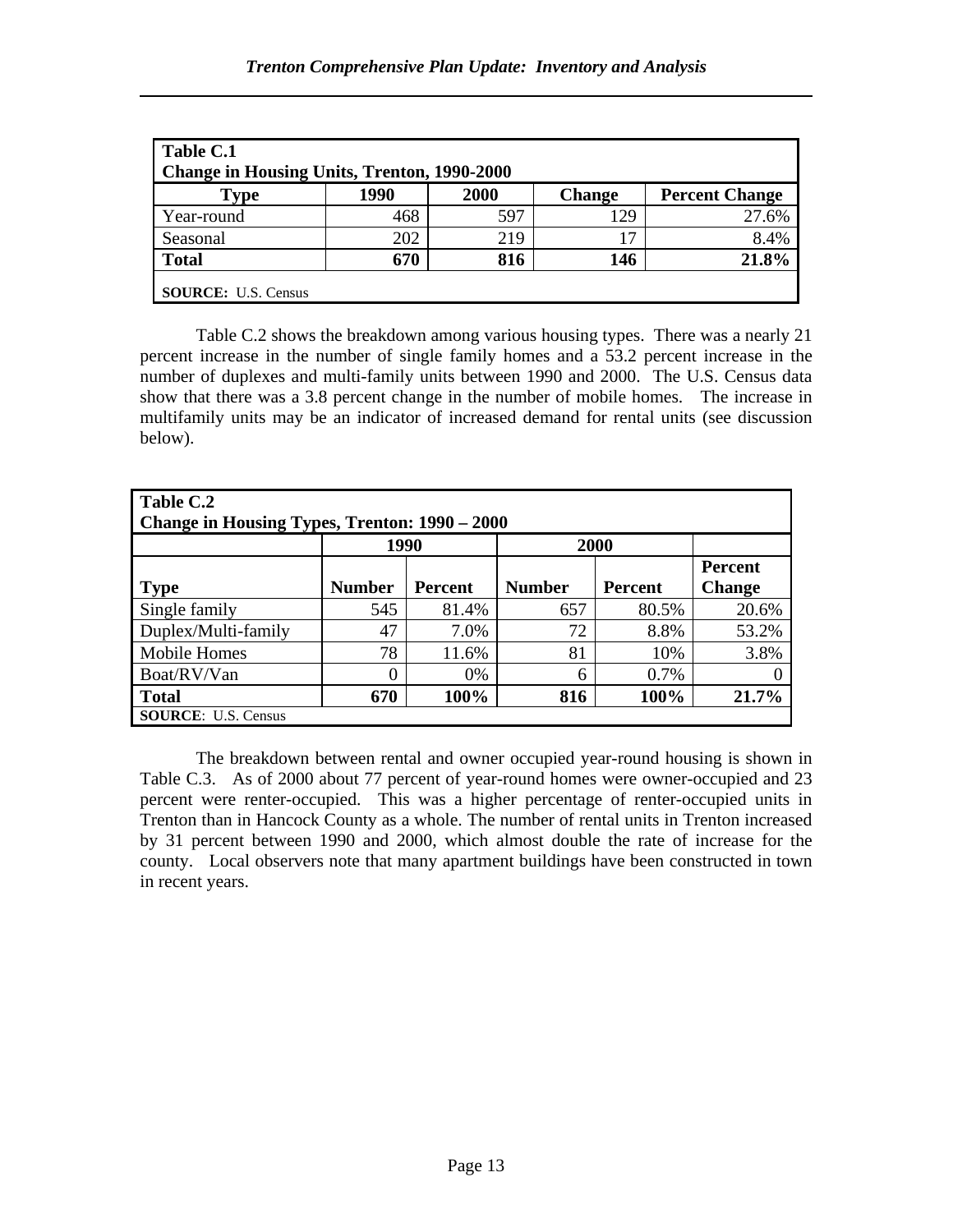| Table C.3   |                                                                                                                                 |               |          |               |                |               |
|-------------|---------------------------------------------------------------------------------------------------------------------------------|---------------|----------|---------------|----------------|---------------|
|             | <b>Estimated Tenure of Occupied Year-round Housing</b>                                                                          |               |          |               |                |               |
|             | (does not include seasonal and vacant units)                                                                                    |               |          |               |                |               |
|             | 1990 & 2000 Trenton & Hancock County                                                                                            |               |          |               |                |               |
|             |                                                                                                                                 |               |          |               |                |               |
|             |                                                                                                                                 | 1990          |          | 2000          |                | 1990-2000     |
| T           |                                                                                                                                 |               | Percent  |               | <b>Percent</b> | Percent       |
| $\mathbf 0$ |                                                                                                                                 | <b>Number</b> | of Total | <b>Number</b> | of Total       | <b>Change</b> |
| W           | Renter-Occupied                                                                                                                 | 93            | 21.7%    | 135           | 23.5           | 31.1%         |
| N           | Owner-Occupied                                                                                                                  | 335           | 78.3%    | 439           | 76.5%          | 23.7%         |
|             | <b>Total Occupied Units</b>                                                                                                     | 428           | 100%     | 574           | 100%           | $25.4\%$      |
| $\mathbf C$ |                                                                                                                                 |               |          |               |                |               |
| $\mathbf 0$ |                                                                                                                                 |               |          |               |                |               |
| U           | Renter-Occupied                                                                                                                 | 4,466         | 24.3%    | 5,414         | 24.3%          | 16.0%         |
| N           | Owner-Occupied                                                                                                                  | 13,876        | 75.7%    | 16,550        | 75.7%          | 16.2%         |
| T<br>Y      | <b>Total Occupied Units</b>                                                                                                     | 18,342        | 100.0%   | 21,864        | 100.0%         | 16.1%         |
|             | Source: U.S. Census 1990 CPH-1-21, Tables 10+11, 2000, initial print-outs, specified units only, does not<br>include all units. |               |          |               |                |               |

The breakdown of contract rents is shown in Table C.4. As of 2000, the median monthly rent in Trenton was \$386, which was 75 percent of the \$514 median for Hancock County. Rents have been increasing throughout Hancock County. There is further discussion of rents in the section on affordable housing.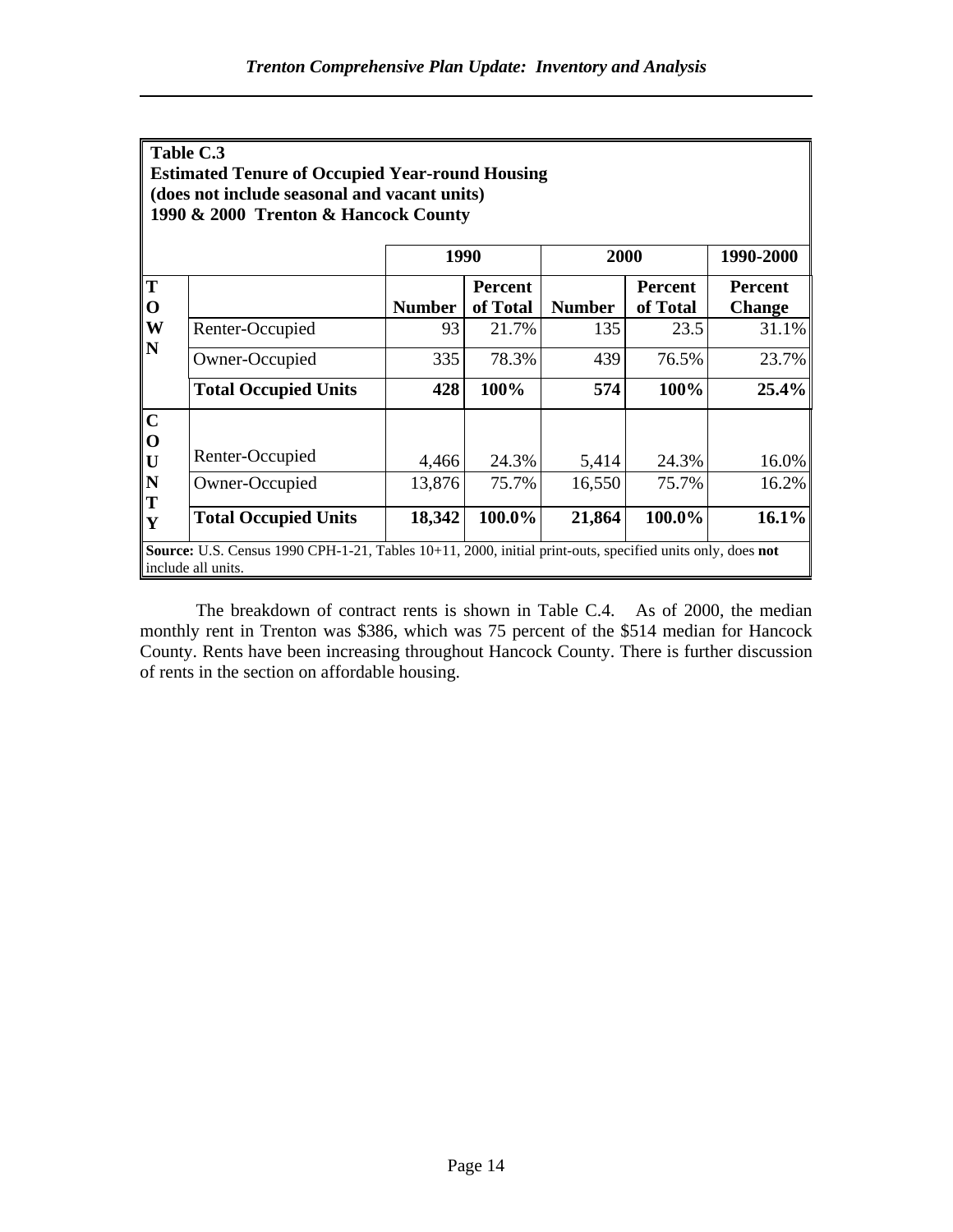| Table C.4<br><b>Contract Rent of Renter-occupied Units</b><br><b>Trenton and Hancock County: 2000</b> |                |                |                       |                |  |  |
|-------------------------------------------------------------------------------------------------------|----------------|----------------|-----------------------|----------------|--|--|
|                                                                                                       | <b>Trenton</b> |                | <b>Hancock County</b> |                |  |  |
| <b>Monthly Rent</b>                                                                                   | <b>Number</b>  | <b>Percent</b> | <b>Number</b>         | <b>Percent</b> |  |  |
| Less than \$200                                                                                       | 0              | $0.0\%$        | 412                   | 8.2%           |  |  |
| \$200 to \$299                                                                                        | $\theta$       | 0.0%           | 320                   | 6.4%           |  |  |
| \$300 to \$499                                                                                        | 40             | 30.5%          | 1286                  | 25.7%          |  |  |
| S500 to \$749                                                                                         | 45             | 34.4%          | 1753                  | 35.1%          |  |  |
| \$750 to \$999                                                                                        | 35             | 26.7%          | 447                   | 8.9%           |  |  |
| $\parallel$ \$1,000 or more                                                                           | 3              | 2.3%           | 104                   | 2.1%           |  |  |
| $\vert$ No cash rent                                                                                  | 8              | 6.1%           | 676                   | 13.5%          |  |  |
| Total Specified                                                                                       | 131            | 100%           | 4,998                 | 100.%          |  |  |
| Median Rent                                                                                           | \$386          |                | \$514                 |                |  |  |
| <b>Source:</b> U.S. Census 2000, DPH-4                                                                |                |                |                       |                |  |  |

Table C.5 compares the value of owner-occupied homes between Trenton and Hancock County. The median value in Trenton was \$116,7000 in 2000 compared to \$108,600 for Hancock County. Values are thus higher in Trenton than the county median. Housing prices are discussed further in the section on affordable housing. Values may be somewhat skewed by very high value waterfront properties.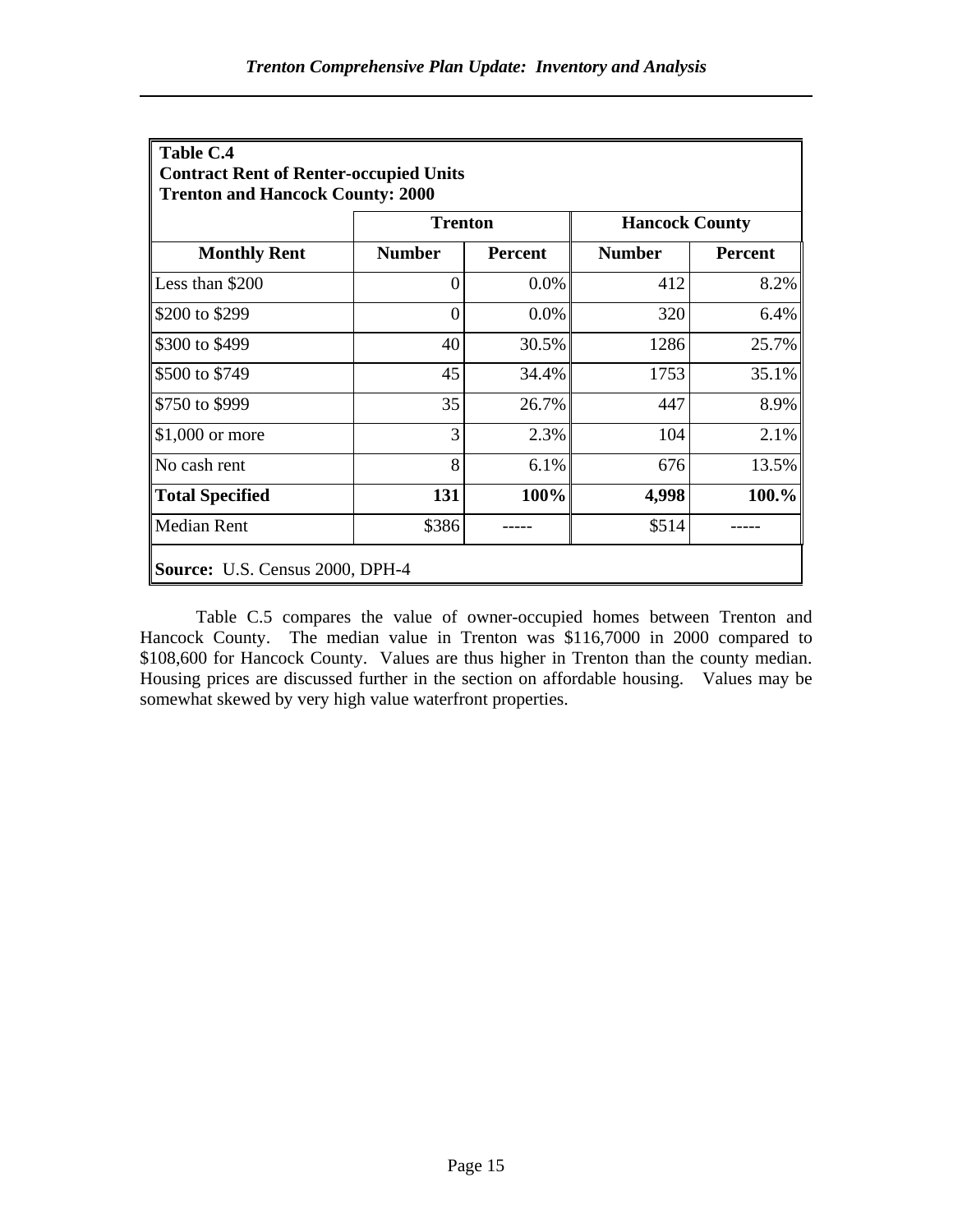| Value of Specified Owner-occupied Housing Units, 2000 |                |                |                       |         |  |  |  |
|-------------------------------------------------------|----------------|----------------|-----------------------|---------|--|--|--|
|                                                       | <b>Trenton</b> |                | <b>Hancock County</b> |         |  |  |  |
| <b>Value</b><br>Less than<br>\$50,000                 | <b>Number</b>  | <b>Percent</b> | <b>Number</b>         | Percent |  |  |  |
|                                                       | 8              | 2.8%           | 685                   | 6.4%    |  |  |  |
| \$50,000 to<br>\$99,999                               | 83             | 29.4%          | 4,118                 | 38.2%   |  |  |  |
| \$100,000 to<br>\$149,999                             | 106            | 37.6%          | 2,785                 | 25.8%   |  |  |  |
| \$150,000 to<br>\$199,999                             | 34             | 12.1%          | 1,383                 | 12.8%   |  |  |  |
| \$200,000 to<br>\$299,999                             | 26             | 9.2%           | 1,030                 | 9.6%    |  |  |  |
| \$300,000 to<br>\$499,999                             | 23             | 8.2%           | 510                   | 4.7%    |  |  |  |
| \$500,000 to<br>\$999,999                             | $\overline{2}$ | 0.7%           | 190                   | 1.8%    |  |  |  |
| $$1,000,000$ or<br>more                               | $\overline{0}$ | 0.0%           | 78                    | 0.7%    |  |  |  |
| <b>Total</b>                                          | 282            | 100.%          | 10,779                | 100.%   |  |  |  |
| Median Value                                          | \$116,700      |                | \$108,600             |         |  |  |  |

#### **5. Affordable Housing**

Under the state's comprehensive planning process, towns must assess their affordable housing needs. This involves comparing housing prices to household incomes and determining if there are sufficient opportunities for home purchase and rentals. The Maine State Housing Authority (MSHA) has data on housing prices.

MSHA uses an affordable housing index to compare median household incomes to median sales prices. An index of 1.00 or more indicates that incomes are sufficient to purchase the median-priced home. MSHA data show that the affordable housing index in Trenton for those of median income in 2004 (\$38,935) was 0.62. This compares to 0.73 in 2004, 0.78 in 2003 and 0.76 in 2002. These data mean that it is getting harder for families of median income to purchase a home. The median sales price in Trenton has increased at a much faster rate than the median income. The median income increased from \$35,584 in 2001 to \$38,935 in 2004, an increase of 9.4 percent. During the same period, the median sales price increased by 45 percent (from \$131,000 to \$190,000).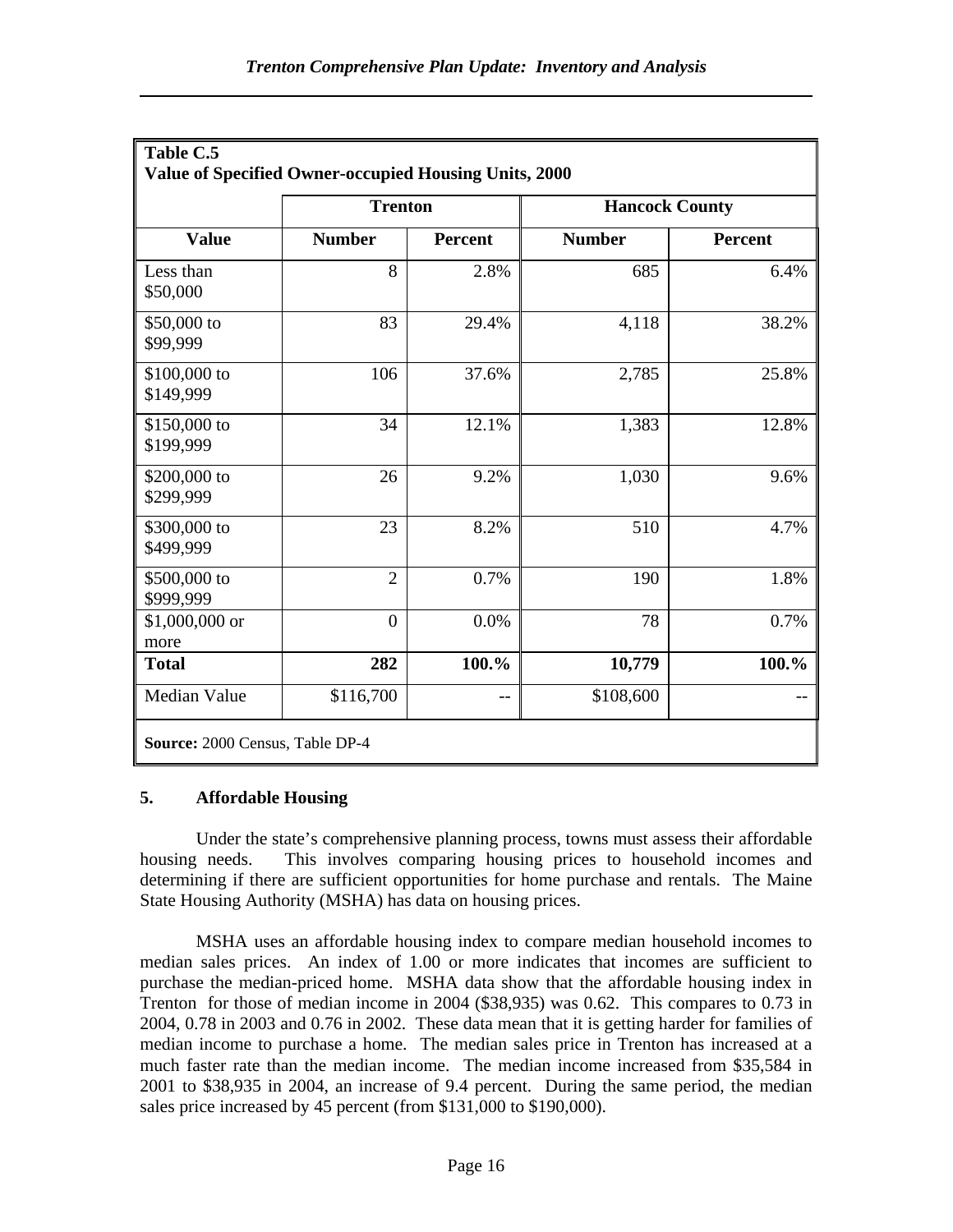For those earning less than the median, the index is even lower. For example, Trenton households of moderate income (those earning 80 percent of the median income) in 2004, had an index of 0.49. MSHA data indicate that there were a total of 416 moderate income households in Trenton in 2004. Of these 287 were homeowners and another 55 were potential homeowners. Trenton thus has a homeownership gap of a least 55 units to accommodate current residents. This gap does not include the ten percent of all new housing that is urged by the state goals for comprehensive planning.

There are limited data on rental affordability in Trenton. A rental unit is considered affordable if it costs no more than 30 percent of a household's income. According to MSHA, the average 2004 monthly rent for a one-bedroom apartment in Trenton was \$774. There were 47 very low income (earning \$19,468 or less a year) households in Trenton in 2004. The average monthly rent would not be affordable for these households. MSHA data indicate that there were no subsidized units in town for such households. There is thus a rental gap for the very low income of at least 47 units of which 37 are for families and ten for the elderly.

#### **6. Major Housing Issues**

As in the case for much of coastal Hancock County, housing prices are a major issue. However, as indicated in the analysis of 1990 and 2000 Census data, the town has seen a more rapid increase in rental housing than the county as a whole. This is probably at least partly due to rental housing being even more expensive on Mount Desert Island (MDI). While home purchase prices are also high in Trenton, prices on MDI tend to be even higher. Trenton thus needs to strike a balance between assuming its fair share of affordable housing and avoiding having excessive amounts of such housing placed in town.

 One of the biggest barriers to the construction of affordable housing is the cost of land. There are few low cost lots for sale and costly infrastructure improvements (such as subdivision roads) are often needed. The cost of school impact fee assessments may be another barrier.

#### **7. Dwelling Unit Projections**

It is possible to estimate the number of year-round homes that will be built by dividing the projected household population by the projected household size. The *Population* chapter projected a year-round population of 1,738 for Trenton by 2015. Given a projected household population of 1,738 divided by the household size of 2.39, there would be a total of 727 year-round, occupied dwelling units in town by 2015 (see Table C.6). This would represent a 26 percent increase since 2000.

There are some factors that may lead to even more homes being built. First, household sizes are likely to decrease as the population ages. Second, some homes may be vacant for at least part of the year; the projections are for occupied units only. They do not reflect anticipated construction in second homes.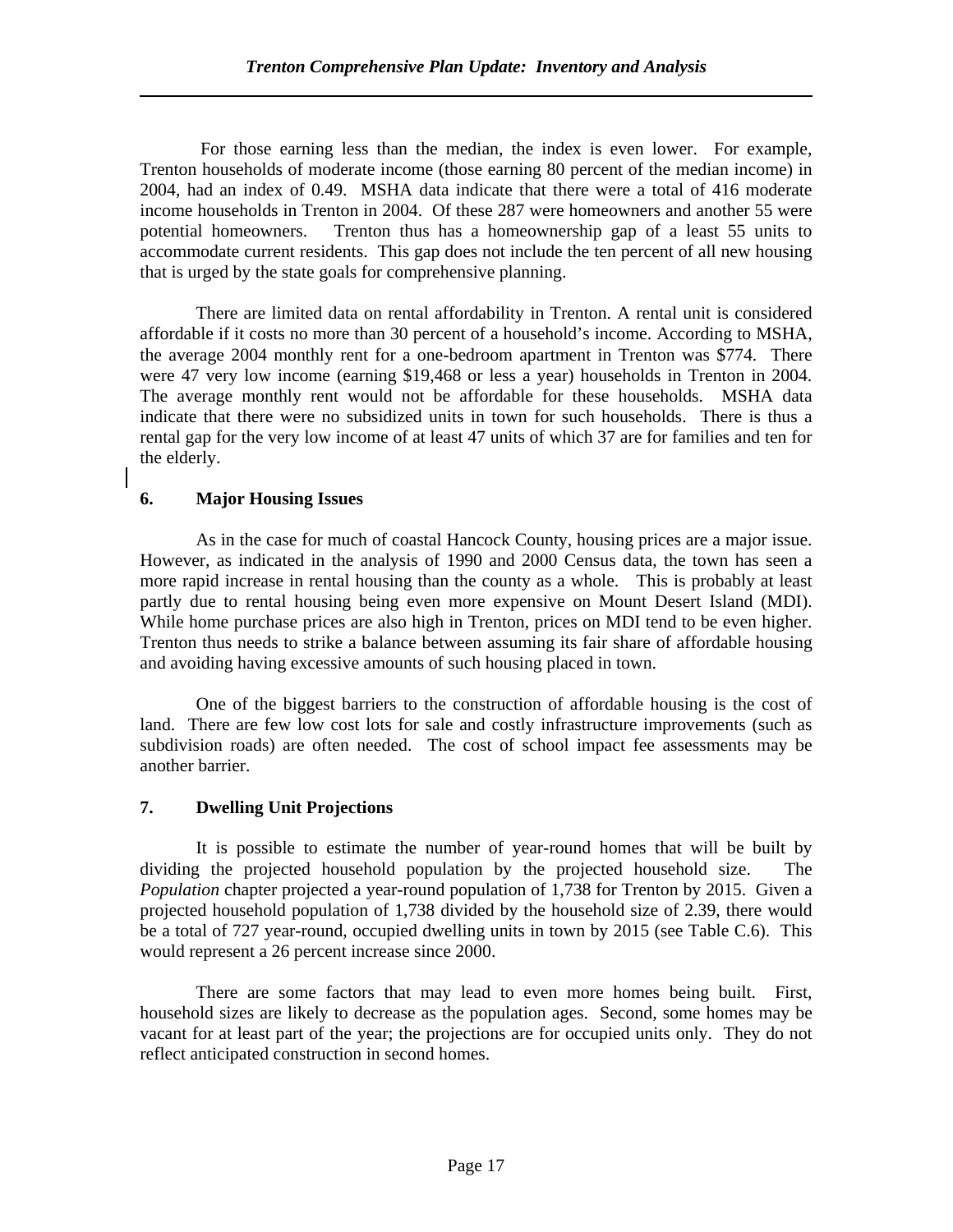| Table C.6<br><b>Projected Year-round Occupied Dwelling Units, Trenton</b>                                                         |       |       |  |  |  |
|-----------------------------------------------------------------------------------------------------------------------------------|-------|-------|--|--|--|
|                                                                                                                                   | 2000* | 2015  |  |  |  |
| Projected Population Residing in<br>Households                                                                                    | 1,374 | 1,738 |  |  |  |
| Projected Household Size                                                                                                          | 2.39  | 2.39  |  |  |  |
| Projected Occupied Dwelling Units                                                                                                 | 575   | 727   |  |  |  |
| *Note: 2000 figures are actual numbers from the U.S. Census.<br><b>Source:</b> Analysis by the Hancock County Planning Commission |       |       |  |  |  |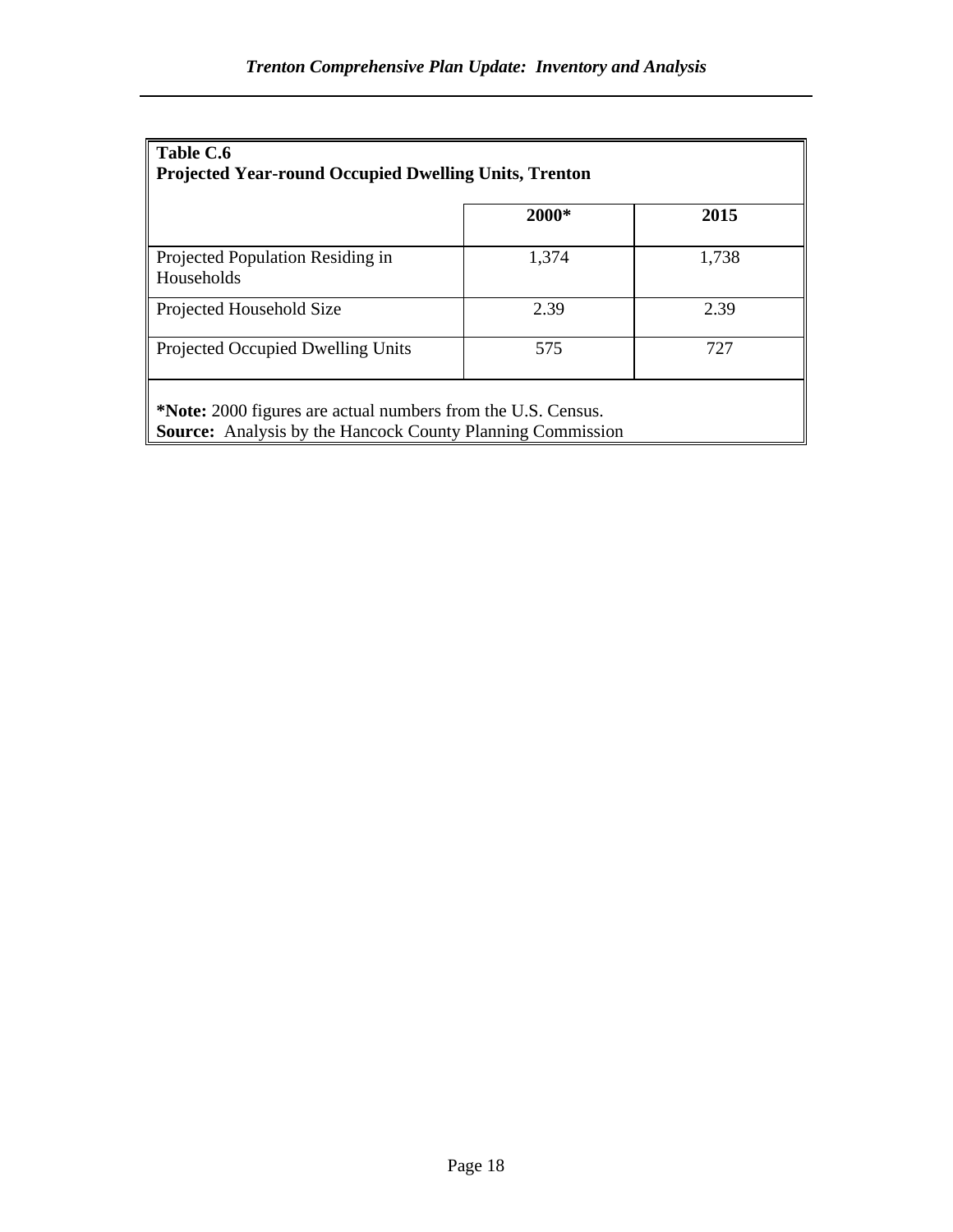#### **D. TRANSPORTATION**

#### **1. Purpose**

This section will:

 a. identify and profile Trenton's roadway and transportation systems in terms of extent, capacity, and use;

b. assess the adequacy of those systems in handling current use demands; and

 c. predict whether transportation improvements will be needed to adequately accommodate the demands generated by projected increases in population and development within Trenton and Hancock County.

#### **2. Key Findings and Issues**

 Traffic flows in Trenton increased steadily between 1991 and 2003. These increases ranged from around 40 percent on some segments to as much as 110 percent on another. The Maine Department of Transportation predicts continued annual increases of about 2.5 percent. At times of peak traffic flow Route 3 in Trenton is over its design capacity of 20,000 vehicles per day by about 15 percent.

 Since 1992 the town has taken steps to manage the traffic impacts of strip development along Route 3. As traffic continues to increase additional steps may be needed. There are also some highway safety issues that the town needs to address in cooperation with the Maine Department of Transportation.

#### **3. Highlights of the 1992 Plan**

 Route 3 was described as the town's life blood and Trenton was urged to create a corridor committee. The plan recommended the designation of the Goose Cove Road as a residential street while discouraging its use as a bypass for Route 3. There were general concerns about the aesthetic, traffic and safety concerns related to strip development.

#### **4. State, Municipal and Private Road System**

#### **a. Road Mileage and Classification**

The Maine Department of Transportation (MDOT) has classified all public roads in the state. The classification system is based on the principle that the roads that serve primarily regional or statewide needs should be the state's responsibility and roads that serve primarily local needs should be a local responsibility. The state's classification system includes the following: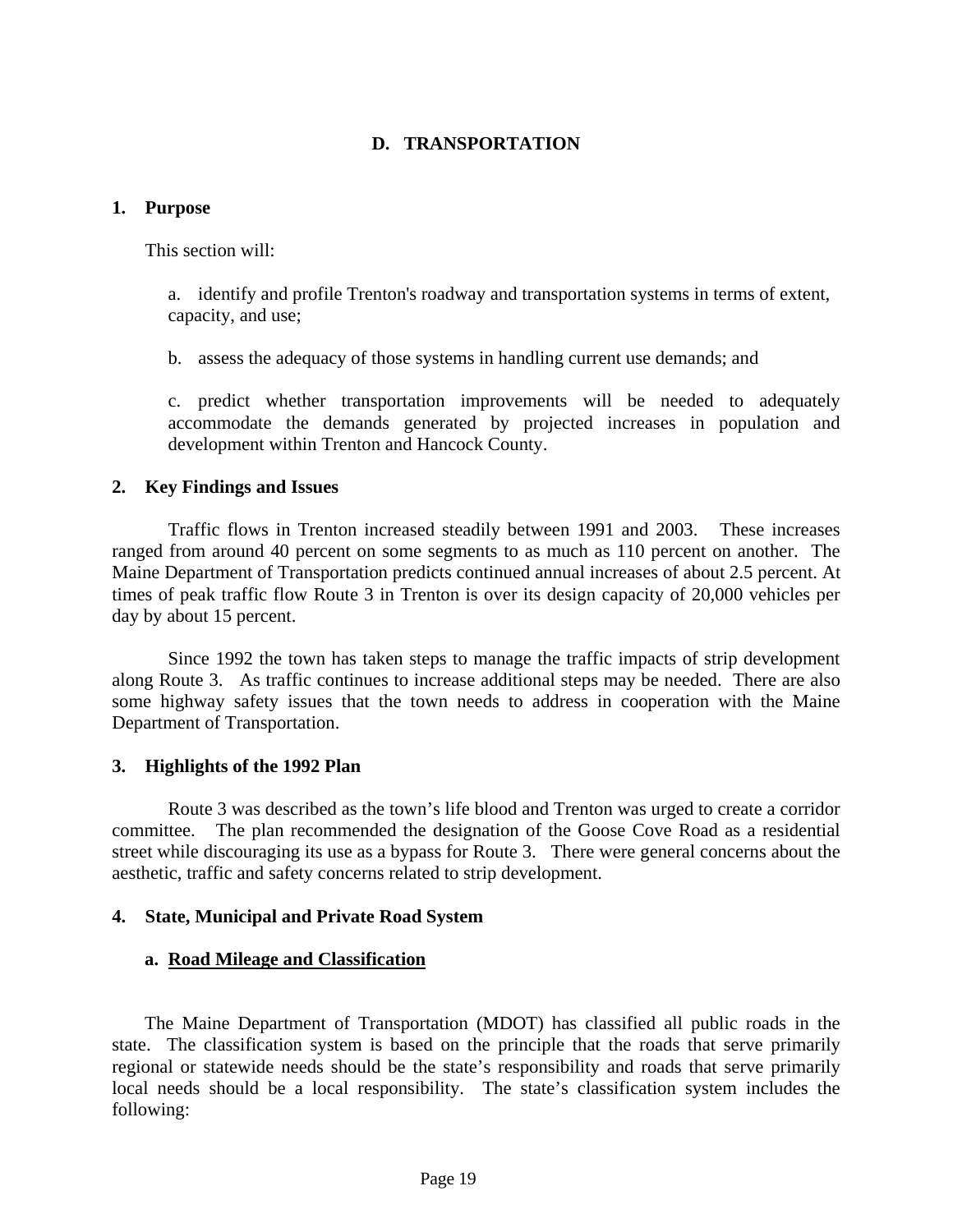**Arterials**: are comprised of a system of connected highways throughout the state which serve arterial or through traffic. The state is responsible for maintaining the 6.8 miles of arterial highway in Trenton. Route 3 is the only arterial serving Trenton.

**Collectors:** serve as collectors and feeder routes connecting local service roads to the state arterial system. The state is responsible for maintaining Trenton's 10.6 miles of collectors. However, the Town is responsible for winter maintenance of these roads. Collectors include Route 230 and Route 204.

**Local Roads:** include all other public roads not included in the state classification system. These roads are maintained by the municipality, and based on the state system, serve primarily as local service roads, which provide access to adjacent land. Before addition of the industrial park service road, there were approximately 3.86 miles of local roads in Trenton. The park service road increased total town road mileage by about one-half mile.

Some local roads may actually be functioning as collectors. Local roads with annual average daily traffic volumes greater than 200 vehicles/day and/or serving more than 25 residences could be considered collectors. The Goose Cove Road is an example. The high rate of through traffic on what is a local road is a serious concern to the town.

#### **b. Traffic Flow**

Trenton has had a steady increase in its average annual daily traffic (AADT). As seen in Table D.1, the AADT on Route 3, south of Route 204 increased from 8,420 in 1988 to 14,630 in 2003. This represents a nearly 75 percent increase. The AADT on Route 3 at Thompson Island increased from 10,600 in 1991 to 14,630 in 2003, a nearly 40 percent increase. Traffic also increased on other state roads. For example, Route 204 had a 57 percent increase in AADT between 1991 and 2003 and Route 230 saw a 110 percent increase.

| <b>Table D.1</b>                                                         |       |        |        |        |  |
|--------------------------------------------------------------------------|-------|--------|--------|--------|--|
| <b>Average Annual Daily Traffic, Trenton</b>                             |       |        |        |        |  |
| Location                                                                 | 1988  | 1991   | 2001   | 2003   |  |
| Route 3, s/o Route 204                                                   | 8,420 | 10,200 | 12,920 | 14,630 |  |
| Route 204, e/o Route 3                                                   |       | 2,080  | 2,740  | 3,260  |  |
| Route 230, sw/o Route                                                    |       | 1,610  | 2,510  | 3,390  |  |
| 3                                                                        |       |        |        |        |  |
| Route 3 @ Thompson                                                       |       | 10,600 | 14,410 | 14,360 |  |
| Island                                                                   |       |        |        |        |  |
| <b>SOURCE:</b> Maine Department of Transportation traffic count records. |       |        |        |        |  |

 The data cited above are for average annual daily traffic. They reflect the average of the entire year. Trenton has very clear fluctuations in its traffic flow. For example, in December 2002, average daily traffic on Route 3 was about 10,000 vehicles compared 23,100 in August 2002. The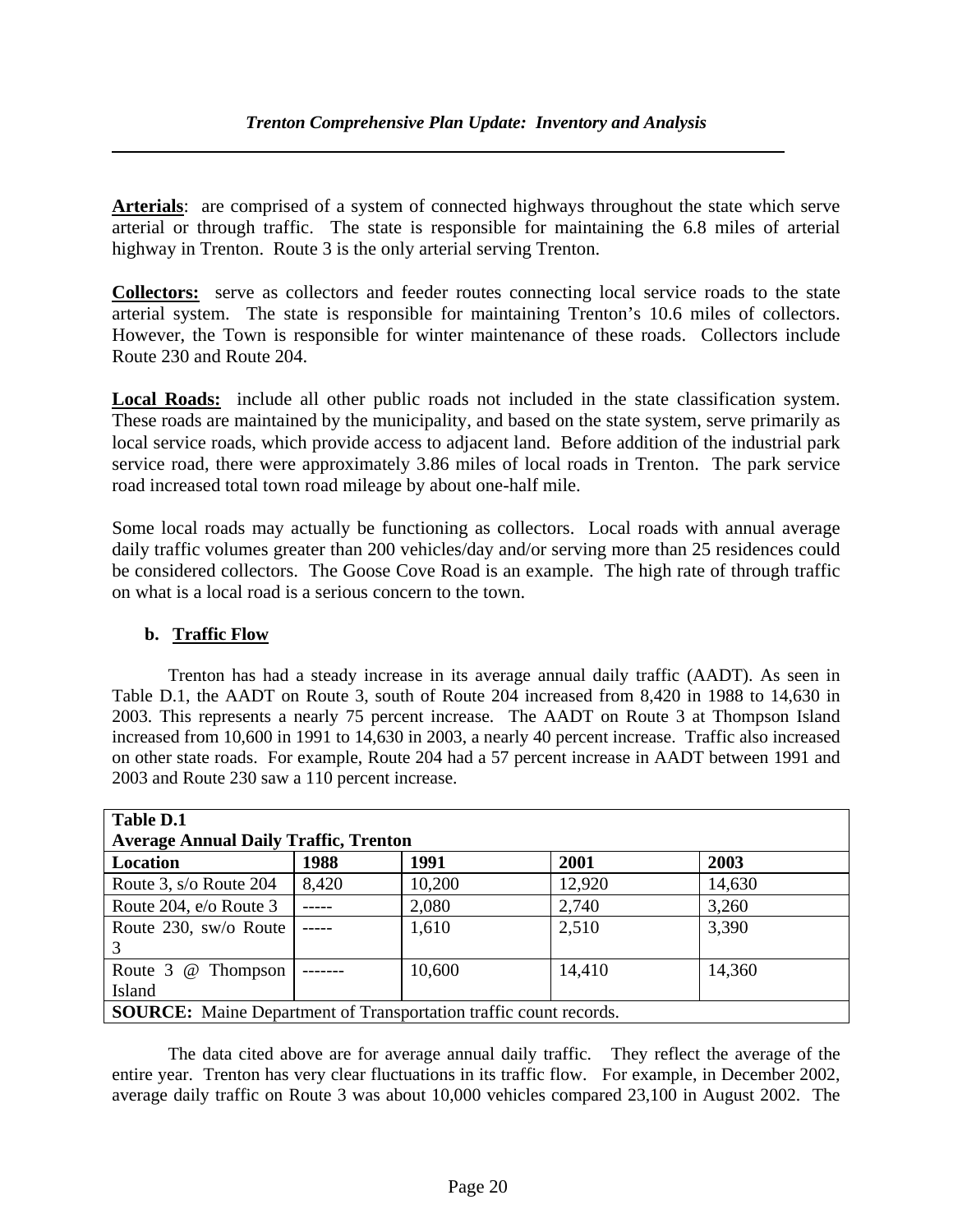summer peak is particularly significant since the road has a design capacity of about 20,000 vehicles per day. At peak times of travel, the road is about fifteen percent over capacity.

 There are also hourly fluctuations in traffic flow. According to MDOT data, the peak hours of traffic on Route 3 are between 3:00 and 5:00 PM. On August 16, 2002, the peak hourly traffic was just over 2,000 vehicles. This compares to about 1,250 vehicles on April 26, 2002. Overall, there is a different pattern in flow in the tourist season. In the off-season, traffic decreases after the morning commuting hours. During the tourist season, there is a gradual increase from 10:00 AM through 3:00 PM. This means that there is a prolonged period of high traffic flow in the summer months.

#### **c. High Crash Locations**

One indicator of road capacity is the number of high crash locations (HCL). Tables D.2 and D.3 illustrate the crash history for the Route 3 area. The MDOT uses two criteria to define HCL's. Both criteria must be met in order to be classified as an HCL:

- 1. A critical rate factor of 1.00 or more for a three-year period. (A Critical Rate Factor (CRF) compares the actual accident rate to the rate for similar intersections in the state. A CRF of less that 1.00 indicates a rate of less than average); and
- 2. A minimum of 8 accidents over a three-year period.

| Table D.2<br>MaineDOT Crash Data for 2001-2003: Route 3 Intersections                                   |                                               |                           |      |                 |  |  |
|---------------------------------------------------------------------------------------------------------|-----------------------------------------------|---------------------------|------|-----------------|--|--|
| <b>Node</b>                                                                                             | <b>Intersection</b>                           | # of<br><b>Collisions</b> |      | <b>CRF HCL?</b> |  |  |
| 7199                                                                                                    | Route 3 at Route 204                          | 10                        | 1.92 | <b>Yes</b>      |  |  |
| 7456                                                                                                    | Route 3 at Trenton Elementary School Driveway |                           | 0.19 | No              |  |  |
| 7638                                                                                                    | Route 3 at Industrial Way                     | 3                         | 0.58 | N <sub>o</sub>  |  |  |
| 7464                                                                                                    | Route 3 at Hancock County Airport Access Road |                           | 0.19 | No              |  |  |
| 7195                                                                                                    | Route 3 at Route 230                          | 6                         | 1.03 | N <sub>o</sub>  |  |  |
| <b>SOURCE:</b> Maine Department of Transportation as compiled by Gorril Palmer<br>Consulting Engineers. |                                               |                           |      |                 |  |  |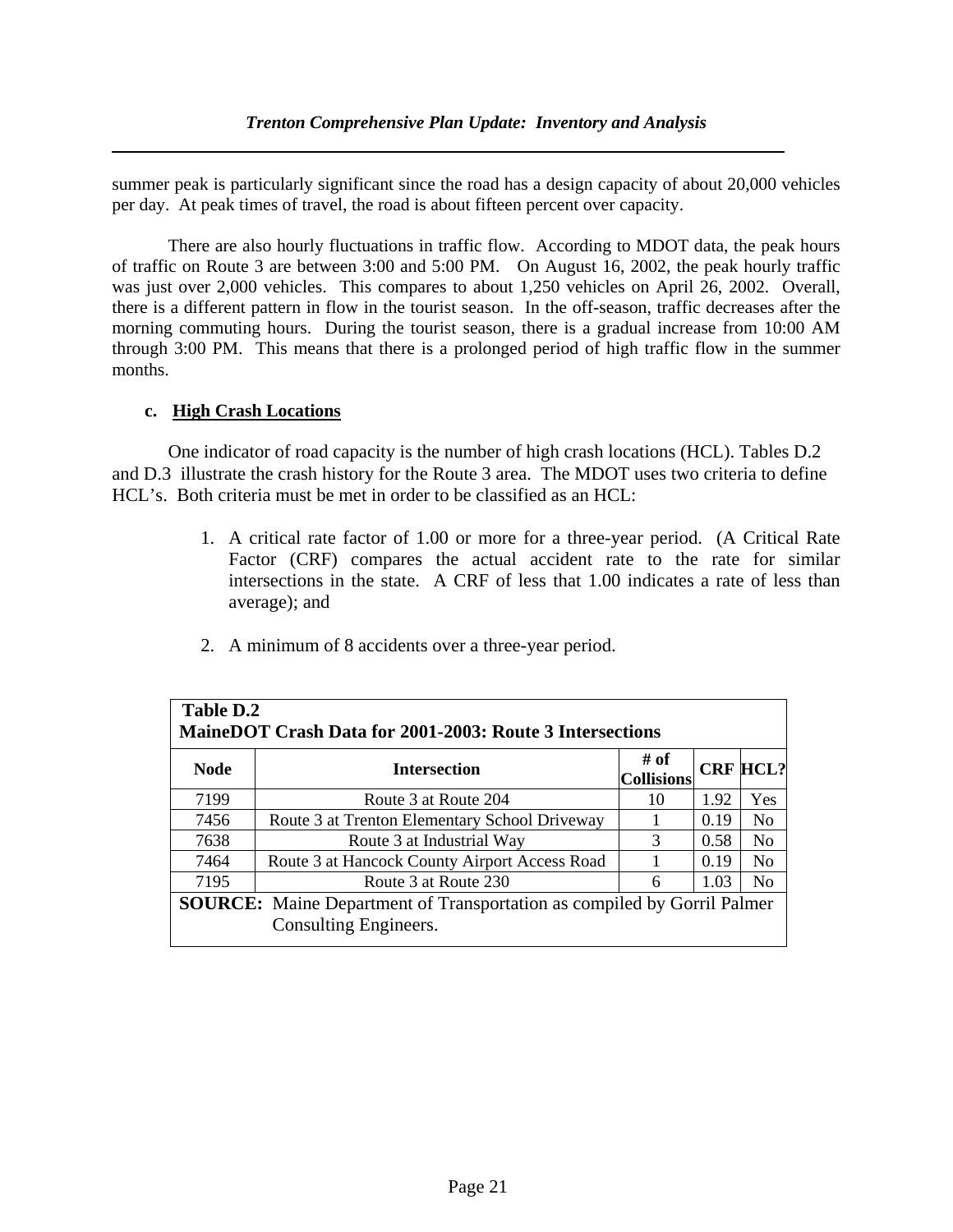| Table D.3<br>MaineDOT Crash Data for 2001-2003: Route 3 Road Segments                                   |               |                                             |                                                   |                             |      |                 |
|---------------------------------------------------------------------------------------------------------|---------------|---------------------------------------------|---------------------------------------------------|-----------------------------|------|-----------------|
| <b>Nodes</b>                                                                                            | <b>Street</b> | <b>From</b>                                 | To                                                | $#$ of<br><b>Collisions</b> |      | <b>CRF HCL?</b> |
| 7199-7200                                                                                               | Route 3       | <b>Ellsworth Town Line</b>                  | Route 204                                         | 29                          | 0.75 | N <sub>o</sub>  |
| 7199-8999                                                                                               | Route 3       | Route 204                                   | Riverfield Road                                   | 35                          | 0.87 | N <sub>o</sub>  |
| 7198-8999                                                                                               | Route 3       | Riverfield Road                             | Kart Land                                         | $\tau$                      | 0.34 | No              |
| 7198-7456                                                                                               | Route 3       | Kart Land                                   | <b>Trenton Elementary</b><br>Drive                | 3                           | 0.33 | N <sub>o</sub>  |
| 7197-7456                                                                                               | Route 3       | <b>Trenton Elementary</b><br>Drive          | Airport Road (Glider<br>Rides)                    | 3                           | 0.33 | N <sub>0</sub>  |
| 7196-7197                                                                                               | Route 3       | Airport Road (Glider<br>Rides)              | East of Exxon/IGA                                 | 7                           | 0.60 | N <sub>0</sub>  |
| 7196-7638                                                                                               | Route 3       | East of Exxon/IGA                           | 1<br><b>Industrial Way</b>                        |                             | 0.36 | N <sub>o</sub>  |
| 7464-7638                                                                                               | Route 3       | <b>Industrial Way</b>                       | <b>Airport Access Road</b><br>6                   |                             | 0.63 | N <sub>o</sub>  |
| 7195-7464                                                                                               | Route 3       | <b>Airport Access Road</b>                  | 5<br>Route 230                                    |                             | 0.78 | N <sub>0</sub>  |
| 7194-7195                                                                                               | Route 3       | Route 230                                   | Thompson's island<br>15<br><b>Visitors Center</b> |                             | 0.51 | N <sub>0</sub>  |
| 7193-7194                                                                                               | Route 3       | Thompson's island<br><b>Visitors Center</b> | Trenton/Bar Harbor TL<br>13                       |                             | 1.34 | Yes             |
| <b>SOURCE:</b> Maine Department of Transportation as compiled by Gorril Palmer Consulting<br>Engineers. |               |                                             |                                                   |                             |      |                 |

These data indicate that two locations on Route 3 are High Crash Locations and two others with significant safety problems. The locations are:

### 1. Route 3 from Ellsworth/Trenton line to Route 204

This location is not currently a HCL. However, it has a critical rate factor of 0.75 with 29 collisions occurring between the years 2000-2002. There are three apparent collision types along this roadway section. The first type occurs when a vehicle collides with an animal crossing the road or when a vehicle stops for an animal and is rear-ended by a following vehicle. The second type of collision occurs when a vehicle making a turn into Vokes Drive is struck from behind by a following vehicle. The third type of collision occurs when a driver loses control of his/her vehicle due to excessive speed or slippery roadway conditions and either leaves the roadway or collides with oncoming traffic.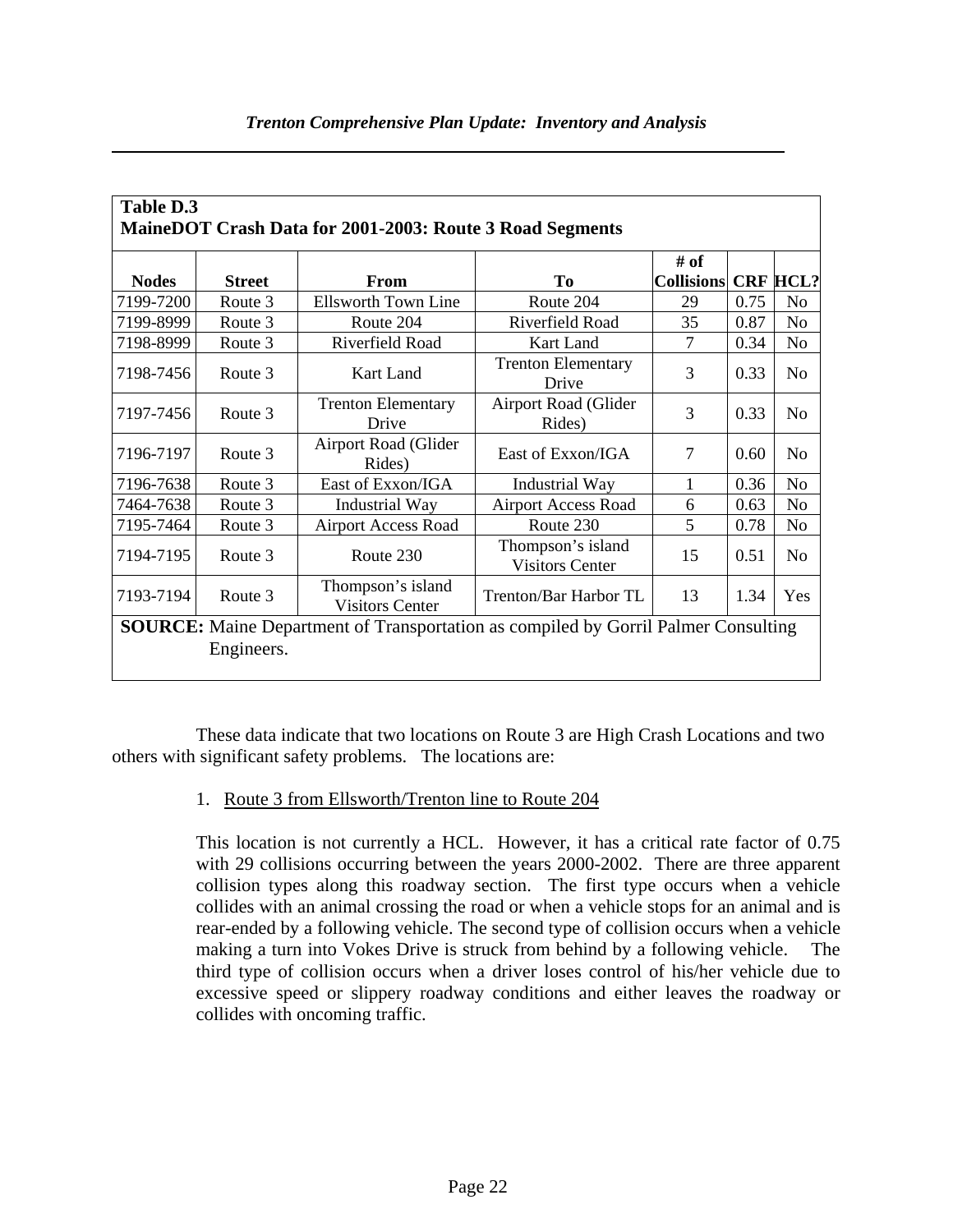#### 2. Route 3 at Route 204

This intersection is an HCL with a critical rate factor of 1.92 and ten collisions occurring between 2000-2002. There were three types of collisions that occurred at this intersection. The first type occurs when a vehicle turning left out of Route 204 collides with a vehicle headed north on Route 3. There were four such collisions between 2000-2002. The second type occurs when a vehicle making a left turn out of Route 204 collides with a vehicle making a left turn from Route 3 onto Route 204. The third collision type occurs when a vehicle waiting to make a left turn is struck from behind by a following vehicle.

#### 3. Route 3 from Route 204 to Riverfield Road

This location is currently not a HCL. However, it has a critical rate factor of 0.87 with 35 collisions occurring in the years 2000-2002. There are three apparent collision types at this location. The first collision type occurs when a vehicle collides with an animal crossing the road or a vehicle stopping for an animal crossing the road is rear-ended by a following vehicle. A second type of collision also occurs on the Scurve in which a driver loses control of his/her vehicle and leaves the roadway due to either high speed or slippery roadway conditions. A third collision type occurs when a vehicle waiting to make a left turn or in the process of making a right turn into a driveway is rear-ended by a following vehicle. The remainder of the collisions were random in nature and did not present any apparent patterns.

#### *4.* Route 3 from Thompson's Island Visitors Center to Trenton/Bar Harbor line

This location is an HCL with a critical rate factor of 1.34 and thirteen collisions occurring during the years 2000-2002 and has three apparent collision types. The first collision type occurs when a vehicle making a left turn out of a driveway collides with oncoming traffic. The second type of collision occurs when a driver loses control of his/her vehicle due to slippery roadway conditions and leaves the roadway. The third type of collision occurs when a vehicle stopped in traffic is rear-ended by a following vehicle.

 The 2005 *Strategic Management Plan for the Route 3 Corridor and Trenton Village* identified some general traffic hazards. These included an absence of left turning lanes, the lack of signalization at critical intersections and inadequate sight distances. Problems were also noted with excessive curb cuts and hazardous parking on shoulders.

 According to MDOT data, there were 305 accidents reported in Trenton town-wide between 1998 and 2002. About 45 percent were rear-end or sideswipe accidents. Vehicles running off the road accounted for next most frequent percentage of accidents (19 percent),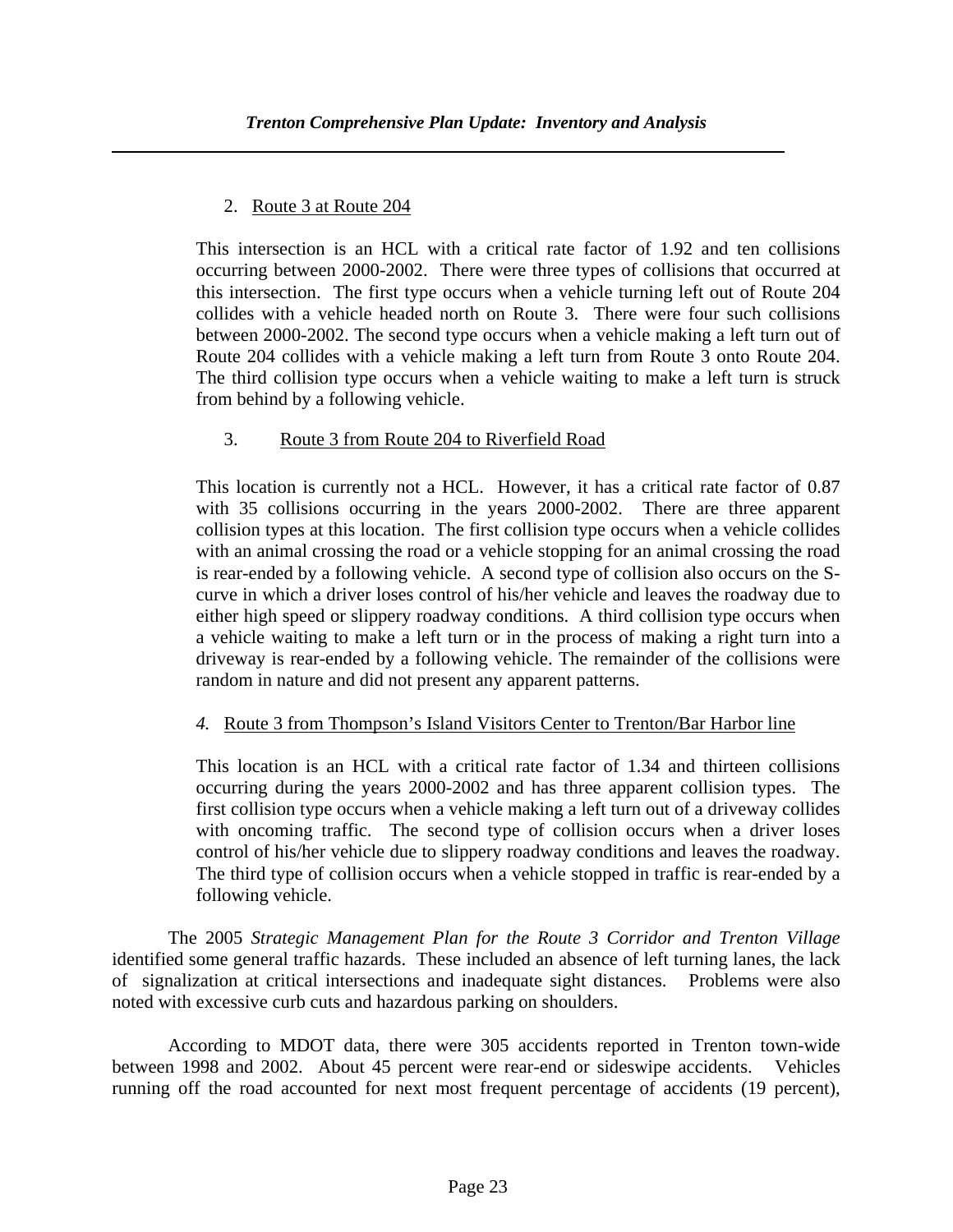following by collisions with deer (14 percent). Another 11 percent were due to intersection movements and 5 percent to head-on/sideswipes.

The comprehensive plan committee identified several other hazardous segments in Trenton. These include both Goose Cove Road-Route 230 intersections. There are also several curves on Route 230 where accidents have occurred. Other causes accounted for much smaller proportions.

#### **5. Railways**

 Trenton has never had rail service and there has been no rail service in eastern and central Hancock County since 1985. There have been various proposals for passenger excursion service in the immediate Ellsworth area.

#### **6. Airports**

 Trenton hosts the Hancock County-Bar Harbor airport. It is served by two active runways. They are able to accommodate Gulfstream III's and Cessna 441's. In addition to general aviation flights, it has scheduled commuter service to Boston. It had a total of 13,996 enplanements in 2000. These had decreased to 11,906 in 2001 and 11,796 in 2002. These decreases were probably due to a combination of the aftermath of the September 11, 2001 terrorist attacks and the economic slow down those years. According to the 2004 Airport Master Plan, enplanements are expected to increase to 19,500 by 2013. There were a total of 42,500 operations in 2002 and this is expected to increase to 50,600 by 2013.

 The airport is an important factor in the future development in town. In addition to aviationrelated businesses such as rental car agencies and fuel dealers, the airport also enhances other businesses in town. Executives are provided with easy private aircraft access to the town. Federal Aviation Administration requirements mean that there are restrictions on municipal zoning to avoid uses and activities that could interfere with flight operations.

#### **7. Adequacy of Existing Measures to Manage Traffic Related Impacts of Development**

The town subdivision and land use ordinances address many traffic-related impacts of development. For example, the subdivision ordinance has detailed design standards for roads. These standards limit entrances onto existing roads and set sight distance requirements. There is also a provision that discourages the "movement of through traffic" in subdivisions. While this may help limit traffic in individual developments, it may have the unintended effect of channeling more local traffic onto existing roads. There are no requirements for the assessment of off-site traffic impacts of development.

 The land use ordinance limits commercial development along segments of Route 3. The Rural Commercial district allows commercial uses of up to 10,000 square-feet as a conditional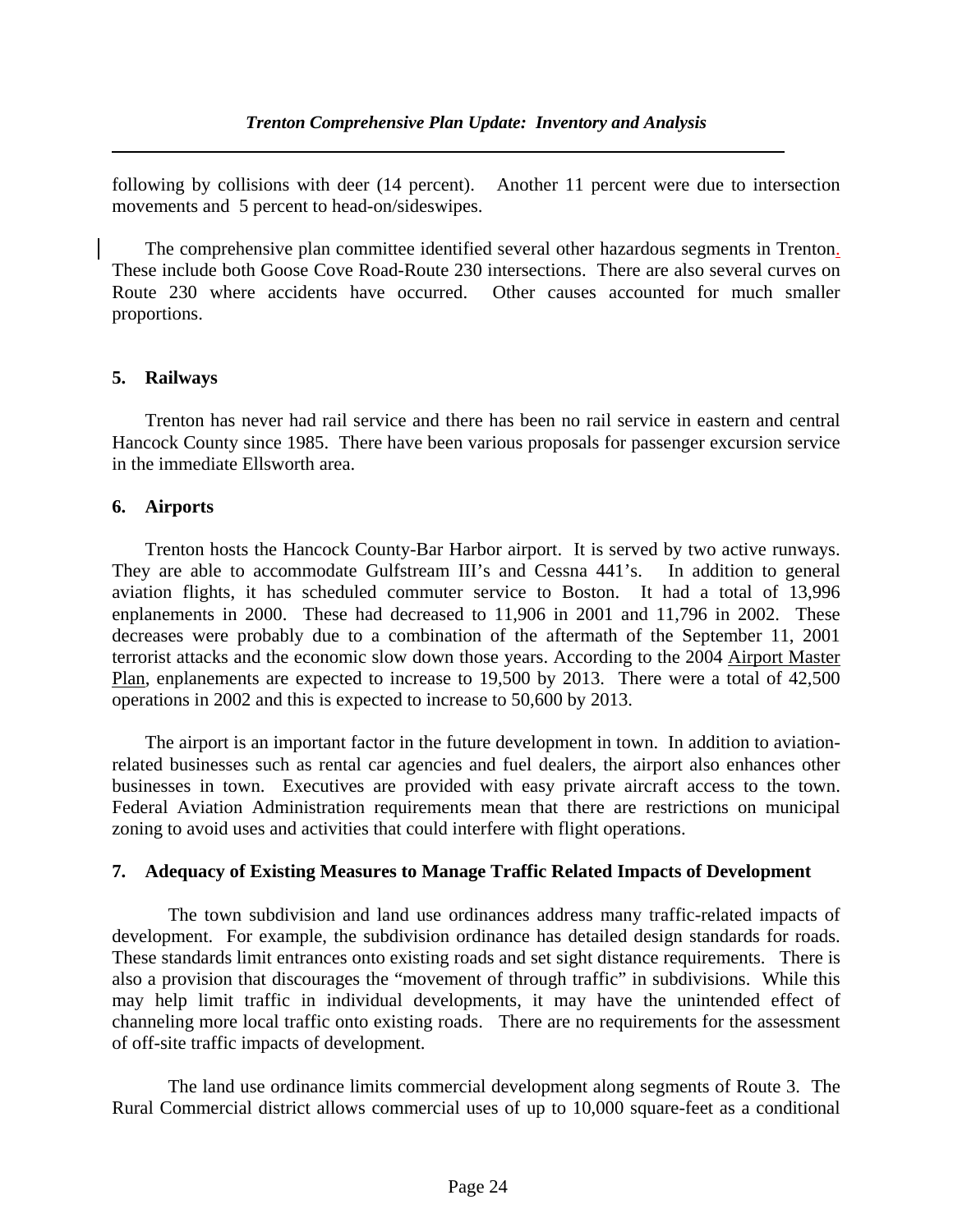#### *Trenton Comprehensive Plan Update: Inventory and Analysis*

use. The ordinance also has setback and off-street parking requirements. Given the large number of curb cuts along Route 3, the town may want to review its access management standards. For example, incentives could be added to encourage more sharing of driveways and further setback of curb cuts from intersections.

#### **8. Public Transportation**

 Trenton is served by several public transportation providers. Downeast Transportation, Inc provides weekly bus service to Ellsworth. Washington Hancock Community Agency supplies transportation to eligible clients. The Island Explorer bus offers seasonal service around MDI.

 There is clearly the potential for expanded public transportation in Trenton. This could include a broader Island Explorer service and more park and ride services. There could also be more subscription bus services. "Subscription" refers to buses that carry passengers from a specific area to a designated employer. For example, Jackson Lab already has several subscription buses for its commuters.

#### **9. Local Parking Facilities, Bicycles and Sidewalks**

 The town land use ordinance requires the provision of off-street parking for uses such as duplex and multi-family residential, commercial and manufacturing. This ordinance appears adequate to assure adequate provision of parking. The only parking problems noted are those with grandfathered uses.

 The land use ordinance has a number of provisions that promote aesthetically pleasing parking. These include landscaping requirements and lot coverage standards. Thirty percent is the highest lot coverage standard for commercially zoned areas. Lot coverage is defined to include parking. These standards limit the adverse impacts of any major parking facility.

 There are no sidewalks in town. Route 3 has a state designated bicycle shoulder. There are no other bicycle lanes or facilities in Trenton.

#### **10. Regional Issues**

 Trenton faces several regional transportation issues. Overall, the high rate of traffic on Route 3 is a regional problem. The town would be affected by efforts to address the traffic bottleneck in Ellsworth such as a bypass. It would also be affected by the creation of park and ride facilities in Trenton aimed at easing congestion on Mount Desert Island. It is important that the town participate in regional discussions to assure that these and other transportation developments proceed in a manner that protects Trenton's interests.

 There are several issues in immediately adjoining towns that affect traffic in Trenton. First, the traffic signals at the Route 3-Route 102 intersection in Bar Harbor affects traffic flow in Trenton. Some accidents in Trenton may be due to backed-up traffic at this signal. Second, the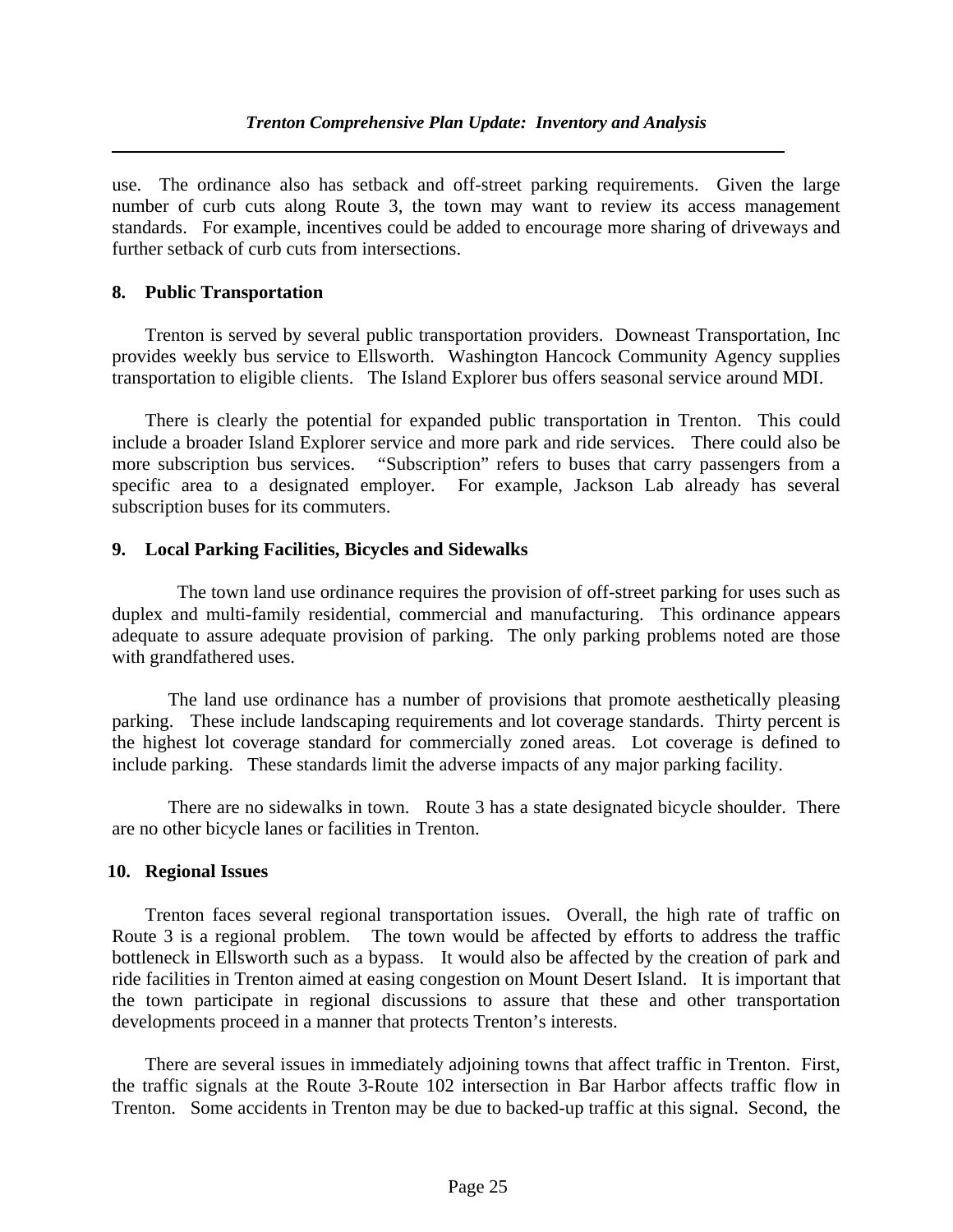flow of traffic is also affected by the timing of signals in Ellsworth. Third, signage in Ellsworth directing MDI-bound traffic at the Bayside-Beechland Road intersection to Route 3 (rather than to Route 230) could help eliminate through traffic on the Goose Cove Road.

#### **11. Future Needs**

 Traffic on Route 3 is projected to increase at a rate of 2.5 percent a year. This means that Route 3, which already exceeds its design capacity during times of peak traffic, is likely to require further improvements and or measure to manage the flow of traffic. Traffic management is likely to involve two major components. The first is assuring that highway access management measures are adequate to avoid excessive curb cuts and vehicle turning movements. The second is managing overall demand that results from through traffic.

 The town will also need to work with the MDOT in promoting other improvements to state roads. One needed improvement is additional left turn lanes along Route 3. Another is additional traffic signals at critical intersections.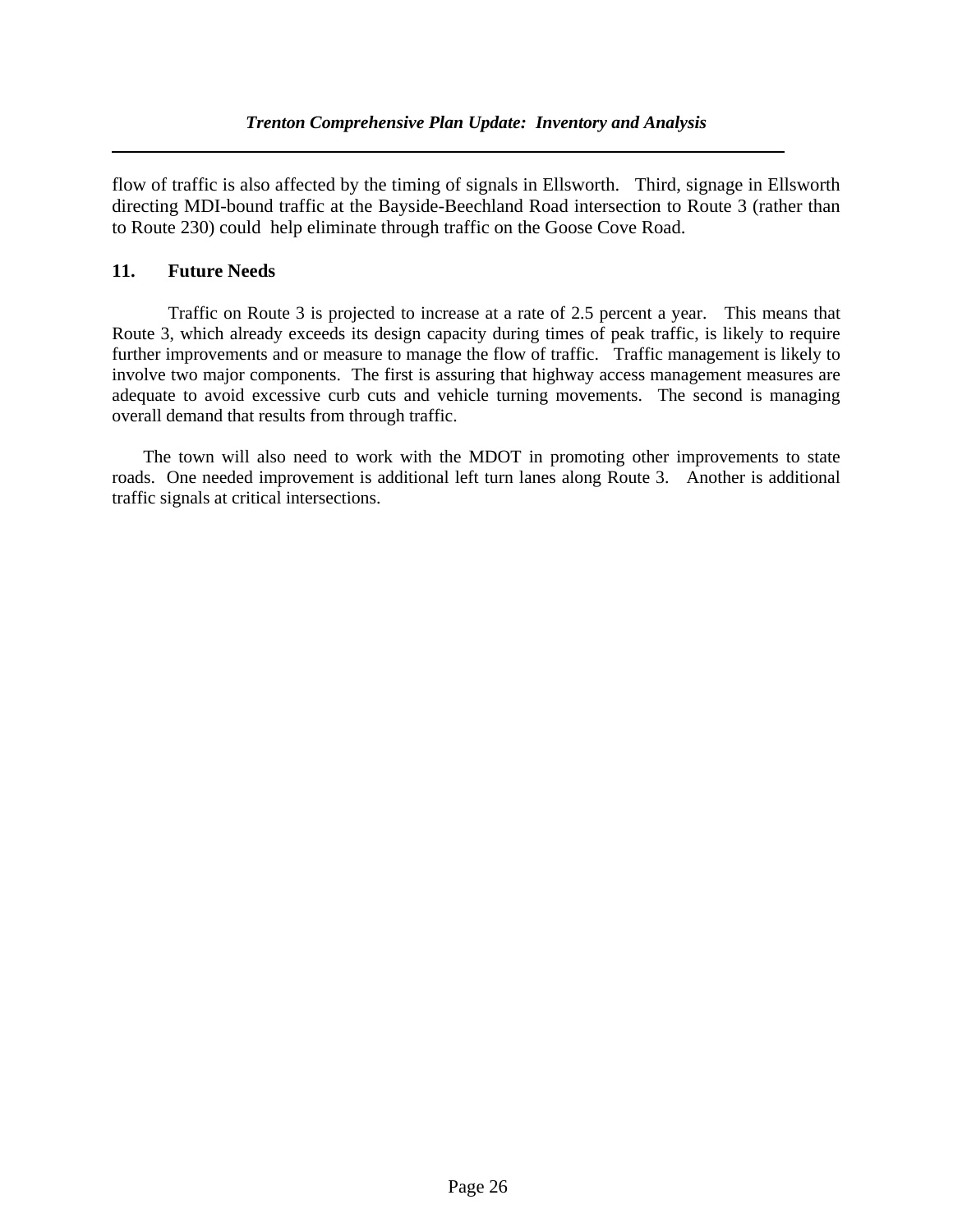## **E. PUBLIC FACILITIES AND SERVICES**

## **1. Purpose**

 A thorough understanding of a town's public services is necessary to determine any current constraints to growth and identify any growth-related problems that the town is likely to face in the future. A plan should also identify likely future capital improvement needs. Specifically, this section will:

- a. identify and describe Trenton's public facilities and services; and
- b. assess the adequacy of these services to handle current and projected demands.

Town expenditures are discussed in detail in the Fiscal Analysis Chapter. The complete Capital Investment Plan (CInP) is included in the Goals, Objectives and Implementation Section.

## **2. Key Findings and Issues**

 Trenton faces no major public facility needs. Some minor improvements are needed to the fire station and the school building. At some point, additional space may be needed for town office functions.

## **3. Summary of the 1992 Plan**

 The plan identified several public service deficiencies. These included a need for a new salt-sand storage shed, addressing some school facility needs and general improvements to the Route 3 corridor area.

## **4. Town Government**

## a. Current Conditions

 Trenton is run largely by the three-member board of selectmen. There is also a full-time administrative assistant who also serves as town clerk, treasurer and tax collector. The only other paid position is a part-time assistant.

 The town office functions are conducted in the town office building on the Oak Point Road. This facility also houses the fire department. It was originally built in 1952 and acquired as town office space around 1978. It includes a 144-square-foot clerk's office, a 342-square-foot assessor's office and a 768-square-foot conference room. Other rooms include a vault (100 square-feet), kitchen (240-square-feet), restroom (64-square-feet) and utility room (42 squarefeet).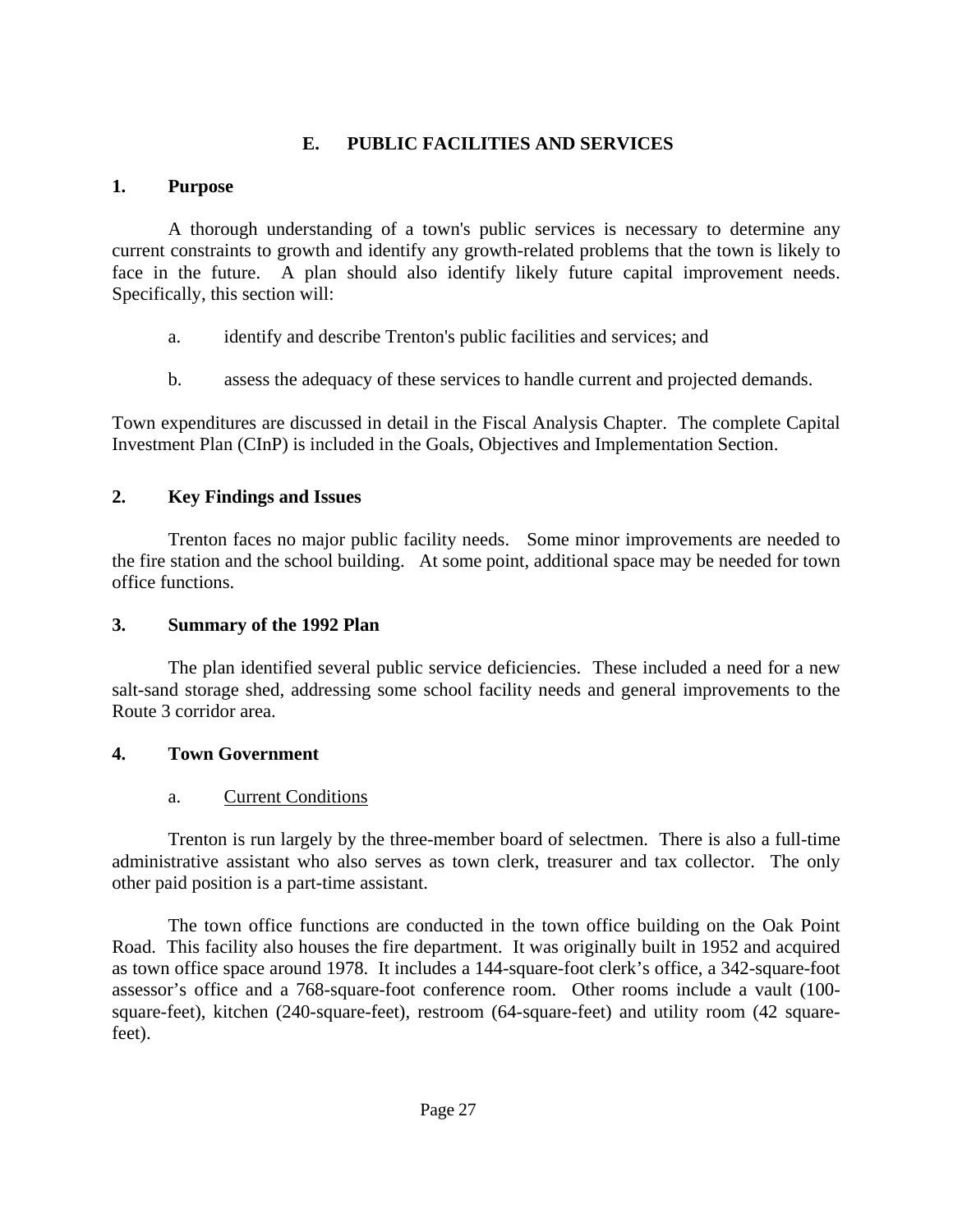## b. Current and Future Adequacy

 As the town government functions continue to become more demanding, additional staff may be needed. It is likely that by 2008 that a full-time assessor's clerk will be needed to work with the assessor's agent. The presently part-time assistant position may need to be expanded to full-time by 2010. The town eventually has to explore options for a part-time or full-time town manager.

 There are also several improvements that are needed to the town office building. The clerk's office and meeting room are too small. The town vault will soon reach capacity. The town is continuing to place more records and data on computers. It is also making more information available to the public on its web site.

## **5. Solid Waste Disposal and Recycling**

## a. Current Conditions

 The town currently contracts with EMR in Southwest Harbor for solid waste and recycling services. Residents have access to the EMR transfer station facility. There is curbside collection of materials suitable for recycling on the third Tuesday. As of early 2006, the economics of recycling are such that the town is losing money on its recycling program. Recycling markets, however, are very volatile.

### b. Current and Future Adequacy

 The town faces some challenges in its solid waste management policies. Options are being explored as the plan is being drafted. One is to join the Acadia Disposal District on Mount Desert Island. Another is to join the Ellsworth transfer station.

### **6. Fire Protection**

## a. Current Conditions

 Fire protection in Trenton is provided by the 23-member volunteer fire department. Its resources are supplemented by mutual aid arrangements with all Hancock County towns. The department has automatic mutual aid with Lamoine, Trenton, Bar Harbor and Ellsworth.

1) Facilities

The fire station is in the same building as the town office. The fire station portion was expanded in 2004. It consists of a main bay (1,700 square-feet), the new bay (1,300 square-feet)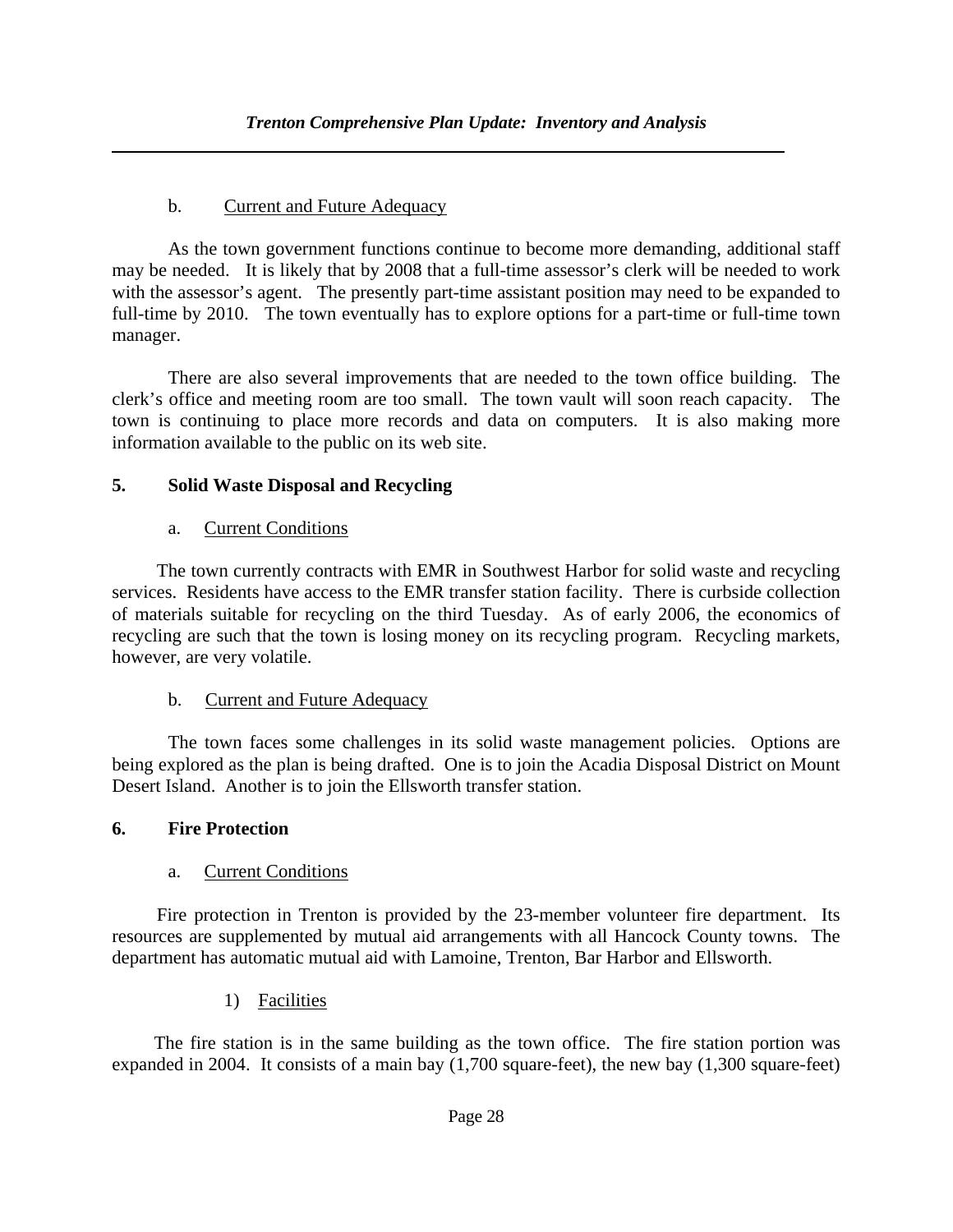and a back bay (520 square-feet). All bays are heated. There is also a 680-square-foot meeting room, a 200-square-foot office and a 144-square-foot restroom/storage area.

2). Staffing

Six of the 23 volunteers are generally available during the day. While the department does not foresee the need for any paid day personnel, it would like to increase the number of volunteers. The department did not identify any training-related needs or concerns. Apart from standard fire department activities, the department also conducts yearly fire prevention programs in the local schools.

 The average response time to a call is ten minutes. The time needed to reach the most remote part of town is fifteen minutes. Road access for fire fighting equipment is generally adequate. The only exception is on some privately owned camp roads that are very narrow.

Calls for service are shown on Table E. l. As seen, they have fluctuated over the years. There is no discernable pattern of increases or decreases.

| Table E.1                                |                 |  |  |  |  |
|------------------------------------------|-----------------|--|--|--|--|
| <b>Fire Department Calls for Service</b> |                 |  |  |  |  |
| Year                                     | Number of Calls |  |  |  |  |
| 1997                                     | 38              |  |  |  |  |
| 1998                                     | 51              |  |  |  |  |
| 1999                                     | 31              |  |  |  |  |
| 2000                                     | 45              |  |  |  |  |
| 2001                                     | 61              |  |  |  |  |
| 2002                                     | 52              |  |  |  |  |
| 2003                                     | 61              |  |  |  |  |
| 2004                                     | 60              |  |  |  |  |
| <b>Source:</b> Fire Department Records   |                 |  |  |  |  |

3). Equipment

 The current inventory of vehicles is shown in Table E.2. As seen, there is one pump truck that will need replacement by 2008 and another pumper that is essentially beyond its useful life. The two other trucks should be adequate until 2015 and 2023 respectively.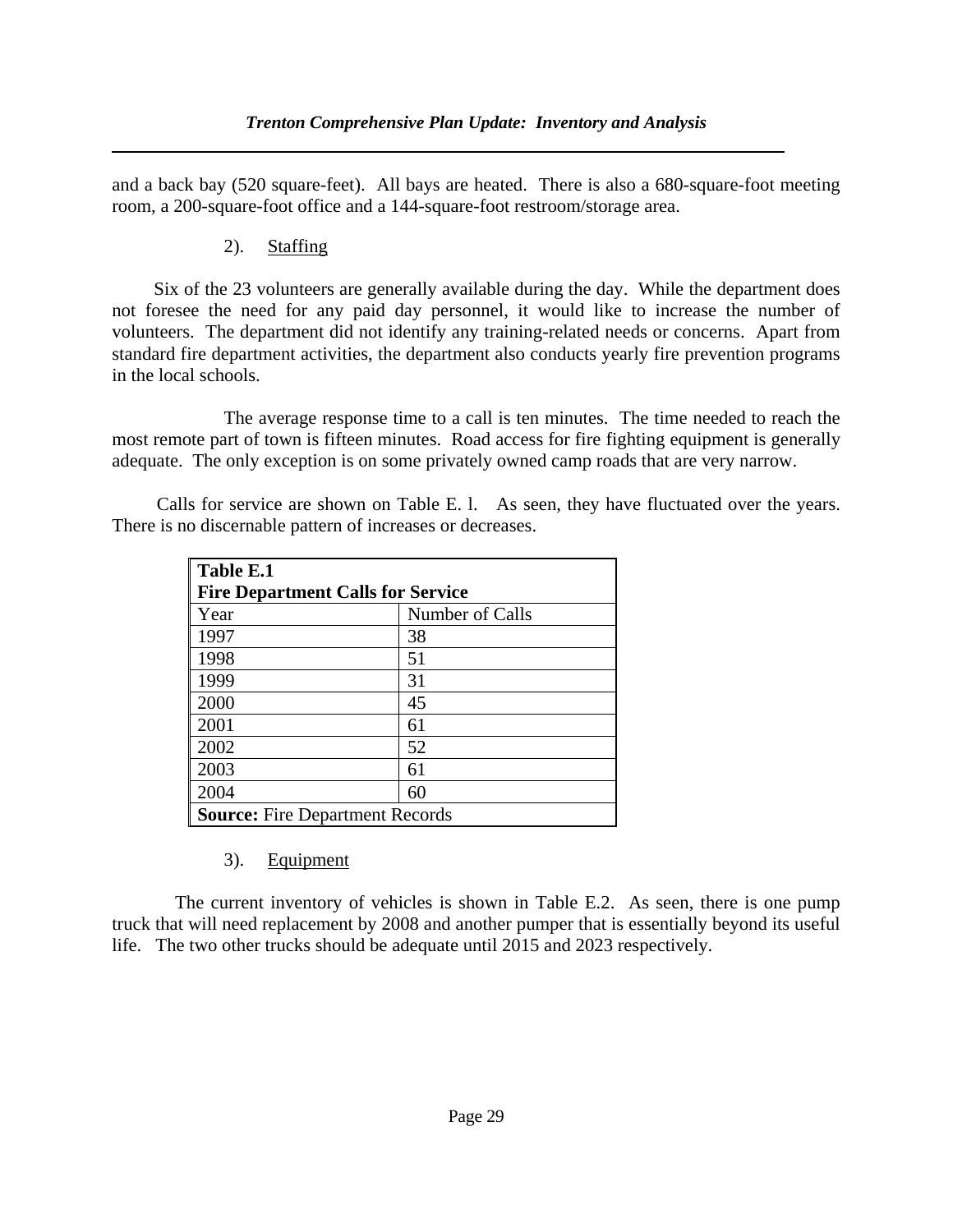| Table E.2                              |      |           |              |
|----------------------------------------|------|-----------|--------------|
| <b>Fire Department Vehicles, 2005</b>  |      |           |              |
| Type                                   | Year | Condition | Years of     |
|                                        |      |           | Service Left |
| 2,500 gallon, 1,250 gpm International  | 2002 | Excellent | 18           |
| 1,500 gallon, 750 gpm, International   | 1995 | Excellent | 10           |
| 750 gallon, 1,000 gpm, KHE             | 1988 | Poor      | 3            |
| <b>Rescue Ford</b>                     | 1988 | Good      | 10           |
| $2,000$ gallon, 750 gpm pumper         | 1982 | Poor      | $\theta$     |
| <b>SOURCE:</b> Trenton Fire Department |      |           |              |

#### *Trenton Comprehensive Plan Update: Inventory and Analysis*

### b. Current and Future Adequacy

 Overall, the station meets the department's needs. No additional rooms or bays are needed. There is no need for any branch stations. Apart from replacement of existing vehicles, no new vehicles or equipment are needed. The only identified deficiency is that the main bay doors are too narrow and low.

 Water supply for fire fighting purposes is generally adequate. However, a dry hydrant is needed in the Bayside Road-Oak Point area. Previous efforts to install a dry hydrant in this area have been unsuccessful due to the inability to secure approval from the DEP. The dam at Odyssey Park breaches frequently. This means the dry hydrant in this area does not always have access to water. The department would like all new subdivisions to have their own water source.

 The Trenton fire department serves the Hancock County Airport. The Federal Aviation Administration (FAA) presently waives the requirement that there be on-site fire protection services for the airport. Trenton currently meets FAA requirements. If these requirements are made more stringent, additional fire protection services may be needed. This may involve a contract for specialized services between the county government and the Trenton fire department.

### **7. Police Protection**

### a. Current Conditions

 There is no municipal police department. Police protection is provided by the county sheriff and state police. There are also two municipal constables. The airport has its own security personnel.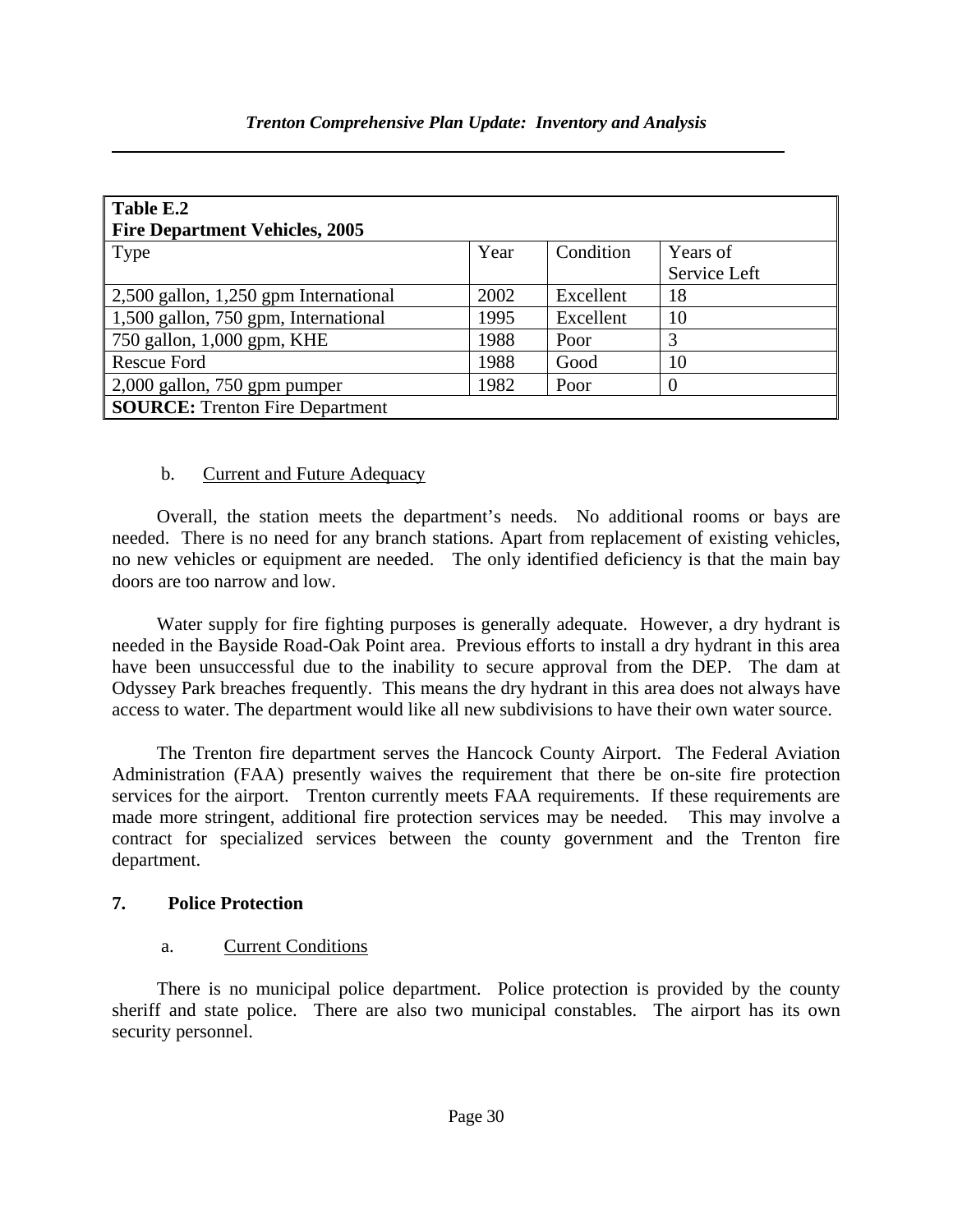### b. Current and Future Adequacy

 No issues have been noted with police protection. However, any plans for major new facilities may also require consideration of additional police protection needs.

## **8. Ambulance**

 Ambulance service is provided on a contractual basis by County Ambulance. No problems have been noted with the service.

## **9. Education**

## a. Current Conditions

 K-8 education is provided by School Union 92 at the Trenton Elementary School. The facility has a rated capacity of 150 students and a current (fall 2005) enrollment of 140. There are twelve regular classrooms. Core facilities consist of a 6,240-square-foot gymnasium/community center, a 1,456-square-foot library and a 1,760-square-foot cafeteria. These facilities are adequate for current use and there is no need for any expansions. The school meets all state accreditation requirements. School Union officials have identified no pressing problems.

 The school building does need several minor improvements. These include better water flow and increased water storage capacity. Other needs include paving the parking area, adding emergency electrical generator capability and replacing the roof shingles in the front section of the original section of the building. The life skills program needs a kitchen area.

 Enrollment trends are shown in Table E.3. Enrollment increased during much of the 1990's but then fluctuated into the first years of the current century. Total Trenton k-12 enrollment as of the fall of 2005 was 227, which was more than the 182 enrollment in 1990 but less than the peak of 258 in 1997.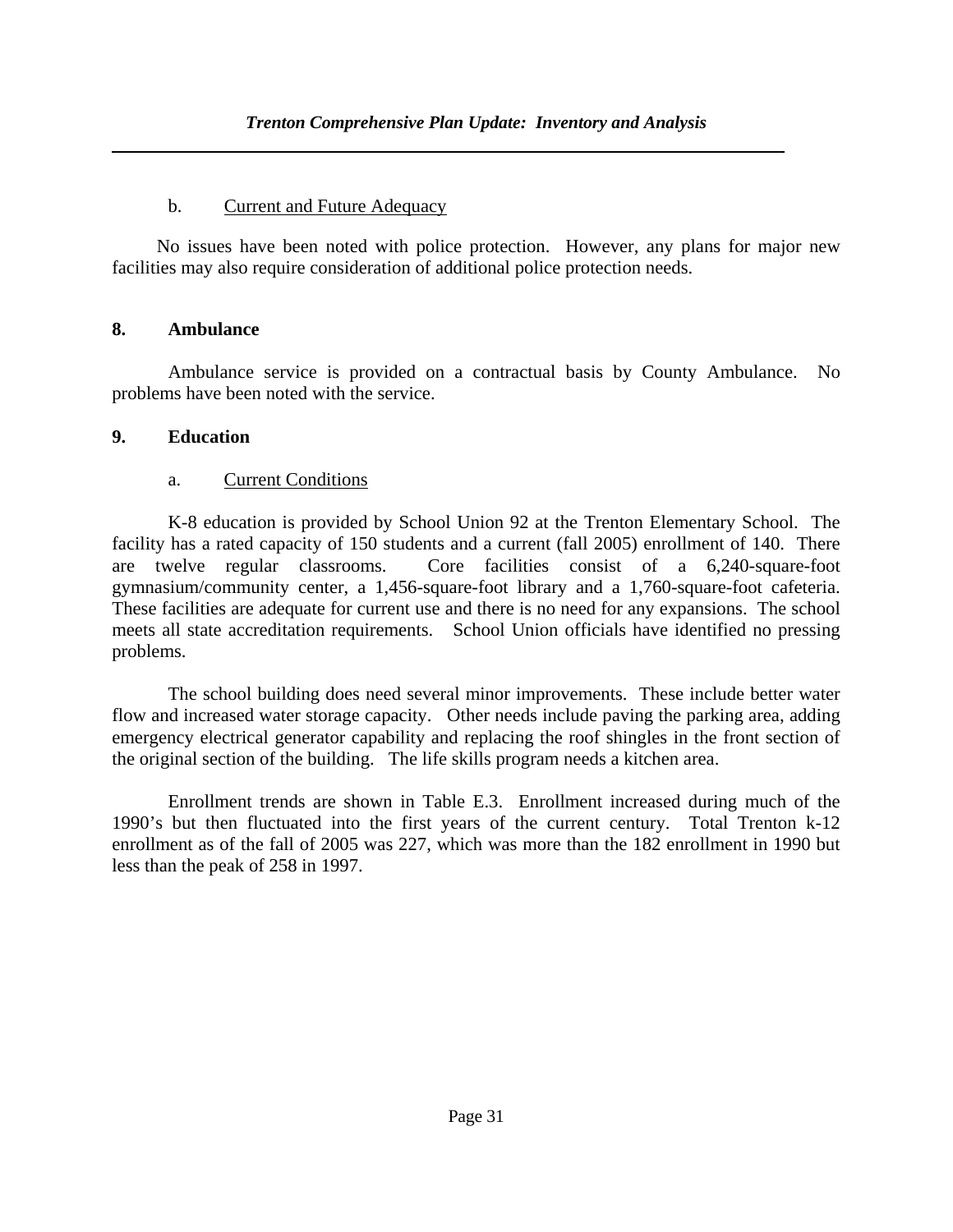| Table E.3                                                             |       |         |        |              |  |  |  |  |  |  |
|-----------------------------------------------------------------------|-------|---------|--------|--------------|--|--|--|--|--|--|
| <b>School Enrollment Trends</b>                                       |       |         |        |              |  |  |  |  |  |  |
| 1991-2005 (other towns includes all towns in School<br><b>Trenton</b> |       |         |        |              |  |  |  |  |  |  |
| Union 92)                                                             |       |         |        |              |  |  |  |  |  |  |
| Year                                                                  | $K-6$ | $7 - 8$ | $9-12$ | <b>Total</b> |  |  |  |  |  |  |
| 1990 Trenton                                                          | 118   | 19      | 45     | 182          |  |  |  |  |  |  |
| <b>Other Towns</b>                                                    | 551   | 114     | 262    | 927          |  |  |  |  |  |  |
| 1990 Total                                                            | 669   | 133     | 307    | 1109         |  |  |  |  |  |  |
| 1991 Trenton                                                          | 130   | 17      | 48     | 195          |  |  |  |  |  |  |
| <b>Other Towns</b>                                                    | 563   | 122     | 267    | 952          |  |  |  |  |  |  |
| 1991 Total                                                            | 693   | 139     | 315    | 1147         |  |  |  |  |  |  |
| 1992 Trenton                                                          | 132   | 26      | 45     | 203          |  |  |  |  |  |  |
| <b>Other Towns</b>                                                    | 602   | 144     | 276    | 1022         |  |  |  |  |  |  |
| 1992 Total                                                            | 734   | 170     | 321    | 1225         |  |  |  |  |  |  |
| 1993 Trenton                                                          | 135   | 32      | 57     | 224          |  |  |  |  |  |  |
| <b>Other Towns</b>                                                    | 629   | 149     | 210    | 988          |  |  |  |  |  |  |
| 1993 Total                                                            | 764   | 181     | 267    | 1212         |  |  |  |  |  |  |
| 1994 Trenton                                                          | 121   | 36      | 62     | 219          |  |  |  |  |  |  |
| <b>Other Towns</b>                                                    | 638   | 173     | 288    | 1099         |  |  |  |  |  |  |
| 1994 Total                                                            | 759   | 209     | 350    | 1318         |  |  |  |  |  |  |
| 1995 Trenton                                                          | 117   | 42      | 56     | 215          |  |  |  |  |  |  |
| <b>Other Towns</b>                                                    | 636   | 164     | 288    | 1088         |  |  |  |  |  |  |
| 1995 Total                                                            | 753   | 206     | 344    | 1303         |  |  |  |  |  |  |
| 1996 Trenton                                                          | 122   | 34      | 73     | 229          |  |  |  |  |  |  |
| <b>Other Towns</b>                                                    | 630   | 158     | 328    | 1116         |  |  |  |  |  |  |
| 1996 Total                                                            | 752   | 192     | 401    | 1345         |  |  |  |  |  |  |
| 1997 Trenton                                                          | 134   | 38      | 86     | 258          |  |  |  |  |  |  |
| <b>Other Towns</b>                                                    | 608   | 186     | 327    | 1121         |  |  |  |  |  |  |
| 1997 Total                                                            | 742   | 224     | 413    | 1379         |  |  |  |  |  |  |
| 1998 Trenton                                                          | 131   | 36      | 84     | 251          |  |  |  |  |  |  |
| <b>Other Towns</b>                                                    | 586   | 200     | 341    | 1127         |  |  |  |  |  |  |
| 1998 Total                                                            | 717   | 236     | 425    | 1378         |  |  |  |  |  |  |
| 1999 Trenton                                                          | 118   | 39      | 81     | 238          |  |  |  |  |  |  |
| <b>Other Towns</b>                                                    | 584   | 197     | 364    | 1145         |  |  |  |  |  |  |
| 1999 Total                                                            | 702   | 236     | 445    | 1383         |  |  |  |  |  |  |
| 2000 Trenton                                                          | 131   | 32      | 72     | 235          |  |  |  |  |  |  |
| <b>Other Towns</b>                                                    | 572   | 185     | 382    | 1139         |  |  |  |  |  |  |
| 2000 Total                                                            | 703   | 217     | 454    | 1374         |  |  |  |  |  |  |
| 2001 Trenton                                                          | 117   | 41      | 83     | 241          |  |  |  |  |  |  |
| <b>Other Towns</b>                                                    | 550   | 193     | 391    | 1134         |  |  |  |  |  |  |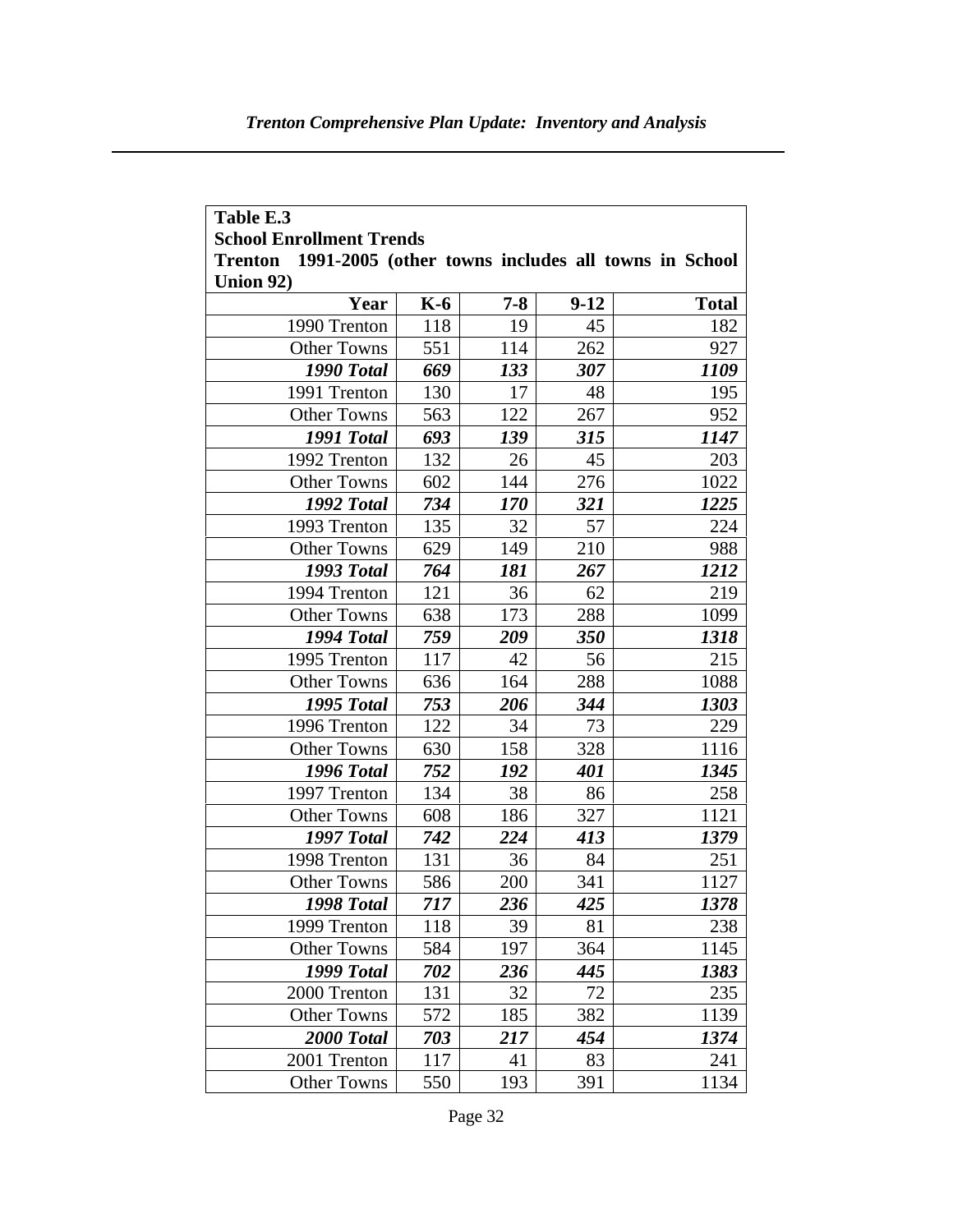| 2001 Total                                                                                         | 667 | 234 | 474 | 1375 |  |  |
|----------------------------------------------------------------------------------------------------|-----|-----|-----|------|--|--|
| 2002 Trenton                                                                                       | 110 | 47  | 79  | 236  |  |  |
| <b>Other Towns</b>                                                                                 | 552 | 194 | 388 | 1134 |  |  |
| 2002 Total                                                                                         | 662 | 241 | 467 | 1370 |  |  |
| 2003 Trenton                                                                                       | 115 | 37  | 89  | 241  |  |  |
| Other Towns                                                                                        | 553 | 168 | 379 | 1100 |  |  |
| 2003 Total                                                                                         | 668 | 205 | 468 | 1341 |  |  |
| 2004 Trenton                                                                                       | 109 | 37  | 93  | 239  |  |  |
| <b>Other Towns</b>                                                                                 | 525 | 148 | 390 | 1063 |  |  |
| 2004 Total                                                                                         | 634 | 185 | 483 | 1302 |  |  |
| 2005 Trenton                                                                                       | 101 | 37  | 89  | 227  |  |  |
| <b>Other Towns</b>                                                                                 | 518 | 148 | 386 | 1052 |  |  |
| 2005 Total                                                                                         | 619 | 185 | 475 | 1279 |  |  |
| <b>NOTE:</b> Enrollments are as of October 1 of the school year. <b>Source:</b><br>School Union 92 |     |     |     |      |  |  |

*Trenton Comprehensive Plan Update: Inventory and Analysis* 

Projected enrollment is shown on Table E.4. A gradual decrease in overall enrollment (K-12) is predicted, from 227 in 2005 to 209 in 2011. This decrease appears spread among all age groups. The overall decrease is minor and will likely not require any adjustment in school facilities.

| <b>Table E.4</b>                                              |     |            |        |              |  |  |
|---------------------------------------------------------------|-----|------------|--------|--------------|--|--|
| <b>School Enrollment Projections</b>                          |     |            |        |              |  |  |
| Trenton 2006 - 2011 (other towns includes all towns in School |     |            |        |              |  |  |
| Union 92)                                                     |     |            |        |              |  |  |
| Year                                                          | K-6 | $7 - 8$    | $9-12$ | <b>Total</b> |  |  |
| 2006 Trenton                                                  | 100 | 36         | 88     | 224          |  |  |
| <b>Other Towns</b>                                            | 488 | 140        | 364    | 992          |  |  |
| 2006 Total                                                    | 588 | 176        | 452    | 1216         |  |  |
| 2007 Trenton                                                  | 99  | 35         | 87     | 221          |  |  |
| <b>Other Towns</b>                                            | 460 | 132        | 343    | 935          |  |  |
| 2007 Total                                                    | 559 | 167        | 430    | 1156         |  |  |
| 2008 Trenton                                                  | 98  | 34         | 86     | 218          |  |  |
| <b>Other Towns</b>                                            | 433 | 124        | 323    | 880          |  |  |
| 2008 Total                                                    | 531 | 158        | 409    | 1098         |  |  |
| 2009 Trenton                                                  | 97  | 33         | 85     | 215          |  |  |
| <b>Other Towns</b>                                            | 408 | 117        | 304    | 829          |  |  |
| 2009 Total                                                    | 505 | <i>150</i> | 389    | 1044         |  |  |
| 2010 Trenton                                                  | 96  | 32         | 84     | 212          |  |  |
| Other Towns                                                   | 385 | 110        | 287    | 782          |  |  |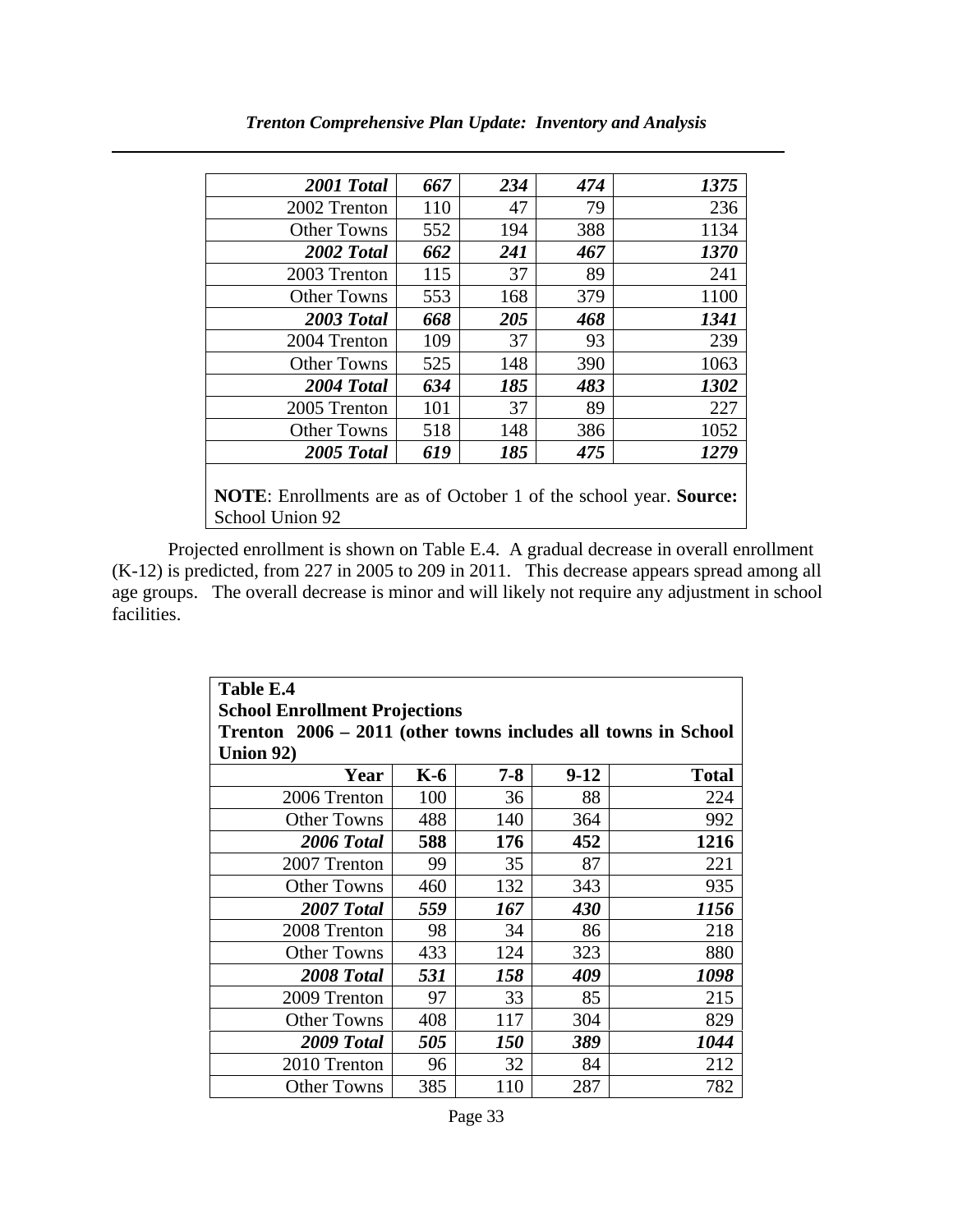#### *Trenton Comprehensive Plan Update: Inventory and Analysis*

| 2010 Total                     | 481 | 142 | 371 | 994 |  |  |
|--------------------------------|-----|-----|-----|-----|--|--|
| 2011 Trenton                   | 95  | 31  | 83  | 209 |  |  |
| <b>Other Towns</b>             | 363 | 104 | 271 | 738 |  |  |
| 2011 Total                     | 458 | 135 | 354 | 947 |  |  |
| <b>Source:</b> School Union 92 |     |     |     |     |  |  |

#### **10. Public Works**

 There is no public works department in Trenton. Municipal road maintenance and snow removal is overseen by the appointed road commissioner who oversees the contractors hired to do the work. The town completed work on a salt-sand storage shed in 2004 and as of 2005 is still awaiting state reimbursement.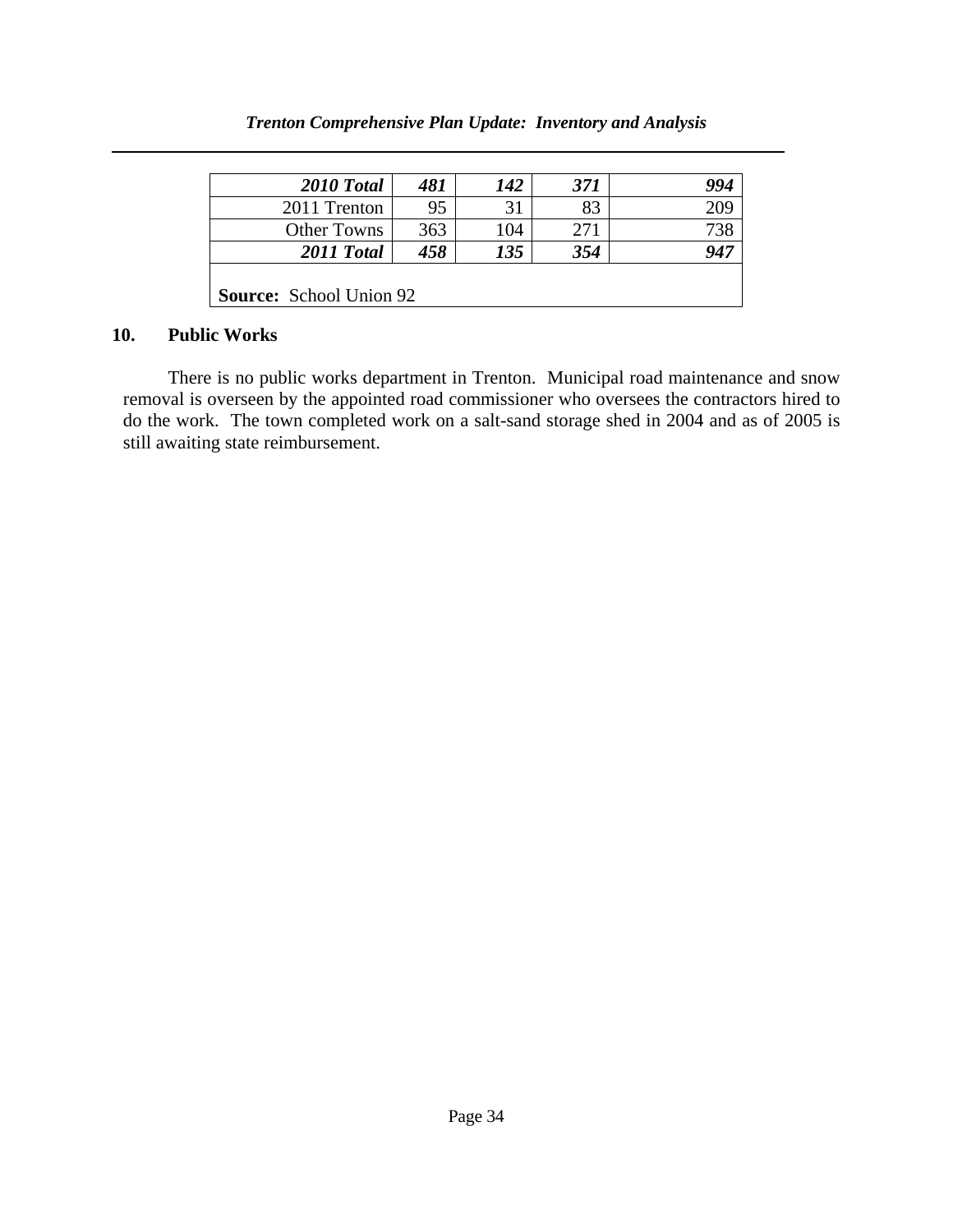## **F. RECREATION**

#### **1. Purpose**

This section will:

- a. describe the characteristics and use of recreation resources in Trenton and the surrounding region;
- b. assess the adequacy of open space and recreation resources in meeting current and projected demand;
- c. determine the adequacy of open space and scenic resource protection in Trenton; and
- d. assess the options for providing needed recreational additions and improvements.

### **2. Key Findings and Issues**

 Town recreational facilities are very limited. Residents depend on recreational facilities and services in adjoining towns. Apart from a 54-acre piece owned by Acadia National Park on Thompson Island, there is little permanently protected open space.

### **3. Summary of the 1992 Plan**

The plan noted that recreational facilities were limited other than what was available through the school system. There was a proposal to expand a recreational facility in conjunction with the county boat landing.

### **4. Recreation Sites and Programs**

 Outdoor recreational sites in Trenton consist of the Thompson Island Picnic Area, which is managed by Acadia National Park, and the seaplane landing ramp at the airport. The school facilities, described under the *Public Services and Facilities* chapter, are also available for recreational use.

 Recreational programs in Trenton are overseen by the parks and recreation committee. The committee is supported by a town appropriation. In 2003-2004, its appropriation was \$3,350. These funds were used to support the Trenton Little League, the ice rink at the school and the Ellsworth YMCA.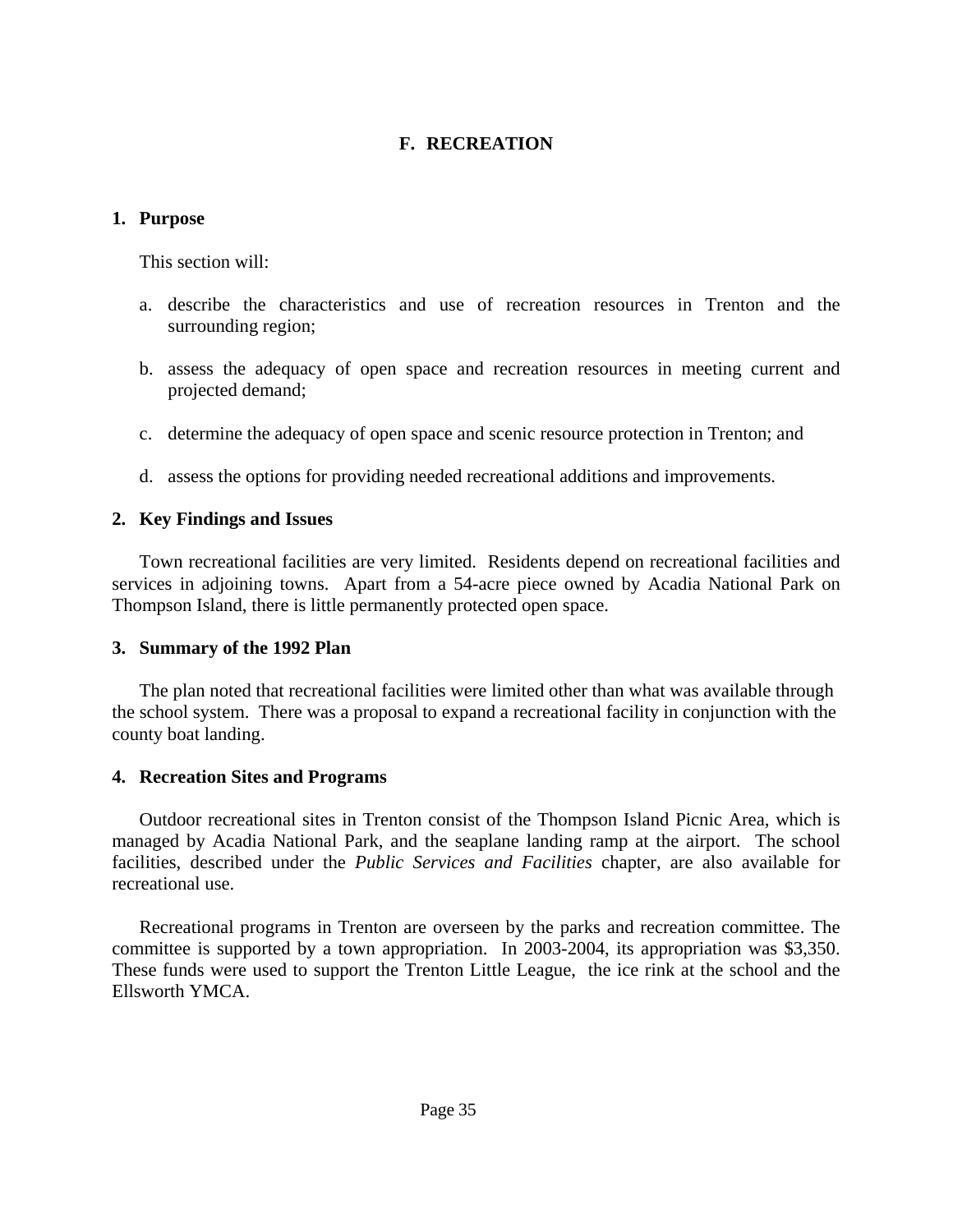### **5. State Recreation Standards and Comparison to Other Towns**

The State of Maine has published standards for recreational resources to be used for planning purposes (State Comprehensive Outdoor Recreation Plan or SCORP, 1988). Table F.1 details the SCORP standards for a community the size of Trenton and, for comparative and future growth purposes, communities in the next population size category. While this table shows that Trenton does not meet many of these standards by itself, the town benefits from services and facilities that are available in surrounding communities. For example, Acadia National Park and the Ellsworth YMCA offer many recreational opportunities and resources.

| Table F.1: State Guidelines for Recreation and Park Services/Facilities                   |              |              |  |  |  |
|-------------------------------------------------------------------------------------------|--------------|--------------|--|--|--|
| <b>Population Criteria</b>                                                                | 1500-2000    | 2000-2500    |  |  |  |
| I. Administration                                                                         |              |              |  |  |  |
| A. Recreation and Park Committee or Board                                                 | X            | X            |  |  |  |
| II. Leadership                                                                            |              |              |  |  |  |
| A. Summer Program                                                                         |              |              |  |  |  |
| 1. Swimming Instructors                                                                   | X            | X            |  |  |  |
| 2. Summer Recreation Director                                                             | X            | X            |  |  |  |
| <b>B.</b> Winter Program                                                                  |              |              |  |  |  |
| 1. One Skating Rink Supervisor for each area                                              | X            | X            |  |  |  |
| III. Program                                                                              |              |              |  |  |  |
| A. Swimming Instruction                                                                   | X            | X            |  |  |  |
| <b>B.</b> Supervised Playground                                                           | X            | X            |  |  |  |
| C. Senior Citizen Club                                                                    | X            | X            |  |  |  |
| D. Teen Program                                                                           |              | X            |  |  |  |
| E. Skiing Instruction                                                                     | X            | X            |  |  |  |
| F. Ice Skating                                                                            | X            | X            |  |  |  |
| G. Community-wide Special Events                                                          | $\mathbf{x}$ | $\mathbf{X}$ |  |  |  |
| H. Arts and Crafts                                                                        | X            | X            |  |  |  |
| I. Evening Adult Education                                                                | X            | $\mathbf{X}$ |  |  |  |
| J. Organized Dance Group                                                                  |              | X            |  |  |  |
| IV. Facilities (to include School Area)                                                   |              |              |  |  |  |
| A. Outdoor Facilities                                                                     |              |              |  |  |  |
| 1. Neighborhood Playground, 2-10 acres: Playground,<br>basketball court, playfield, etc.* | X            | $\mathbf X$  |  |  |  |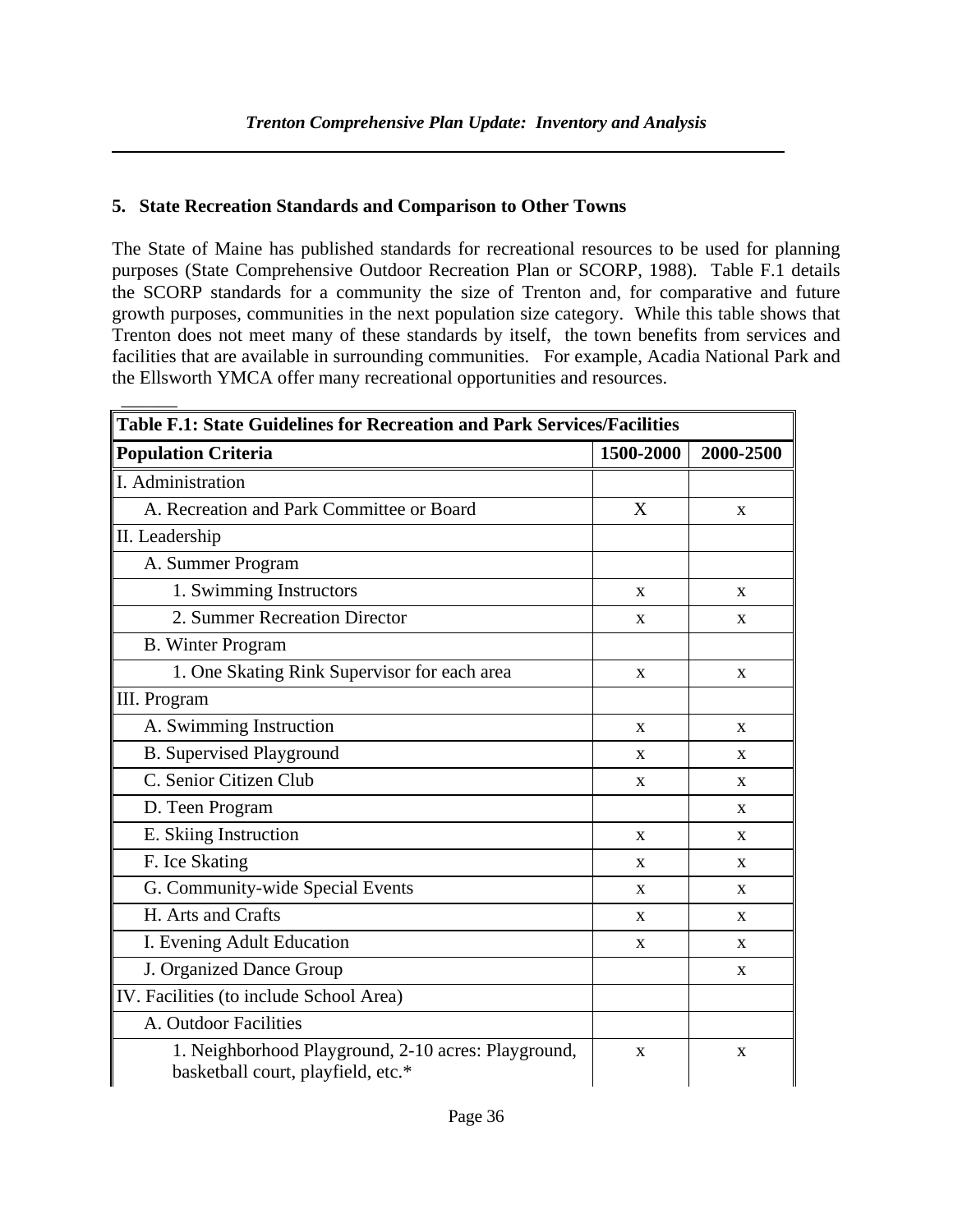# *Trenton Comprehensive Plan Update: Inventory and Analysis*

| 2. Community Recreation Area, 12-25 acres: ball<br>fields, tennis courts, swimming facility, ice skating                                      | X            | X            |  |  |  |
|-----------------------------------------------------------------------------------------------------------------------------------------------|--------------|--------------|--|--|--|
| 3. Softball and/or Little League Diamond (.75 per 1000<br>population)                                                                         | $\mathbf X$  | $\mathbf X$  |  |  |  |
| 4. Basketball Court (.50 per 1000 population)                                                                                                 | $\mathbf{x}$ | X            |  |  |  |
| 5. Tennis Court (.67 per 1000 population)                                                                                                     | $\mathbf{X}$ | $\mathbf{X}$ |  |  |  |
| 6. Multi-purpose field: football, soccer, field hockey<br>(.50 per 1000 population)                                                           | X            | X            |  |  |  |
| 7. Swimming Area to serve 3% of town Population (15<br>sq. ft. per user)                                                                      | $\mathbf X$  | $\mathbf X$  |  |  |  |
| 8. Ice Skating (5,000 sq. ft. per 1000 population)                                                                                            | X            | X            |  |  |  |
| 9. Playgrounds (.50 per 1000 population)                                                                                                      | X            | X            |  |  |  |
| 10. Horseshoe Courts                                                                                                                          | X            | X            |  |  |  |
| 11. Shuffleboard Courts                                                                                                                       | X            | X            |  |  |  |
| 12. Picnic Areas with tables and grills (2 tables per<br>1000 population)                                                                     | X            | X            |  |  |  |
| 13. Outdoor Education or Nature Center                                                                                                        | X            | X            |  |  |  |
| <b>B.</b> Indoor Facilities                                                                                                                   |              |              |  |  |  |
| 1. School Facilities Available for Public Use                                                                                                 | X            | X            |  |  |  |
| 2. Gym or Large Multi-purpose room (.20 per 1000<br>population)                                                                               | X            | X            |  |  |  |
| 3. Auditorium or Assembly Hall                                                                                                                | X            | X            |  |  |  |
| 4. Arts and Crafts Shop                                                                                                                       |              | X            |  |  |  |
| 5. Teen Center                                                                                                                                |              | X            |  |  |  |
| 6. Senior Citizen Center                                                                                                                      |              | $\mathbf{X}$ |  |  |  |
| 7. Game Rooms                                                                                                                                 |              | X            |  |  |  |
| 8. Public Library                                                                                                                             | X            | X            |  |  |  |
| V. Finance (operation and maintenance costs)                                                                                                  |              |              |  |  |  |
| A. \$6 per capita minimum for part-time recreation program<br>X<br>X                                                                          |              |              |  |  |  |
| Source: Recreation and Open Space Planning Workbook, Community Parks and<br>Recreation Division, Office of Comprehensive Planning, May, 1991. |              |              |  |  |  |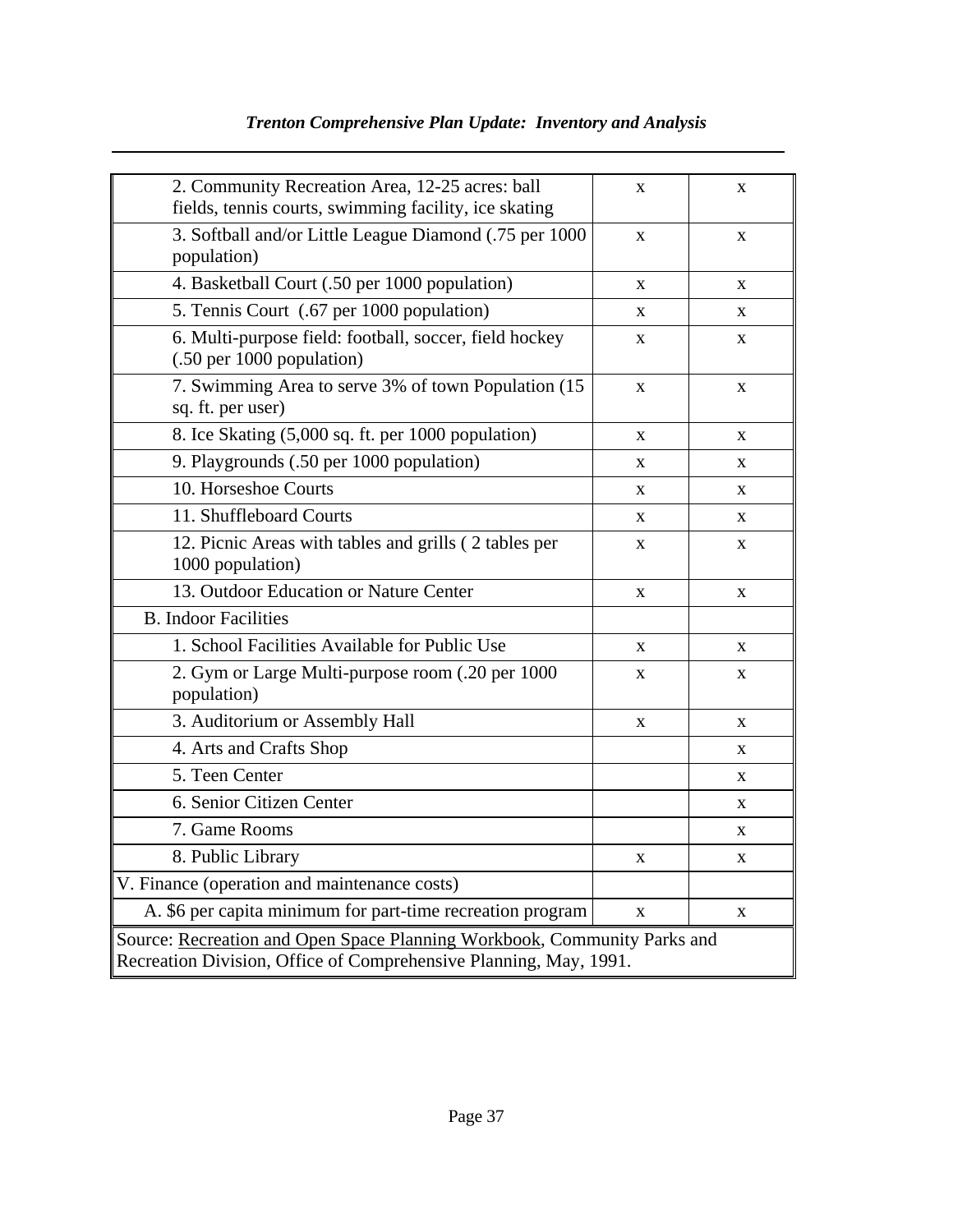### **6. Open Space**

 Open space is a concept related to recreation, which is important for a community. Open space is land which contributes to the character of the community or a neighborhood merely by being undeveloped. While much of Trenton is undeveloped, protected open space is relatively limited. Parcels include the Thompson Island picnic area (53 acres), the old fire station property (10) acres and the school property (12 acres). Since the old fire station site is now used for the salt-sand storage shed, it is of limited use for recreational open space. Much of the school property is also already developed.

 There are currently (2004) two parcels for a total of sixteen acres in Open Space tax protection, as described in Section J. This compares to one parcel in 1992 and 5.60 acres. Initial estimates for 2006 are that there are now 128.4 acres held in this classification. This program gives tax breaks to landowners with open space who agree not to develop it. There is presently minimal participation in this program in Trenton.

### **7. Scenic Resources**

 As a peninsula community, Trenton has countless scenic views. The Bayside Road offers many views of the Union River Estuary and the east side of town overlooks the Jordan River. Portions of Routes 3 and 230 offer views of Mount Desert Island.

### **8**. **Current and Future Adequacy of Recreation, Scenic and Open Space Resources**

As the town's population continues to increase, it will likely rely primarily on adjoining towns for recreational facilities and program. However, there may be an opportunity to develop more sites in town if recreational facilities are made part of a major land development proposal.

As noted above, there is little protected open space in town. This may become a problem as the town continues to grow. Preserving areas of open space is important in maintaining a town's scenic and rural character. Similarly, there is little protection of scenic views.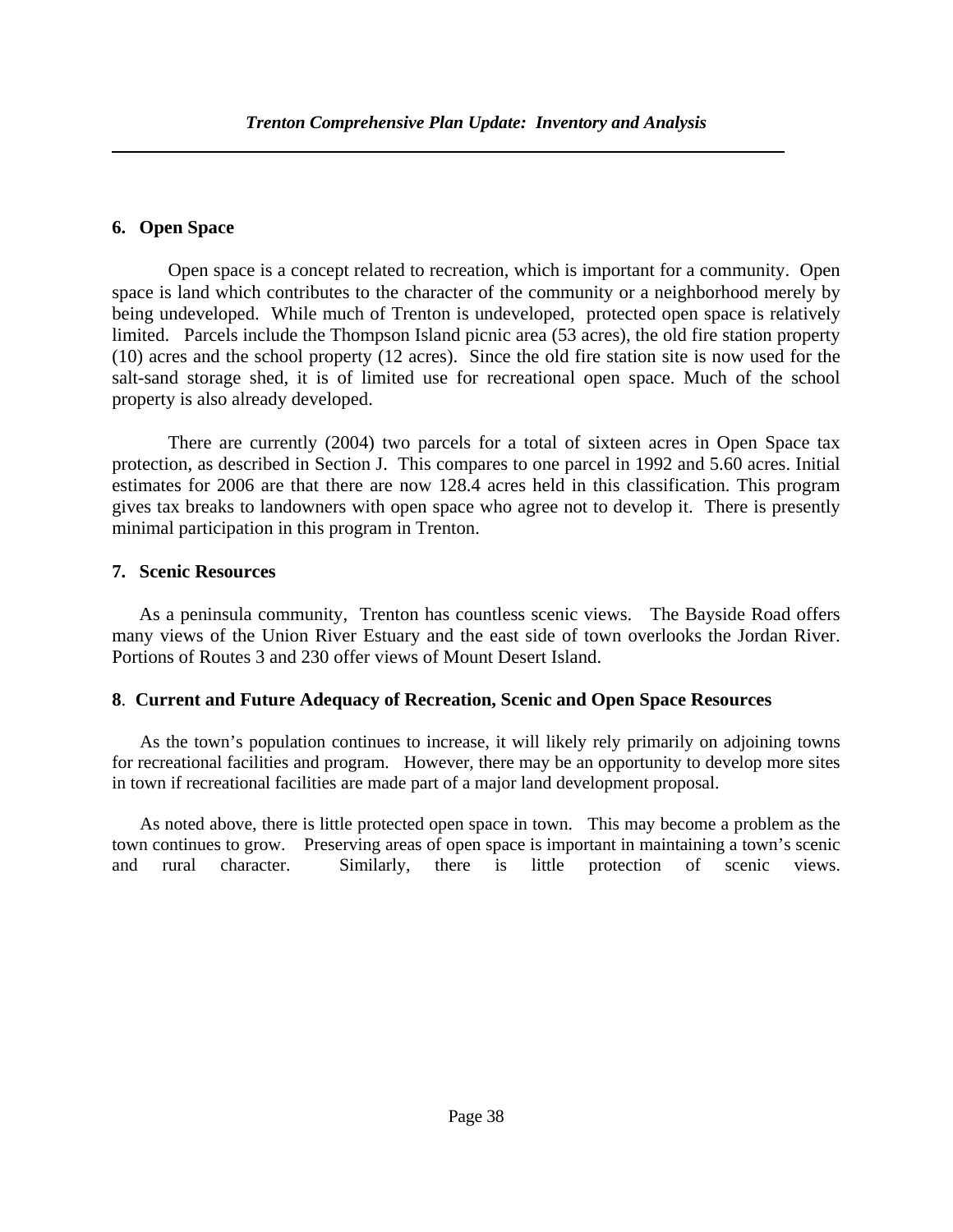#### **G. MARINE RESOURCES**

#### **1. Purpose**

 An understanding of marine resources is an essential element of a comprehensive plan for any coastal community in Maine. It is particularly important in the case of Trenton since so many of its residents depend on marine resources for a living. This section aims to accomplish the following:

- a. Describe Trenton's marine resource areas, harbor, and water-dependent uses in terms of access, uses and importance to the economy of Trenton and the region:
- b. Assess the adequacy of existing harbor facilities and public access points to handle current use demands;
- c. Predict whether harbor improvements will be needed to accommodate adequately the use demands of the projected population;
- d. Predict whether the viability or productivity of marine resource areas, commercial fishing and other important water-dependent uses will be threatened by the impacts of growth and development.
- e. Assess the effectiveness of existing measures to protect and preserve marine resource resource areas and important water-dependent uses.

#### **2. Key Findings and Issues**

While Trenton has many areas with high clam and other shell fish yields, the Goose Cove and Union River areas are presently closed to shellfish harvesting. Most economic activity directly related to marine resources in Trenton comes from lobsters. There is indirect activity from tourism and boat building.

#### **3. A Summary of the 1992 Plan**

The plan noted that Trenton had considerable marine resource habitat. With the clean-up of a few localized sources of pollution and sound resource management, these resources could be an important supplement to the local economy.

#### **4. An Overview of Trenton's Marine Resources**

The town has extensive shellfish areas, although some are subject to closure for harvesting. The Jordan River/Bay area has an extensive soft shell clam habitat and is also a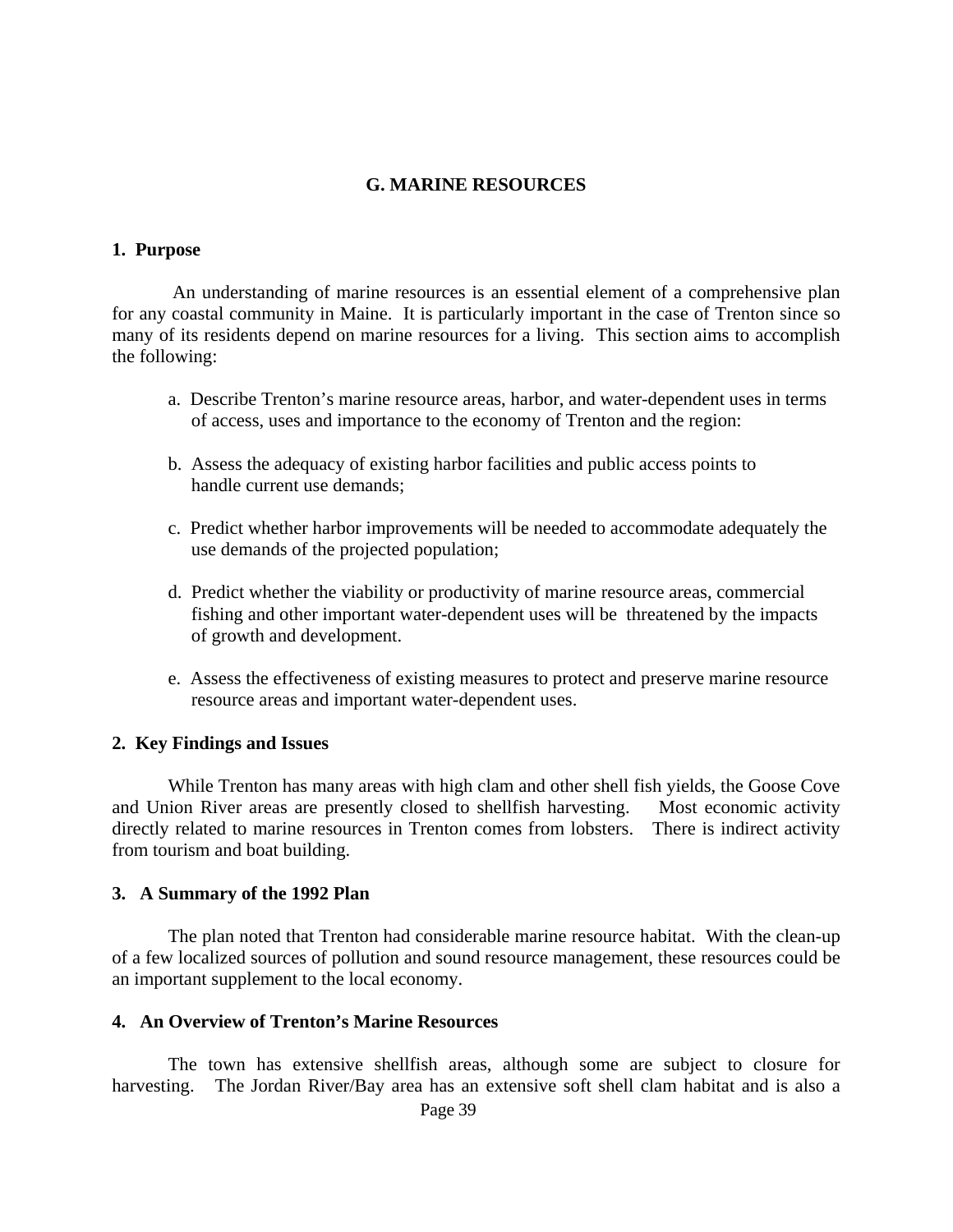shorebird feeding area of some importance according to the U.S. Fish and Wildlife Service. Soft shell clams are abundant in the extensive mudflats located between the airport ramp and the Narrows Bridge. Soft shell clams are also abundant on both sides of the Alley Island Bar. Sand and blood worms are dug commercially on both sides of the Narrows Bridge.

Soft shell clams are found on the west side of the bridge to Haynes Point but are much less productive than they are on the east side of the bridge. There are also shell fishing areas between the seaplane ramp, Trap Rock and north toward the mouth of the Jordan River.

 The U.S. Fish and Wildlife Service has identified the Goose Cove area as a prime habitat for marine worms and soft shell clams and also as an important shorebird feeding area. The Union River and Bay was once considered an excellent sea scallop area and the mouth of the river was a good marine worm habitat. The Union River has also been identified as a major anadromous fishery with alewives, rainbow smelts, blue back herring and Atlantic salmon. The area north of Mill Cove along the Trenton shore is closed to shell fishing as a result of the city of Ellsworth sewage treatment plant outflow.

## **5. Marine Water Quality**

Most of the marine waters adjacent to Trenton are classified "SB," which is the second highest DEP classification for salt waters. It is applied to waters that are suitable for recreation, fishing, aquaculture, the propagation of harvesting of shellfish, industrial process and cooling water supply and as a habitat for fish and other marine life. Discharges that would cause the Department of Marine Resources (DMR) to close shellfish areas are prohibited. Portions of the Union River are classified "SC." This lower classification is due at least in part to the Ellsworth sewage treatment plant.

 As of October 2005, Trenton had two areas that were closed to shellfish harvesting due to water quality problems (see map 3.a). The first is the Goose Cove area. The second is the Union River Bay. It should be stressed that closed areas subject to closure change periodically, so this information is subject to change.

## **6. Commercial Fishing**

As seen in Table G.1, clam harvests have fluctuated considerably in recent years. This is typical of many coastal regions. In its most productive years, Trenton has higher yields than many surrounding towns.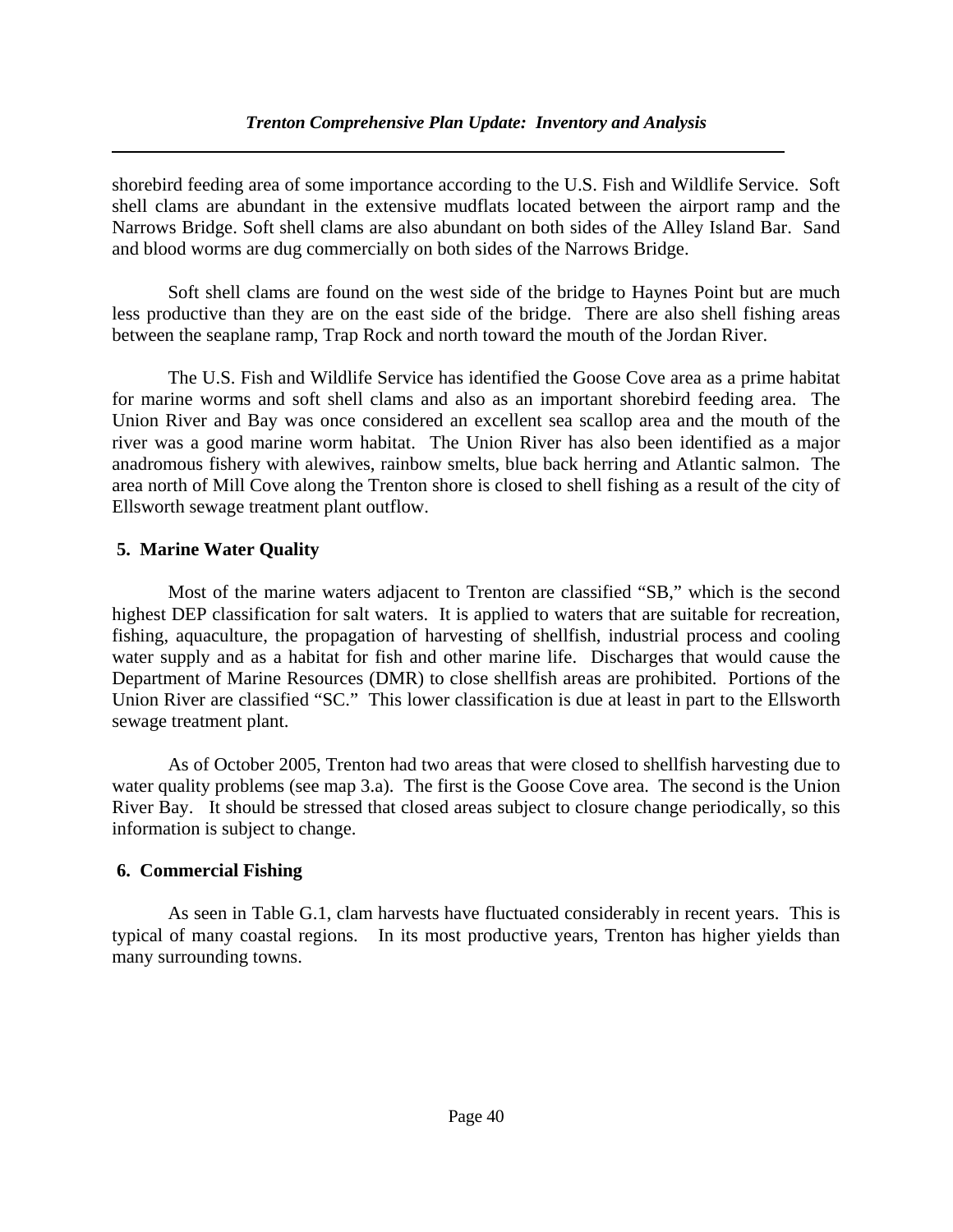| Table G.1        |                                      |        |         |                                                                               |          |        |
|------------------|--------------------------------------|--------|---------|-------------------------------------------------------------------------------|----------|--------|
|                  | <b>Clam Harvest by Town (pounds)</b> |        |         |                                                                               |          |        |
| <b>Town</b>      | 1999                                 | 2000   | 2001    | 2002                                                                          | 2003     | 2004   |
| <b>Trenton</b>   | 11,417                               | 5,440  | 9,362   | 48,519                                                                        | 23,063   | 27,547 |
| <b>Ellsworth</b> | 177                                  | 4678   | 101,777 | 0                                                                             | $\theta$ | 0      |
| Lamoine          | 58,525                               | 64,556 | 36,932  | 59,734                                                                        | 69,121   | 72,384 |
| <b>Bar</b>       | 3,414                                | 452    | 1,200   | 1,046                                                                         | 3,902    | 5,804  |
| <b>Harbor</b>    |                                      |        |         |                                                                               |          |        |
|                  |                                      |        |         | <b>SOURCE:</b> Maine Department of Marine Resources, Shellfish Dealer Reports |          |        |

Marine license data are shown in Table G.2. These data refer to licenses held by residents, not where the fishing actually takes place. Overall, the number of licenses is limited. Lobster harvesting predominates. As of 2004, there were total of 2,085 trap tags fished by residents. Since lobster harvesting has been experiencing unusually high yields, this source of income may decrease in the future.

| Table G.2                                                  |                                                             |                             |                             |                |                             |                             |  |  |
|------------------------------------------------------------|-------------------------------------------------------------|-----------------------------|-----------------------------|----------------|-----------------------------|-----------------------------|--|--|
|                                                            | <b>Trenton Resident Fishing Licenses by Select Category</b> |                             |                             |                |                             |                             |  |  |
| <b>Type</b>                                                | 1999                                                        | <b>2000</b>                 | 2001                        | 2002           | 2003                        | 2004                        |  |  |
| <b>Scallop</b>                                             | 2                                                           | 2                           | 2                           | 2              |                             |                             |  |  |
| dragger                                                    |                                                             |                             |                             |                |                             |                             |  |  |
| Scallop,                                                   |                                                             | 0                           | 0                           | $\Omega$       |                             | $\Omega$                    |  |  |
| Non-                                                       |                                                             |                             |                             |                |                             |                             |  |  |
| commercial                                                 |                                                             |                             |                             |                |                             |                             |  |  |
| Shellfish                                                  | $\mathcal{D}_{\mathcal{L}}$                                 | $\mathcal{D}_{\mathcal{A}}$ | $\mathcal{D}_{\mathcal{L}}$ | $\mathfrak{D}$ | $\mathcal{D}_{\mathcal{A}}$ | $\mathcal{D}_{\mathcal{L}}$ |  |  |
| Trans                                                      |                                                             |                             |                             |                |                             |                             |  |  |
| <b>Count of Residents Holding Marine Resource Licenses</b> |                                                             |                             |                             |                |                             |                             |  |  |
| <b>Dealers</b>                                             | 5                                                           |                             | 5                           | 6              | 6                           | 6                           |  |  |
| <b>Harvesters</b>                                          | 22                                                          | 25                          | 30                          | 32             | 31                          | 25                          |  |  |
| <b>Count of Lobster Traps Fished by Residents</b>          |                                                             |                             |                             |                |                             |                             |  |  |
| <b>Total Trap</b>                                          | 1850                                                        | 1055                        | 1230                        | 1835           | 2095                        | 2085                        |  |  |
| Tags                                                       |                                                             |                             |                             |                |                             |                             |  |  |
| <b>SOURCE: Maine Department of Marine Resources</b>        |                                                             |                             |                             |                |                             |                             |  |  |

 There are presently no aquaculture leases within Trenton's waters. However, there are two mussel farming operations on the Lamoine side of the Jordan River. There is no evidence that these have any significant environmental impact on Trenton.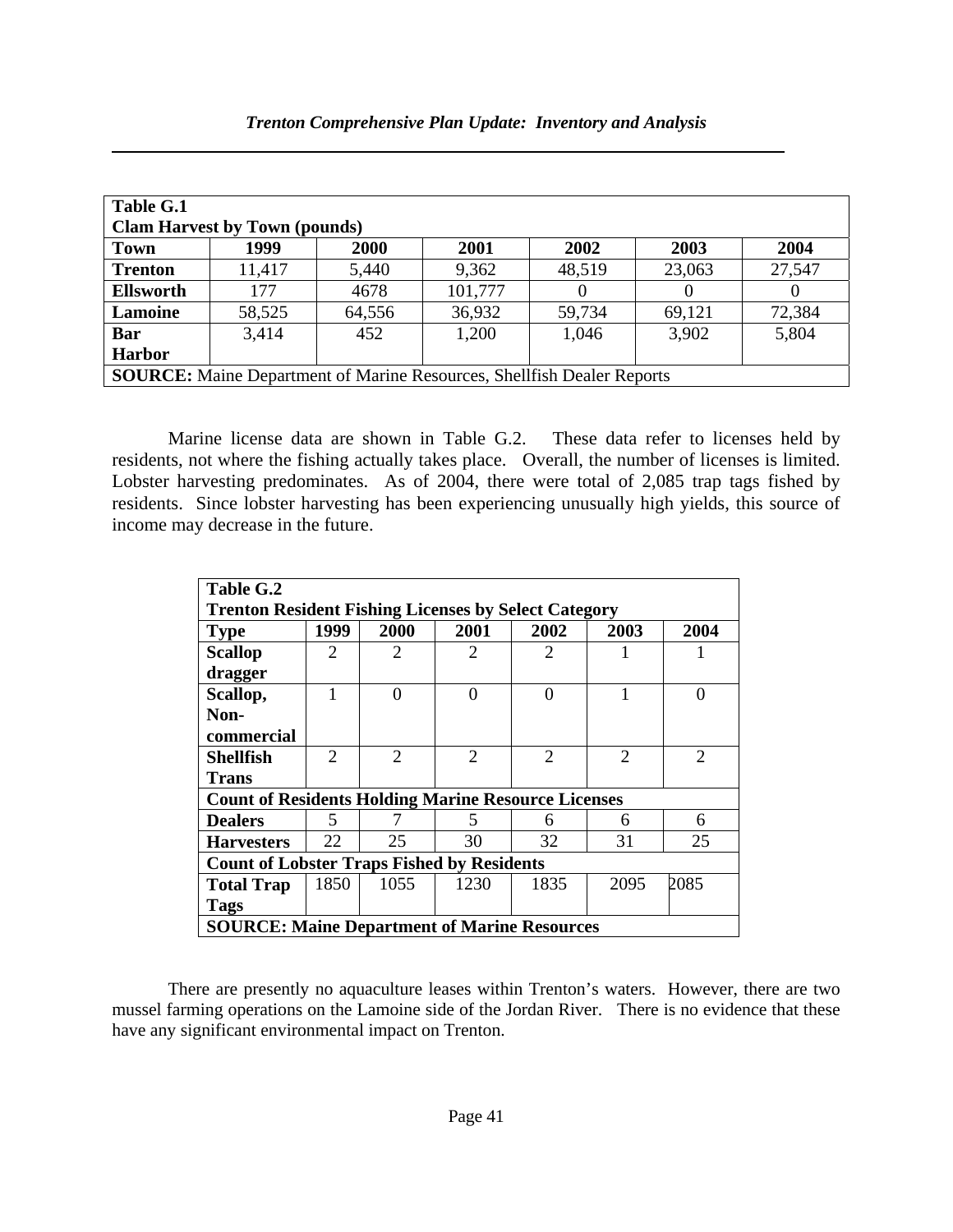#### **7. Related Marine Employment**

 While not directly related to marine resources, there are other parts of Trenton's economy that depend on the town's coastal location. These include the many tourist-related jobs as well as boat building. There is further discussion of employment trends in the *Economy* section.

### **8. Water Dependent Uses**

Water dependent uses are defined by the State of Maine as "those that require direct access to or location in coastal waters and which therefore cannot be located away from these waters." Those uses include, but are not limited to, commercial and recreational fishing and boating facilities, finfish and shellfish processing storage and retail and wholesale marketing facilities, waterfront dock and port facilities, shipyards and boat building facilities, marinas, navigation aids, basins and channels, industrial uses. The only water dependent use in Trenton is mussel dragging.

#### **9. Adequacy of Existing Ordinances and Protective Measures**

Trenton does not presently have a shellfish ordinance. Previous efforts to fund a clam restoration effort and enforce an ordinance were not successful. Its shoreland zoning standards meets state guidelines. The town land use ordinance allows aquaculture as a conditional use subject to it meeting the ordinances review standards. As mentioned above, there are presently no aquaculture uses within Trenton's water boundaries. Per current state law, aquaculture uses are regulated primarily by the Department of Marine Resources rather than municipalities. The town may want review its current standards with the Department of Marine Resources to assure that they are coordinated.

### **10. Public Access points**

The only public access point for boat launching in Trenton is the seaplane ramp adjacent to the airport. No problems have been noted with this facility.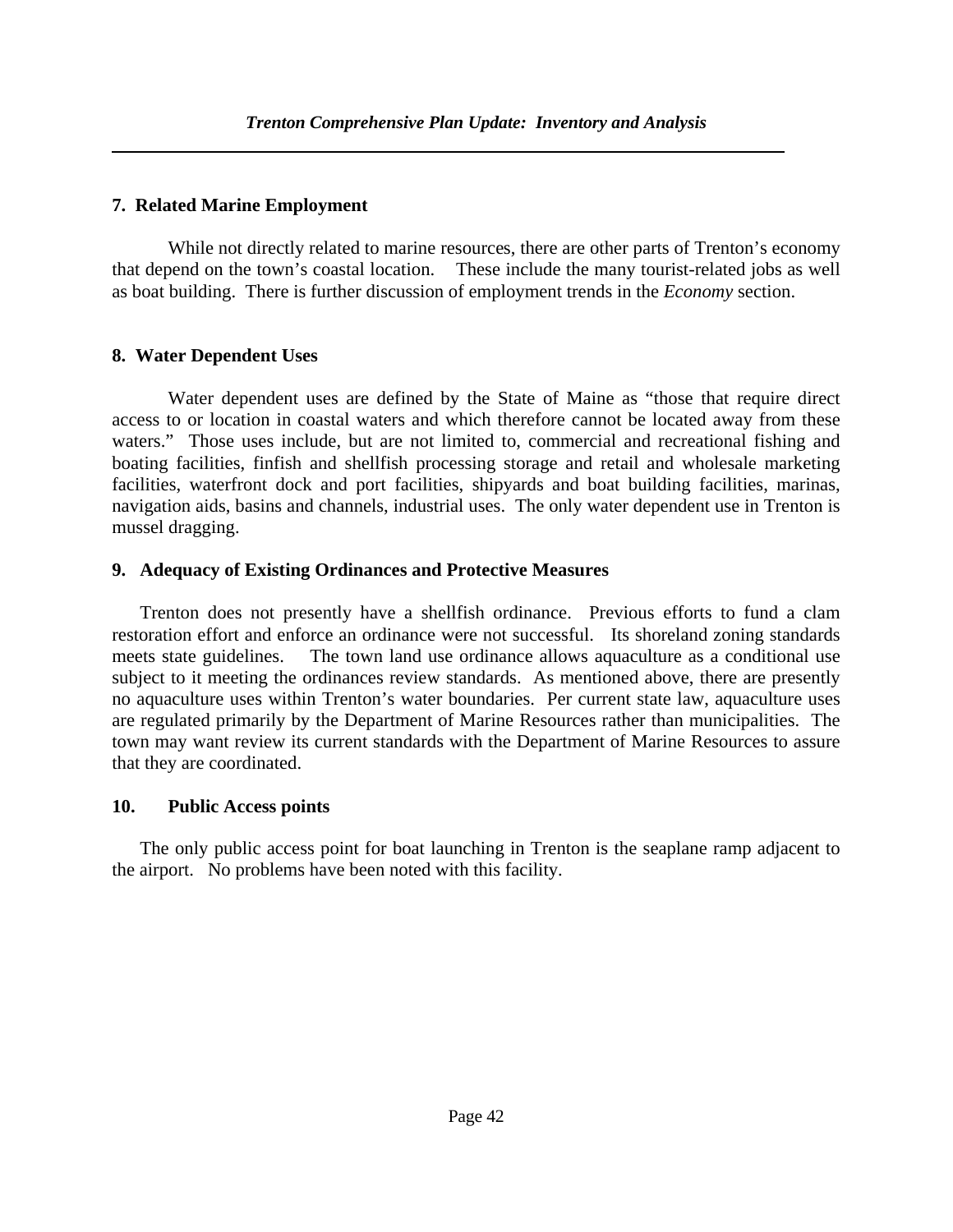## **H. WATER RESOURCES**

#### **1. Purpose**

It is the purpose of this section to:

- a. describe the characteristics, uses, and quality of Trenton's significant water resources;
- b. predict whether the quantity or quality of significant water resources will be threatened by the impacts of future growth and development; and
- c. assess the effectiveness of existing measures to protect and preserve significant water resources.

## **2. Key Findings and Issues**

 Residents generally depend on private wells for their water supply. Apart from a few isolated case of salt water intrusion into wells, ground water quality is generally good. The town has three major drainage areas: the Union River, Goose Cove and the Jordan River.

## **3. Summary of the 1992 Plan**

 The plan mentioned that although water quality was generally good, there were limits to the amount of ground water that could be removed. This was particularly the case in Oak Point and Haynes Point areas of town. The Big Heath, wetland areas and groundwater recharge areas were particularly important water-related features.

### **4. Ponds and Watersheds**

 There are no great ponds (naturally occurring freshwater lakes of ten acres or more) in Trenton. There are three major drainage areas, the Jordan River, the Union River and Goose Cove. All three drain into salt water. The Jordan River drainage includes all of the Route 3 corridor and that portion of Route 204 that lies within Trenton. A major portion of the drainage runs into Foster Brook and Crippens Creek, the rest drains directly into the Jordan River/Bay.

 The Goose Cove drainage includes the McFarland Brook drainage as well as the drainage to Western Bay from the east side of the West Trenton and Oak Point Ridges. Route 230 bisects this area. The Union River drainage is the largest drainage area in town. It includes the Heath Brook, Lords Brook and the Big Heath drainages. Route 230, the Cross Road and many minor shore property access roads are found in this area. Land uses in this section of town are predominantly residential.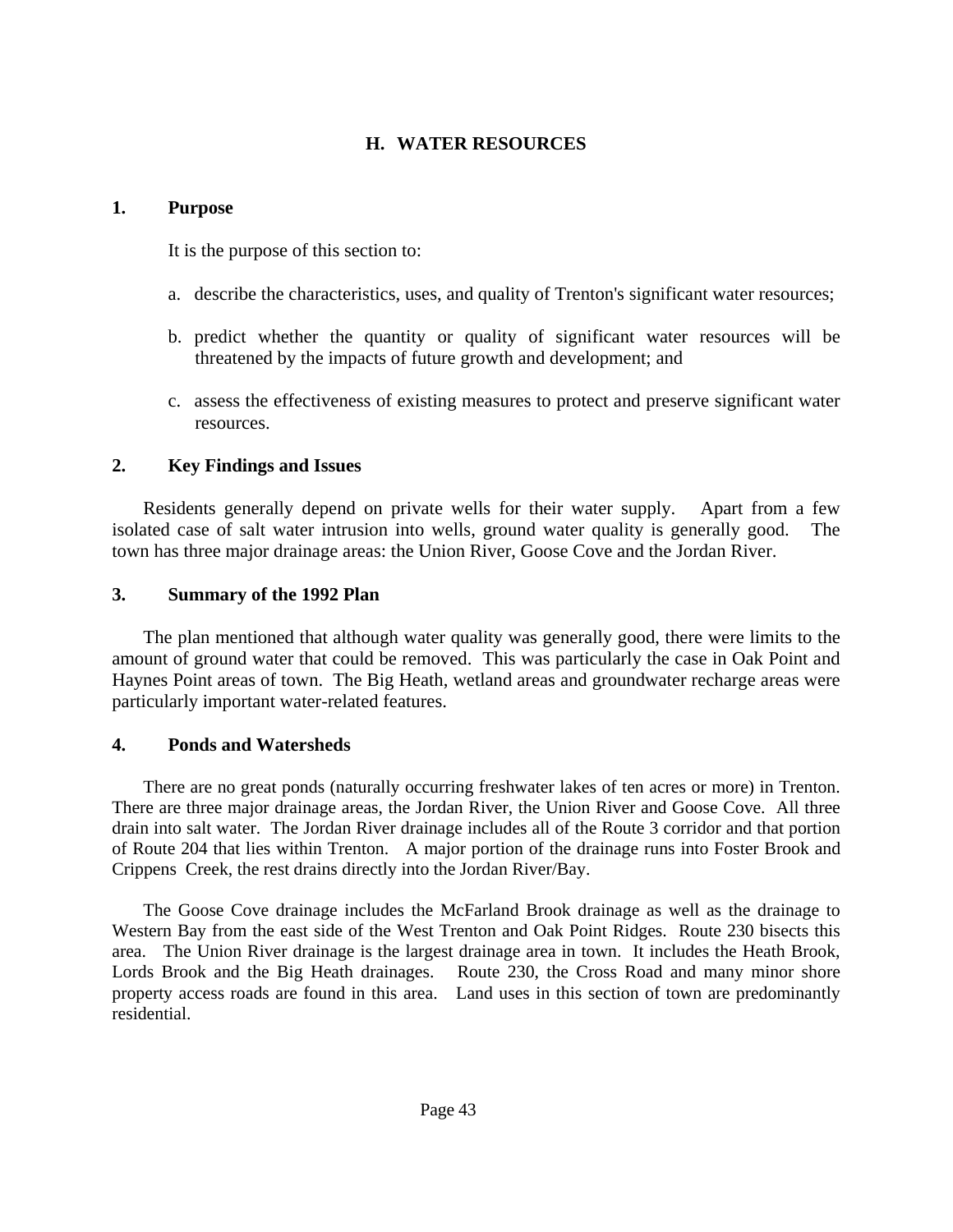## **5. Freshwater Wetlands**

Freshwater wetlands are defined as those areas commonly referred to as swamps, bogs, or marshes that are inundated or saturated by surface or ground water at a frequency and for a duration sufficient to support, and which under normal circumstances do support, a prevalence of wetland vegetation typically adapted for life in saturated soils. Wetlands larger than 10 acres ("designated wetlands") are subject to the shoreland zoning setback standards. Wetlands 0.1 to 10 acres in size are subject to regulation by the Maine Dept. of Environmental Protection under the Natural Resources Protection Act.

### **6. Rivers and Streams**

 The town, on its water side, is largely bounded by the Union River and Jordan River and their respective bays. The Union River estuary consists of 794 acres and the entire watershed, including those parts outside the estuary, is about 563 square-miles. The watershed is 60 mileslong and up to 45 miles-wide. There are about 4,848 miles of freshwater streams feeding the estuary. The tidal head of the estuary is in downtown Ellsworth, approximately 3.75 miles from its seaside boundary.

 The Jordan River watershed is much smaller. It consists of about 10.6 square-miles. Both rivers are important features of Trenton due to their natural and scenic values. As mentioned above, there are also several streams in town. Information on fisheries resources in these streams can be found in the *Natural Resources* section.

 Freshwater quality in Trenton is generally good. Most streams are classified by the DEP as "B-1", which means that they are essentially unimpaired for habitat and suitable for drinking purposes after adequate treatment. However, Fosters (Stony) Brook is classed at "C" from its crossing on Route 3 to the tidewater.

## **7. Coastal Wetlands.**

Maine's Natural Resources Protection Act defines coastal wetlands as tidal or subtidal land. They are identified by the presence of salt-tolerant wetland plants or the presence of a tidal debris line, and include mudflats, beaches, and salt marsh. Coastal wetlands serve as nurseries and food sources for larger fish and provide wintering areas for waterfowl and staging areas for migratory shorebirds. They protect coastlines from erosion and provide open space for recreation and fishing. All coastal wetlands are protected by NRPA, regardless of size; but it is also important to protect the upland areas draining into coastal areas. Trenton's coastal wetlands are shown on Map 3.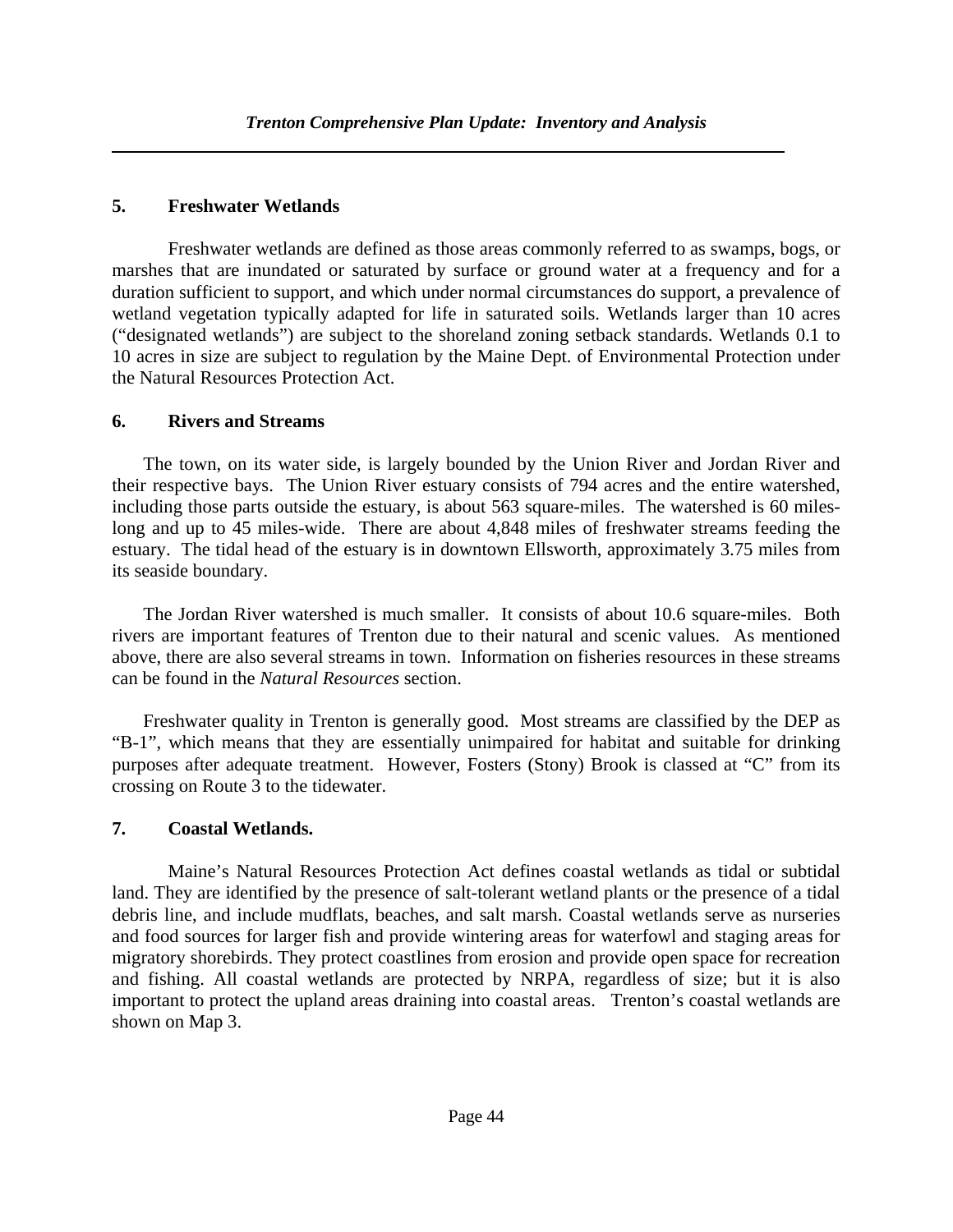## **8. Flood Hazard Areas**

Flood hazard areas, as mapped by the federal government, are shown on Map 3. The town has enacted a flood plain management ordinance, which sets development standards for land uses within flood-prone areas. By having a flood plain management ordinance that meets state and federal guidelines, property owners in Trenton are eligible for flood insurance. As of 2003, there were ten properties in town that had flood insurance. Between 1989 and 2003, there was only one claim paid and it amounted to \$160. Given the limited number of claims, the town appears to face no major flood hazard issues. Its ordinance currently meets all state and federal standards.

## **9. Ground Water**

Ground water is defined as subsurface water found in the saturated soils and water bearing bedrock of the earth's surface. Its upper level, which rises and falls seasonally, is called the water table. A bedrock aquifer is a rock formation that contains recoverable volumes of ground water. All ground water is important to a community as a source of drinking water, and aquifers are especially important, while also especially vulnerable to pollution from surface and subsurface sites.

 The majority of Trenton residents depend on private wells for their domestic water supply. Most of these wells are located in bedrock areas, which is less permeable than sand and gravel areas. While adequate for private, domestic use bedrock well yields may be inadequate for larger scale uses. Overall, ground water quality appears adequate. There have been cases in the Haynes Point and Oak Point areas where there has been salt water infiltration into wells.

## **10. Public Water Systems**

Public water systems are defined as those that serve a given number of the general public even if they are not publicly owned. They may be as large as a system serving a neighborhood or downtown area or as small as one serving a restaurant. These systems are subject to various state regulations and reporting requirements. According to data from the Maine Drinking Water Program, there are 22 public systems in Trenton. They are summarized on Table H.1 and shown on Map 3. The systems are all located adjacent to Route 3. They include motels, schools and major employers.

 The map shows the "public water supply source water protection area." This area is defined as the "area that contributes recharge water to a surface water intake or public water supply well." Operators of these systems, per state law, must be notified of land use decisions that could affect the source water protection area. This allows the operators to participate in the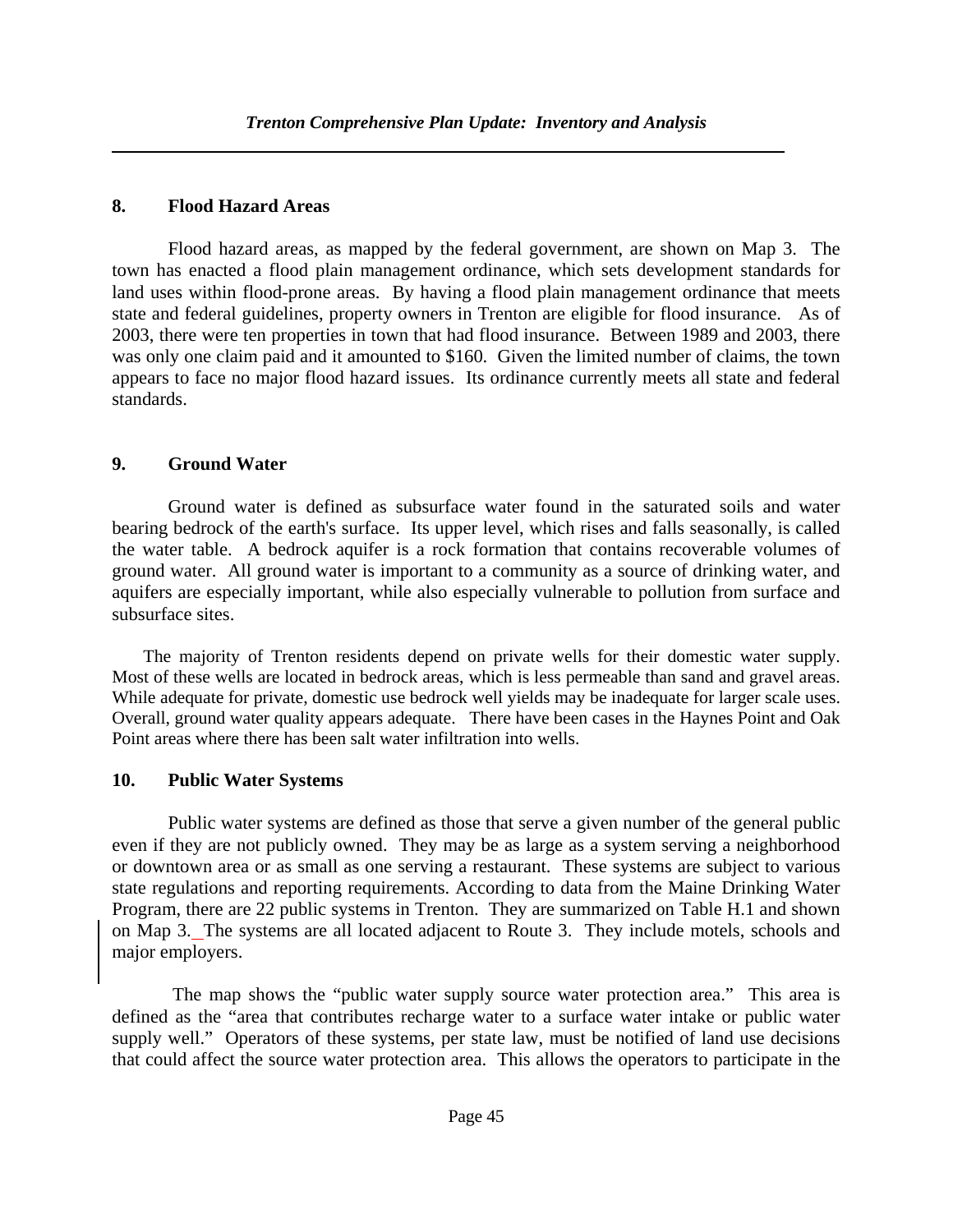municipal decision making process and helps reduce the risk of contamination to public water supplies.

It is important to monitor development around the wells that serve these various systems. Particular attention should be paid to those wells with high risk factors. The risk factor for acute contamination is shown on Table H.1; six systems are shown with high risk and deserve especially careful monitoring.

| Table H.1                                               |                                      |                                             |  |  |
|---------------------------------------------------------|--------------------------------------|---------------------------------------------|--|--|
| <b>Public Water Systems, Trenton</b>                    |                                      |                                             |  |  |
| State ID#                                               | <b>System Name/Owner</b>             | <b>of</b><br><b>Existing</b><br><b>Risk</b> |  |  |
|                                                         |                                      | <b>Acute Contamination</b>                  |  |  |
| ME0017468                                               | <b>Acadia Gateway Motel/Cottages</b> | Moderate                                    |  |  |
| ME0003521                                               | <b>Bar Harbor Golf Course</b>        | Moderate                                    |  |  |
| ME0018680                                               | Hancock Am. Legion Post 207          | High                                        |  |  |
| ME0093851                                               | Hancock Cty. Bar Harbor Airport      | Moderate                                    |  |  |
| ME0015860                                               | Life Christian Academy               | Low                                         |  |  |
| ME0003516                                               | <b>Lunts Lobster Pound</b>           | Low                                         |  |  |
| ME0049143                                               | Moose Crossing                       | Moderate                                    |  |  |
| ME0012848                                               | <b>Trenton Elementary School</b>     | Moderate                                    |  |  |
| ME0003527                                               | <b>Narrows Too Camping Resort</b>    | Low                                         |  |  |
| ME0003527                                               | Narrows Too Camping Resort #2        | Low                                         |  |  |
| ME0003527                                               | Narrows Too Camping Resort #2        | Moderate                                    |  |  |
| ME0003528                                               | <b>Old Dutch Treat</b>               | High                                        |  |  |
| ME0003523                                               | Open Hearth Motel/Cottages           | Moderate                                    |  |  |
| ME0015838                                               | <b>Seacoast Fun Park</b>             | Low                                         |  |  |
| ME0014950                                               | <b>Sunrise Motel</b>                 | Moderate                                    |  |  |
| ME0094693                                               | The Talaria Company                  | High                                        |  |  |
| ME0016642                                               | <b>Timberland Acres Campground</b>   | High                                        |  |  |
| ME0009477                                               | Trenton Bridge Lobster Pound         | Moderate                                    |  |  |
| ME0003519                                               | <b>Trenton Days Inn</b>              | Low                                         |  |  |
| ME0103519                                               | Trenton Days Inn #2                  | High                                        |  |  |
| ME0198570                                               | <b>US NPS Thompson Island Park</b>   | Moderate                                    |  |  |
| ME0003526                                               | <b>Gateway Lobster Pound</b>         | High                                        |  |  |
| <b>SOURCE:</b> Maine Drinking Water Program, April 2004 |                                      |                                             |  |  |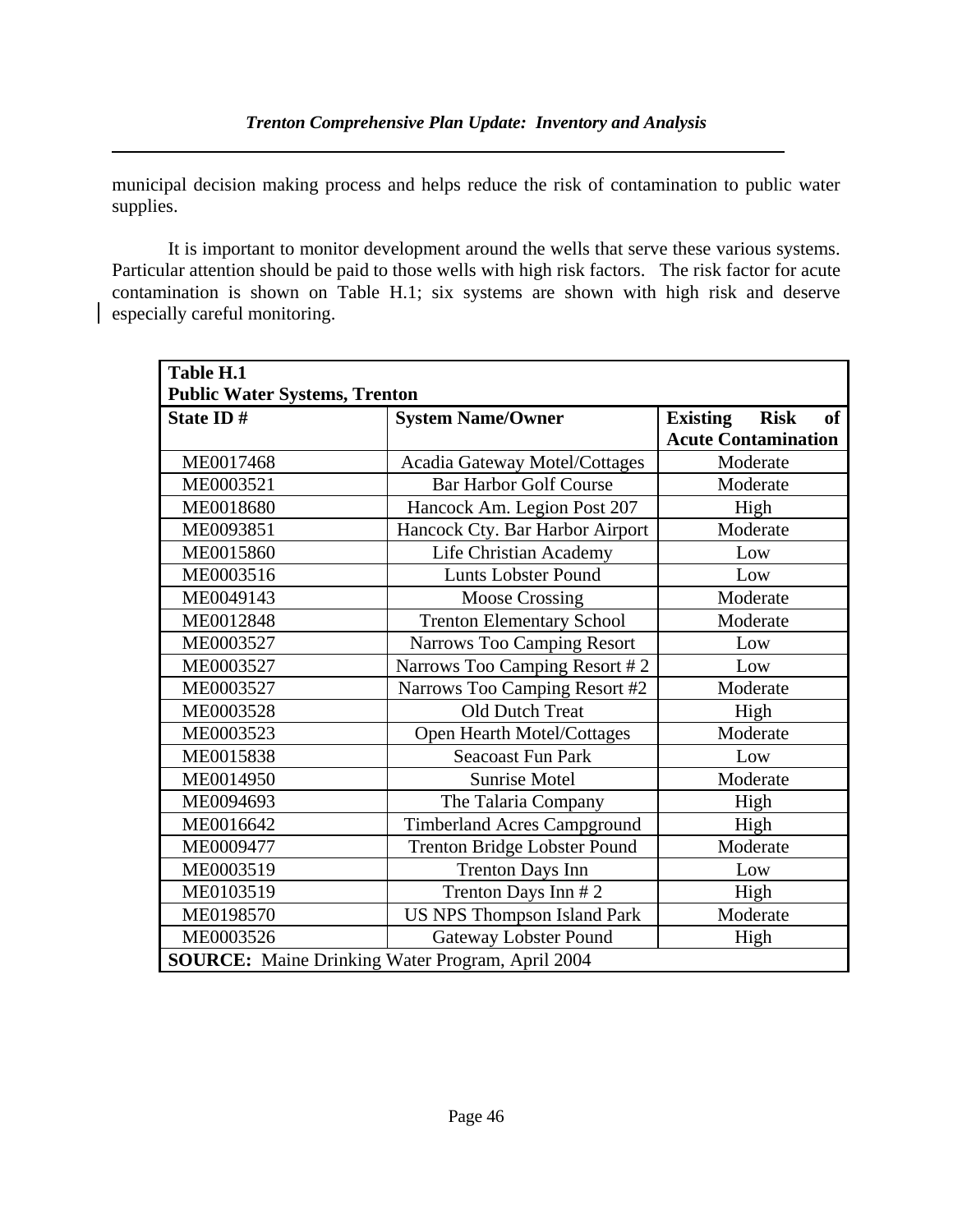## **11. Existing and Potential Threats**

 There are two different types of water pollution: point source, and non-point source. Point source pollution is that which comes from a specific source, such as a pipe, and can easily be identified, measured, licensed, or removed. Nonpoint pollution is much broader and less simple to identify. It ranges from storm water runoff to leaking gasoline tanks, agricultural, lawn, and forestry runoff.

According to DEP records, all overboard discharges (wastewater systems discharging into saltwater) in Trenton have been removed. All problems related to such discharges have thus been addressed. No other point sources have been identified. There are no specifically identified non-point sources.

### **12. Regional Considerations**

 The town faces several regional water quality issues. First, it would benefit from regional efforts to improve the water quality of the Union River. Second, it could work with other towns on shellfish restoration efforts. Third, it may want to coordinate steps to protect the quality of the Jordan River with Lamoine and Hancock.

## **13. Adequacy of Existing Protection Measures**

 The Trenton land use ordinance has standards to manage the water quality impacts from new development. These include lot coverage ratios, storm water run off and erosion and sedimentation standards. The latter two standards are fairly general and do not provide the planning board with detailed guidelines. Given the amount of commercial and other nonresidential development that is occurring in Trenton, the town may want to enact more detailed standards. It may also want to review its impervious surface ratios for uses such as parking lots and other uses that may cover large areas of land.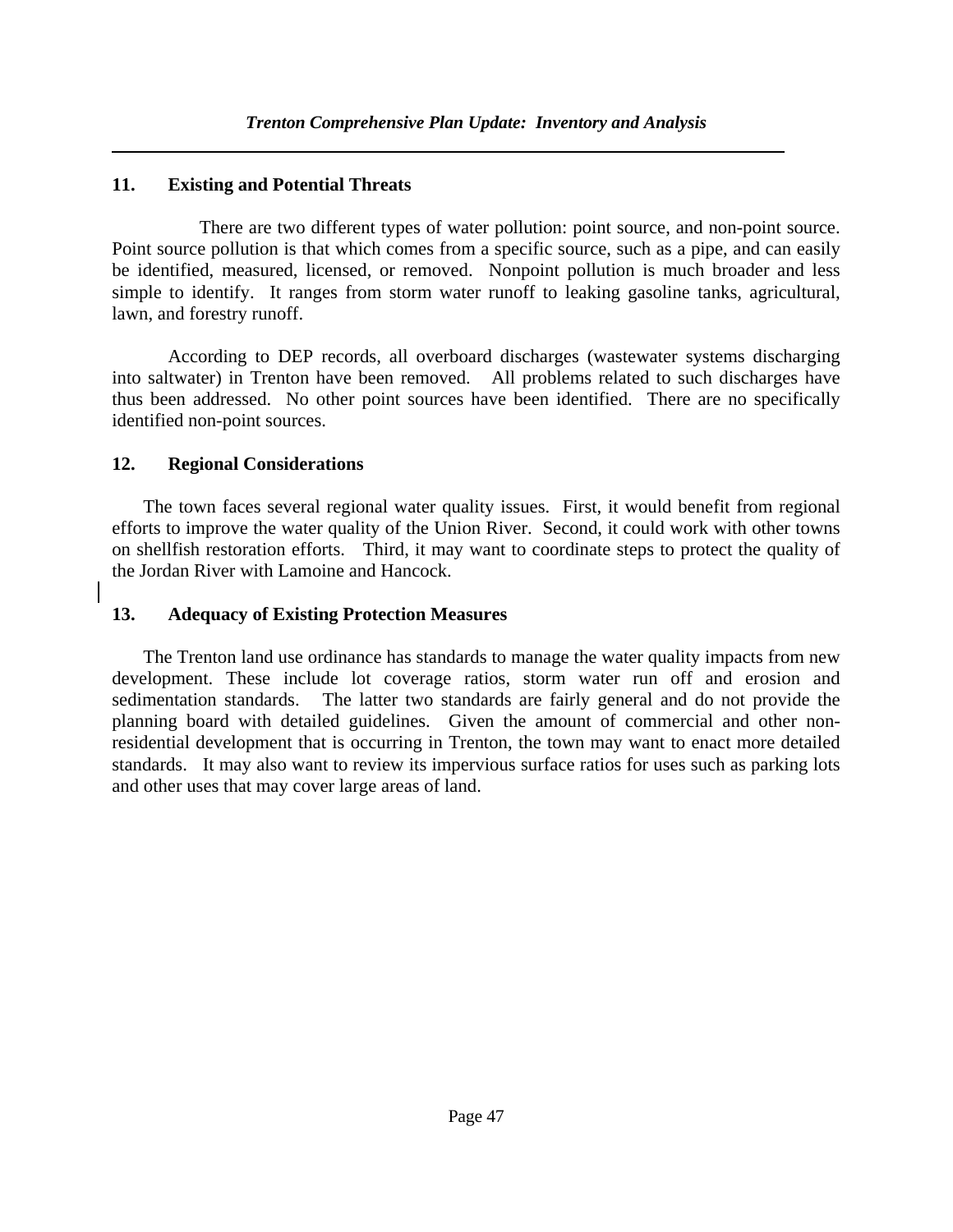## **I. NATURAL RESOURCES**

#### **1. Purpose**

This section will:

- a. describe Trenton's critical natural resources in terms of their extent, characteristics, and significance;
- b. predict whether the existence, physical integrity, or quality of critical natural resources will be threatened by the impacts of future growth and development; and
- c. assess the effectiveness of existing measures to protect and preserve critical natural resources.

### **2. Key Findings and Issues**

 The town's natural resources include a bald eagle essential habitat area and a roseate tern habitat. Almost all of the coastline is waterfowl and wading bird habitat. Trenton also has two deer wintering areas and some of its brooks are important searainbow smelt runs.

### **3. Summary of the 1992 Plan**

 The plan noted the town's diversity of wildlife and fisheries. No major issues were apparent at that time.

### **4. Areas Identified by Maine's Beginning with Habitat Program**

 The Beginning with Habitat initiative, which is a program coordinated by various agencies including the Maine Department of Inland Fisheries and Wildlife, the Maine Natural Area Program and the Maine Audubon Society has mapped key natural resources in Trenton (see Map 3.b). Some of these resources are subject to state regulation under the Natural Resources Protection Act (NRPA). This act set standards to protect key natural features such as certain wildlife habitats, wetlands and other water bodies from adverse impacts of development. Certain habitats are subject to protection by the Maine Endangered Species Act.

 Almost of all of Trenton's coastline is tidal waterfowl and wading bird habitat. Waterfowl habitat consists of areas where breeding, migration, staging and wintering takes place. Wading bird habitats are also used for feeding and loafing. These areas have **not** been officially adopted as habitat subject to NRPA regulation. There are also some freshwater waterfowl and wading bird habitat.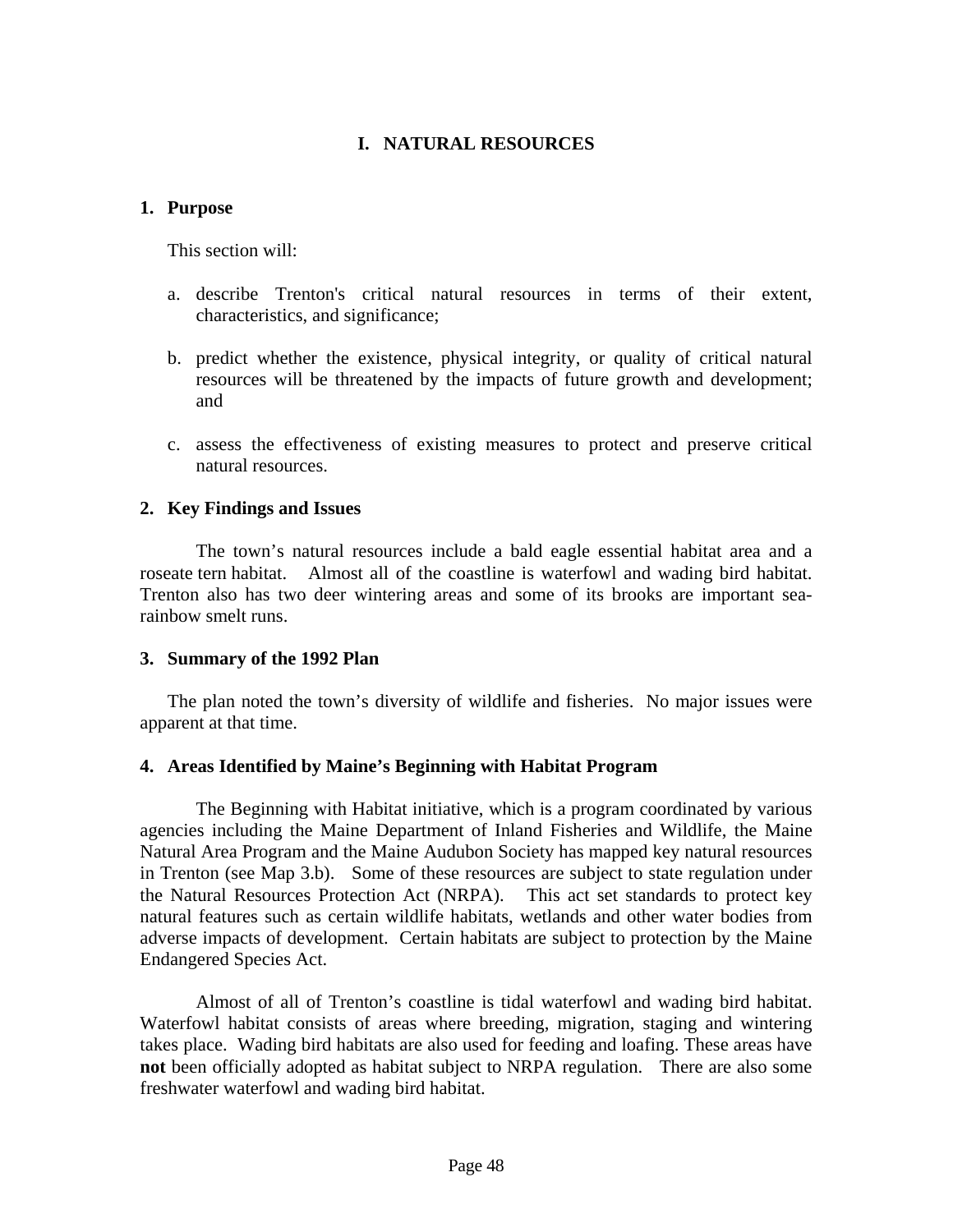The town also has one area of bald eagle essential habitat. This is a site that is within a nesting territory during at least one of three recent years and has been either intact for two consecutive years or is the only extant nest in the territory. Bald eagle habitats are protected by the Maine Endangered Species Act. Any action requiring a state or local permit within one-quarter mile of the site requires review by the MDIFW. Eagle nests are particularly sensitive to disruption during nesting season from about February 1 through August 31.

 There is also an area of upland sandpiper habitat, which is a threatened species. Upland sandpipers are among the rarest grassland birds in the Northeast. It was listed as threatened in 1997 because of small populations, regional population declines and diminishing habitats in the Northeast. Development proposals in this habitat should be reviewed by the MDIFW.

 Trenton has an area of American sea-blite (suada calceoformis). This is a critically imperiled plant in Maine due to its extreme rarity or vulnerability to extirpation. It has been found in a total of nine towns in Maine. It occurs near the upper tidal limit of salt marshes and along the sandy or gravelly shores. Sea-blites are succulent kalophytes with flowers borne in clusters of three in the axils of the leaves.

 The town's five wetlands that are over ten acres in size are ranked as significant wildlife habitats. As such they are subject to the NRPA. Here again, development proposals that affect these habitats require MDIFW review.

#### **5. Other Natural Features**

 Inland Trenton, particularly those areas near and around the town's wetlands and heath, is home to several species of wildlife. Large mammals known to inhabit this area include deer, and on occasion, moose and bear. Smaller animals include rabbits, porcupines, raccoons, coyote and fox.

 There are two deer wintering areas. One is located near Oak Point and is approximately 90 acres in size. The other consists of about 45 acres and located at the head of Goose Cove. The town's deer yards are not subject to protection under the NRPA.

 As is discussed in the *Existing Land Use* section, Trenton still has large parcels of undeveloped land. Unbroken stretches of rural land are important in preserving habitat since they allow animals unbroken access to sources of food and other features essential to their survival. According to data supplied by the Beginning With Habitat program, Trenton has two large areas of largely undeveloped land. There is a 6,700-acre piece in the interior, north of Goose Cove Road and a 1,500-acre piece south of that road. These pieces are not held in single ownership and continued development of smaller parcels is likely.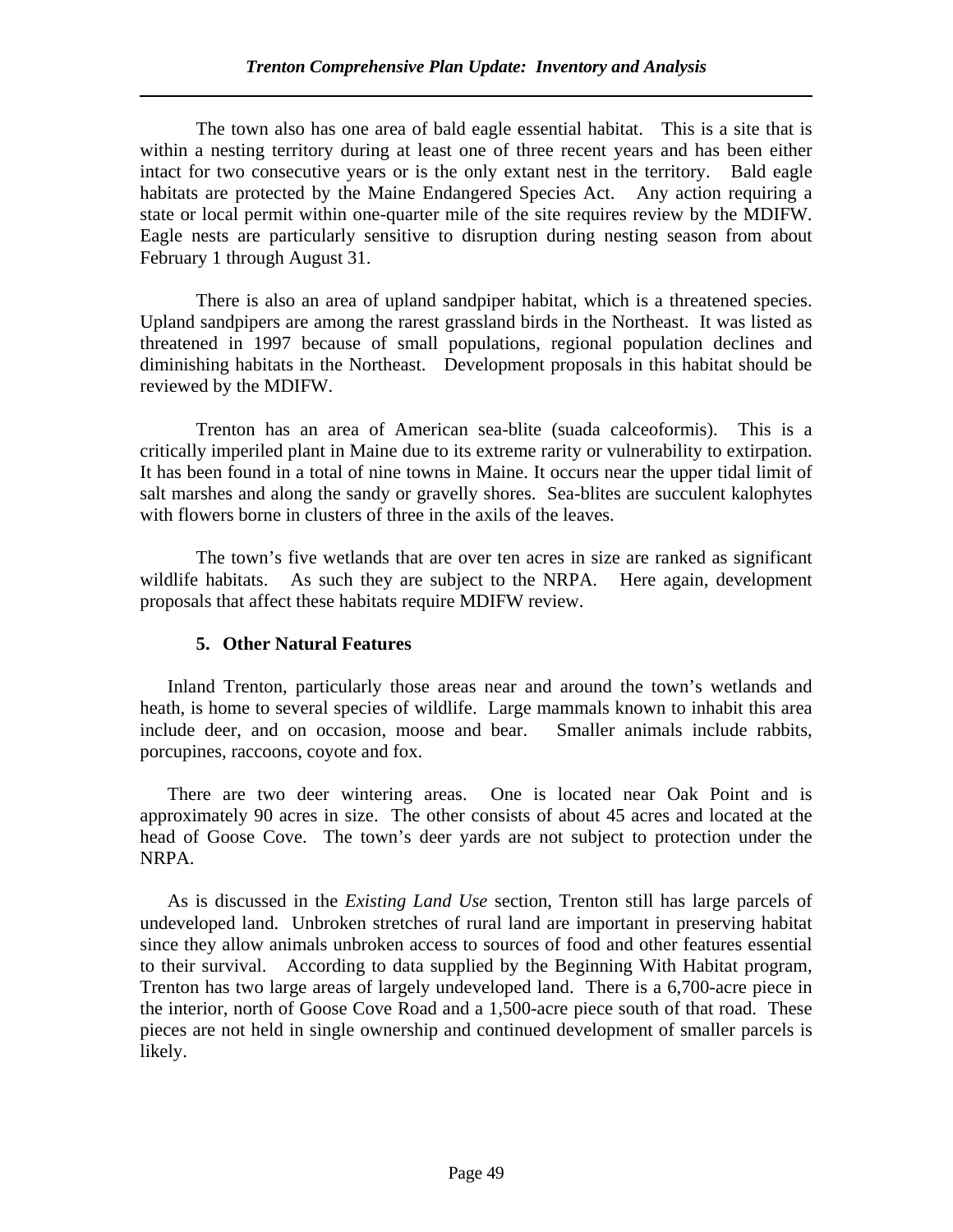#### **6. Fresh Water Fisheries**

 There are several small streams and brooks that are or have been important searainbow smelt runs. Lords, Heath, Cuppers, Fosters and Goose Cove Brooks are considered by the DMR as important fishing habitat.

#### **7. Threats and Existing Protection**

 The major threat to natural resources is from continued development. However, the Trenton subdivision ordinance has standards to protect significant habitat areas. The ordinance requires that the applicant demonstrate that the development will have no adverse impact on the habitat and the species it supports. The ordinance gives the planning board the right to require that a report be prepared by a wildlife biologist to assess the impacts of the proposed development. The report must also describe mitigating measures the applicant can take to avoid adverse environmental impacts.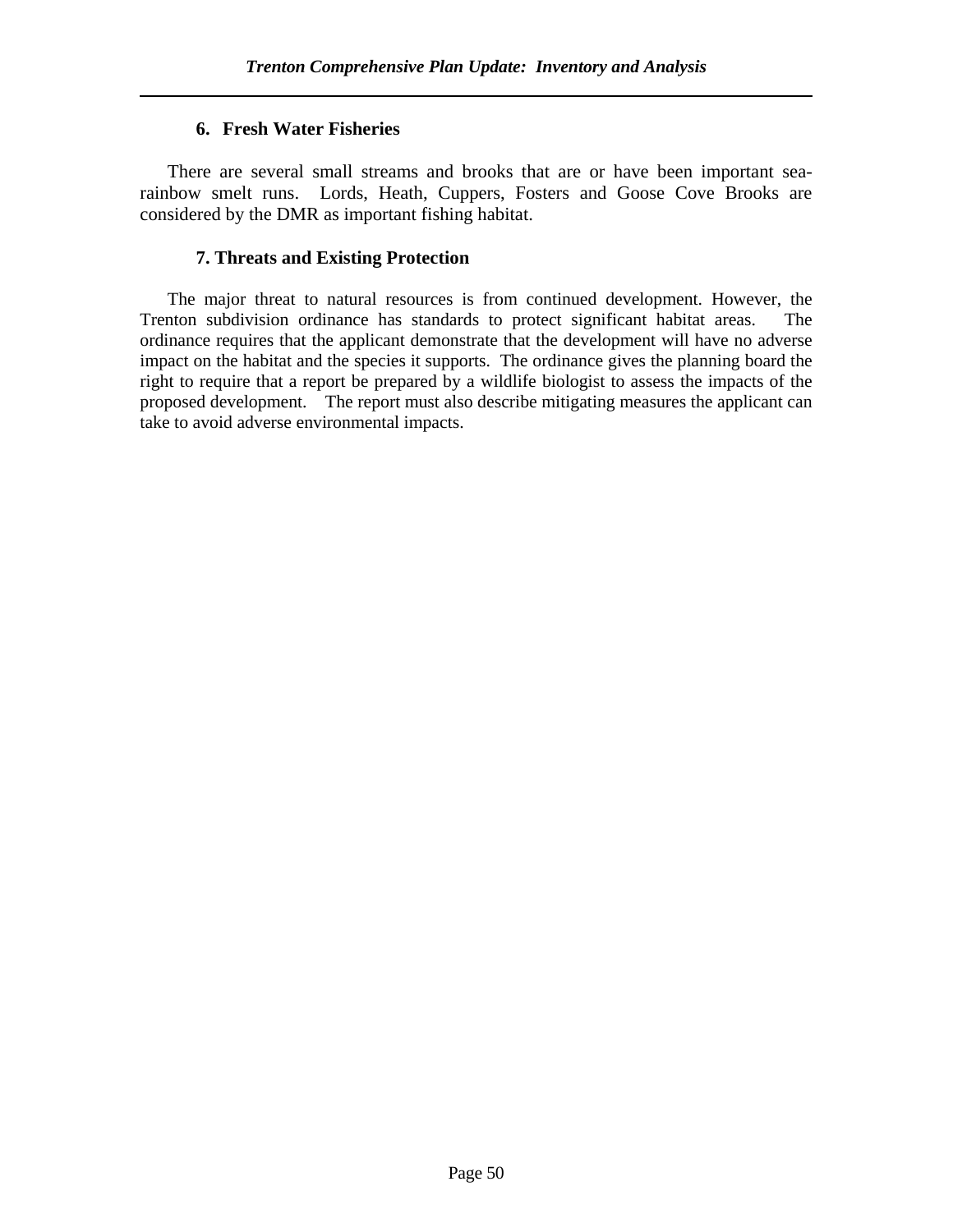### **J. AGRICULTURAL AND FOREST RESOURCES**

#### **1. Purpose**

 This section presents an overview of Trenton's agricultural and forest resources. Specifically, this section will:

- a. describe the extent of Trenton's farms and forest lands;
- b. predict whether the viability of these resources will be threatened by the impacts of growth and development; and
- c. assess the effectiveness of existing measures to protect and preserve important farm and forest resources.

#### **2. Key Findings and Issues**

Farming and forestry are very limited in Trenton. There is minimal farming and only 1,467 acres in timber harvests were reported to the Maine Forest Service between 1991 and 2003.

#### **3. Highlights of the 1992 Plan**

 The plan mentioned that forestry and agriculture were not major contributors to the Trenton economy, but that small farms and woodlots were important sources of family income. These lands also contributed to the town's overall character.

#### **4. Agricultural Resources**

According to data from the Natural Resources Conservation Service, Trenton has 245 acres of prime agricultural soils and 2,356 acres of farmland soils of statewide importance. The term "prime agricultural soils" refers to those soils that have the potential to have the highest agricultural yields, they are not necessarily farmed. The "soils of statewide importance" category refers to soils that have a more modest potential yield. Agricultural soils account for about 23 percent of the town's total land area of 11,452 acres.

 Another way to estimate current amounts of agricultural land is through the acreage of land held under the Farm and Open Space Act. This act allows farmland owners property tax breaks for parcels over five contiguous acres if they meet certain conditions such as a minimum farm-derived income. Normally, qualifying farmers with a long-term commitment to farming would participate in this program. A review of state records indicates that there were only 378 acres held in this farmland classification in most recent years (see Table J.1). This means that farming is very limited in Trenton.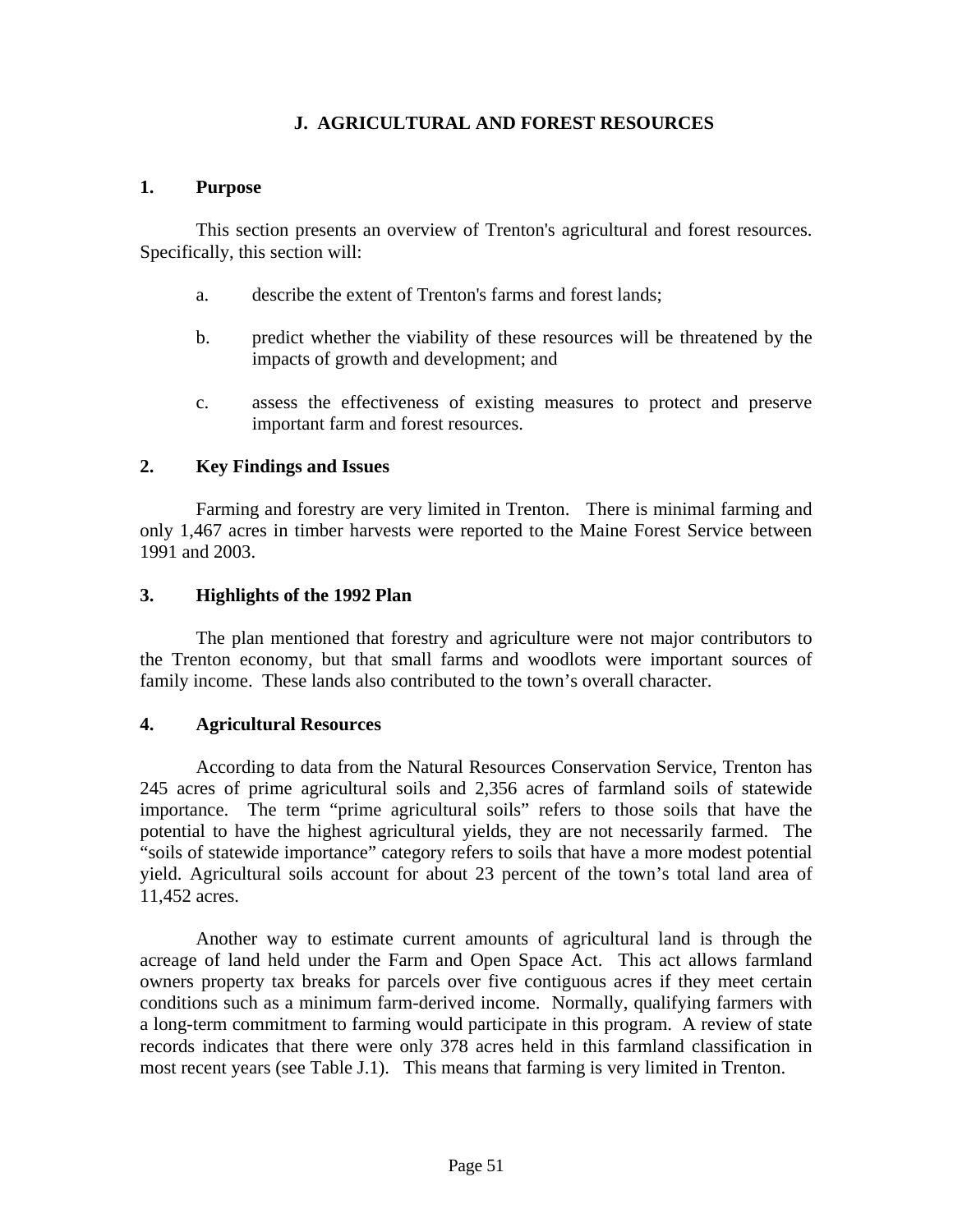| Table J.1                                                         |                                                                                |                   |                             |    |  |  |  |  |
|-------------------------------------------------------------------|--------------------------------------------------------------------------------|-------------------|-----------------------------|----|--|--|--|--|
| <b>Farm and Open Space Taxation Parcels in Trenton, 1998-2003</b> |                                                                                |                   |                             |    |  |  |  |  |
|                                                                   | Farmland                                                                       |                   | Open Space Land             |    |  |  |  |  |
|                                                                   | Number of Parcels                                                              | Number of Parcels | Acres                       |    |  |  |  |  |
| 1998                                                              |                                                                                | 443               | 2                           | 16 |  |  |  |  |
| 1999                                                              |                                                                                | 438               | 2                           | 16 |  |  |  |  |
| 2000                                                              |                                                                                | 438               | 2                           | 16 |  |  |  |  |
| 2001                                                              |                                                                                | 377               | $\mathcal{D}_{\mathcal{A}}$ | 16 |  |  |  |  |
| 2002                                                              |                                                                                | 378               | $\mathcal{D}_{\mathcal{L}}$ | 16 |  |  |  |  |
| 2003                                                              |                                                                                | 377.5             | റ                           | 16 |  |  |  |  |
|                                                                   | <b>Source:</b> Municipal Valuation Return Statistical Summary, Maine Bureau of |                   |                             |    |  |  |  |  |
|                                                                   | Taxation Property Tax Division, Part IV (1998-2003)                            |                   |                             |    |  |  |  |  |

#### **5. Forest Resources**

 Forest is the primary land use cover in Trenton. The forests are a mix of temperate deciduous and northern coniferous trees. Broad-leafed deciduous trees - maple, oak, birch, ash and beech - are found together with northern coniferous trees, spruce, fir, white pine, cedar and larch. Abandoned fields, forest fires, and timber harvesting have combined with the process of succession to produce diverse forests of mixed age. Some of the lots are second and third generation cuts.

 One source of information on Trenton's forest resources is data on land held under the Tree Growth Taxation Act. This classification is similar to the Farm and Open Space Act in that owners of forested parcels meeting certain conditions may have their property assessed as forest land rather than for its potential developed value.

Recent trends in tree growth are shown in Table J.2. These data show a roughly 11 percent decrease in the land held in tree growth (from 2001 acres in 1998 to 1,805 acres in 2003). Due to the fluctuations over this time period, there has been no significant change in the land held in tree growth.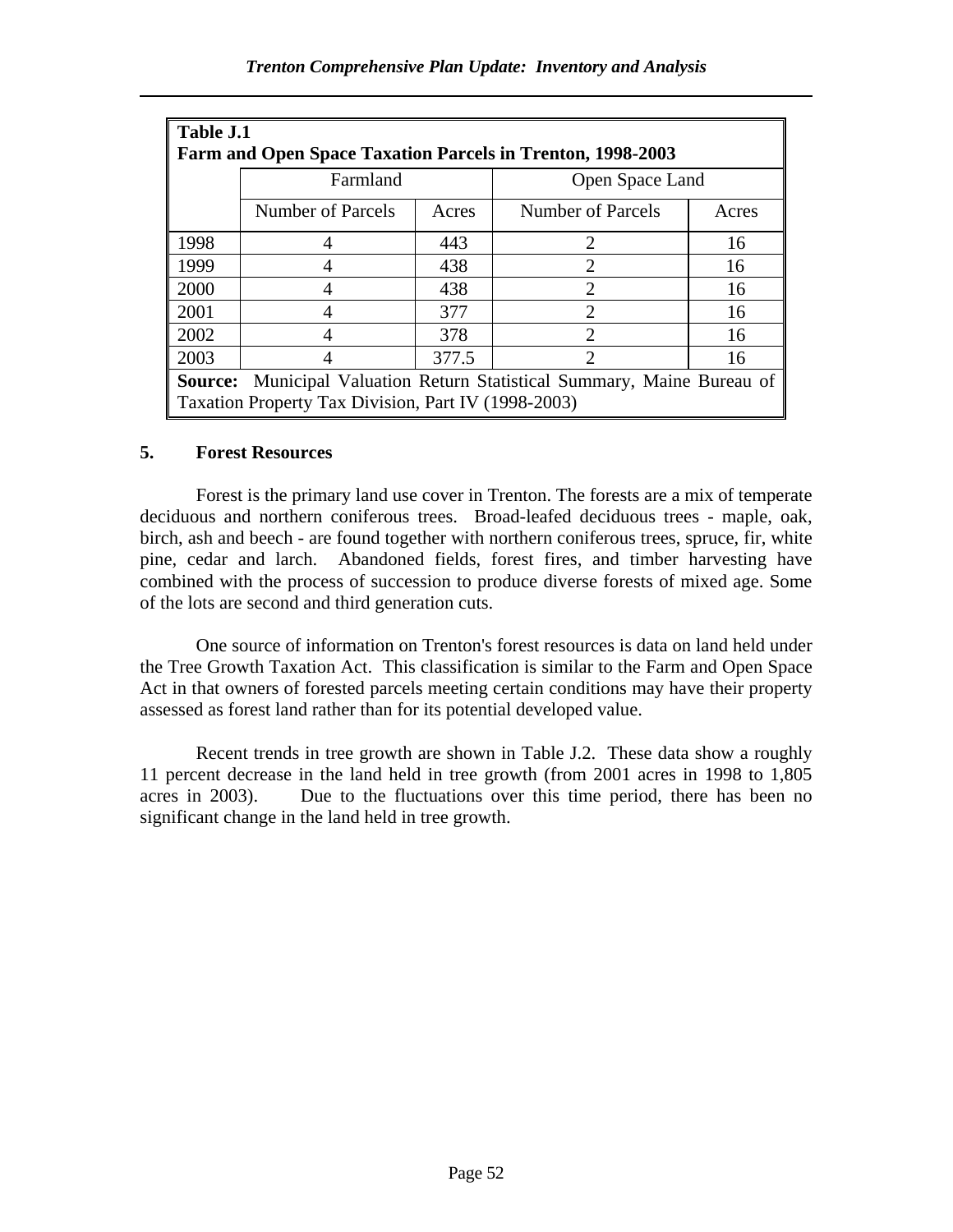| Table J.2                                                                   |           |          |            |          |       |
|-----------------------------------------------------------------------------|-----------|----------|------------|----------|-------|
| <b>Tree Growth Parcels in Trenton, 1996-2002</b>                            |           |          |            |          |       |
| Year                                                                        | Number of | Softwood | Mixed-wood | Hardwood | Total |
|                                                                             | Parcels   | Acres    | Acres      | Acres    |       |
| 1998                                                                        | 37        | 128      | 1814       | 59       | 2001  |
| 1999                                                                        | 38        | 129      | 1847       | 77       | 2053  |
| 2000                                                                        | 38        | 131      | 1834       | 81       | 2046  |
| 2001                                                                        | 36        | 460      | 1156       | 221      | 1838  |
| 2002                                                                        | 34        | 461      | 1161       | 185      | 1807  |
| 2003                                                                        | 34        | 406      | 1244       | 155      | 1805  |
| $n.a. = not available$                                                      |           |          |            |          |       |
| <b>Source:</b> Municipal Valuation Return Statistical Summary, Maine Bureau |           |          |            |          |       |
| of Taxation Property Tax Division, Part III (1997-2002)                     |           |          |            |          |       |

Timber harvesting trends are shown on Table J.3. These data represent timber harvests that are subject to state reporting. As seen, there have been relatively few harvests over all.

| Table J.3                                                      |                  |                    |                 |                |                 |                            |
|----------------------------------------------------------------|------------------|--------------------|-----------------|----------------|-----------------|----------------------------|
| <b>Timber Harvesting Trends for Trenton, 1996-2002</b>         |                  |                    |                 |                |                 |                            |
|                                                                | <b>Selection</b> | <b>Shelterwood</b> | <b>Clearcut</b> | <b>Total</b>   | <b>Change</b>   | <b>Number</b>              |
|                                                                | <b>Harvest</b>   | <b>Harvest</b>     | <b>Harvest</b>  | <b>Harvest</b> | of Land<br>Use, | <b>of</b><br><b>Timber</b> |
| Year                                                           | Acres            | Acres              | Acres           | Acres          | <b>Acres</b>    | <b>Harvests</b>            |
| 1991-1997                                                      | 53               | 80                 |                 | 133            |                 | 4                          |
| 1998                                                           | 289              | 3                  |                 | 292            |                 | 8                          |
| 1999                                                           | 105              | 65                 |                 | 170            |                 | 5                          |
| 2000                                                           | 125              | 135                |                 | 260            |                 | 7                          |
| 2001                                                           | 380              | 45                 |                 | 425            |                 | $\overline{7}$             |
| 2002                                                           | 111              | 60                 |                 | 171            |                 | 5 <sup>1</sup>             |
| 2003                                                           | 16               | $\theta$           |                 | 16             |                 | 4                          |
| <b>Totals</b>                                                  | 1079             | 388                |                 | 1467           |                 | 40                         |
| <b>Source:</b> Maine Forest Service year-end landowner reports |                  |                    |                 |                |                 |                            |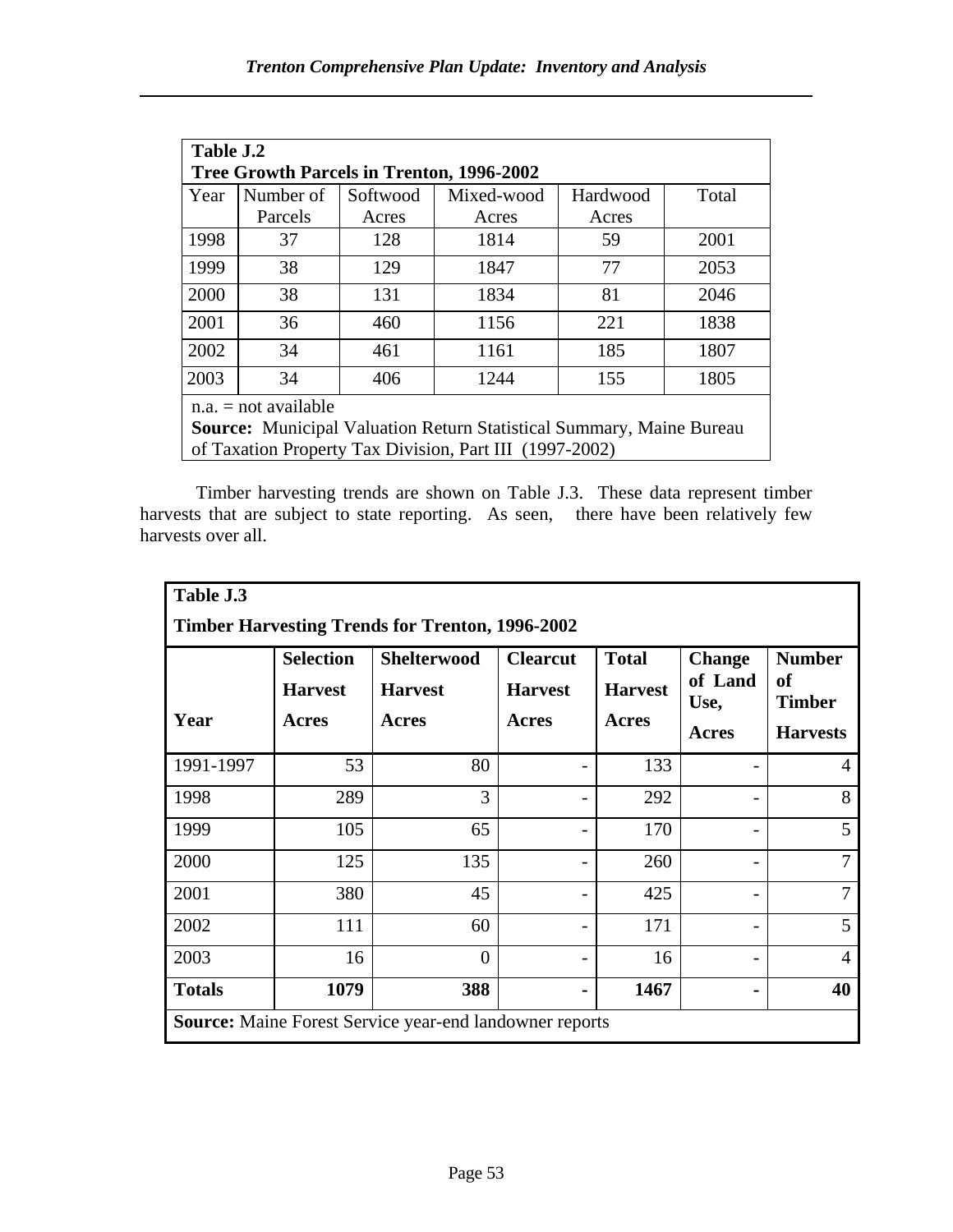#### **6. An Analysis of Threats to Farm and Forest Land from Projected Development**

The major threat is a gradual reduction of the currently forested area. The town's remaining farms could also be sold for development as Trenton continues to grow.

#### **7. Adequacy of Existing Measures to Protect Farm and Forest Land**

While there are no direct measures in the town's land use ordinances to protect farm and forest land, there are several measures that facilitate their protection. First, the tree growth tax classification offers at least temporary protection. Over the long term, there is no guarantee that land not be withdrawn from this classification and sold for development. Second, there are shoreland zoning standards for timber harvesting. Third, the subdivision ordinance provisions for the retention of natural beauty and the preservation of open space may help protect forested areas. The town ordinances could benefit from more specific guidelines.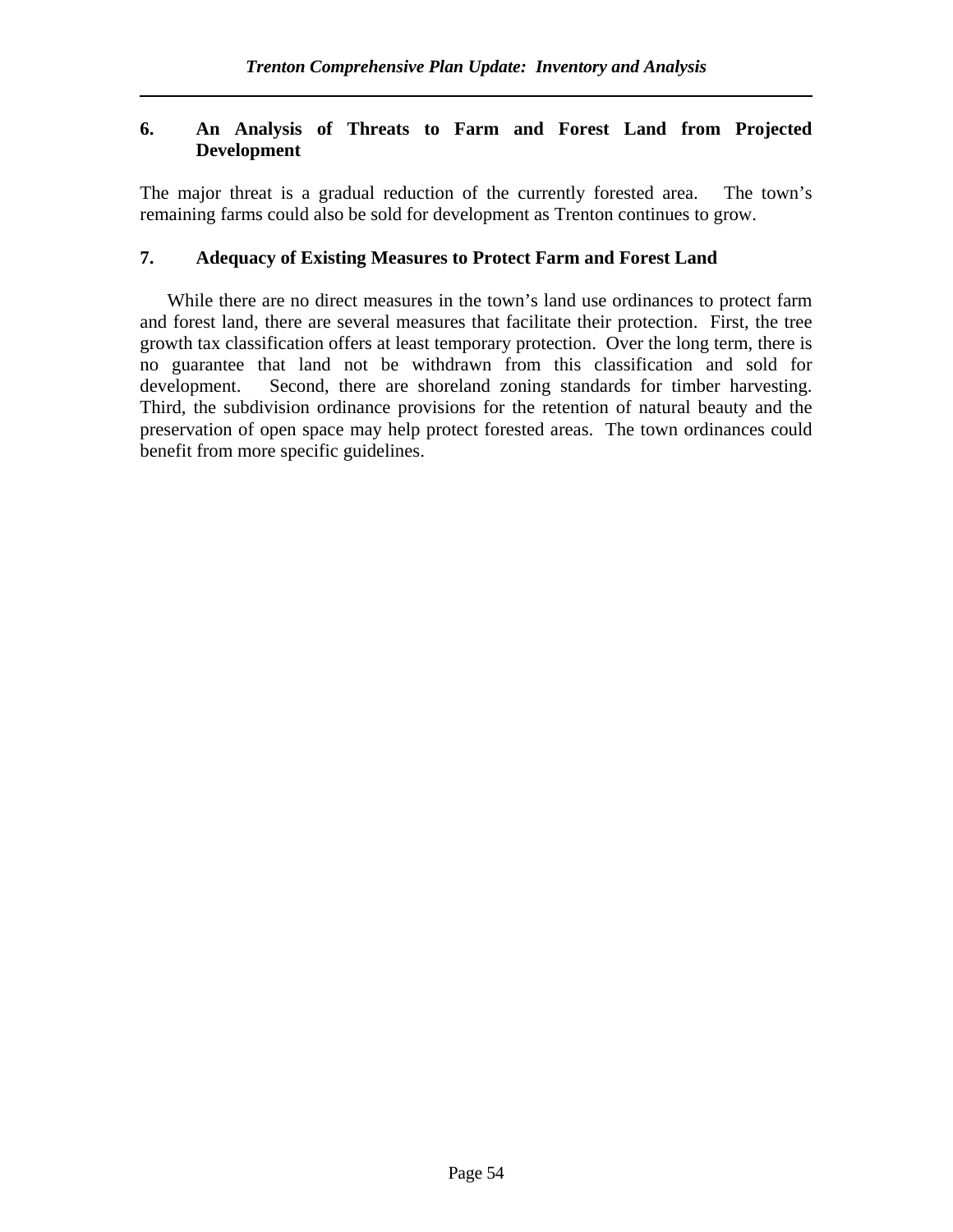## **K. HISTORIC AND ARCHAEOLOGICAL RESOURCES**

#### **1. Purpose**

This section will:

- a. outline the history of the town of Trenton;
- b. identify and profile the historic and archaeological resources of Trenton in terms of their type and significance;
- c. assess current and future threats to the existence and integrity of those resources; and
- d. assess the effectiveness of existing measures to protect and preserve those resources; and.

#### **2. Key Findings and Issues**

While there are no buildings in Trenton listed on the National Registry of Historic Places, it is likely that there are many homes that are eligible for listing. There are fourteen pre-historic shell midden sites that were used by the Native Americans and one historic archaeological site.

#### **3. Summary of the 1992 Plan**

The plan mentioned that a comprehensive survey of Trenton's historic resources needed to be conducted to identify those properties which may be eligible for nomination to the National Registry of Historic Places. Additional data collection was needed to identify archaeological resource potential areas.

### **4. Town History**

Long before the discovery and settlement of the Maine coast by Europeans, various Indian groups inhabited the area. Archaeological excavations in this region suggest that a nonagricultural tribe, referred to as the Red Paint or the Moorehead People, frequented the region as long as 5,000 years ago. These Indians followed seasonal fluctuations in food supply, hunting seal, and porpoise for food and oil and catching fish and shellfish along the coast. It is possible that an even earlier prehistoric Indian group inhabited the region shortly after the end of the last Ice Age, some 10,000 years ago.

Since 2000 B.C., Algonquin Indians moved in from the south and west, forming the Abnaki group (Indian for "living at the sunrise"). The Abnaki pursued a semi-agricultural, semi-hunting and gathering livelihood, wintering on the coast and summering inland. Abnaki progeny of historic times, known today as Penobscots and Passamaquoddies, probably reversed this pattern wintering inland and summering along the coast. This change may have occurred partly as a result of the European exploration and the subsequent demand for furs, which necessitated that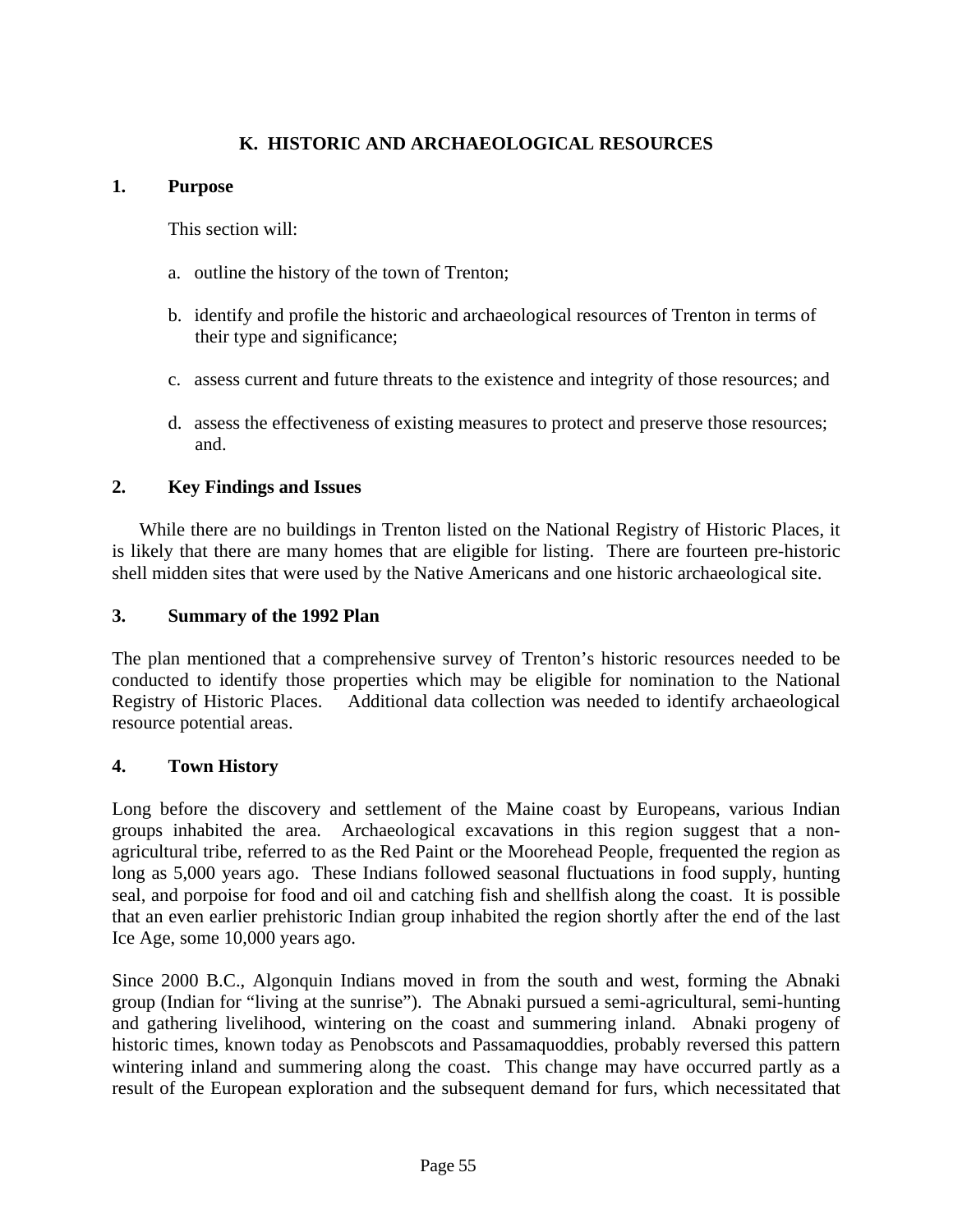Indians hunt inland in the winter-time to supply the fur traders. Summers were spent on the coast by these tribes as recently as the late 1800's.

Although their visits have not been documented, Northern European fishermen probably visited the coast prior to the 1500's. Temporary settlements may have been built by these fishermen. Explorers of the 15<sup>th</sup> and 16<sup>th</sup> centuries, notably Cabot for England, Verrazano and Thavet for France and others for Portugal and Spain, sailed along Maine's coast, making claims for their respective countries.

In the early  $17<sup>th</sup>$  century, French geographer Samuel de Champlain visited and mapped the region, which had been claimed by earlier French explorers. Champlain was a member of the 1604 expedition of Pierre du Guast, the Sieur de Monts, to whom King Henry IV of France had granted the land known as Acadia. De Monts, Champlain, and others established a temporary settlement at St. Croix, which was also part of the grant. It is doubtful, however, that de Monts himself visited the Mount Desert area.

A few years after de Monts was granted Acadia, the King of France granted Madame de Geurcheville the area including Mount Desert Island and the nearby mainland. She sent a group of Jesuit priests to colonize the area. Settling on nearby Mount Desert Island, the Jesuits were attacked and their settlement destroyed within weeks by Sam Argail and a British fishing party on orders from the Jamestown Colony to destroy any French settlement they found. It is believed that Madame de Guercheville lived for a brief time after that at Trenton Point.

In 1688 the King of France transferred the title to Sieur de Cadillac, granting the Mount Desert Island and the mainland around the Donaqua River, which is presumably the Indian name for the Union River. Following the Revolutionary War, Cadillac's granddaughter, Madame de Gregoire, claimed the land which had been granted Cadillac. In 1787 the Massachusetts Legislature granted de Gregoire some 6,000 acres, including much of Trenton and portions of towns of Mount Desert Island. The de Gregoires lived awhile in Mount Desert, holding the only French claim in Maine. Present titles to property in this area go back to the de Gregoire claim of 1787.

Around the same time that Champlain visited the area claimed by the French, British explorers were visiting the same area, which had also been claimed for the British crown. Two explorers are notable: Martin Pring, who explored the Penobscot Bay area extensively in 1603, and Captain George Weymouth, who visited in 1605. A temporary British settlement was located at Popham, further west on the coast, in 1607. No permanent settlements were made in the immediate area until the end of the French and Indian Wars around 1760, when the British triumphed and claimed the entire region.

In 1762 the Massachusetts Bay Colony established six townships between the Penobscot and Donaqua Rivers and six townships east of the Donaqua River. These townships were granted to David Marsh and others under certain conditions of settlement. Those conditions included inhabiting each township with 60 Protestant families who would build houses and cultivate the land within six years.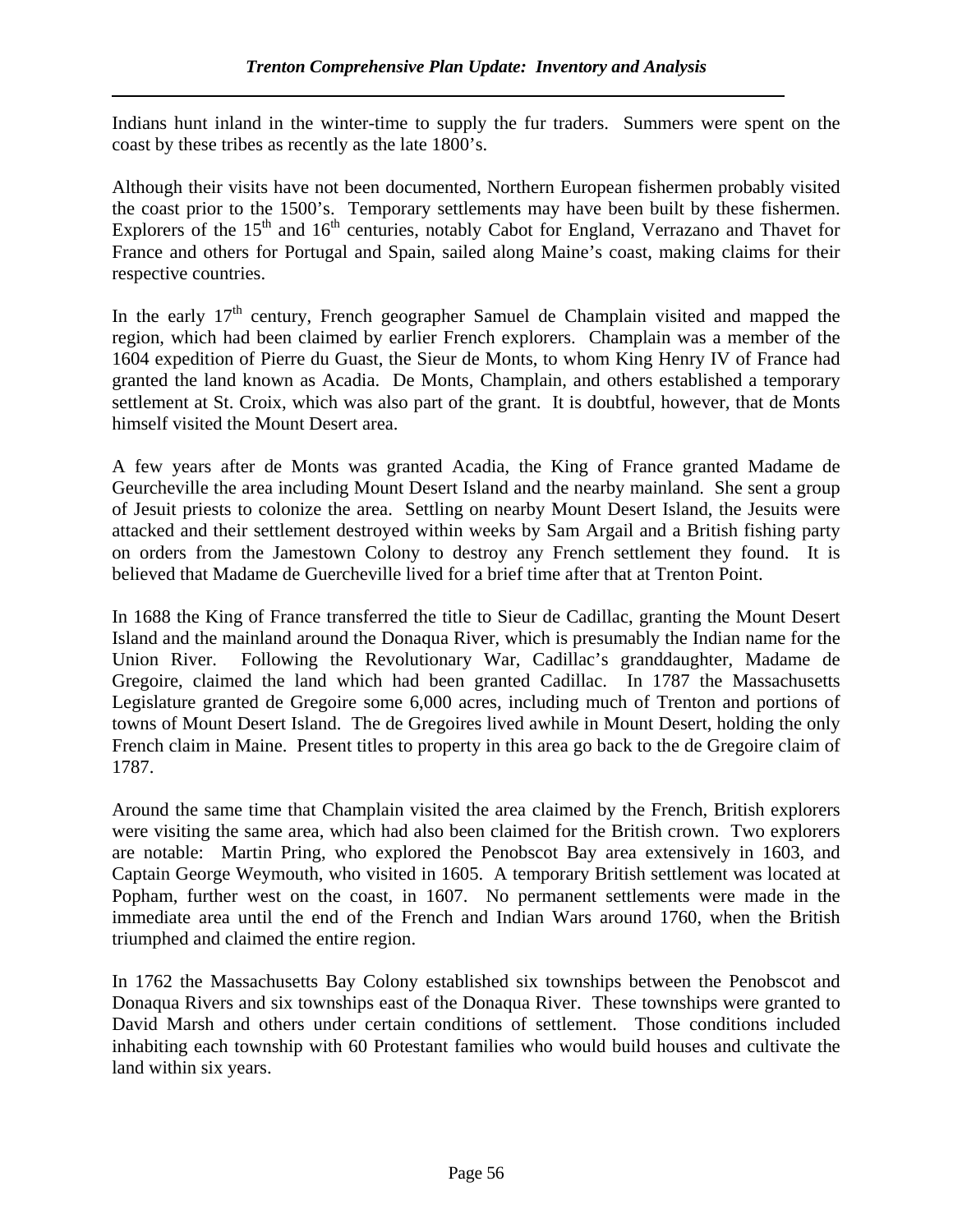Trenton, Number 1 of the six "second-class townships" to the east of the Union, was ceded in 1762 to Eben Thorndike, and then confirmed to Paul Thorndike by the Commonwealth of Massachusetts in 1785. The first British settlement was made here in 1763 by Thorndike and other settlers who were attracted to the area by the opportunities for fishing and growing crops. The first division of lots was made on Oak Point in 1764, when 66 lots were laid out. Settlers drew 60 of these lots by lottery and proceeded to clear the land and build houses.

First called Thornbury or Thorndike Plantation, Trenton was incorporated in 1789 and named after the 1776 Battle of Trenton, New Jersey. The population in 1789 was about 300 people. In 1798 the settlement located at the head of the Union River was set off and, along with portions of other townships, incorporated as the town of Ellsworth. Lamoine was considered a part of Trenton until it was incorporated in 1870.

A portion of Mount Desert Island now belongs to Trenton because of a minor disagreement in 1848 between the Thompson family who owned Thompson's Island and the town of Eden, now Bar Harbor. When Eden assessors valued his property too high, Colonel Thompson successfully petitioned the State Legislature to remove his property from that town and annex it to Trenton.

As in many other coastal towns, lumbering, farming, and fishing were the primary occupations for Trenton residents in the past. The early settlers engaged in all three activities. Timber was cut from the abundant forests and sawmills built to turn the logs into lumber, which were traded for essential supplies. Fishing provided food for the early settlers and their families. Farming consisted of growing grain and vegetables for the settlers' own use. Eventually a general store was built, where settlers could trade their fish and farm products for household goods. The proprietor, Mr. Hopkins, also built a windmill for grinding the settlers' corn into meal. In the late 1800's Trenton residents became involved in the coastal carrying trade, granite and ice, to Boston and New York markets and returning with supplies. Many townspeople were employed as sea captains and sailors on the large coasting vessels. Others owned two-masted schooners which carried lumber, granite, bricks, and other building materials to Mount Desert Island when summer estates were being built there in the late 1800's.

Lumber was Trenton's major product during the years of the coasting trade. Many residents employed in woodcutting or at the large lumber mill located at the "Millcove" at Bayside. Owned by Whitcomb, Haynes and Whitney, the Trenton Lumber Company operated from the late 1800's until 1924. The Union River was an active place for lumbering operations, both because of the mill at Bayside and because of the lumber trade from Ellsworth, located upriver from Trenton. The Union River was also the site of considerable shipbuilding activity. Applebee's Sailing Vessels Built in the Frenchman's Bay District, Maine lists over 60 vessels which were built at Trenton between 1830 and 1860.

For the most part, farming has continued to be a subsistence activity, as it was during the early settlement years. Poultry, beef and dairy farming has existed on a small scale along both the Jordan and Union Rivers. Some vegetable farming has also existed. The few large dairy farms which were in operation along the Jordan River several decades ago have since become a country club and other tourist related businesses.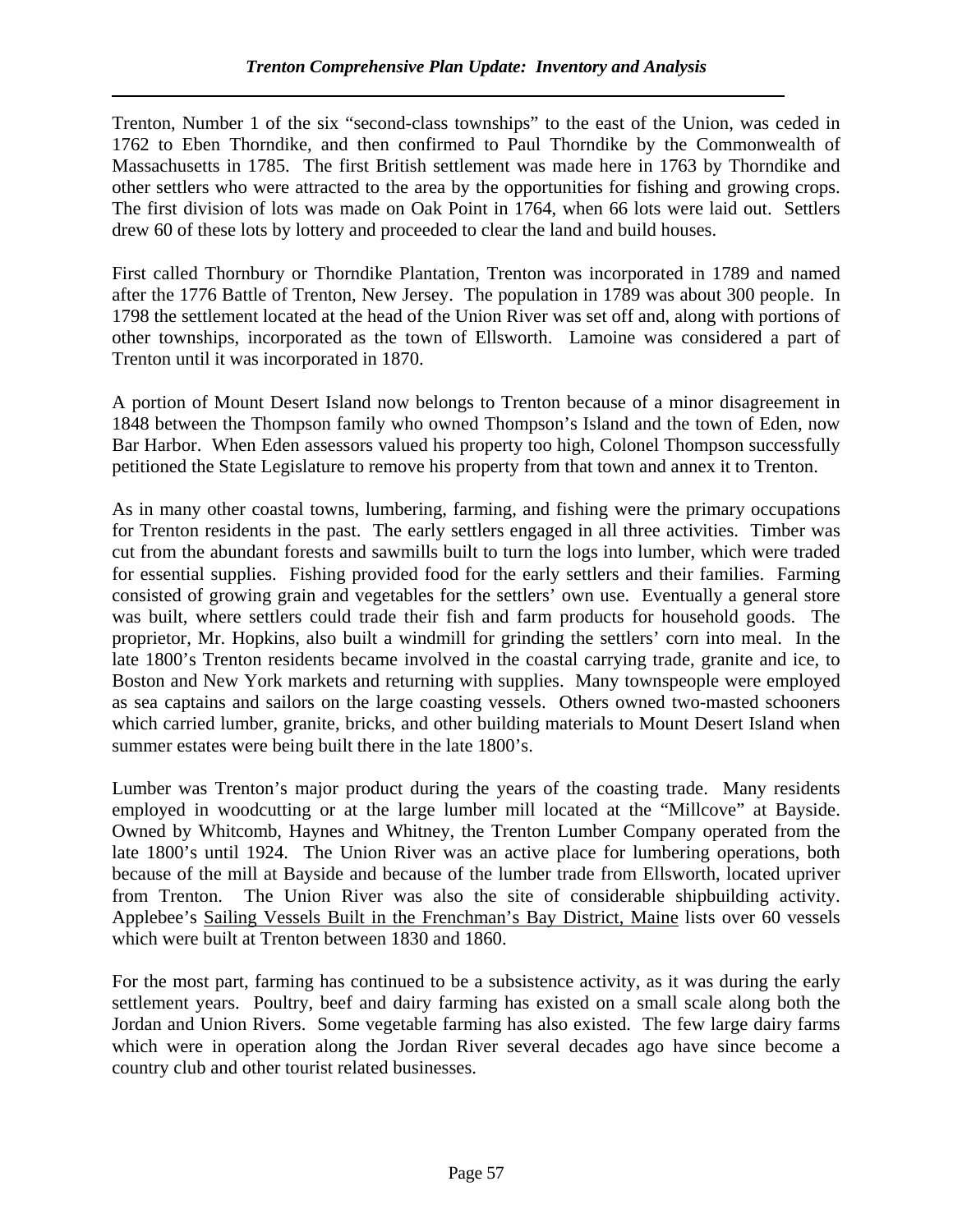Fishing, which did not play a major role in Trenton's development, was generally considered a secondary occupation to many residents. Weirs were built along the coast, with the fish sold locally. Fish and shellfish have been an important resource throughout the town's history, however. Town records for 1791 show that a fine of forty shillings was imposed on anyone not belonging to the town who was caught digging clams within the town's boundaries.

Trenton did not play an active part in the quarrying industry which was so important to other coastal towns in the latter 1800's. The 1881 Colby Atlas for Hancock County does list a silver mine along the Jordan River, but it is unlikely that the mine produced ore of any quantity or quality. A brickyard was operated at Bayside for a brief time around the turn of the century.

A major aluminum reduction plant was proposed in Trenton in 1969, under the conditions than an atomic power plant and an industrial park be built to provide necessary services to the aluminum plant. Development of the industrial park which was necessary to attract that industry was voted down by Trenton residents.

Prior to the construction of the Trenton Bridge across the Mount Desert Narrows to Mount Desert Island, a ferry was operated by the Thompson family, who owned Thompson's Island and the land at the Narrows. Several attempts were made to build a bridge here, including an unsuccessful try in 1826. Ten years later the Mount Desert Bridge Corporation succeeded in building a toll bridge, complete with a draw span to allow vessels to pass through. It quickly became the property of two local families, the Thompson's and the Somes, who owned and maintained it until the County took it over in 1917. The present cement bridge was completed in 1960.

Although Trenton did not experience as much activity from summer visitors during the resort period of the late 1800's as did Mount Desert Island and other coastal towns, Trenton has had its share of the summer tourist trade. The area of town known as Shady Nook has been inhabited by a small colony of summer residents since the late 1800's.

## **5. Identified Pre-Historic, Historic and Archaeological Sites**

Archaeological sensitive zones have been identified and are mapped on the Trenton Natural Resources Map. A total of fourteen (14) prehistoric archaeological sites are located along Trenton's coast. These are "shell middens" which are Indian campsites. In Trenton, numerous shell heaps were surveyed and excavated in the early 1900's by Dr. Warren K. Moorehead and his team from Boston's Peabody Museum. More recently, an archaeological team from the University of Maine surveyed sites in the Frenchman Bay region. Shell heaps containing evidence of habitation have been surveyed on Western bay at Oak Point and Alley's Island, and along the Jordan River. Prehistoric shell middens and associated campsites are found near the shore just north of the Bar Harbor airport.

 The only historic archaeological site is the Thompson family complex, an early American settlement. The Maine Historic Preservation Commission (MHPC) indicates that there is a need for further survey of Trenton's historic archaeological resources. There has been no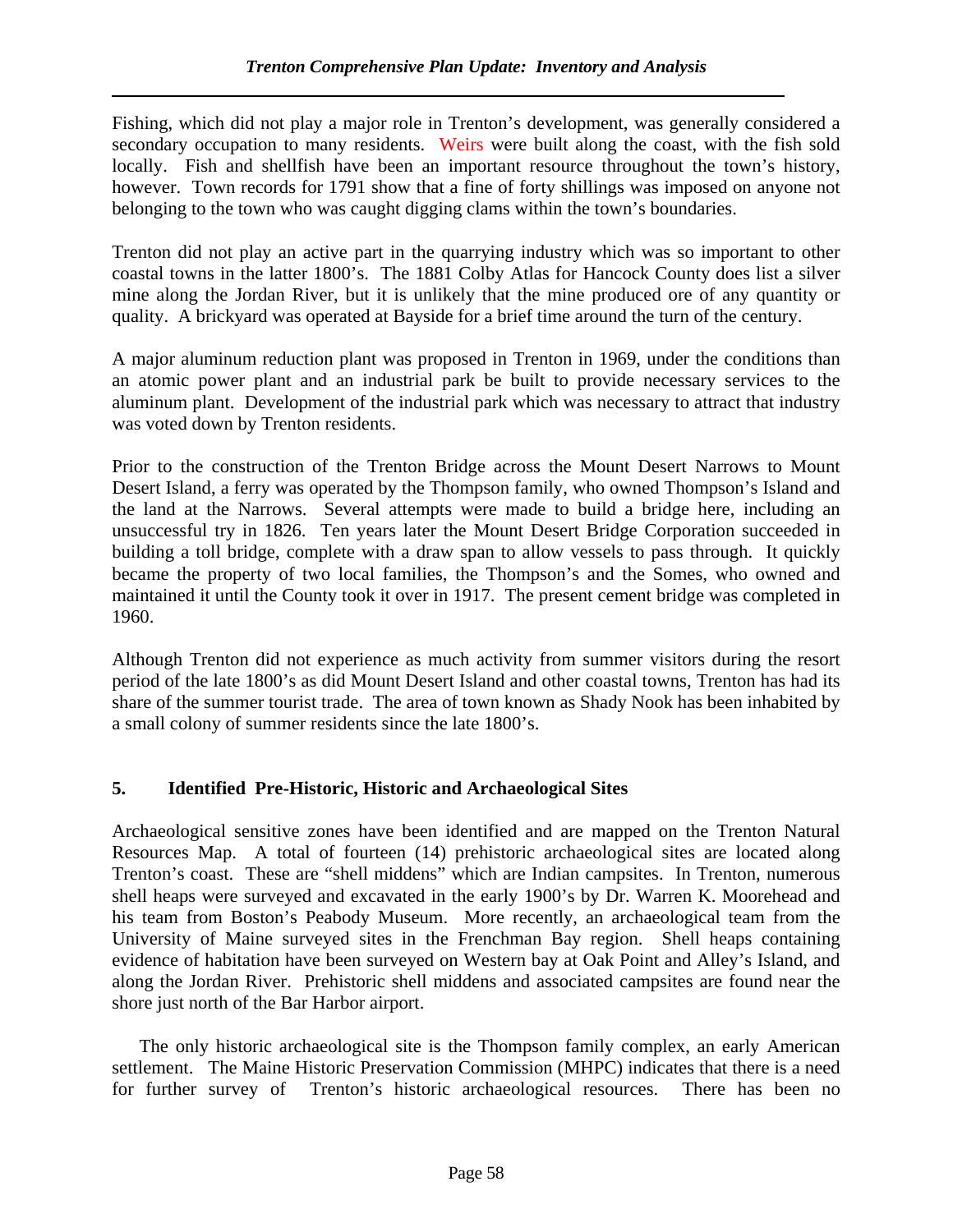professional survey done to date. Future fieldwork could focus on agricultural, residential and industrial sites relating to the earliest Euro-American settlement beginnings in the 1760s.

 As of April 2005, MHPC data indicate that there were no properties in Trenton that were listed in the National Register of Historic Places. The agency recommended that a comprehensive survey be done to identify properties that may be eligible to be placed on the Register. Given the large number of older homes, it is likely that many properties are eligible.

### **6. Adequacy of Existing Protection Efforts**

The Trenton subdivision regulations have provisions that require if any portion of a proposed development is designated a site of historic or prehistoric archaeological significance by the comprehensive plan or the MHPC, "appropriate measures" for the protection of these resources "shall be included in the application submissions." Since there are no detailed guidelines on what these measures are, the current provisions are very general.

There is also a provision in the zoning ordinance that requires that any proposed land use activity involving structural development or soil disturbance on or adjacent to sites eligible for listing on the National Register of Historic Places be submitted to the MHPC for review and comment. The permitting authority is required to consider the comments before making a decision.

## **7. Threats and Planning Implications**

 As mentioned above, the town has only general guidelines in its historic and archaeological resource protection measures. A larger issue is the lack of a complete survey of the town's historic resources. This means that there is the risk of important features being destroyed by development simply because the planning board may not be aware of their existence.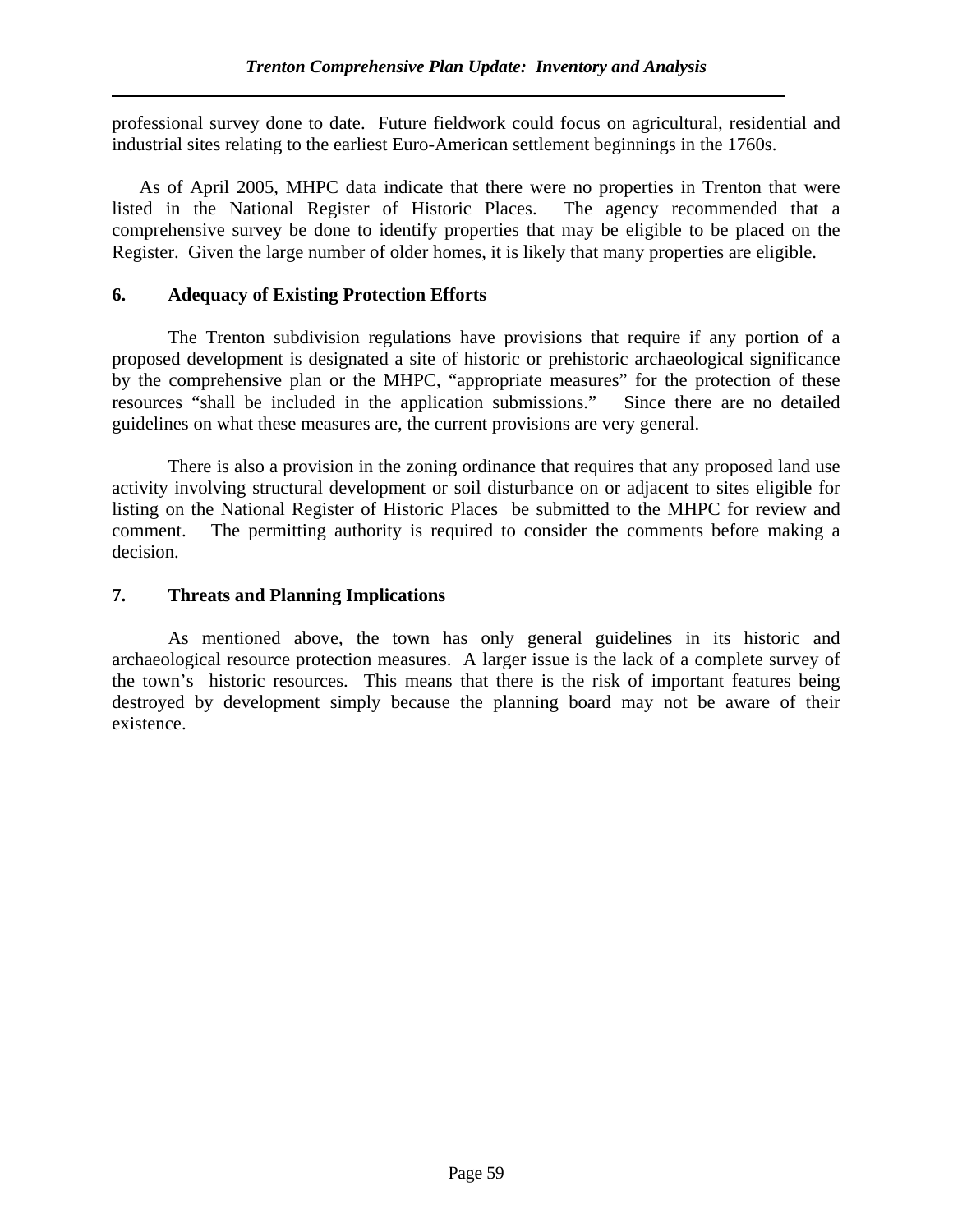## **L. LAND USE**

#### **1. Purpose**

It is the purpose of this section to:

- a. identify and understand the uses of land throughout Trenton in terms of the amounts and location of land generally devoted to various land use classifications;
- b. identify and understand changes in Trenton's land use patterns and how they might reflect future land use patterns; and
- c. identify land areas suitable and unsuitable as the primary locations for the growth and development predicted for the next ten years.

### **2. Key Findings and Issues**

Trenton has seen continued commercial and residential development. There has also been a dramatic increase in manufacturing development. One issue facing the town is the lack of a defined village center. The town is expected to see another 550 acres developed by 2015.

#### **3. Summary of the 1992 Plan**

 The town was already experiencing considerable land development. It had about 1,000 acres in residential uses and 250 acres in commercial and manufacturing uses. There were a total of four manufacturing operations.

#### **4. Overview**

 Trenton has continued to grow since 1992. Several general trends are evident. First, there has been significant manufacturing development. This is due both to the opening of the Trenton Business Park and other operations that have opened elsewhere in town. Second, there has been continued commercial development, especially along Route 3. Both commercial and manufacturing development trends are summarized in Table L.1

 Third, there has been continued residential development. Residential subdivisions from 1995 to 2003 are shown in table L.2. A total of 39 lots were approved and homes were constructed on 21 lots. There has also been considerable single lot home construction. A review of building permits indicates that 73 permits for new homes were issued between 2000 and 2005. As was discussed in the Housing chapter, the total number of dwelling units increased from 670 to 816 between 1990 and 2000. This represents an increase of 146 units or nearly 22 percent. As was mentioned in the housing chapter, there was a 31 percent increase in rental units during this period. More apartment buildings are being built in town.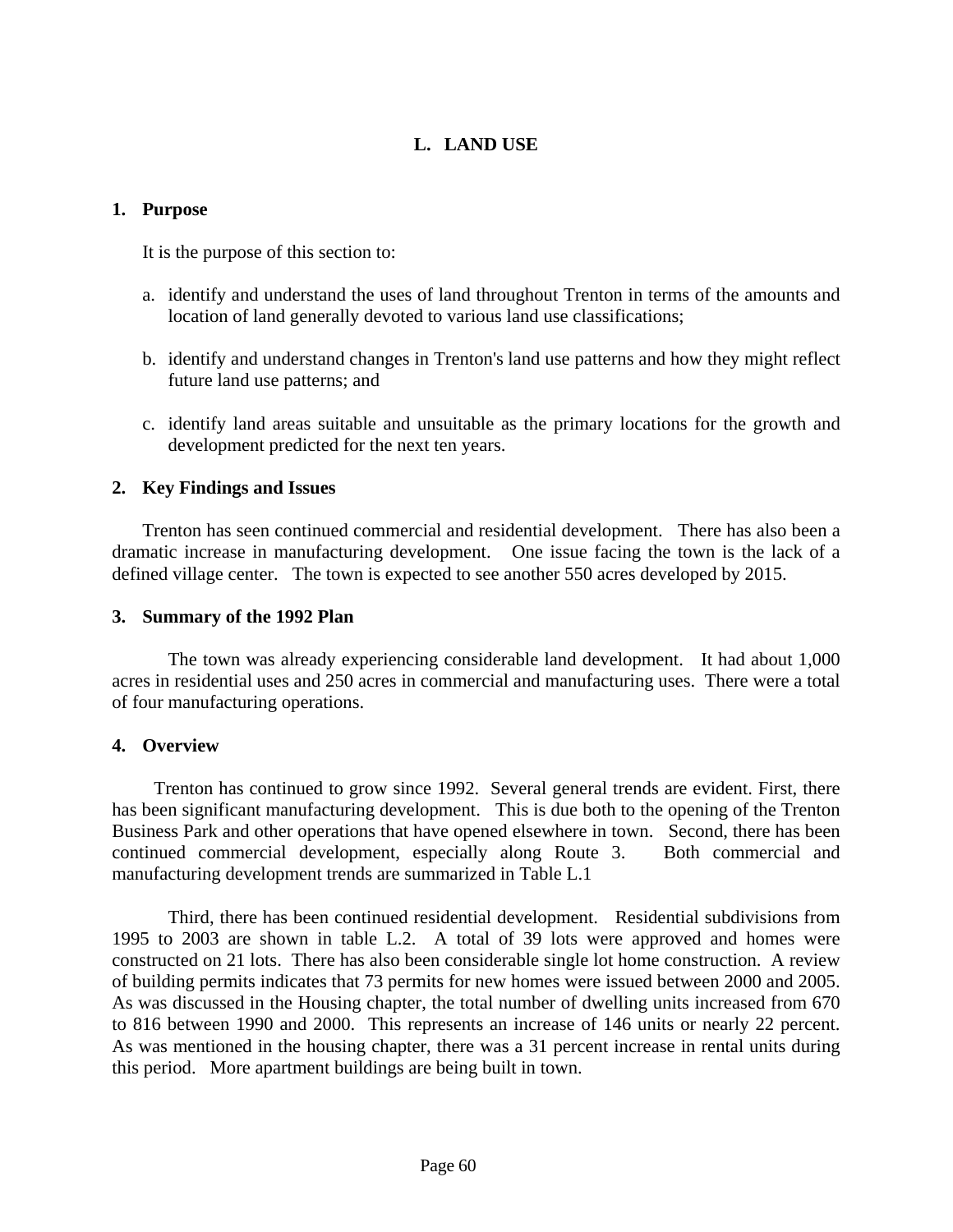| Table L.1                                             |                                             |  |  |  |
|-------------------------------------------------------|---------------------------------------------|--|--|--|
| Summary of Commercial, Manufacturing and Multi-Family |                                             |  |  |  |
| Development in Trenton, 1994-2004                     |                                             |  |  |  |
| Year                                                  | <b>Description</b>                          |  |  |  |
| 1994-1995                                             | C & G remodeled / 12 X 24 sq ft added       |  |  |  |
| 1996                                                  | concession stand/bleachers                  |  |  |  |
| 1996                                                  | retail store showroom add on                |  |  |  |
| 1996                                                  | retail store                                |  |  |  |
| 1996                                                  | remodeling/addition                         |  |  |  |
| 1997                                                  | convenience store added to restaurant       |  |  |  |
| 1997                                                  | retail store                                |  |  |  |
| 1997                                                  | amusement building                          |  |  |  |
| 1997                                                  | display concept replacement building        |  |  |  |
| 1998                                                  | 4 log cabins camping resort                 |  |  |  |
| 1998                                                  | retail store/apt                            |  |  |  |
| 1998                                                  | fabrication assembly building - Hinckley    |  |  |  |
| 1999                                                  | manufacturing facility - Gallery Leather    |  |  |  |
| 1999                                                  | manufacturing facility - Nautilus Marine    |  |  |  |
| 1999                                                  | office and production facility - Tempshield |  |  |  |
| 2001                                                  | commercial building - Murphy Yachts         |  |  |  |
| 2005                                                  | commercial building - Murphy's Yachts       |  |  |  |
| 1991                                                  | shop/office                                 |  |  |  |
| 2000                                                  | steel building - Lebitzki                   |  |  |  |
| 2000                                                  | boatbuilding facilities                     |  |  |  |
| 2000                                                  | store/apartments                            |  |  |  |
| 2000                                                  | rental shops                                |  |  |  |
| 2001                                                  | apartment building                          |  |  |  |
| 2001                                                  | Shop                                        |  |  |  |
| <b>SOURCE:</b> Trenton town office                    |                                             |  |  |  |

| Table L.2<br><b>Summary of Subdivision Activity, 1994-2003</b> |                         |                                             |                                     |  |  |
|----------------------------------------------------------------|-------------------------|---------------------------------------------|-------------------------------------|--|--|
| Year                                                           | <b>Subdivision name</b> | <b>Number</b><br><b>of</b><br>approved lots | <b>Number of lots</b><br>built-upon |  |  |
| 1995                                                           | Violette                |                                             |                                     |  |  |
| 2000                                                           | Nacoochee               |                                             |                                     |  |  |
| 2003                                                           | Horsefarm Road          | 8                                           | 8                                   |  |  |
| 2003                                                           | <b>Stoneham Estates</b> | 17                                          | 3                                   |  |  |
| 2003                                                           | <b>Whispering Pines</b> |                                             | 3                                   |  |  |
| <b>Total:</b>                                                  |                         | 39                                          | 21                                  |  |  |
| <b>SOURCE:</b> planning board records                          |                         |                                             |                                     |  |  |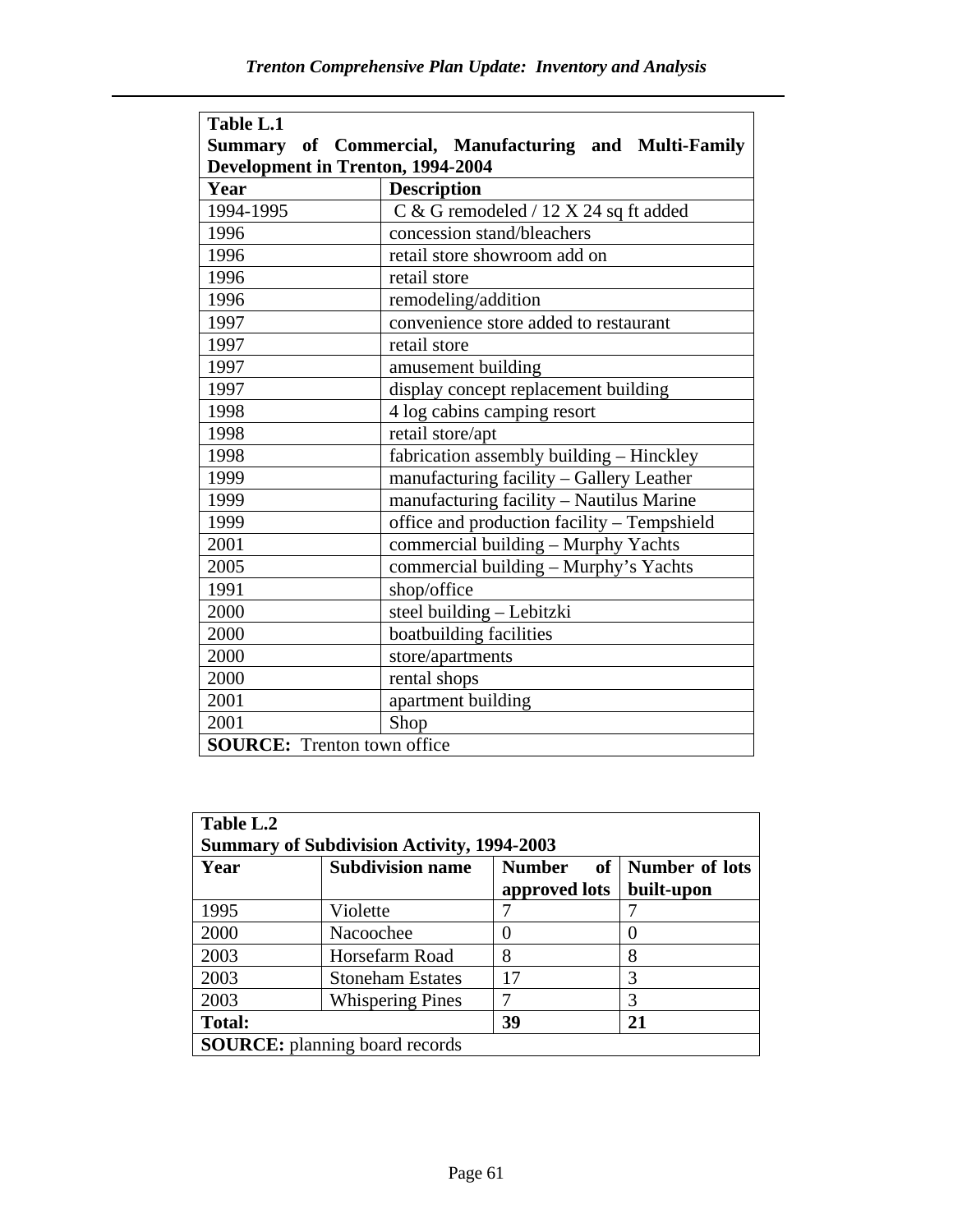One factor that may affect future rates of development is the acreage of soils in town with a limited potential for development. As seen in Table L.3 and Map 7, about 40 percent of the mapped soils in town have a very low potential for low density urban development. Another 21 percent have a low potential for development and 25 percent have a medium potential. About ten percent have a high potential.

 These soil ratings are based on factors such as soil suitability for septic tank absorption fields, dwellings with basements and local roads and streets. The criteria reflect state-wide standards. There are few areas in the state that don't have at least some soil limitations such as wetness or bedrock near the surface.

 Soils are important in planning the location of future development. The soil limitations that Trenton faces should be noted since the town does not presently have a publicly operated sewage treatment system and most residential customers depend on private wells for their water. This means that some limitations in density may be needed. Specific recommendations are included in the Future Land Use Plan.

| Table L.3                                                            |                   |                     |  |  |  |
|----------------------------------------------------------------------|-------------------|---------------------|--|--|--|
| <b>Soil Suitability for Low Density Urban Development</b>            |                   |                     |  |  |  |
| Soil Rating                                                          | Acreages          | Percent of<br>total |  |  |  |
|                                                                      |                   | mapped land area    |  |  |  |
| Very Low Potential                                                   | 4,613             | 40%                 |  |  |  |
| Low Potential                                                        | 2,413             | 21%                 |  |  |  |
| <b>Medium Potential</b>                                              | 2,812             | 25%                 |  |  |  |
| <b>High Potential</b>                                                | 1,201             | 10%                 |  |  |  |
| Very High Potential                                                  | $\mathbf{\Omega}$ | $0\%$               |  |  |  |
| Not Rated                                                            | 413               | 4%                  |  |  |  |
| Total:                                                               | 11,452            | 100%                |  |  |  |
| <b>NOTE:</b> total acreage does not include Alley Island             |                   |                     |  |  |  |
|                                                                      |                   |                     |  |  |  |
| <b>SOURCE:</b> Natural Resource Conservation Service, as compiled by |                   |                     |  |  |  |
| the Maine Office of GIS                                              |                   |                     |  |  |  |

#### **5. Existing Zoning and Regulations**

 As a result of the 1992 plan, Trenton undertook extensive revisions to its land use ordinances. A summary of these ordinances is found in Appendix I and Map 6. In brief, the town has an impact fee ordinance that assesses fees for capital school costs. This ordinance appears adequate and requires no foreseeable revisions.

 The subdivision ordinance generally follows state guidelines. It needs some minor updating to reflect recent changes in state statutes such as the requirement for a liquidation harvesting provision. Some of the other minor issues with the ordinance are noted in other chapters of the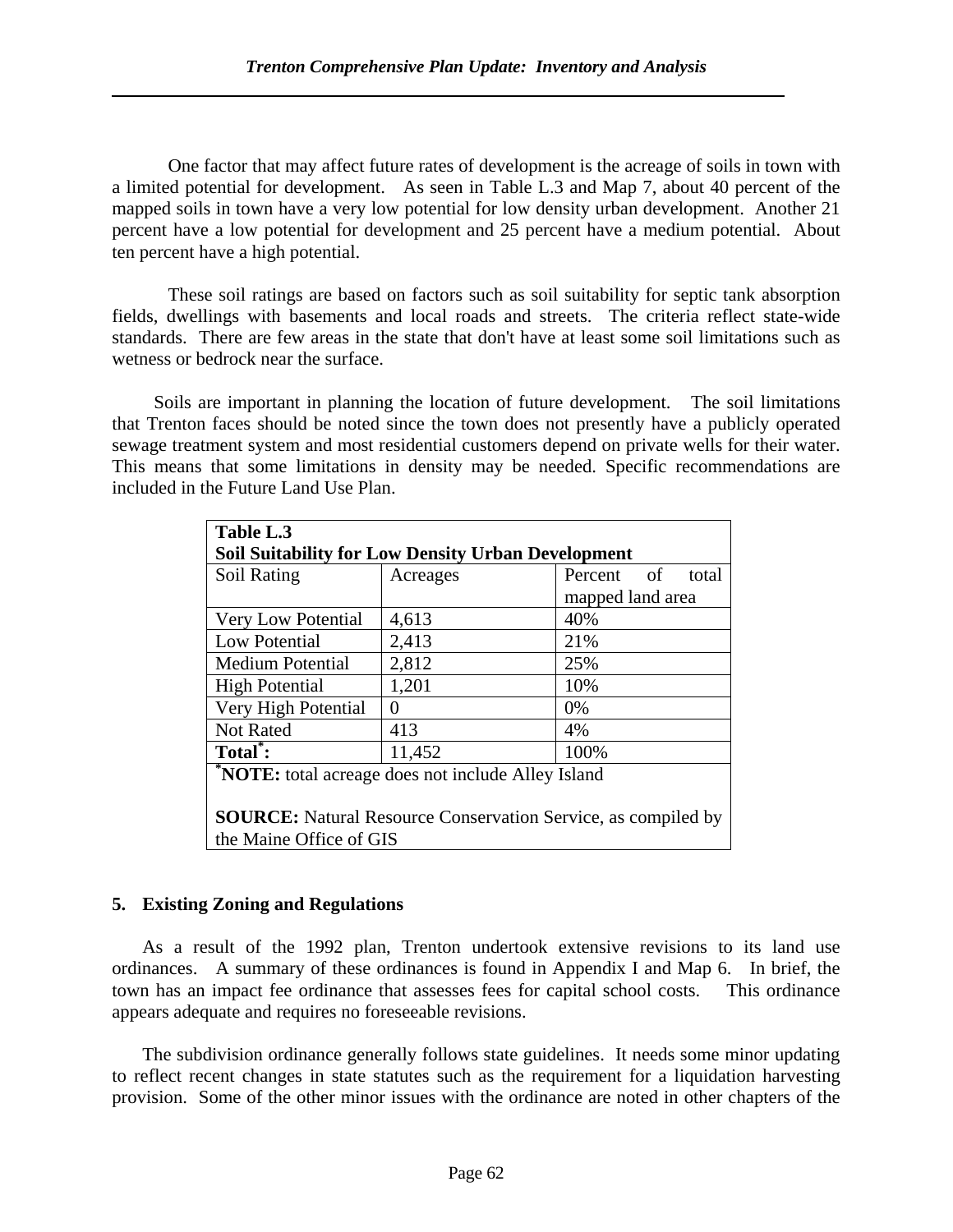Inventory and Analysis. Of particular importance may be more stringent provisions for access management.

 There are presently eight zones in the zoning ordinance. These include a Residential District, Gateway Commercial District, Airport Commercial Industrial, Trenton Business Park, Rural Commercial, Rural Development, Resource Protection and Village District. There are also two overlay districts; one for the Route 3 Corridor and the other for the airport area. The latter follows FAA (Federal Aviation Administration) standards regarding heights and other measures related to airport safety.

 While the zoning ordinance is adequate overall, there are several provisions that may need to be reviewed. Specific issues related to access management are addressed in the Transportation chapter. A more general issue is impervious surface ratios. While there are lot coverage standards, these are less meaningful if there is a large-scale development. For example, a 50 acre development in the Gateway Commercial zone, which has a 30 percent lot coverage ratio, could have as much as fifteen acres of lot coverage. The town may want to set limits on the extent of unbroken impervious surface allowed in one development.

#### **6. Land Use Issues**

 Trenton faces several land use issues. The first is that development along Route 3 faces increased rates of traffic. This makes difficult for residents to stop and patronize local businesses since it is hard to leave and enter the flow of traffic. The second (and related issue) is that Trenton does not have a defined village center where compact residential uses and small-scale commercial operations can locate in a harmonious and pedestrian friendly manner. The third issue is that they are large areas of poor soils in town. This means that it would be difficult for higher density development to occur in many areas.

#### **7. Land Needed for Future Development**

The future residential acreage can be estimated by multiplying the expected number of dwelling units by the average required lot size. Table C.6 in the Housing chapter indicates that there would be approximately 152 dwelling units in town by 2015, which would mean 152 additional residential acres (assuming one acre per unit). To allow for some unforeseen growth, it will be assumed that 300 additional residential acres would be needed.

 There is no set way to estimate future non-residential acreage, which would include the land needed for commercial and manufacturing uses. It can be assumed, however, that Trenton will continue to attract such development. As a general estimate, at least 250 additional nonresidential acres can be expected.

 The combined residential land (300 acres) and non-residential land (250 acres) amounts to 550 acres of additional developed land. It is also possible that there will be additional acreage placed in conservation land, but there is no way to estimate the amount. Estimating the acreage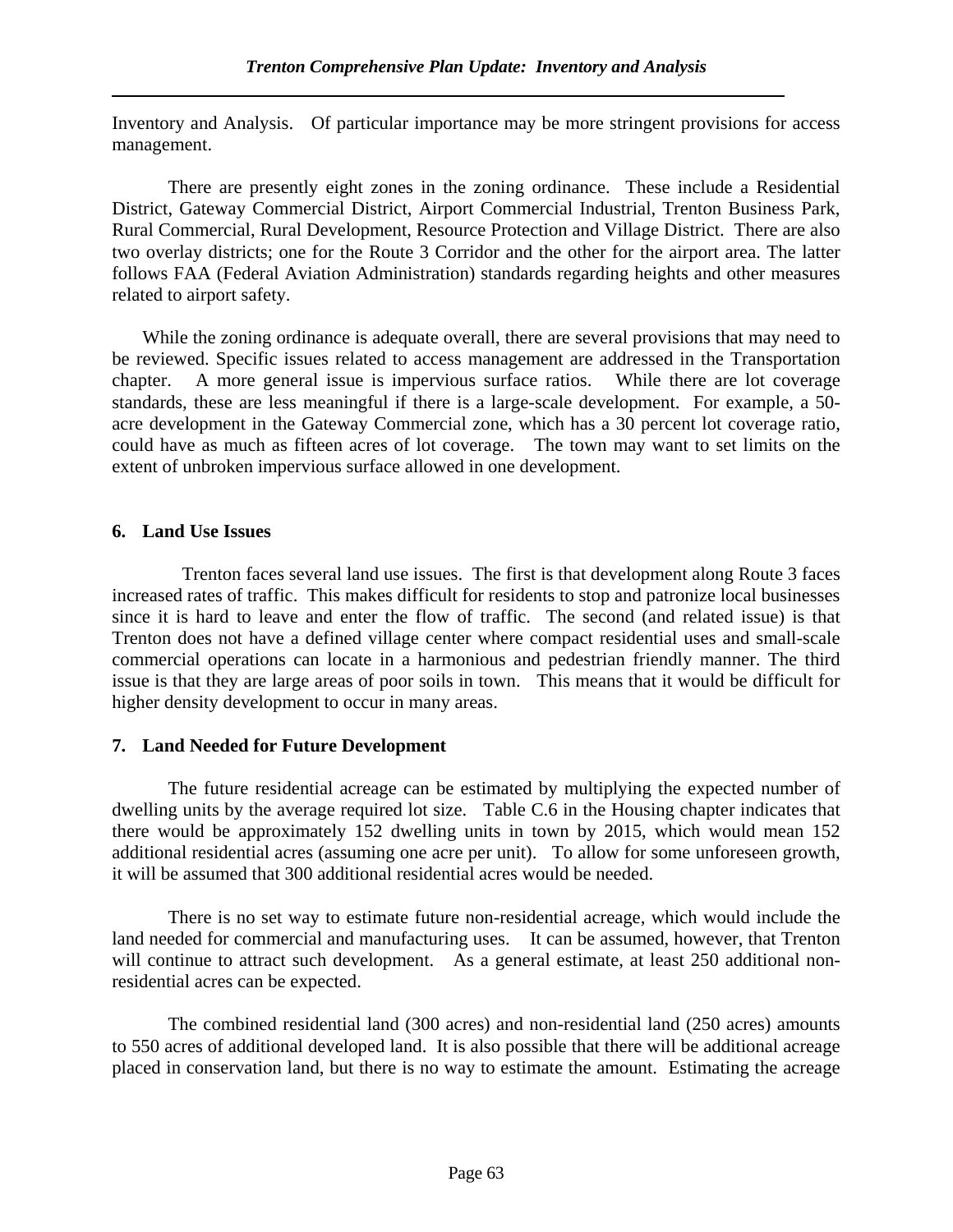of land needed in the future is important in planning to assure that enough land is zoned in a way that facilitates development.

#### **8. Regional Implications**

 Trenton is affected by development in adjoining towns. As land prices increase on Mount Desert Island, Trenton is likely to experience more development. Similarly, there is likely to be continued spillover from the high rate of commercial development in Ellsworth. Trenton may want to monitor development rates in the immediate region to help it assess likely future growth rates.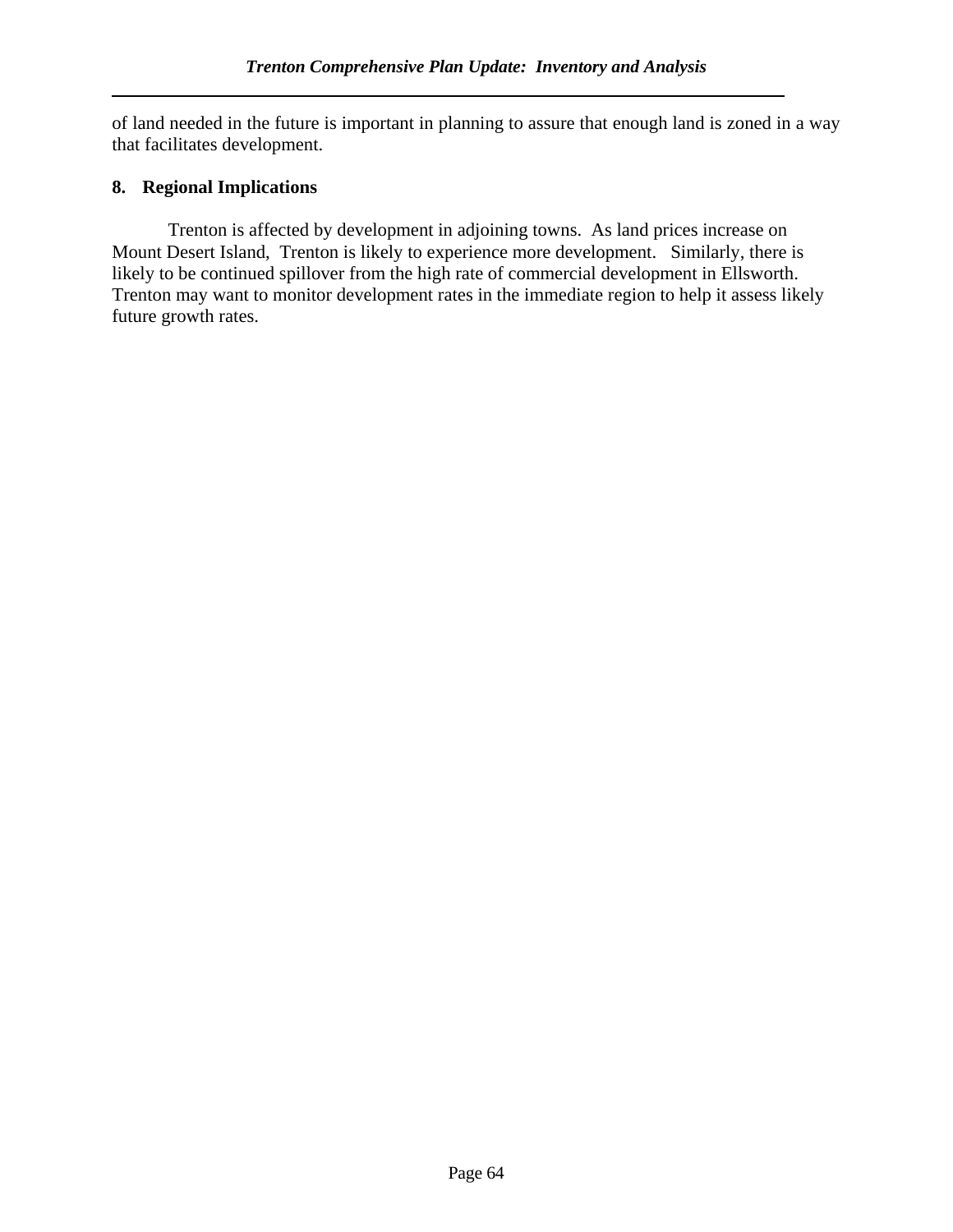#### **M. FISCAL CAPACITY**

#### **1. Purpose**

It is important to understand a municipality's tax base and its various fiscal challenges. A town's fiscal capacity affects its ability to pay for new services related to growth and development and growth trends in turn affect the tax base. This section will:

- a. discuss Trenton's fiscal conditions;
- b. assess recent expenditure and revenue trends; and
- c. discuss likely future trends.

#### **2. Key Findings and Issues**

While the town's total valuation increased by a pre-inflation rate of 88 percent between 1993 and 2004, tax assessments increased by 106 percent during the same period. This means that expenditures are increasing at a faster rate than the tax base and residents are facing higher property taxes. Education is the largest expenditure in the town budget, it accounted for about 90 percent of all expenditures in 2004. About 80 percent of municipal revenues are from property taxes and 9 percent are from excise taxes. State revenue sharing and impact fees account for a smaller portion of revenues.

#### **3. Summary of the 1992 Plan**

The plan mentioned that per capita expenditures were increasing at a faster rate than the valuation. The increases in valuation meant a decrease in state school funding. School costs accounted for the majority of increased spending. Other expenditures increased at a more modest scale.

#### **4. Valuation and Tax Assessment**

The town's ability to raise taxes depends largely on the total value of all property in town. The change in state valuation for Trenton is shown on Table M.1. Between 1993 and 2004, the total valuation in town increased by about 88 percent. When adjusted for inflation, there was an actual increase of about 37 percent.

Tax assessments (shown on Table M.2) increased at a much faster rate than the valuation. Assessments increased by 106 percent between 1993 and 2004. When adjusted for inflation, the actual increase was 50 percent. Trenton land owners are thus facing continued increases in property taxes.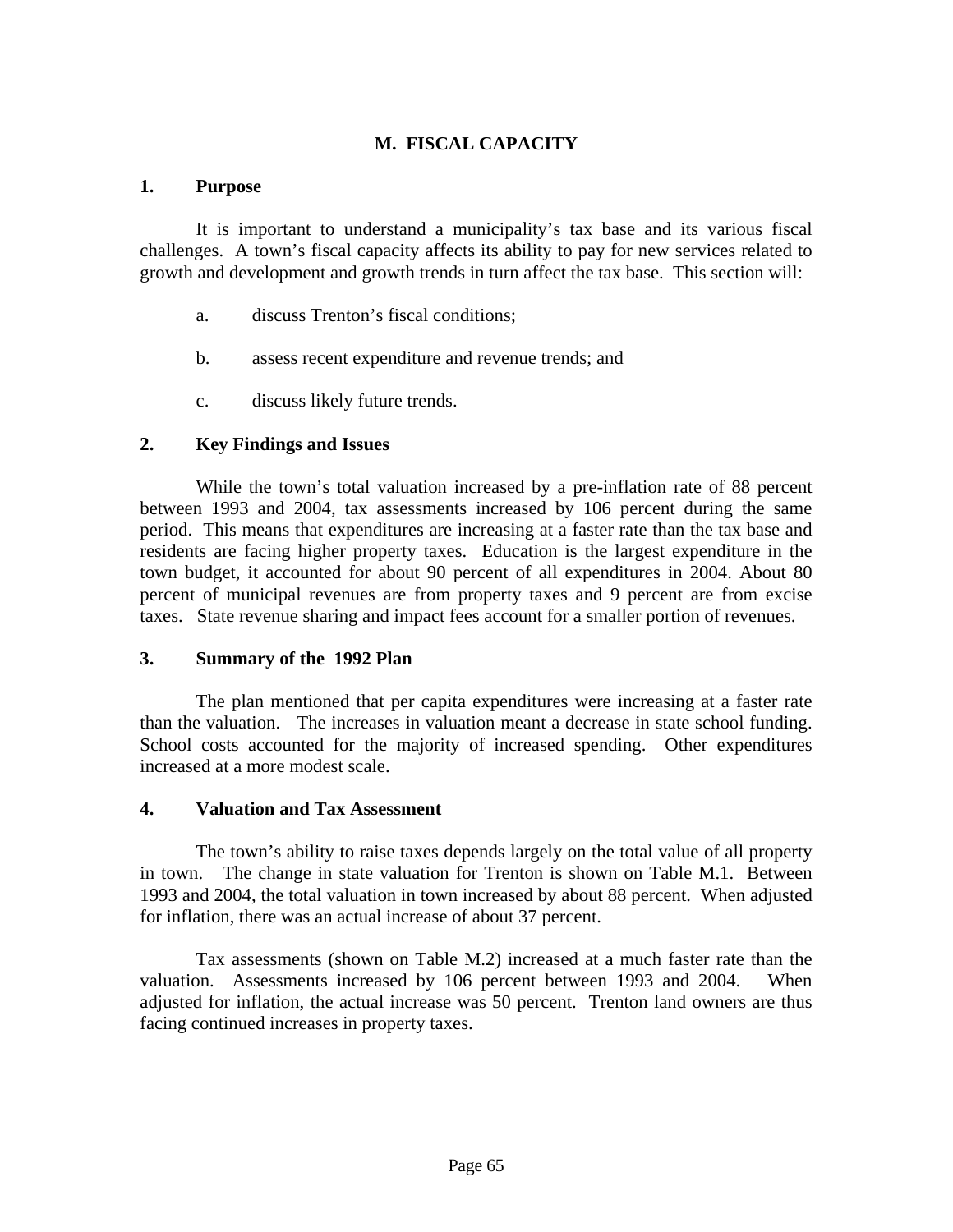| <b>Table M.1</b>                                      |               |  |
|-------------------------------------------------------|---------------|--|
| <b>Trends in Valuation, Trenton 1993-2004</b>         |               |  |
| Year                                                  | Amount        |  |
| 1993                                                  | \$103,900,000 |  |
| 1994                                                  | \$105,750,000 |  |
| 1995                                                  | \$108,150,000 |  |
| 1996                                                  | \$106,950,000 |  |
| 1997                                                  | \$111,500,000 |  |
| 1998                                                  | \$114,700,000 |  |
| 1999                                                  | \$120,450,000 |  |
| 2000                                                  | \$123,500,000 |  |
| 2001                                                  | \$126,650,000 |  |
| 2002                                                  | \$130,350,000 |  |
| 2003                                                  | \$153,900,000 |  |
| 2004                                                  | \$195,500,000 |  |
| Percent Increase, 1993-2004                           | 88%           |  |
| Percent Increase, adjusted                            | 37%           |  |
| for inflation                                         |               |  |
| <b>SOURCE:</b> Municipal Valuation Return Statistical |               |  |
| Summary, Maine Revenue Services, Property             | <b>Tax</b>    |  |
| Division                                              |               |  |
|                                                       |               |  |

| <b>Table M.2</b><br><b>Trends in Tax Commitment, Trenton, 1993-2004</b> |                       |  |
|-------------------------------------------------------------------------|-----------------------|--|
| Year                                                                    | <b>Tax Commitment</b> |  |
| 1993                                                                    | \$1,178,000           |  |
| 1994                                                                    | \$1,220,327           |  |
| 1995                                                                    | \$1,321,751           |  |
| 1996                                                                    | \$1,417,303           |  |
| 1997                                                                    | \$1,449,541           |  |
| 1998                                                                    | \$1,526,924           |  |
| 1999                                                                    | \$1,555,896           |  |
| 2000                                                                    | \$1,687,369           |  |
| 2001                                                                    | \$2,191,264           |  |
| 2002                                                                    | \$2,110,982           |  |
| 2003                                                                    | \$2,339,902           |  |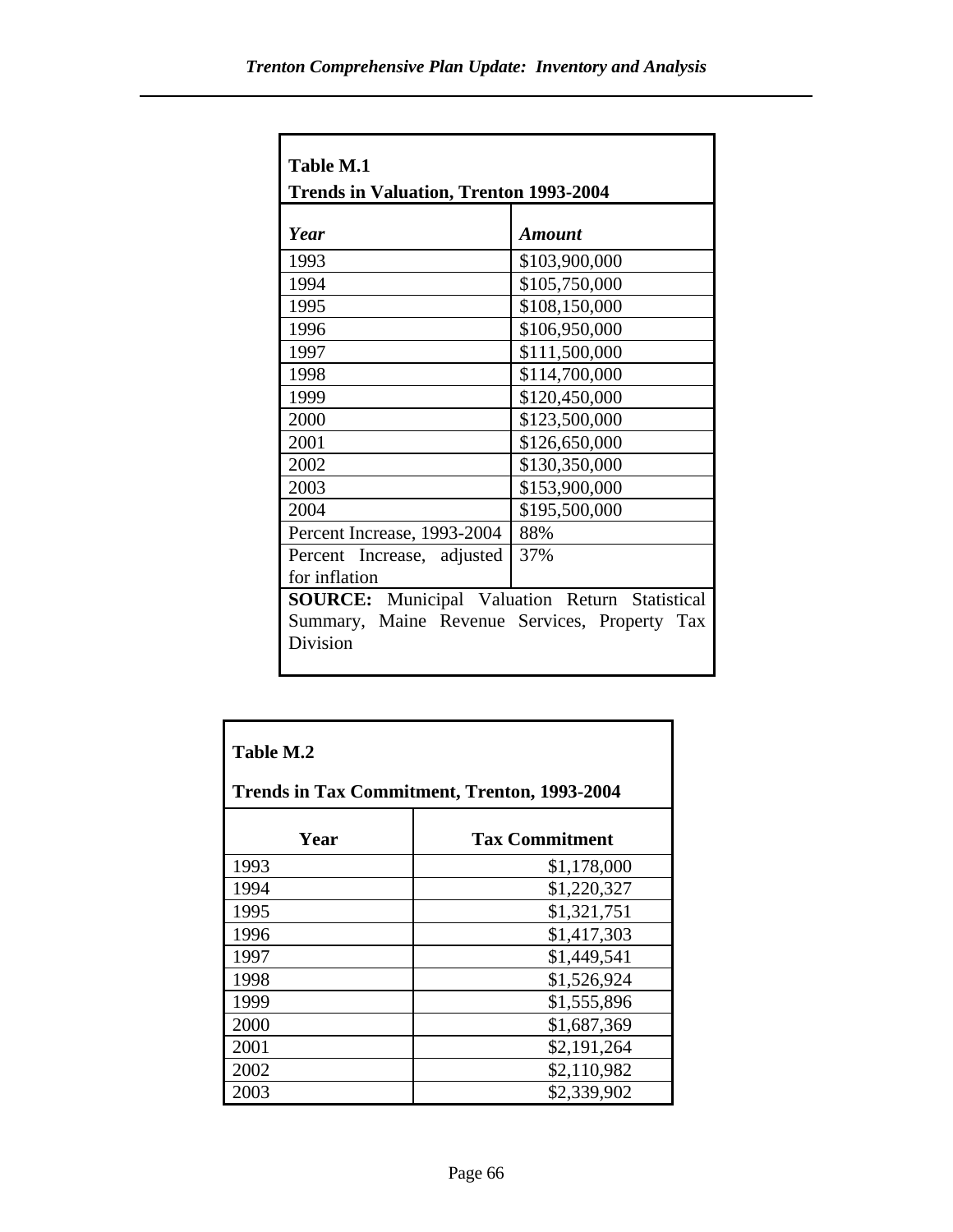| 2004                   | \$2,421,701                                           |  |
|------------------------|-------------------------------------------------------|--|
| Percent Change 1993-   | 105.6%                                                |  |
| 2004                   |                                                       |  |
| <b>Percent Change</b>  | 50.1%                                                 |  |
| adjusted for inflation |                                                       |  |
|                        | <b>SOURCE:</b> Municipal Valuation Return Statistical |  |
|                        | Summary, Maine Revenue Services, Property Tax         |  |
| <b>Division</b>        |                                                       |  |

# **5. Tax Base and Revenue Sources**

As shown on Table M.3, about 97 percent of Trenton's property tax base comes from the value of land and buildings. The remaining three percent is from personal property. This is a higher percentage of personal property valuation than Lamoine but it is lower than Ellsworth and Bar Harbor. Generally speaking, towns with more business operations will have a greater proportion of their tax base in personal property. Without its commercial establishments, Trenton would have an even lower personal property tax base.

| <b>Town</b>                                                                                 | Land $\&$           | <b>Production</b><br>Machinery &<br>Equipment | <b>Business</b><br>Equipment | All other<br><b>Personal</b><br><b>Property</b> | <b>Total</b><br><b>Personal</b> | <b>Total</b><br>Real $\&$ |
|---------------------------------------------------------------------------------------------|---------------------|-----------------------------------------------|------------------------------|-------------------------------------------------|---------------------------------|---------------------------|
|                                                                                             | <b>Buildings</b>    |                                               |                              |                                                 | <b>Property</b>                 | <b>Personal</b>           |
| Trenton                                                                                     | \$184,927,700       | \$5,928,692                                   | \$351,95820                  | \$230,500                                       | \$6,511,148                     | \$191,438,848             |
| (percent)                                                                                   | 96.6%               | 3.1%                                          | 0.2%                         | 0.1%                                            | 3.4%                            | 100.0%                    |
| Lamoine                                                                                     | \$110,848,820       | \$831,000                                     | \$427,200                    | \$125,400                                       | \$1,383,600                     | \$112,232,420             |
| (percent)                                                                                   | 98.8%               | 0.7%                                          | 0.4%                         | 0.1%                                            | 1.2%                            | 100.0%                    |
| Ellsworth                                                                                   | \$537,126,893       | \$20,799,600                                  | \$9,176,700                  | \$32,999,800                                    | \$33,276,100                    | \$570,402,993             |
| (percent)                                                                                   | 94.2%               | 3.6%                                          | 1.6%                         | 5.8%                                            | 5.8%                            | 100.0%                    |
| <b>Bar Harbor</b>                                                                           | \$828,684,370       | \$3,650,100                                   | \$9,850,500                  | \$0                                             | \$12,302,800                    | \$840,988,970             |
| (percent)                                                                                   | 98.5%               | 0.4%                                          | 1.2%                         | 0.0%                                            | 1.5%                            | 100.0%                    |
| Hancock<br>County                                                                           | \$8,354,117,01<br>8 | \$323,373,729                                 | \$25,959,051                 | \$5,301,549                                     | \$354,634,329                   | \$6,708,751,437           |
| (percent)                                                                                   | 124.5%              | 4.8%                                          | 0.4%                         | 0.1%                                            | 5.3%                            | 100.0%                    |
| <b>NOTE:</b> amounts under 0.1 percent will not show in the percentage row due to rounding. |                     |                                               |                              |                                                 |                                 |                           |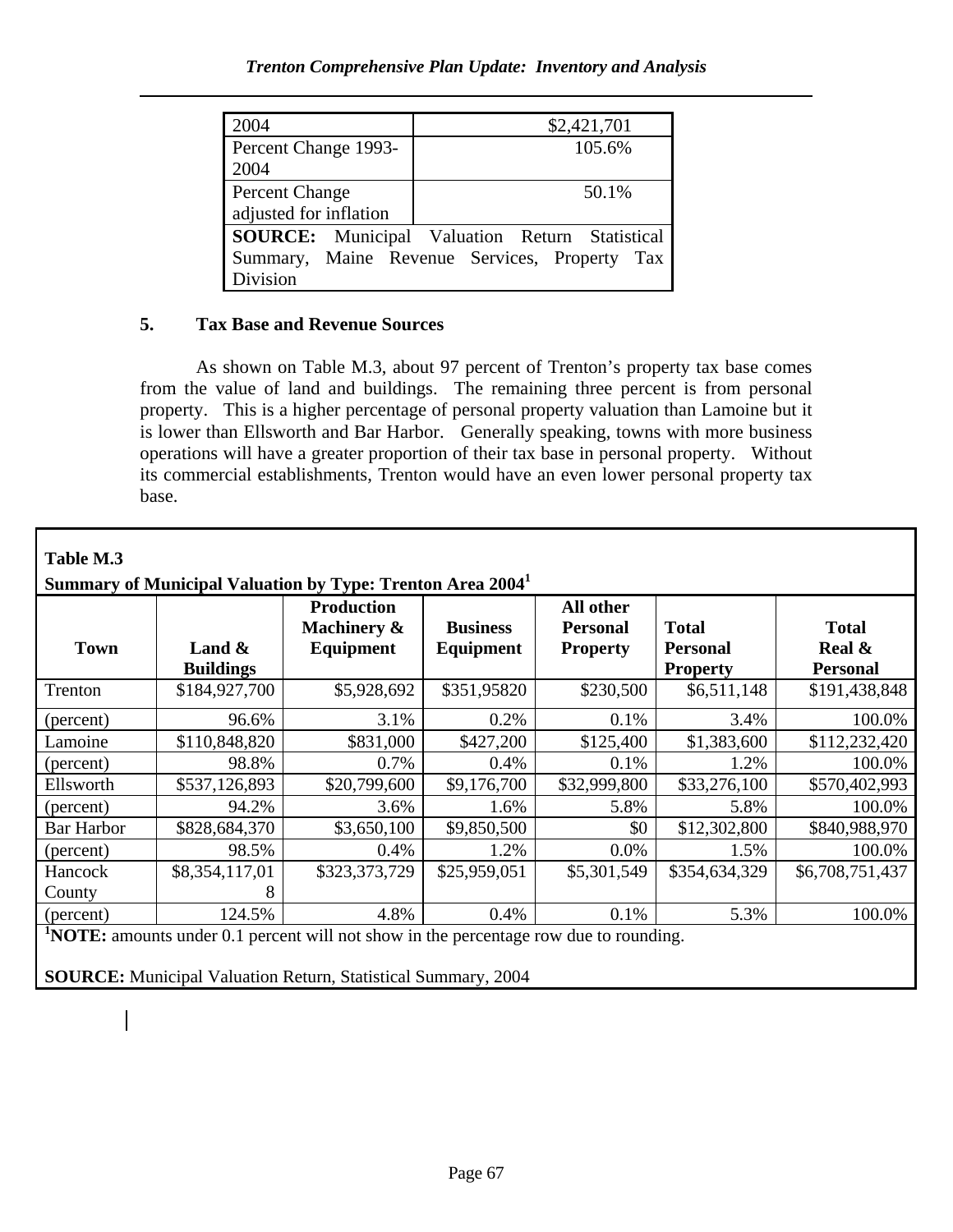Revenue sources for 2004 for the municipal budget are shown on Table M.4. About 80 percent of municipal revenue that year was from property taxes. The next largest source of revenue (9 percent) came from excise taxes. Impact fees and state revenue sharing each accounted for about 3 percent. Impact fees, which accounted for \$95,000 in revenue in 2004, are an important source of revenue for the town.

| <b>Table M.4</b>                      |               |                         |  |
|---------------------------------------|---------------|-------------------------|--|
| <b>Revenue Sources, Trenton, 2004</b> |               |                         |  |
| <b>Source</b>                         | <b>Amount</b> | <b>Percent of Total</b> |  |
| <b>Property Taxes</b>                 | \$2,315,022   | 80.4%                   |  |
| Municipal Revenue Sharing             | \$91,080      | 3.2%                    |  |
| <b>Excise Taxes</b>                   | \$258,888     | 9.0%                    |  |
| <b>State Road Assistance</b>          | \$12,768      | 0.4%                    |  |
| <b>Homestead Exemption</b>            | \$36,685      | 1.3%                    |  |
| <b>Interest Earned</b>                | \$18,415      | 0.6%                    |  |
| <b>Interest on Delinquent Taxes</b>   | \$16,895      | 0.6%                    |  |
| <b>Tree Growth Revenue</b>            | \$26,372      | 0.9%                    |  |
| <b>Impact Fees</b>                    | \$95,000      | 3.3%                    |  |
| <b>Other Revenues</b>                 | \$7,762       | 0.3%                    |  |
| <b>Total</b>                          | \$2,878,887   | 100.0%                  |  |
| <b>SOURCE:</b> Town reports           |               |                         |  |

Table M.4 does not show state school subsidies. These are shown on Table M.5. As seen, school expenditures increased from about \$119,108 in 1994-1995 to \$457,133 (these figures are not adjusted for inflation). As a percentage of total school costs, state subsidies increased from about 10 percent in 1994-1995 to 17.5 percent in 2003-2004. While this

| WHILE<br><b>THIS</b> |                                        |                                    |                        |                      |
|----------------------|----------------------------------------|------------------------------------|------------------------|----------------------|
| represents           |                                        |                                    |                        |                      |
| an increase,         | Table M.5                              |                                    |                        |                      |
| the majority         | <b>State School Subsidies, Trenton</b> |                                    |                        |                      |
| of                   |                                        |                                    |                        |                      |
| educational          | Year                                   | <b>State Subsidy</b>               | <b>Total Education</b> | <b>State Percent</b> |
| costs<br>are         |                                        | <b>Received</b>                    | Appropriation          | of Total             |
| paid by<br>the       | 1994-1995                              | \$119,108                          | \$1,207,568            | 9.9%                 |
| town<br>and          | 1995-1996                              | \$141,175                          | \$1,464,850            | 9.5%                 |
| these<br>costs       | 1996-1997                              | \$150,916                          | \$1,395,881            | 10.8%                |
| are<br>increasing    | 1997-1998                              | \$158,550                          | \$1,464,850            | 10.8%                |
| rapid<br>at a        | 1998-1999                              | \$246,891                          | \$1,634,721            | 15.1%                |
| rate.                | 1999-2000                              | \$341,374                          | \$1,759,810            | 19.4%                |
|                      | 2000-2001                              | \$260,709                          | \$1,901,876            | 13.7%                |
|                      | 2001-2002                              | \$317,272                          | \$2,291,300            | 13.8%                |
|                      | 2002-2003                              | \$384,431                          | \$2,405,532            | 16.0%                |
|                      | 2003-2004                              | \$457,133                          | \$2,612,777            | 17.5%                |
|                      |                                        | <b>SOURCE:</b> Trenton town office |                        |                      |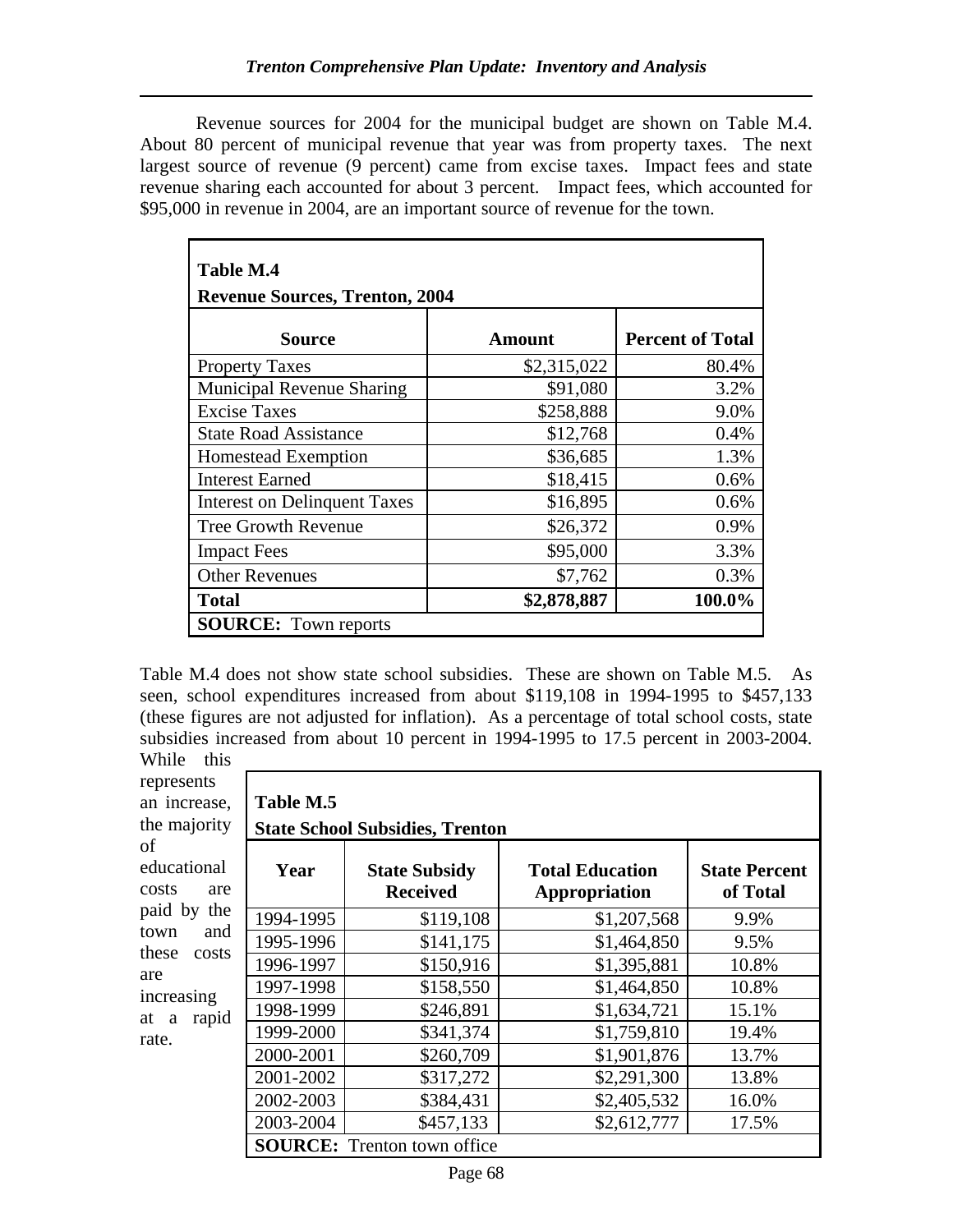#### **6. Municipal Expenditure Trends**

Expenditure trends on specific items are summarized in Table M.6, which shows total appropriations. As seen, total municipal expenditures increased from about \$1.1 million in 1993 to \$2.3 million in 2004. This is a before-inflation increase of about 100 percent and an after-inflation rate of 47 percent. The largest numeric increase was in education.

| Table M.6                        |               |               |                |                           |
|----------------------------------|---------------|---------------|----------------|---------------------------|
| <b>Summary of Appropriations</b> |               |               |                |                           |
|                                  | <b>Amount</b> | <b>Amount</b> | <b>Percent</b> | <b>Inflation Adjusted</b> |
| <b>Item</b>                      | 1993          | 2003          | <b>Change</b>  | <b>Change</b>             |
| Welfare                          | \$8,000       | \$4,000       | $-50%$         | $-63.5%$                  |
| Solid waste                      | \$85,000      | \$100,000     | 17.6%          | $-14.1%$                  |
| Septic waste                     | \$4,500       | \$8,000       | 77.8%          | 29.8%                     |
| removal                          |               |               |                |                           |
| Snow removal                     | \$23,700      | \$39,904      | 68.4%          | 22.9%                     |
| Fire protection                  | \$20,000      | \$25,000      | 25.0%          | $-8.8%$                   |
| Town roads                       | \$10,000      | \$0           | $-100.0\%$     | $-100.0\%$                |
| Town road note                   | \$26,710      | \$0           | $-100%$        | $-100.0\%$                |
| School                           | \$907,113     | \$2,063,497   | 127.5%         | 66.0%                     |
| Parks & Recreation               | \$500         | \$3,250       | 550.0%         | 374.5%                    |
| <b>Ambulance Service</b>         | \$3.180       | \$6,850       | 115.4%         | 57.2%                     |
| <b>Fire House</b>                | \$20,000      | \$0           | $-100.0\%$     | $-100.0\%$                |
| Addition                         |               |               |                |                           |
| <b>ME</b> Coast                  | \$7,500       | \$1,700       | $-77.3%$       | $-83.5%$                  |
| <b>Memorial Hospital</b>         |               |               |                |                           |
| Other categories                 | \$22,539      | \$7,053       | $-68.7%$       | $-77.2%$                  |
| Business park                    | \$0           | \$9,836       | 100.0%         | 100.0%                    |
| notes                            |               |               |                |                           |
| <b>Salt-Sand Stock</b>           | \$0           | \$18,000      | 100.0%         | 100.0%                    |
| <b>Total</b>                     | \$1,138,742   | \$2,287,090   | 100.8%         | 46.6%                     |
| <b>SOURCE:</b> town reports      |               |               |                |                           |

The table above does not reflect several trends in Trenton that make it difficult to track expenditures. First, there are many non-recurring expenditures such as the fire station addition. Second, expenditures in one year may be rolled over into another year if there is a surplus in a previous year. For example, town road maintenance is an ongoing expenditure but it may not appear as an appropriation every year. Third, there may be a shifting of categories.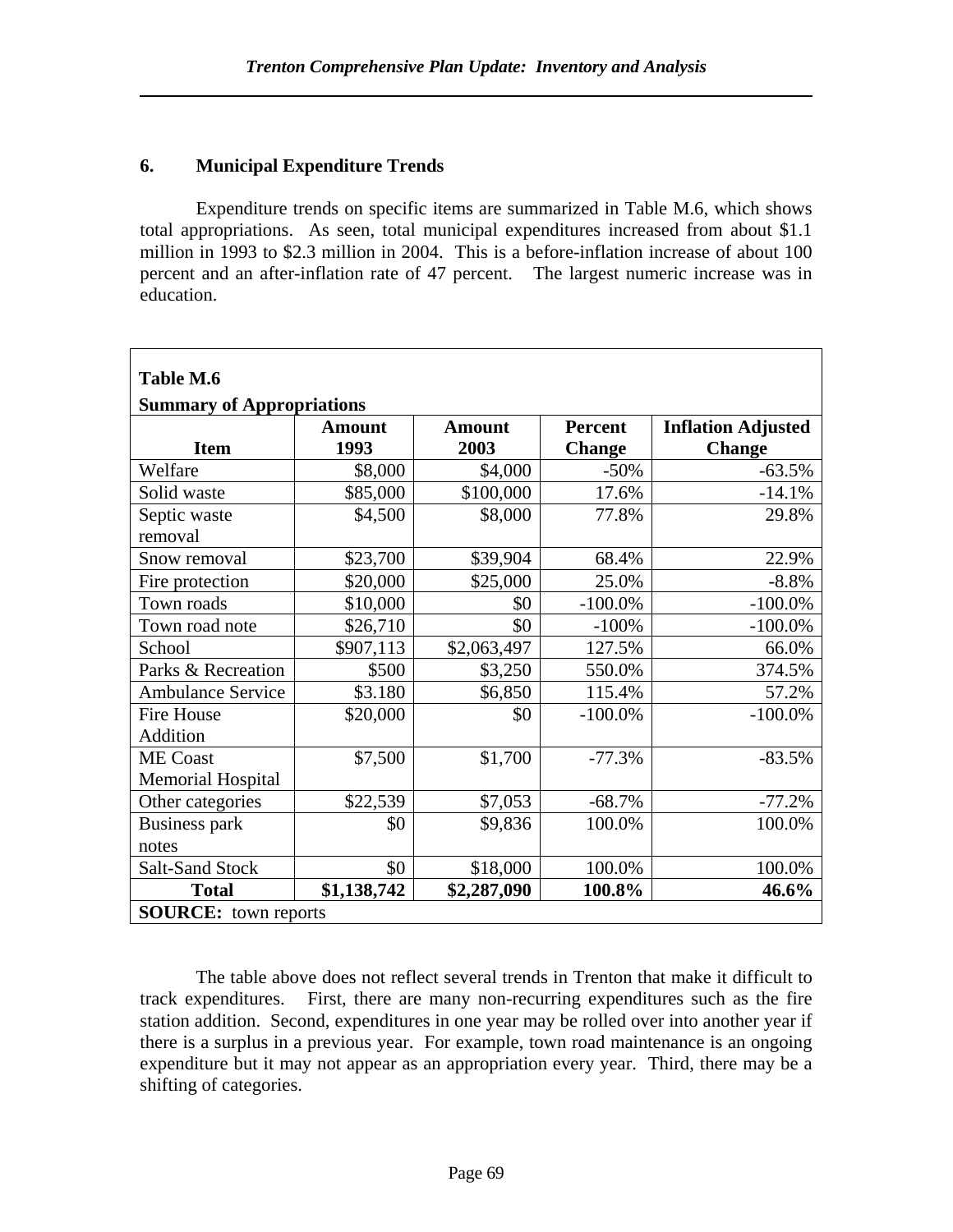Another way to view expenditures is by looking at the percentage breakdown (see Table M.7). In 1993, school expenditures accounted for about 80 percent of total appropriations. In 2004, they accounted for 90 percent of all appropriations. Solid waste was the next largest category in both years. The only other categories that exceeded one percent of total expenditures in both years were snow removal and fire protection.

| Table M.7                                                                |               |                |               |                |
|--------------------------------------------------------------------------|---------------|----------------|---------------|----------------|
| Comparison of Appropriations, 1993 and 2004 (not adjusted for inflation) |               |                |               |                |
| Category                                                                 | <b>Amount</b> | <b>Percent</b> | <b>Amount</b> | <b>Percent</b> |
|                                                                          | 1993          | of Total       | 2004          | of Total       |
| Welfare                                                                  | \$8,000       | 0.7%           | \$4,000       | 0.2%           |
| <b>Solid Waste</b>                                                       | \$85,000      | 7.5%           | \$100,000     | 4.4%           |
| Septic Waste Removal                                                     | \$4,500       | 0.4%           | \$8,000       | 0.3%           |
| <b>Snow Removal</b>                                                      | \$23,700      | 2.1%           | \$39,904      | 1.7%           |
| <b>Fire Protection</b>                                                   | \$20,000      | 1.8%           | \$25,000      | 1.1%           |
| <b>Town Roads</b>                                                        | \$10,000      | 0.9%           | \$0           | 0.0%           |
| <b>Town Road Note</b>                                                    | \$26,710      | 2.3%           | \$0           | 0.0%           |
| School                                                                   | \$907,113     | 79.7%          | \$2,063,497   | 90.2%          |
| Parks & Recreation                                                       | \$500         | $0.0\%$        | \$3,250       | 0.1%           |
| <b>Ambulance Service</b>                                                 | \$3,180       | 0.3%           | \$6,850       | 0.3%           |
| Fire House Addition                                                      | \$20,000      | 1.8%           | \$0           | 0.0%           |
| ME Coast Mem. Hospital                                                   | \$7,500       | 0.7%           | \$1,700       | 0.1%           |
| <b>Salt-Sand Stock</b>                                                   | \$0           | 0.0%           | \$18,000      | 0.8%           |
| <b>Other Categories</b>                                                  | \$22,539      | 2.0%           | \$7,053       | 0.3%           |
| <b>Business Park Notes</b>                                               | \$0           | 0.0%           | \$9,836       | 0.4%           |
| <b>TOTALS</b>                                                            | \$1,138,742   | 100.0%         | \$2,287,090   | 100.0%         |
| <b>SOURCE:</b> town reports                                              |               |                |               |                |

# **7. The Future**

 Given the trend of expenditures increasing faster than the tax base, further increases in taxes are likely. If the town grows at its currently projected rate, other services may be needed in the future. It will be particularly important to monitor the fiscal impacts of new development. For example, some developments may require additional police and fire protection services. It is important to assure that such developments have minimal negative fiscal impacts.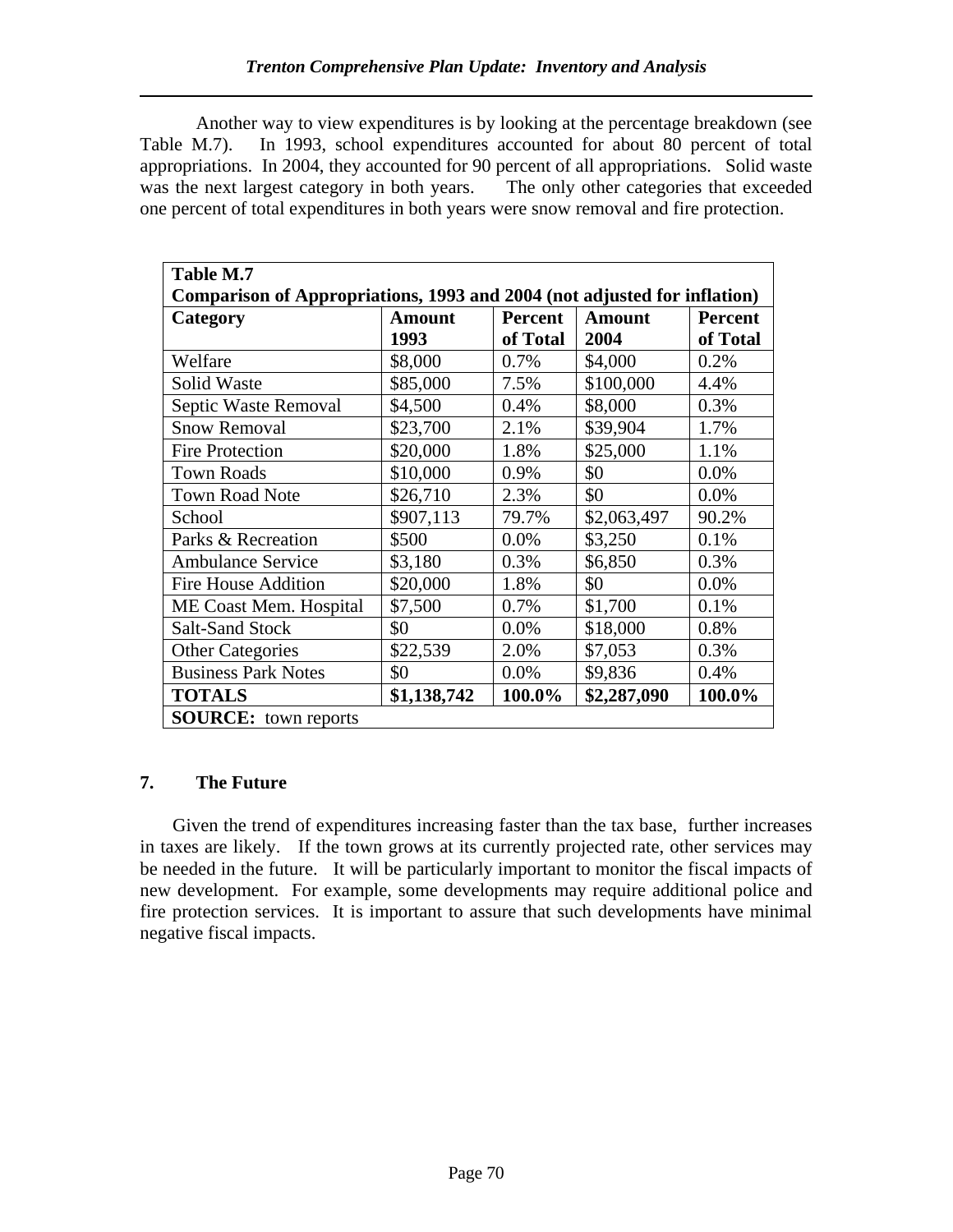#### **N. INVENTORY AND ANALYSIS SUMMARY**

#### **1. Purpose**

This chapter is a summary of the Inventory and Analysis phase of the comprehensive plan. It summarizes the key issues Trenton faces and serves as the major focus of the *Goals and Objectives*. The first part of the chapter identifies the most pressing issues. The second part summarizes each chapter. These summaries are taken verbatim from the *Key Issues and Findings* section of each individual chapter. The third part identifies the major regional issues in the greater Trenton area.

#### **2. Priority Issues**

Trenton faces several priority issues. One is the continued increases in traffic flow. Another is achieving a balance between maintaining a healthy business climate and avoiding the sort of business development along Route 3 that may intensify traffic congestion. A third issue is the high cost of housing in relation to median income, which is making it harder for younger families to move to town. At the same time, the even higher housing prices on nearby Mount Desert Island, mean that the town has attracted considerable residential development. The town risks losing some of its rural, coastal character. A fourth issue is high property tax rates.

#### **3. Key Findings and Issues**

# **A. Population**

Trenton is one of the fastest growing towns in Hancock County. Its year-round population increased by 29 percent between 1990 and 2000. The town's 2015 population is projected to be 1,738, which is 26 percent more than its 2000 population of 1,374. The town's residential population is estimated to more than double during the peak summer and this figure does **not** include the vast number of day visitors, or the people who work in town. The town's population is aging. Those in the 45-64 age group increased by 51 percent.

#### **B. Economy**

Trenton's labor force increased from 524 persons in 1990 to 708 in 2000. There are no major differences in employment patterns in Trenton and in the county as a whole. However, unemployment rates in town are generally below the county average. The town has attracted many new and expanded businesses. More people commute into Trenton than commute out of town.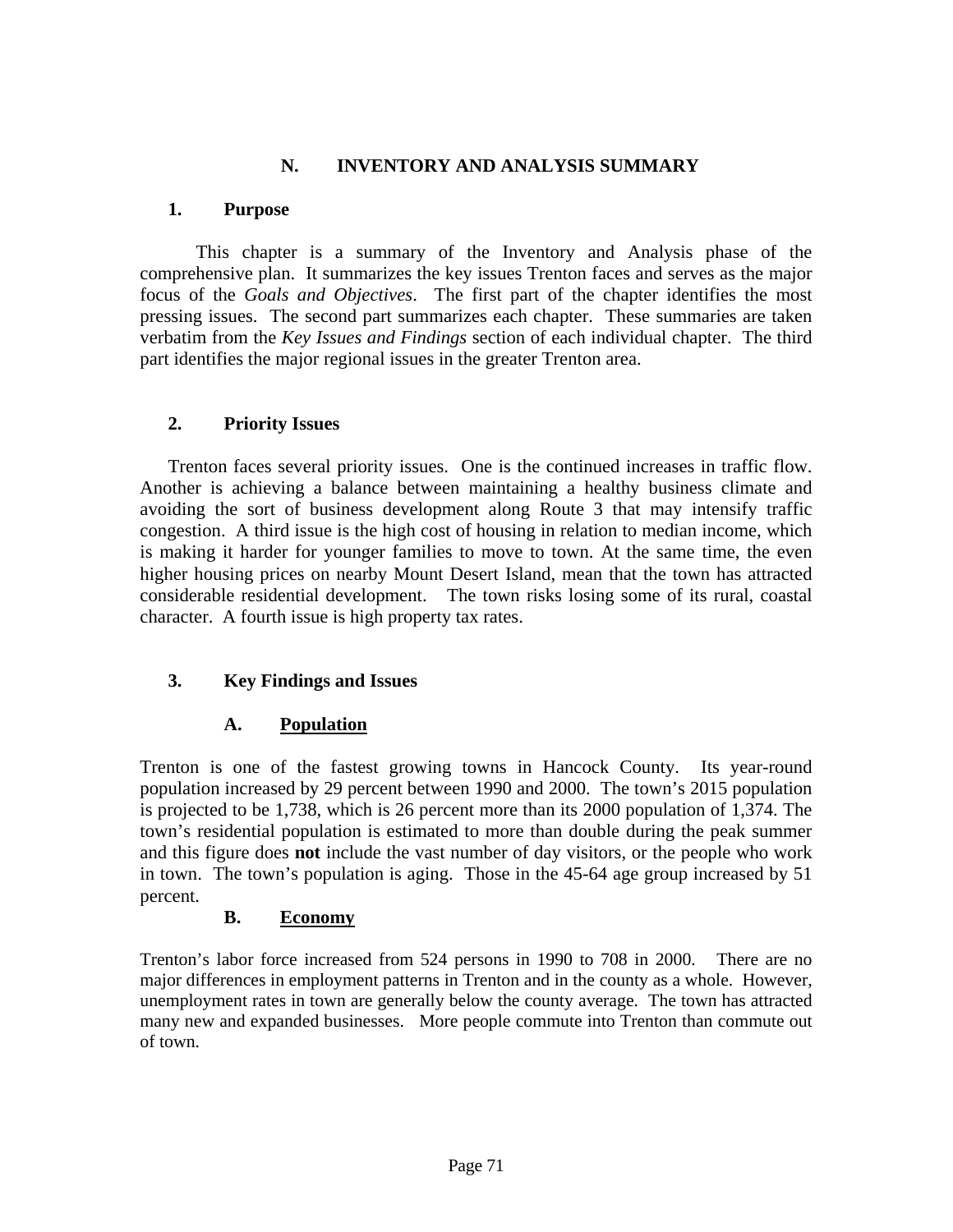#### **C. Housing**

The total number of dwelling units in Trenton increased by 22 percent between 1990 and 2000. The number of rental units increased by almost double the rate for Hancock County as a whole. While median household incomes in Trenton increased by 9.4 percent between 2001 and 2004, the median sales price of a house increased by 45 percent during the same period. The number of year-round, occupied units is projected to increase by 26 percent between 2000 and 2015,

# **D. Transportation**

 Traffic flows in Trenton increased steadily between 1991 and 2003. These increases ranged from around 40 percent on some segments to as much as 110 percent on another. The Maine Department of Transportation predicts continued annual increases of about 2.5 percent. At times of peak traffic flow Route 3 in Trenton is over its design capacity of 20,000 vehicles per day by about 15 percent.

 Since 1992 the town has taken steps to manage the traffic impacts of strip development along Route 3. As traffic continues to increase additional steps may be needed. There are also some highway safety issues that the town needs to address in cooperation with the Maine Department of Transportation.

# **E. Public Facilities and Services**

 Trenton faces no major public facility needs. Some minor improvements are needed to the fire station and the school building. At some point, additional space may be needed for town office functions.

#### **F. Recreation**

 Town recreational facilities are very limited. Residents depend on recreational facilities and services in adjoining towns. Apart from a 54-acre piece owned by Acadia National Park on Thompson Island, there is little permanently protected open space.

# **G. Marine Resources**

While Trenton has many areas with high clam and other shell fish yields, the Goose Cove and Union River areas are presently closed to shellfish harvesting. Most economic activity directly related to marine resources in Trenton comes from lobsters. There is indirect activity from tourism and boat building.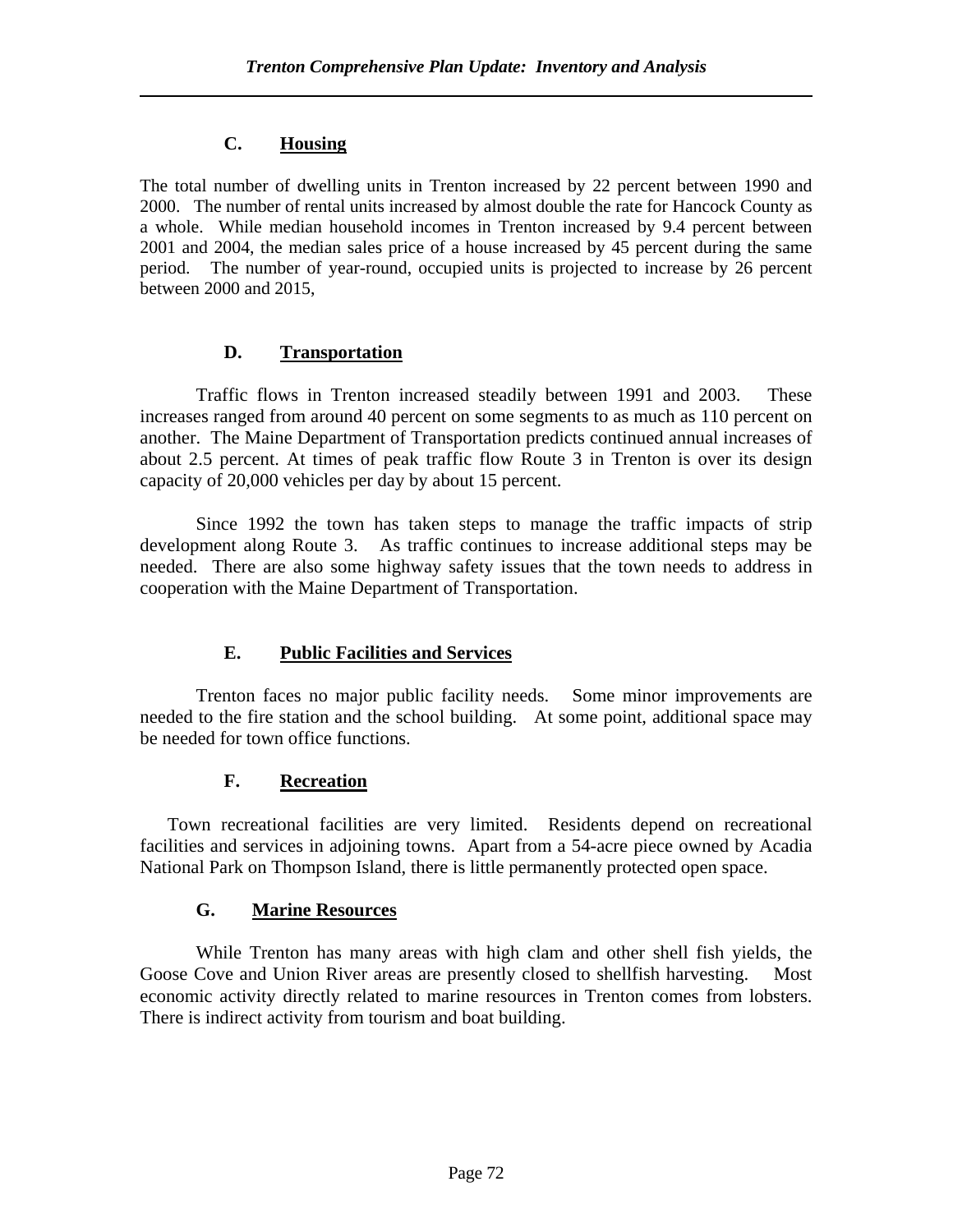#### **H. Water Resources**

 Residents generally depend on private wells for their water supply. Apart from a few isolated case of salt water intrusion into wells, ground water quality is generally good. The town has three major drainage areas: the Union River, Goose Cove and the Jordan River.

#### **I. Natural Resources**

 The town's natural resources include a bald eagle essential habitat area and a roseate tern habitat. Almost all of the coastline is waterfowl and wading bird habitat. Trenton also has two deer wintering areas and some of its brooks are important searainbow smelt runs.

#### **J. Agricultural and Forest Resources**

Farming and forestry are very limited in Trenton. There is minimal farming and only 1,467 acres in timber harvests were reported to the Maine Forest Service between 1991 and 2003.

# **K. Historical and Archaeological Resources**

 While there are no buildings in Trenton listed on the National Registry of Historic Places, it is likely that there are many homes that are eligible for listing. There are fourteen pre-historic shell midden sites that were used by the Native Americans and one historic archaeological site.

# **L. Existing Land Use**

Trenton has seen continued commercial and residential development. There has also been a dramatic increase in manufacturing development. One issue facing the town is the lack of a defined village center. The town is expected to see another 550 acres developed by 2015.

#### **M. Fiscal Capacity**

While the town's total valuation increased by a pre-inflation rate of 88 percent between 1993 and 2004, tax assessments increased by 106 percent during the same period. This means that expenditures are increasing at a faster rate than the tax base and residents are facing higher property taxes. Education is the largest expenditure in the town budget, it accounted for about 90 percent of all expenditures in 2004. About 80 percent of municipal revenues are from property taxes and 9 percent are from excise taxes. State revenue sharing and impact fees account for a smaller portion of revenues.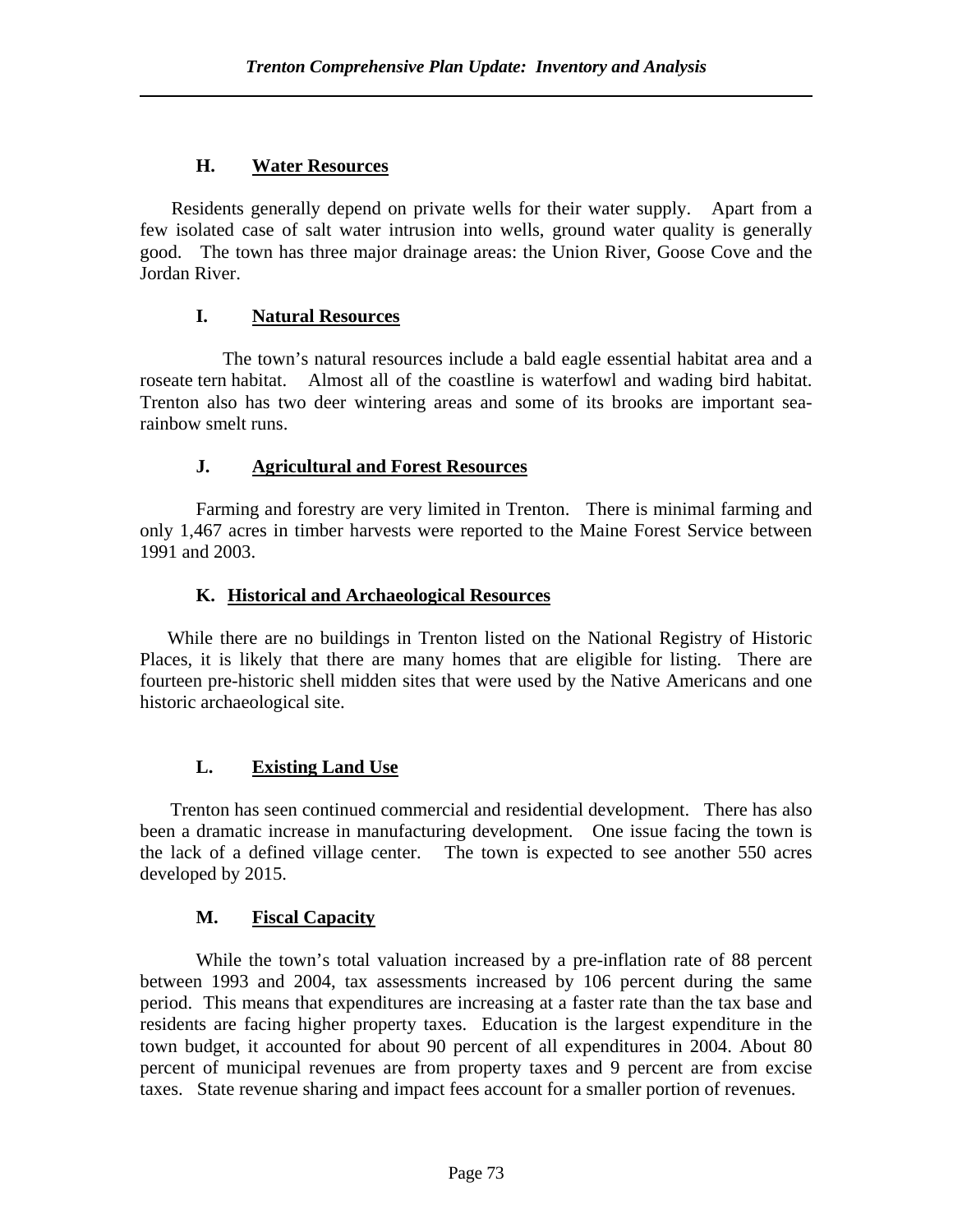#### **4. Key Regional Issues**

One regional issue is traffic and related transportation matters. Trenton has the only road access to the Mount Desert Island, which attracts millions of summer visitors. Effective traffic management requires a regional approach.

Another regional issue is economic development. The success of the Trenton Business Park shows the high demand for land devoted to manufacturing. To assure continued job opportunities, the town may want to participate in county-wide economic development ventures. Trenton residents benefit from jobs created elsewhere in the region.

Housing is also a regional issue. Due to its lack of publicly owned water and sewer systems, there is limited infrastructure for high density housing. At the same time, there may be pressures from nearby towns on Mount Desert Island to create more lower cost housing in mainland towns. Trenton needs to find a balance between addressing its share of regional housing needs while avoiding assuming a disproportionate amount of lower cost housing.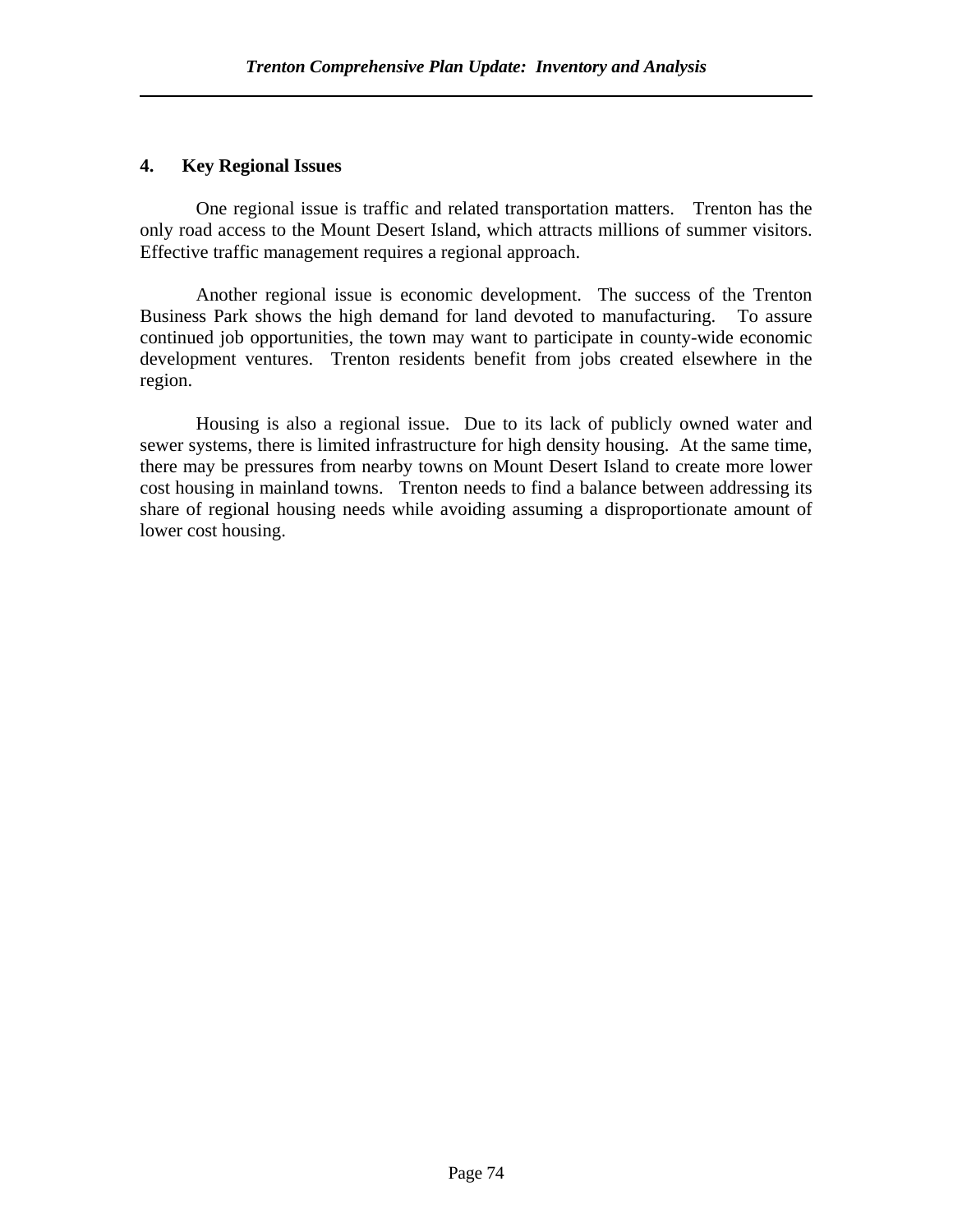# **SECTION II**

# **GOALS AND OBJECTIVES**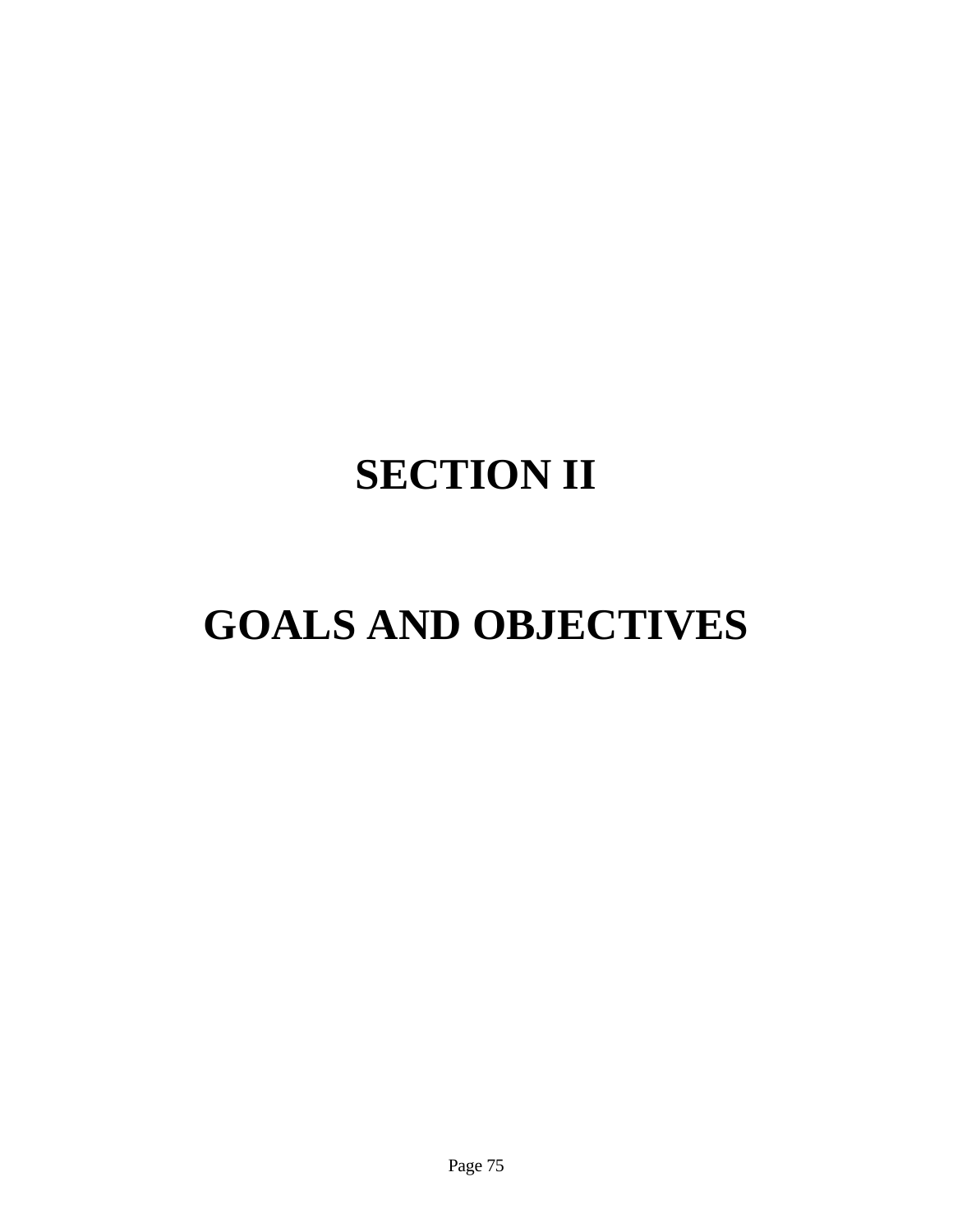# **II.A. GOALS, OBJECTIVES and IMPLEMENTATION**

#### **1. Purpose**

This section presents goals and objectives for Trenton. Goals are general statements for the town's future and are followed by more specific objectives. As will be seen, these goals and objectives are often interrelated. The goals and objectives are followed by implementation strategies that explain how each goal will be achieved. While this plan contains some highly specific recommendations, residents are reminded that planning is an ongoing process. To assure flexibility in the event of unforeseen circumstances, periodic updating of these goals is necessary.

# **2. Overall Goal**

Trenton seeks to promote orderly growth while preserving its coastal, rural character and its high quality of life. It encourages a strong local economy that provides sustainable jobs.

# **3. Goals and Objectives**

# **A. POPULATION GOAL**

Trenton wishes to be a community with a year-round population composed of all age groups. It also wishes to sustain its seasonal population. The plan recommends that these goals be accomplished by the following steps:

- 1. Undertake measures to promote a balanced, year-round economy (see *Economy* goals) so that families of working age have access to jobs;
- 2. Support measures to increase opportunities for first time homebuyers so that younger families have easier access to housing (see *Housing* goals); and
- 3. Undertake measures to maintain the town's quality of life so that it remains attractive to second home owners and vacationers. (this is addressed throughout the plan).

**Implementation Strategy:** This is addressed through other goals and objectives in the plan. **Responsibility:** As indicated elsewhere in the plan. **Time Frame:** As indicated elsewhere in the plan.

# **B. ECONOMY GOAL**

Trenton seeks to promote an economy that offers its residents a variety of well paying year-round jobs both within the town and within easy commuting distance. It also seeks to preserve its important seasonal sources of employment, encourage home-based businesses and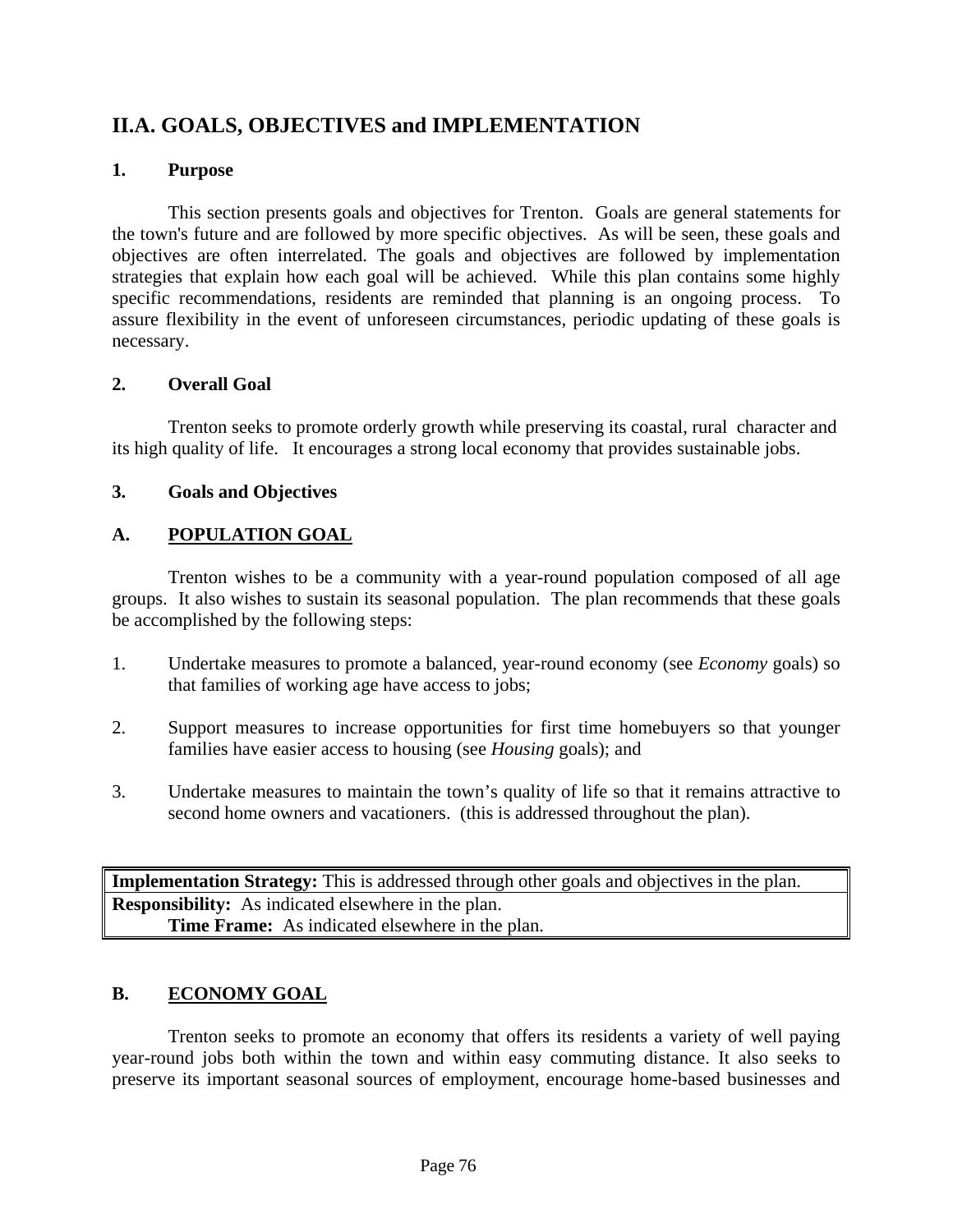local entrepreneurial activities. The plan recommends that these goals be accomplished through the following specific measures:

1. **Regional Coordination:** The plan recommends that Trenton participate in regional efforts to diversify the Hancock County economy. This will include ongoing involvement with the Coastal Acadia Development Corporation (or its successor organization) and supporting endeavors of other state and regional organizations that promote this goal;

**Implementation Strategy:** This is a continuation of current policy

2. **Assistance to Existing Businesses:** The plan supports measures to help business retain and create jobs. Specific steps include, but are not limited to, seeking state grant and loan funds for necessary public infrastructure, interim financing and job training;

**Implementation Strategy:** The town contacts area economic development groups to ascertain what grant programs would meet the town's needs and recommends to the select board which funds should be sought. Joint grant applications with adjoining towns shall be considered whenever deemed feasible.

**Responsibility:** select board. **Time Frame:** ongoing

3. **Home-Based Occupations:** The plan recommends that home-based occupations continue to be permitted in all parts of town unless prohibited by state-mandated shoreland zoning standards;

**Implementation Strategy:** This is addressed through the Future Land Use Plan and the proposed changes to the land use ordinances.

**4. Business Park Expansion:** The plan recommends that town support the expansion of the existing business parks;

**Implementation Strategy:** The town retains its current zoning that allows such uses. It seeks grant funds and/or tax increment financing to create additional lots with utilities and other services. It works with a regional organization to market the sites.

**Responsibility:** select board

**Timeframe:** 2007-2009

**5. Village Business Development:** The plan recommends that town encourage the development of businesses oriented toward local consumption in the proposed village area. This would be accomplished by assuring that zoning allowed small-scale business operations in an area served by a local street network;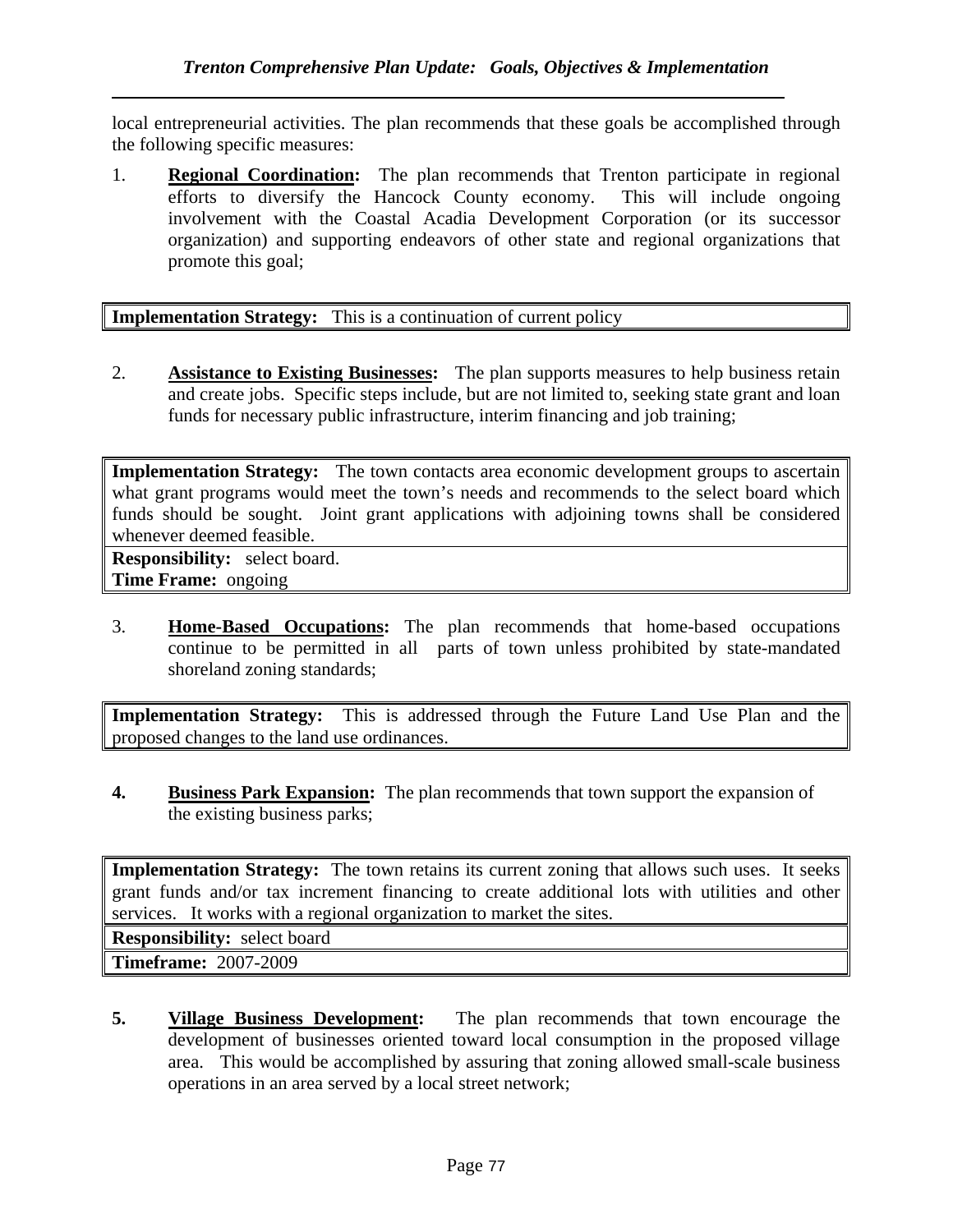**Implementation Strategy:** The general zoning changes are recommended in the future land use plan. These would be part of the overall town land use ordinance revisions. **Responsibility:** planning board or designee **Timeframe:** 2007-2009

# **C. HOUSING GOAL**

Trenton seeks to have a diversity of housing stock and opportunities for persons of all income levels to live in the town. In addition to addressing its existing affordable housing gap, it aims to have least ten percent of its new housing be affordable to persons of low to moderate income. This will be accomplished through the following specific measures:

1. **First-time Homebuyer Subdivision:** The town will work with the Maine State Housing Authority and other housing professionals to create subdivisions that will offer a portion of the homes for sale to households in the median household income range for Hancock County. The town would not become a housing provider, but rather would facilitate this process by pursuing appropriate grants that could be administered by an organization experienced in such ventures. The subdivisions would be located in the proposed village area as shown in the future land use plan. All roads would be built to town standards in the event that the homeowners and the town agree that the road should be recommended for acceptance as a public way at a town meeting;

**Implementation Strategy:** The select board appoints a community housing committee to work with the various housing agencies to determine what grant programs are best suited to the town. The committee recommends to the select board what grants should be sought and if tax increment financing or other locally generated sources of match should be pursued.

**Responsibility:** Community Housing Committee takes lead. **Time Frame:** Select board appoints committee in 2007, grant submitted by 2009

2. **Improvement of Existing Housing Stock:** The town will seek funds from the Community Development Block Grant program and other funding sources such as regional banking institutions for low interest financing to rehabilitate the homes of interested home owners who meet the program income guidelines;

**Implementation Strategy:** The community housing committee works with groups such as the Washington Hancock Community Agency, the Maine Office of Community Development, the Hancock County Planning Commission and USDA Rural Development to determine what grants are most suited to the town.

**Responsibility:** Community Housing Committee **Time Frame:** 2007-2009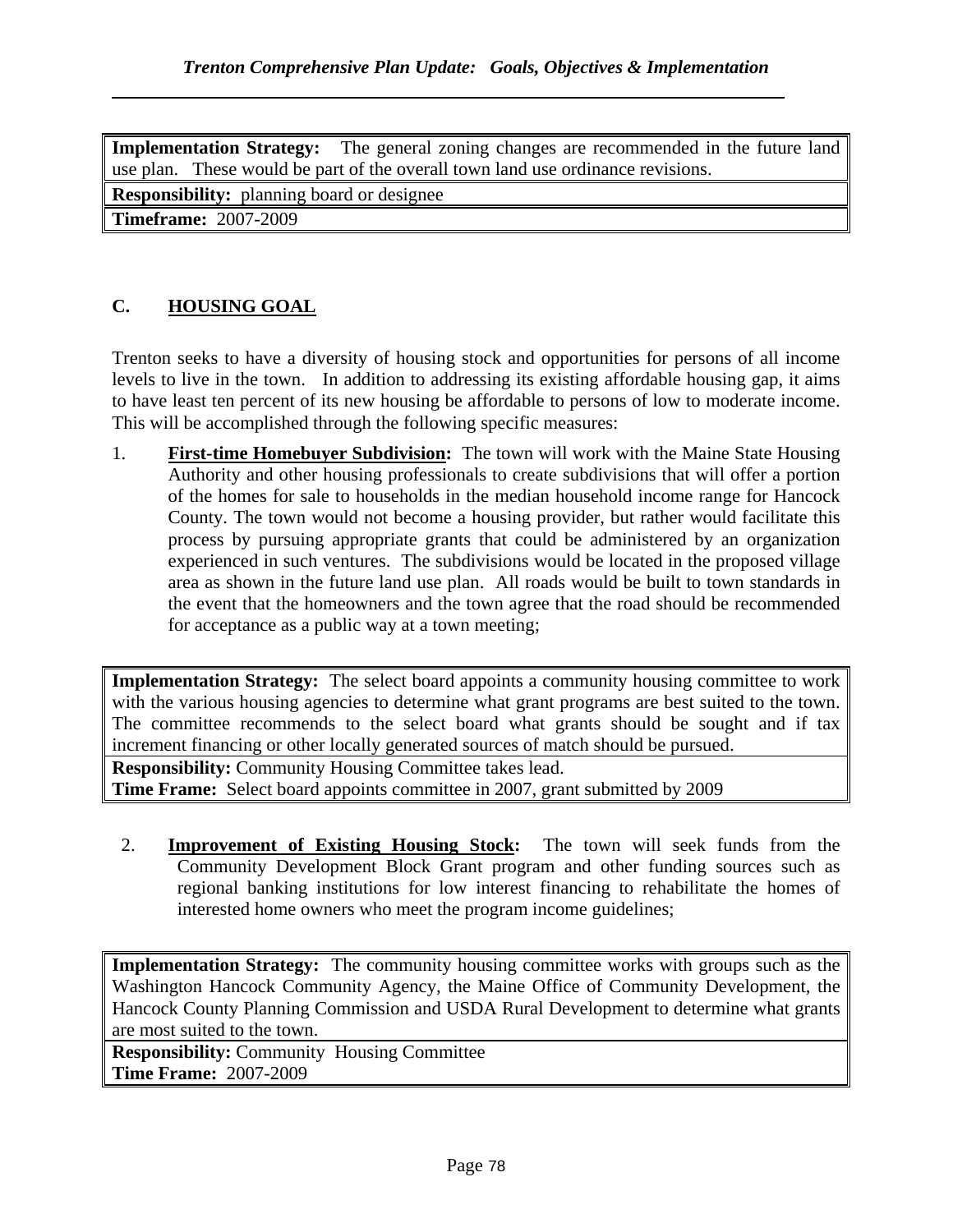- 3. **Land Use Ordinance Standards**: Assure that town-wide land use standards accomplish the following:
	- a. Allow accessory (sometimes called in-law) and duplex apartment units in all districts where allowed by state law without an increase in density requirements over those required for single family homes;
	- b. Allow multifamily units in designated growth areas (see *Future Land Use Plan)* except for the Airport Commercial Industrial District (ACID). Units will be required to provide adequate off-street parking, meet state life and safety codes and be buffered from surrounding properties. The current maximum of eight units per building would be retained; and
	- c. Set standards to allow mobile home parks in all residential growth areas and the commercial areas (but not the village, ACID or rural areas).

**Implementation Strategy:** This will be addressed in the revisions to the land use ordinance**. Responsibility:** Planning board **Time Frame:** 2006-2008

**4. Senior Citizen Housing**: To address housing needs of the increasing number of elderly residents in town, the plan recommends that the town explore options to create additional units of senior citizen housing that are affordable to those of all income level. The plan recommends that these units be located the village growth area to allow easier access by pedestrians.

**Implementation Strategy:** The community housing committee contacts the Maine State Housing Authority and other housing providers to learn what programs are available that are appropriate to Trenton and works to initiate these programs. **Responsibility:** The community housing committee **Time Frame:** 2007-2009

5. **Regional housing ventures**: Given the regional nature of housing needs in Hancock County, the plan recommends that the town participate in relevant regional endeavors to create affordable housing.

**Implementation Strategy:** Representatives from the community housing committee participate in various regional forums that examine housing options.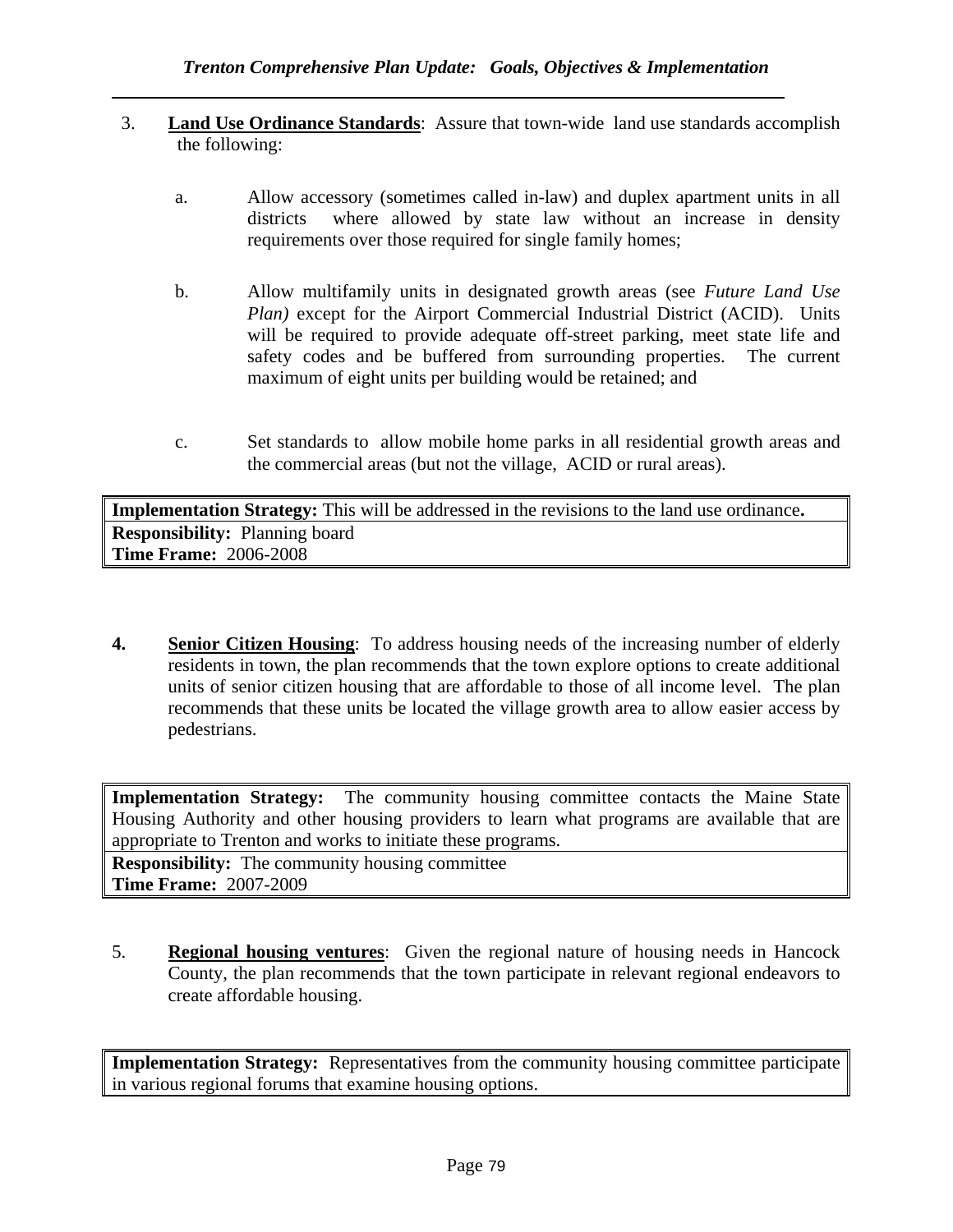**Responsibility:** The community housing committee **Time Frame:** 2007-2009

# **D. TRANSPORTATION GOAL**

Trenton seeks to have a transportation system that facilitates the cost-effective, safe and efficient movement of goods, people and services within and through the town and that is designed to accommodate higher rates of vehicles and alternative modes of transportation while minimizing the adverse effects of excessive traffic and traffic-related development. The plan recommends that this be accomplished through the following specific measures:

- **1.** Route 3 Corridor Improvements: Trenton wishes to promote the Route 3 corridor as a safe and efficient arterial that allows for the movement of people, goods and services through the town while minimizing the impact on local residents. This will be accomplished through the following specific measures:
	- a. Route 3 from the Trenton/Ellsworth line to Route 204: In order to reduce the rate of collisions along this segment, the plan recommends:
		- i. Posting highway warning signs that inform drivers of turning movements and animal crossings; and
		- ii. Providing turning lanes or pull-around lanes at road intersections and commercial entrances.
	- b. Route 3 from 204 to Riverfield Road: In order to warn drivers of the curve, vehicle turning movements, slippery road conditions and animal crossings, the plan recommends that warning signs be posted.
	- c. Route 3 from Thompson's Island Visitor's Center to the Trenton/Bar Harbor line: In order to reduce the incidence of rear-end collisions due to traffic stopped at the traffic light, the plan recommends evaluating the feasibility of installing an activated flashing warning light to alert southbound traffic to the stopped traffic ahead.

**Implementation Strategy:** The select board contacts the Maine Department of Transportation (MaineDOT) and requests that these improvements be placed in MaineDOT's Six-Year Plan **Responsible parties:** select board and MaineDOT

**Timeframe:** 2006-2008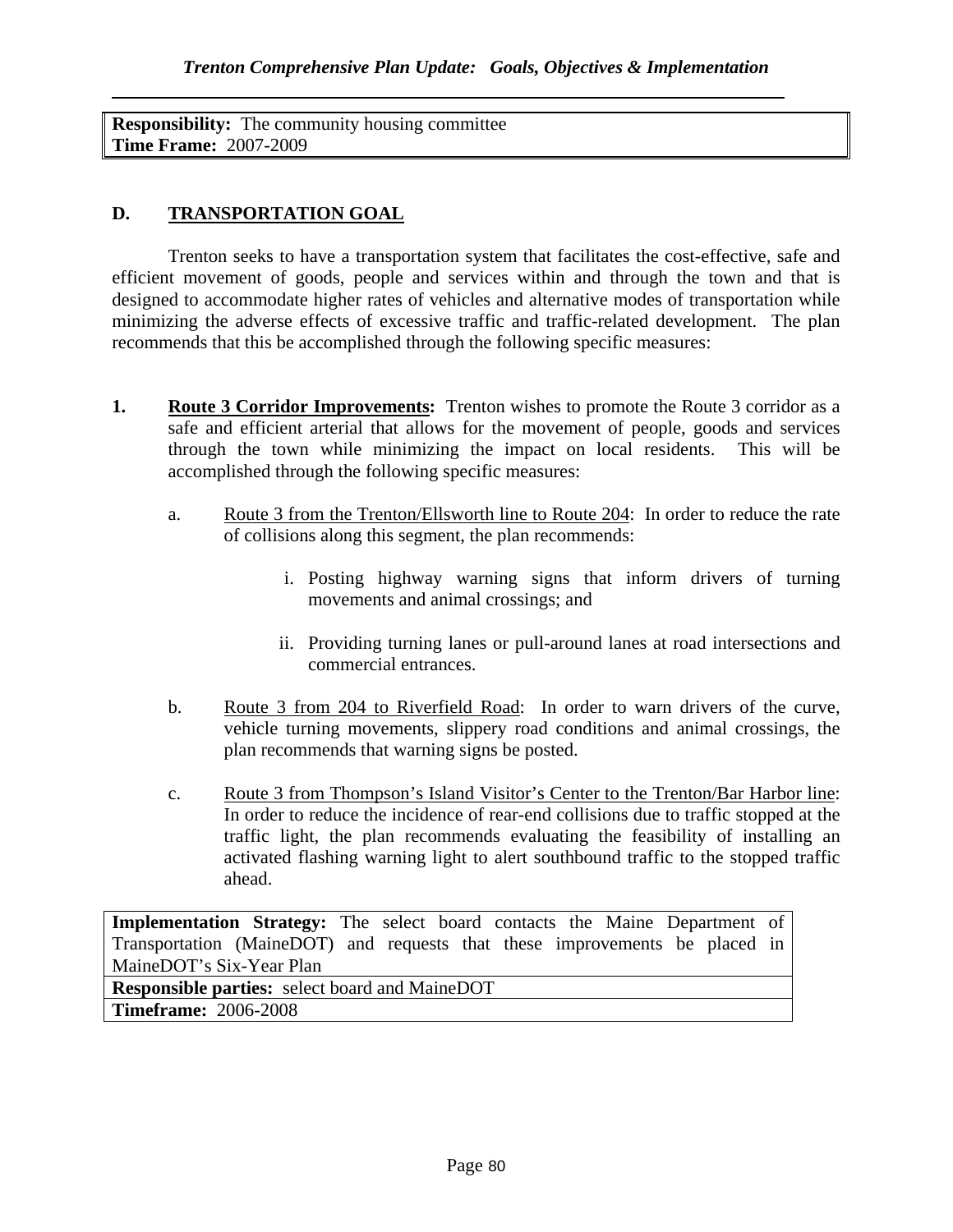- **2. Access Management:** Trenton wishes to promote access management policies that preserve the safety and retain the capacity of Route 3 and other town roadways. This shall be accomplished through the following specific steps:
	- **a. Definition of a driveway and entrance:** The plan recommends that the town, in its land use ordinances, define a driveway as an access point generating up to 20 vehicle trips a day (the equivalent of two houses). Any access point in excess of this amount would be defined as an entrance or street.
	- **b.** Road connectivity: The plan recommends that the town undertake measures to increase road connectivity in future development through the following steps:
		- i. amend the subdivision and site plan review standards to require that development proposals for new or expanded uses allow for a street connection to adjacent streets unless the proposed interconnection is not feasible due to environmental impacts or to topographical constraints; and
		- ii. implement design standards for interconnecting streets that minimize vehicle speed (through measures such as traffic calming) and promote pedestrian passage (through the provision of sidewalks and crossing areas).
	- **c. Management of access points:** The plan recommends that the town amend its land use ordinances to address limiting the number of new entrances onto all existing public roads through the following measures:
		- i. adopt the current MaineDOT access standards that apply to Route 3 for all public ways in town. This will limit most new uses to one two-way or two one-way entrances. Exceptions will be made in cases where significant truck or RV traffic is expected and where there is no development abutting a site;
		- ii. allow the phase-in of shared entrances as may be necessary to accommodate traffic in areas of intense development; and
		- iii. include provisions to require the removal of one entrance in a development initially approved for two entrances when the abutting parcel is developed and it is possible for two developments to share the same entrance.
	- 3. **Sight Distance**: The plan recommends that town land use ordinances be revised to assure that curb cuts along Route 3 meet MaineDOT recommended standards for mobility corridors while curb cuts along other public ways meet MaineDOT basic safety standards.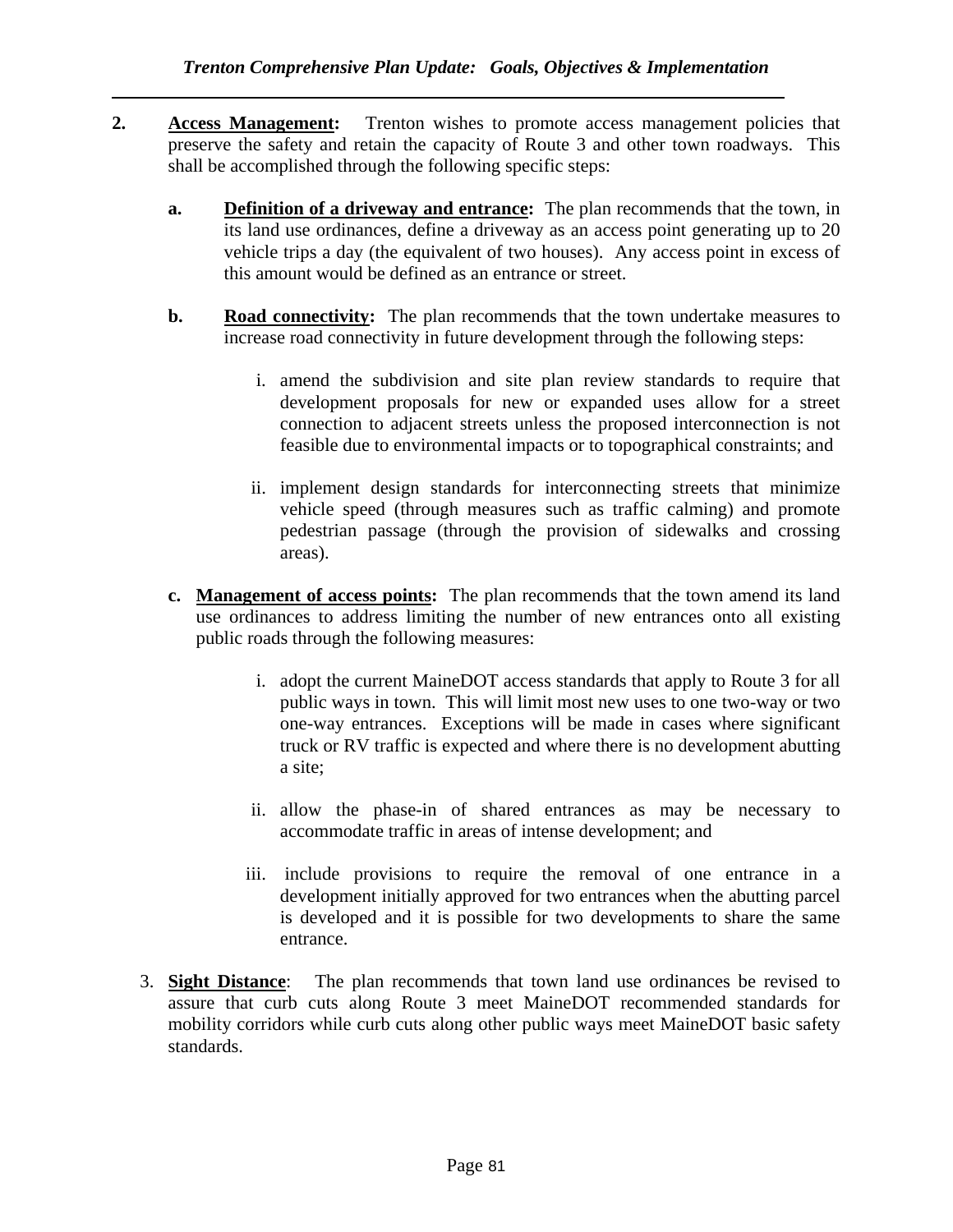**Implementation Strategy:** (for D.2 & D.3) As part of the land use ordinance revision process, the planning board works with its consultant and MaineDOT to assure that it meets all appropriate access management standards **Responsibility:** planning board/MaineDOT

**Timeframe:** 2007-2009

- **4. Scenic Byway:** In order to promote tourism and other economic development measures, encourage sound transportation policies while also preserving scenic views, the town supports the extension of the Route 3 scenic byway through Trenton to the Ellsworth city line. This will be accomplished through the following specific measures:
	- **a. Signage regulations**: Revising to the town's sign standards to assure that new, replaced and expanded signs meet aesthetic standards in terms of materials used, colors size and lighting. Also, include measures in the standards to assure the gradual removal of non-conforming signs as businesses close or change use;
	- **b. Design and aesthetic standards**: Revising the site plan review standards to assure that greater emphasis is placed on preservation of natural features, screening of buildings and parking areas and limiting the extent of impervious surface that is visible from the road;
	- **c. Existing byway committee**: The town works with the existing Acadia All American Road Corridor Committee and other parties involved with the byway designation and planning process.

**Implementation Strategy:** 4.a & b these are accomplished as part of the land use ordinance revision process; 4.c: the select board appoints a committee to work with the current Route 3 byway committee, the Hancock County Planning Commission and the MaineDOT to learn what additional measures are necessary.

**Responsibility:** 1&2: planning board; 3: local byway committee. **Timeframe:** 1 & 2: 2007-2009; 3: immediately

- 5 **Pedestrian Facilities:** The plan supports the following measures to promote the safe separation of vehicle and pedestrian traffic and encourage a more walking opportunities:
	- a. Require that developments in the village area include provisions for sidewalks;
	- b. Require through site plan review standards that new or expanded commercial uses make provisions for connecting pedestrian ways with adjoining commercial uses; and
	- c. Give the planning board the authority to require that subdivisions retain easements for pedestrian facilities both within a development as well as providing easements for future connections with adjoining subdivisions.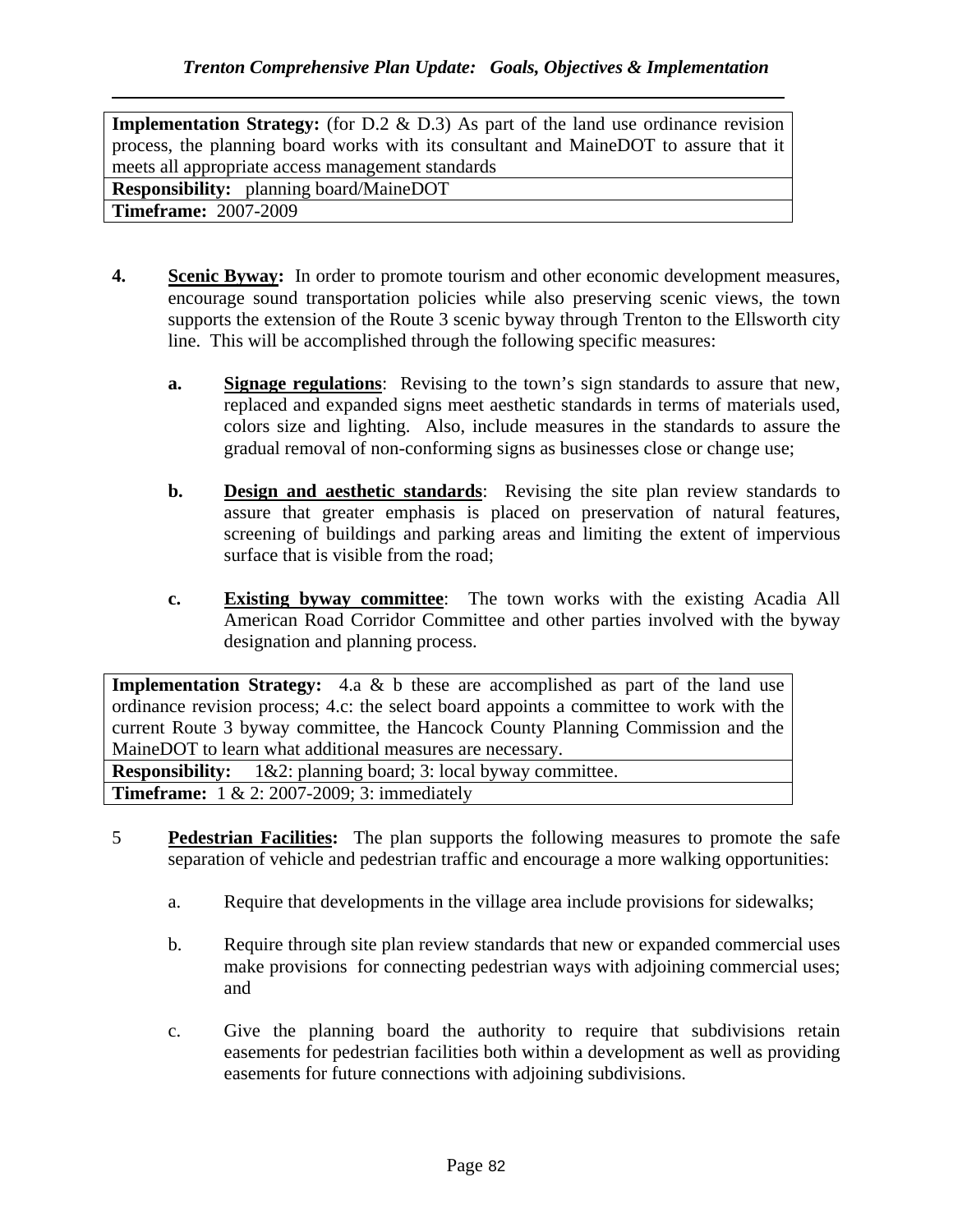**Implementation Strategy**. These will be addressed through the land use ordinance revisions. **Responsibility:** planning board or designee **Time Frame:** 2007-2009

6. **Bicycle Facilities:** The plan supports the provision of safe bicycle shoulders along town roads and state highways serving Trenton and in the village area.

**Implementation Strategy:** The select board contacts the MDOT and requests that relevant state road improvements be included in the Biennial Transportation Improvement Plan. Local improvements are included in the municipal CIP.

**Responsibility:** Select board **Time Frame:** 2005

- 7. **Town road policy:** The plan recommends that town policy recognize that town roads are a crucial factor in shaping future growth and determining municipal service costs. Recommended road policy steps include:
	- a. develop construction and design standards for all new roads in town that address matters such as width, paved shoulders, emergency vehicle access, drainage and road base that assure that substandard roads are not built. The plan recommends that town ordinances require that all new or expanded subdivision roads be required to meet these standards. It also recommends that any reconstruction of existing town ways be done in a manner that meets these standards whenever practical;
	- b. allow the acceptance as town ways of any new subdivision roads built to town standards in the growth areas;
	- c. restrict the acceptance of any new road as a town way in designated rural areas; and
	- d. research the status of all un-maintained and unused town ways outside of the growth areas and formally discontinue any current roads that are not maintained.

**Implementation Strategy:** 7.a -c are part of the land use ordinance revisions; 7.d involves the select board confirming the status of existing un-maintained roads (if any) that may not have been discontinued.

**Responsibility:** Planning board (7.a & b) Select board (7.c & d) **Time Frame:** 2007-2009

8. **Parking**: The plan encourages the provisions of adequate and safe parking in Trenton through the following specific measures: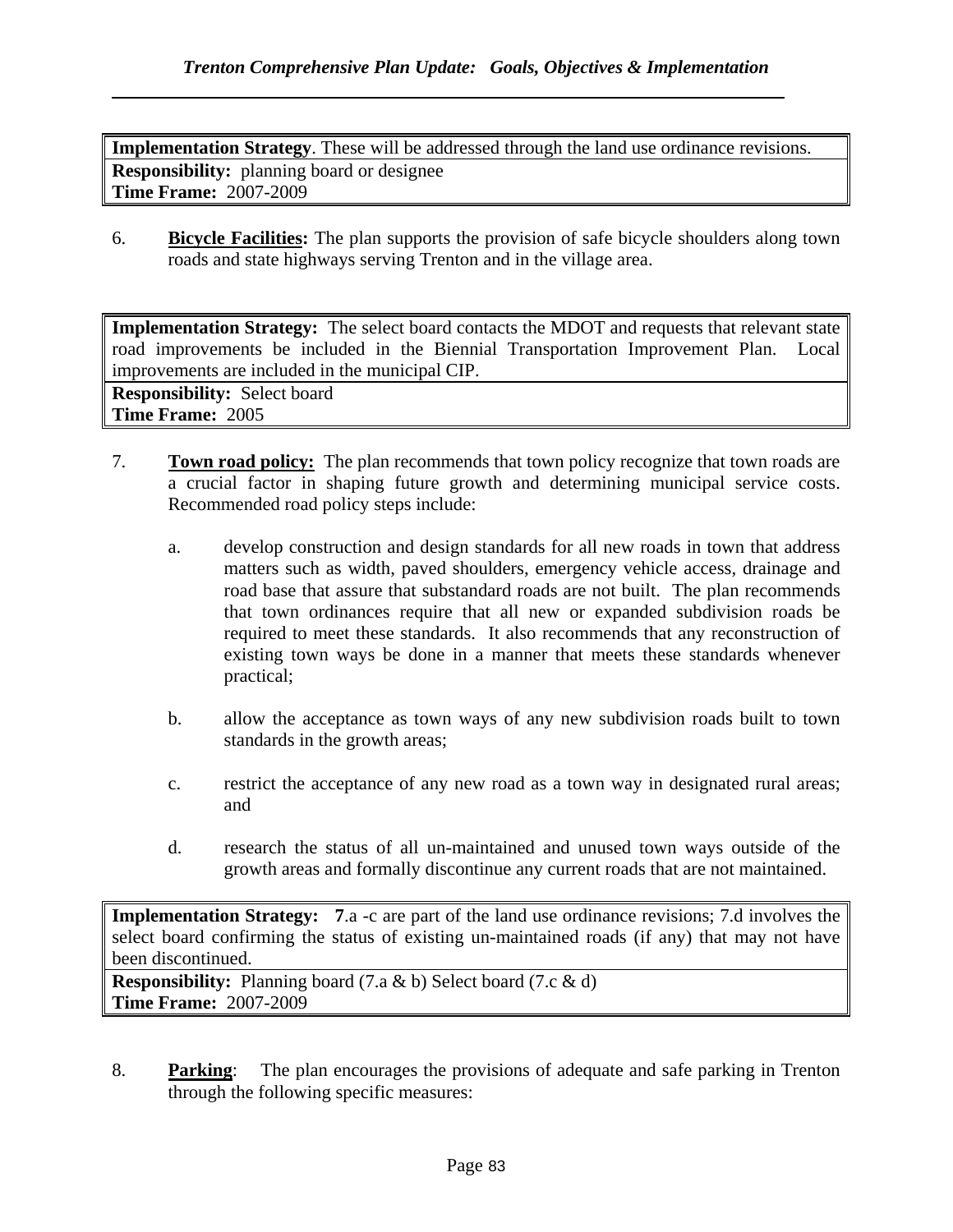a. assure that the site plan review ordinance has standards that give the planning board guidance to assure that off-street parking provisions meet the demand from a proposed new use or change of use. These standards shall require that the parking areas be landscaped when possible to minimize their visual impact and that stormwater run-off impacts are managed in accordance with DEP standards. It also recommends that parking be located, wherever possible, at the side or rear of the building.

**Implementation Strategy:** This would be addressed through the land use ordinance revisions. **Responsibility:** planning board or designee **Time Frame:** 2007-2009

- **9. Separation of Local and Through Traffic**: The plan promotes measures to reserve local roads primarily for local traffic and encourage through traffic to use state highways. This shall be accomplished by the following measures:
	- a. in order to reduce through traffic on the Goose Cove Road, ask MDOT to place directional signs at various points in Ellsworth to direct through traffic to Route 3 rather than Route 230;
	- b. develop the proposed village area as a site for commercial uses that cater primarily to local markets;
	- c. support the re-alignment of the Route 230 intersection so it is opposite the airport access road and a signalized intersection can be installed. This would facilitate the channeling of more local traffic into the proposed village area *(see future land use plan)*; and
	- d. support the development of a village area street system with a connecting road to the business park and the school.

**Implementation Strategy:** 9.a The select board contacts the MDOT and asks that the signs be installed; 9.b this is accomplished through revisions to the town land use ordinances. 9.c & 9.d, the select board contacts the MDOT.

**Responsibility:** 9.a, c& d Select board; 9.b planning board or designee **Time Frame:** 2007-2010

**10. Managing Off-Site Traffic Impacts of Development:** The plan recommends that the provisions in the subdivision ordinance and site plan review standards that give the planning board the authority to require developers to prepare a traffic assessment that considers the off-site impacts of their development be retained. This assessment shall be used to determine if the developer needs to pay a proportionate share of the cost of any off-site transportation improvements that are necessary to mitigate the impacts of the development.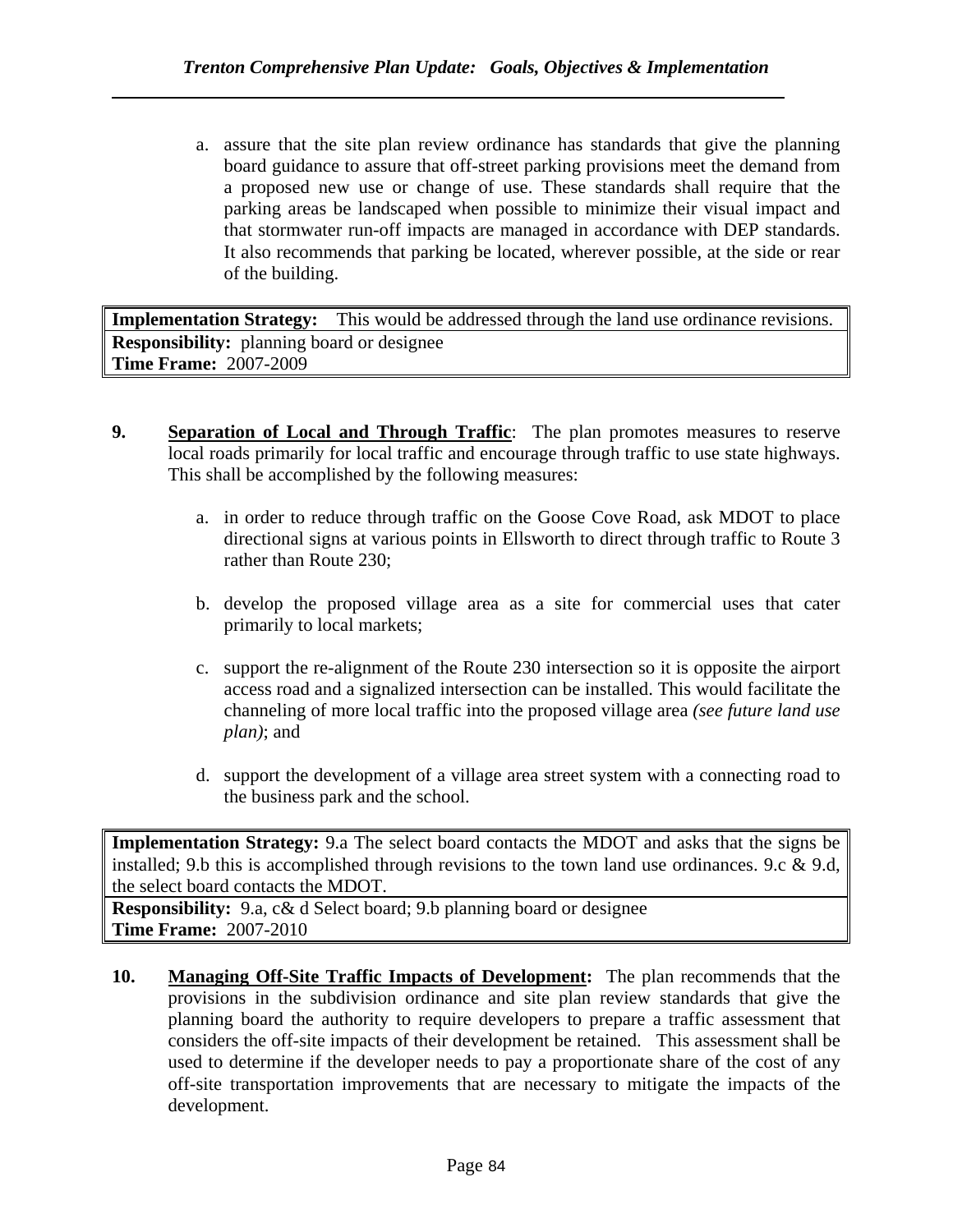**Implementation Strategy:** This would be addressed through the land use ordinance revisions. **Responsibility:** planning board or designee **Time Frame:** 2007-2009

#### **E. PUBLIC FACILITIES AND SERVICES GOAL**

 Trenton seeks to provide its residents with quality public services and facilities in a manner that respects the limitations of its tax base and the ongoing growth that the town faces. Specific measures include:

1. **Police Protection:** The comprehensive plan supports the continuation of current police protection services for Trenton. It recommends that these services be reviewed periodically in the event that continued land development in Trenton or changes in the security requirements at the airport require additional protection. It also recommends that police protection needs be part of the development review assessment for any large-scale development.

**Implementation Strategy:** The select board periodically review the adequacy of police protection services. The planning board, in its revisions to the land use ordinances, assures that public safety impacts are included in the development review criteria. **Responsibility:** select board

**Time Frame:** on-going

2. **Education:** The comprehensive plan supports providing Trenton students a quality education in facilities and with a curriculum that meet state standards. This will involve continuing with current educational arrangements and assuring that any necessary school improvements are supported in the town budget process.

**Implementation Strategy:** Any new school-related capital improvements are included in the town's capital investment plan.

**Responsibility:** select board/budget committee **Time Frame:** ongoing

> **3. Public Works:** The plan supports continuation of current public works arrangements unless increasing costs or rates of use make other options more cost-effective.

**Implementation Strategy:** This is a continuation of current policy.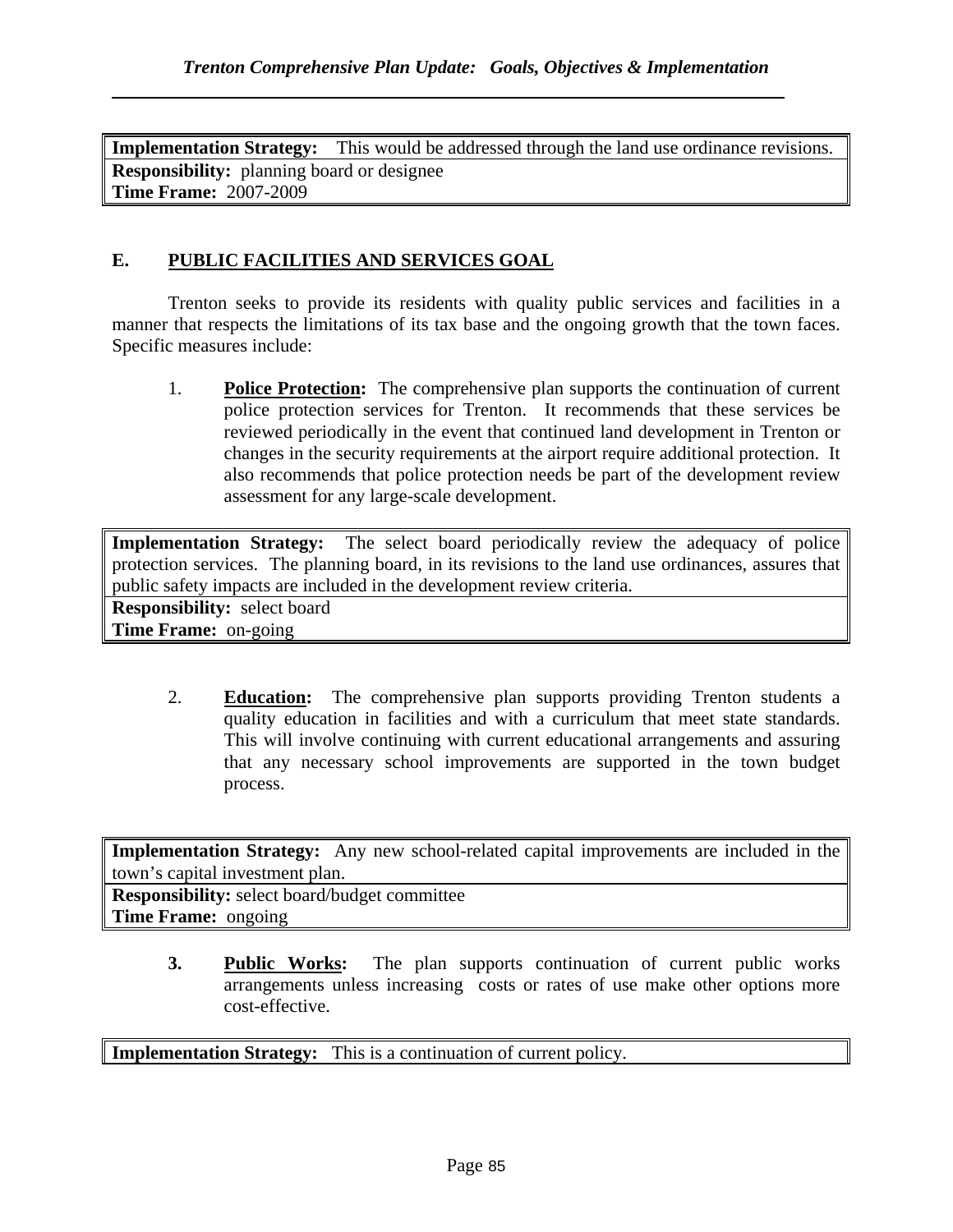- **4. Fire Protection and Emergency Response:** The plan supports the provision of adequate fire protection and emergency response services through the following specific steps:
	- a. Include anticipated major fire equipment purchases in the CIP;
	- b. Undertake measures to increase access to water supply for fire fighting purposes by installing a dry hydrant in Bayside Road-Oak Point area and improving the water supply for the hydrant in the Odyssey Park area;
	- c. Revise municipal land use regulations to require that all new subdivisions and other forms of larger scale development make adequate provision for water for fire fighting purposes; and
	- d. Periodically review the need for a satellite station, particularly if largescale development with high fire protection needs are proposed.

**Implementation Strategy:** 4. a & 4.b, These are accomplished by funding indicated in the Capital Investment Plan; 4.c, this would be part of the land use ordinance revision process; 4.d the fire department monitors demand for fire services and reports to the select board. **Responsibility:** 4 a, b & d, select board & fire chief; 4.c, planning board or designee **Time Frame:** 4.a, ongoing; 4.b & c, 2007-2009; 4.d ongoing

- **5. Municipal Government and Buildings:** Trenton continues to provide its residents with an efficient and customer service-oriented town government. The plan recommends that this be accomplished through the following measures:
	- a. periodically reviewing the need for an expansion to the town vault, clerk's office and meeting room;
	- b. if still deemed necessary, hiring a full-time assessor's clerk by 2008 and making the part-time assistant position full-time by 2010; and
	- c. periodically review the need for a town manager.

**Implementation Strategy:** 5.a,, The select board assesses the need every three years and if the need is apparent, a building needs committee is formed; 5.b, these positions are added if deemed necessary; and 5.c. the select review the need every three years.

**Responsibility:** select board **Time Frame:** ongoing

**6. Solid Waste and Recycling:** Trenton seeks to have efficient and environmentally sound solid waste programs. The town promotes recycling whenever it is proven cost-effective.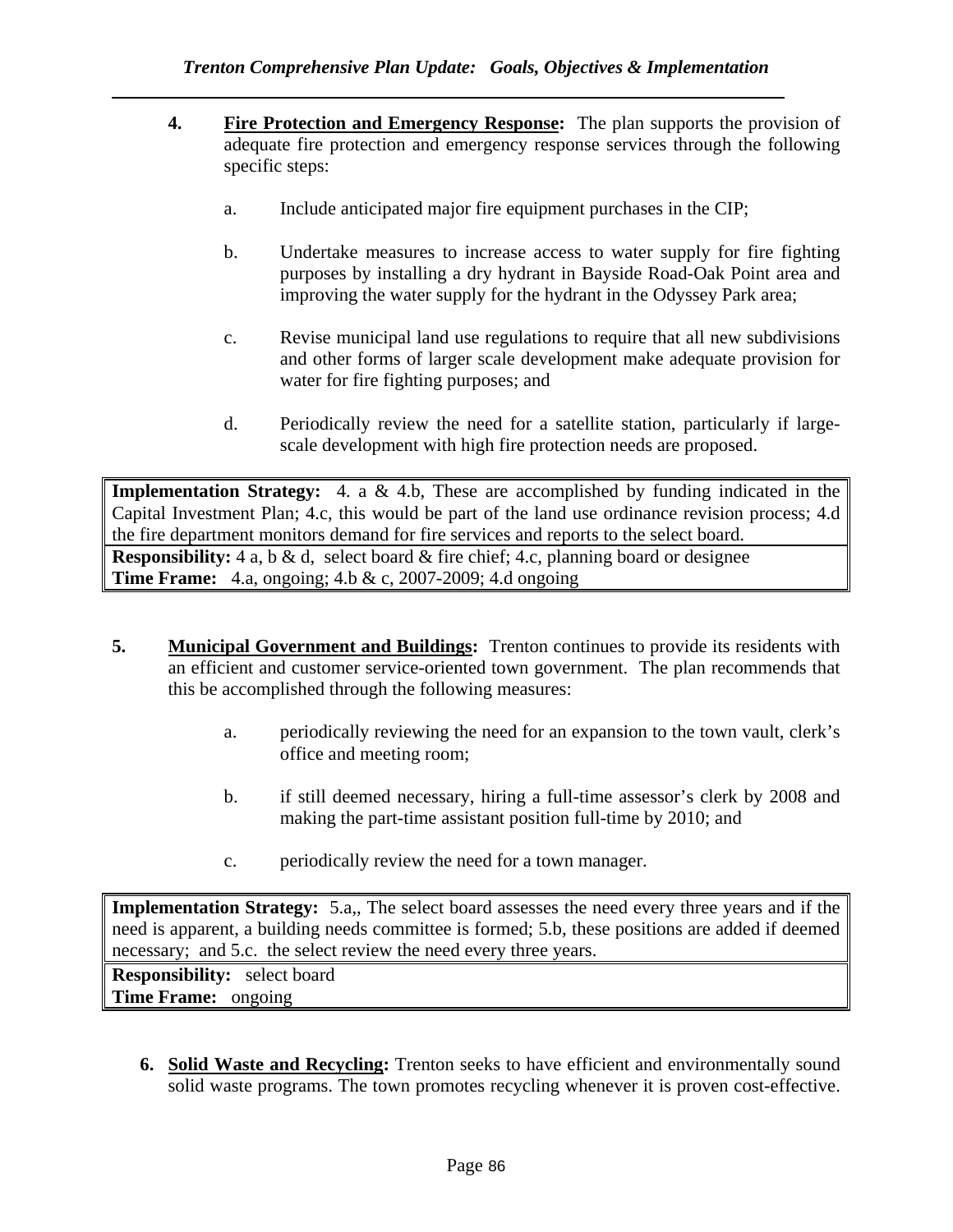(As the comprehensive plan is being developed, new solid waste management options are being explored).

**Implementation Strategy:** These options will likely have been chosen by the time the plan is adopted.

**7. Ambulance Service:** The plan recommends that current ambulance service arrangements continue.

**Implementation Strategy:** This is a continuation of current policy.

#### **F. RECREATION, OPEN SPACE & SCENIC RESOURCES GOALS**

Trenton wishes to provide its residents with a range of recreational, open space and scenic view opportunities that recognize the limitations of municipal budget. The plan recommends that this be accomplished through the following specific measures:

**1. Current Recreation Arrangements**: The plan recommends that the town continue with its current recreation arrangements. This involves relying primarily on the school, adjoining towns and Acadia National Park for programs and facilities. It also involves continued financial support for the Trenton Little League, the ice rink at the school and the YMCA.

**Implementation Strategy:** This is a continuation of current policy.

- 2. **Open Space Preservation:** The plan supports the preservation of open space through the following measures:
	- a. assuring that major residential and non-residential developments (those involving 100 acres or more) provide on-site open space proportionate to their need for open space; and
	- b. assuring that eligible land owners are aware of the farm and open space tax classification program.

**Implementation Strategy: 2.a, This would involve revisions to the town's land use ordinance** that would require a recreation impact statement for major development and if the statement determined that on-site facilities were needed, the planning board would require that they would be provided; and 2.b. brochures on the farm and open space tax program are made available at the town office.

**Responsibility:** 2.a, planning board or designee; 2.b, the town clerk.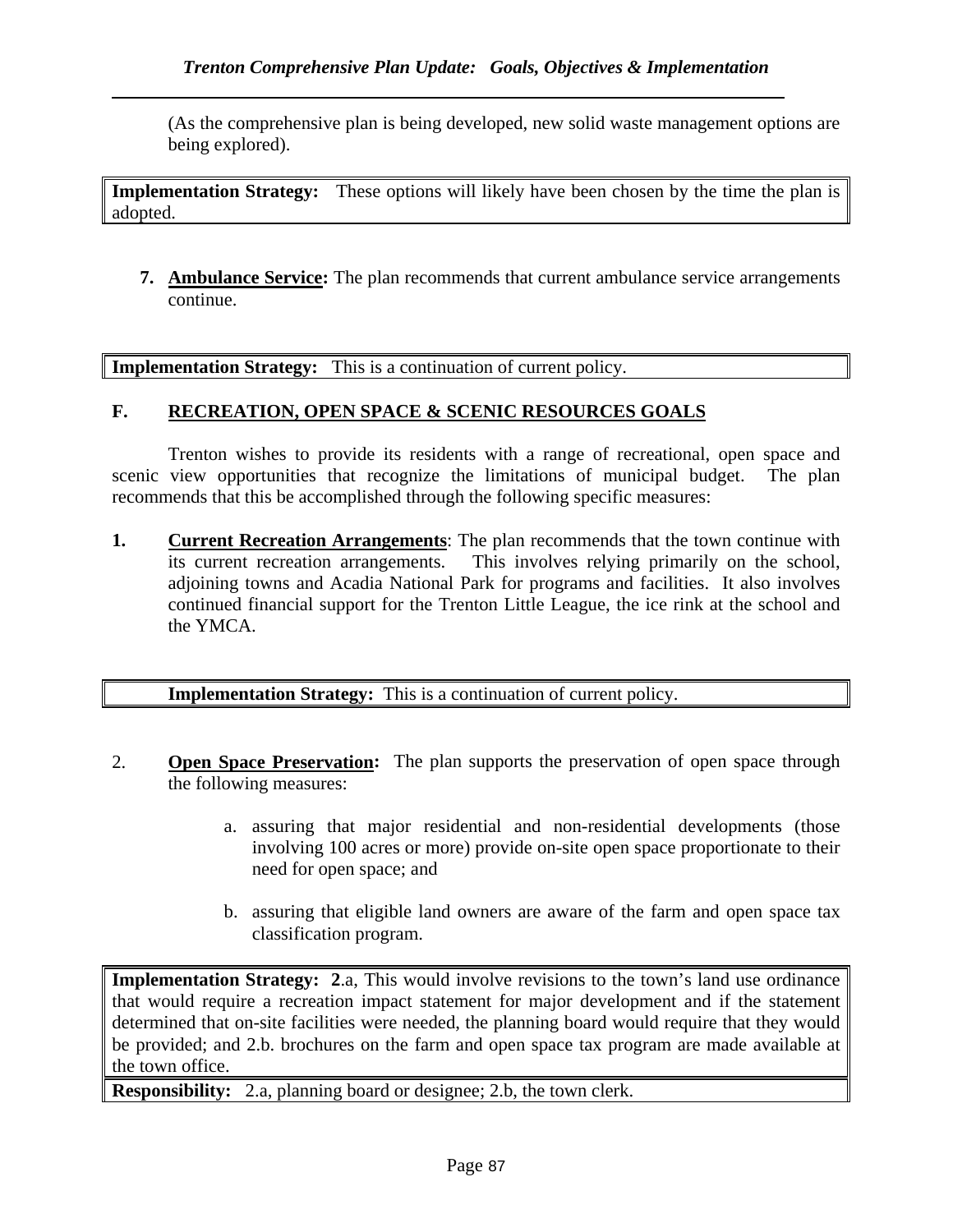**Time Frame:** 2007-2009

3. **Scenic Resources:** The plan promotes the preservation of scenic views by supporting the expansion of the Route 3 Scenic Byway into Trenton.

**Implementation Strategy:** (see Transportation goal D.4)

#### **G. MARINE RESOURCES GOAL**

 Trenton wishes to protect and enhance its marine resources in a manner that assures that they can be used and enjoyed by all residents and tax payers while also avoiding any harm to their long-term viability. The plan recommends the following specific policies:

1. **Public Access:** The plan supports measures to maintain and improve the seaplane ramp adjacent to the airport. This will involve a cooperative effort with airport authorities and the county government.

**Implementation Strategy:** The select board co-sponsors any ramp improvement grants sought by the county commissioners. **Responsibility:** select board and county commissioners **Time Frame:** ongoing

- 2. **Marine Water Quality:** Trenton seeks to minimize any threats to marine water quality. Specific steps include:
	- a. assuring that town regulations sufficiently protect water quality in marine watersheds through land development review standards that consider storm water runoff, extent of impervious surface and other non-point sources of pollution; and
	- b. assuring adequate enforcement of existing and proposed town ordinance revisions that affect water quality.

**Implementation Strategy:** 2.a, This would be accomplished through town land use ordinance revisions; 2.b, the planning and select board review the code enforcement officer's duties and determine if additional hours are needed. If there is a need, the hours are expanded.

**Responsibility:** planning board and select board **Time Frame:** 2007-2009

3. **Shellfish Restoration:** The plan recommends that town officials contact the Maine Department of Marine Resources to determine what steps are necessary to open areas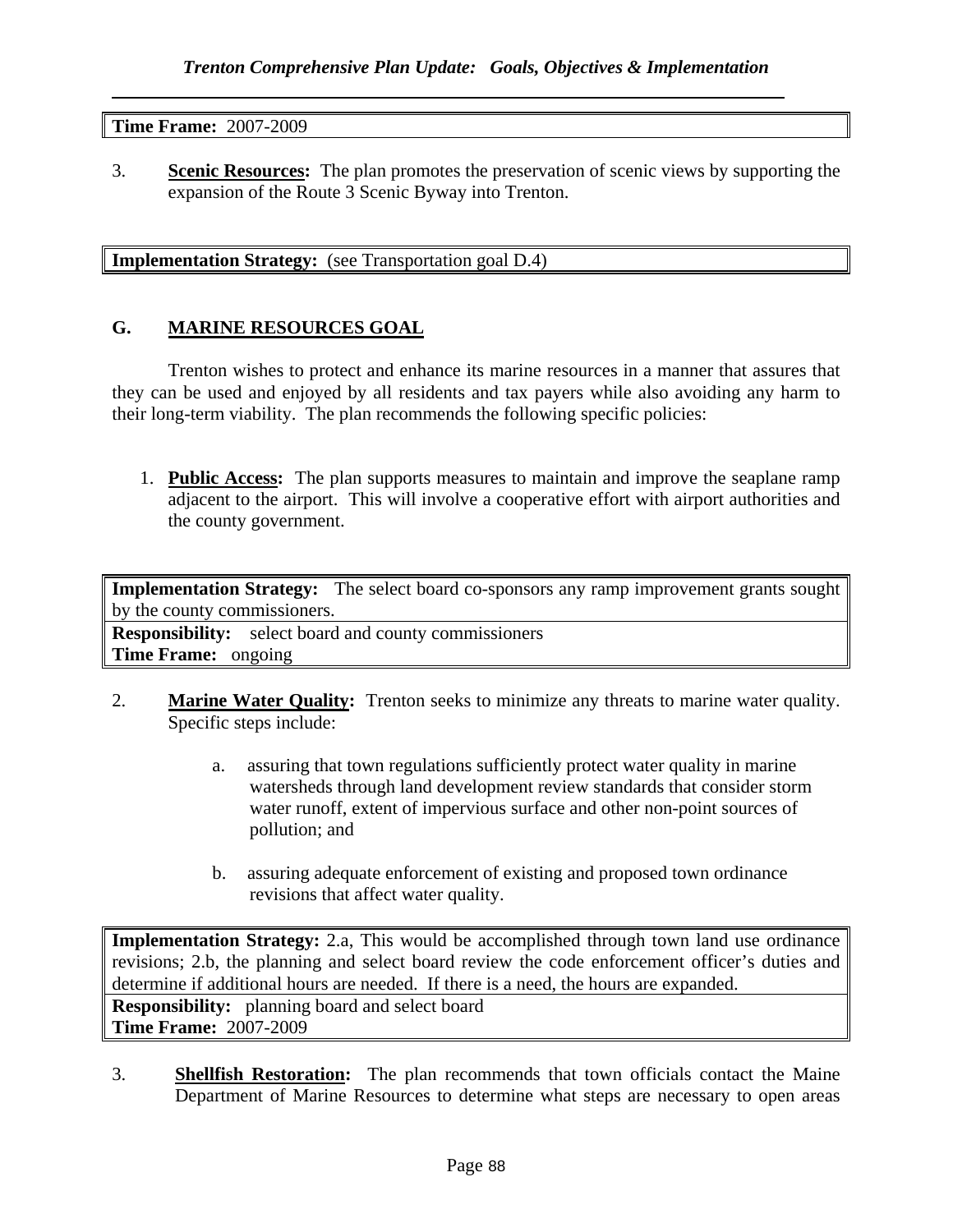currently closed to shell fishing and to pursue shellfish seeding operations in newly opened areas. It is recommended that this be done in conjunction with adjoining towns that share marine resources and efforts to protect marine water quality.

**Implementation Strategy:** The select board recommends creation of shellfish committee and the committee contacts the Department of Marine Resources to assess the feasibility of reopening closed areas and explore seeding activities.

**Responsibility:** Select board and Shellfish committee **Time Frame:** 2008 -2010

#### **H. WATER RESOURCES GOAL**

 Trenton desires to maintain and, where needed, restore the quality of its ground and surface water resources through the following specific policies:

- 1. **Ground Water Protection:** Since there are no municipal water systems in Trenton and there is presently little information available on underground water supplies, protection of ground water resources is a priority for the town. The plan recommends the following measures:
	- a. assuring that minimum lot sizes are sufficiently large to allow adequate distances between septic systems and wells; and
	- b. assuring that municipal site plan review and subdivision standards do not allow any development to be approved that disrupts the water quality or quantity of water users on adjoining properties. The plan recommends that all applicants for major subdivision and site plan review approval be required to provide test wells so that the water supply conditions can be determined. If conditions are proven inadequate, the applicant will be required to provide an alternative source of water or else reduce the scale of the development to a level appropriate to water supply conditions.

**Implementation Strategy:** These will be addressed through changes to the town's land use ordinances.

**Responsibility:** planning board or designee **Time Frame:** 2007-2009

2. **Non-Point Source Management and Stormwater Runoff:** Assuring that all town regulations make adequate provisions to manage non-point pollution, stormwater runoff, drainage, erosion and sedimentation. Such provisions could include, but are not limited to, minimizing storm water runoff, assuring adequate drainage and buffering, and setting standards for the handling of deleterious matter and hazardous materials at commercial and industrial operations. They may also involve setting stricter impervious surface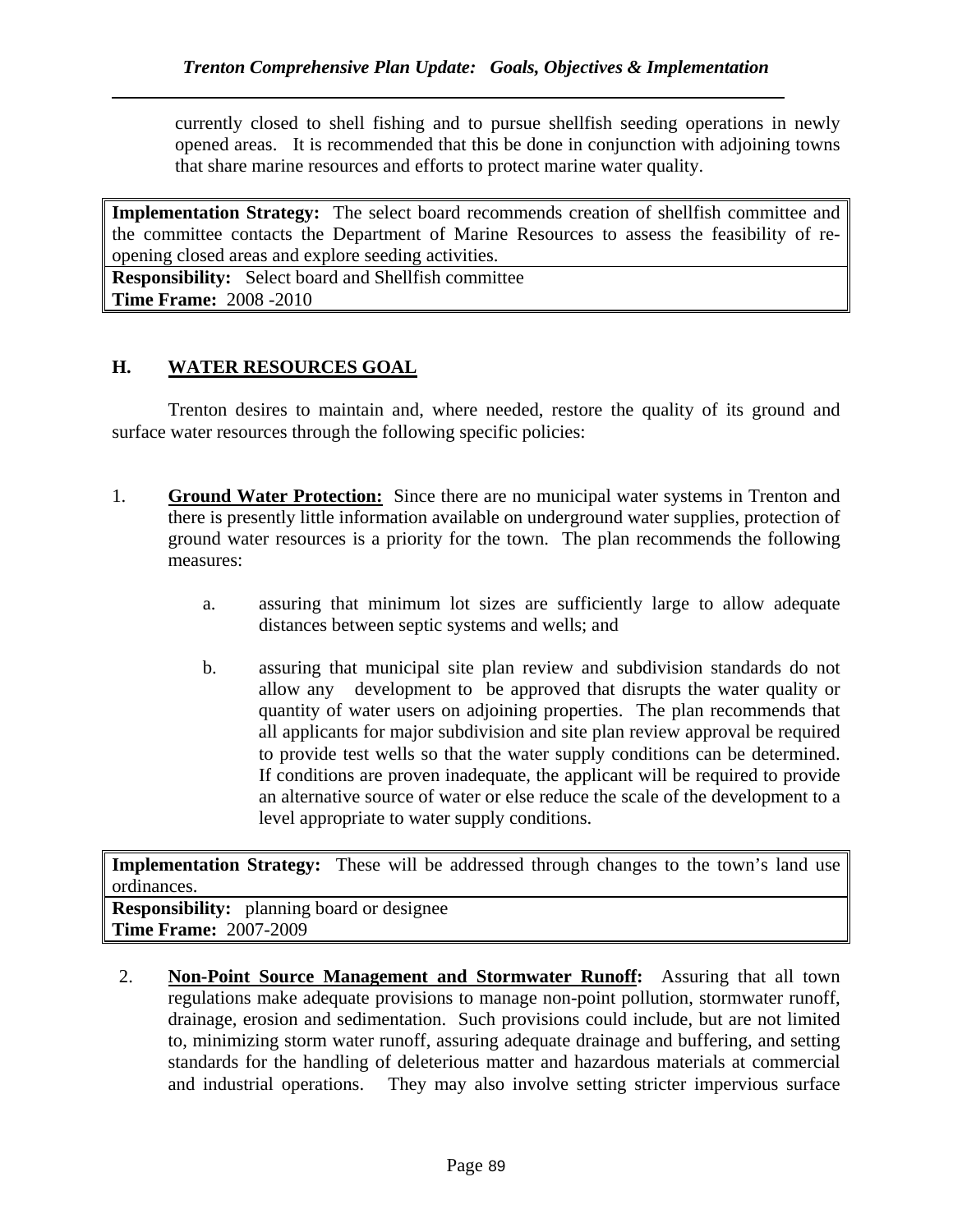standards for large-scale developments (those in excess of five contiguous acres) in order to prevent vast areas of a lot from being covered.

**Implementation Strategy:** This would be addressed through changes to the town's land use ordinances

**Responsibility:** planning board or designee **Time Frame:** 2007-2009

3. **Flood Plain Management**: The plan recommends that the town retain its current flood plain management ordinance and update this ordinance when recommended to do so by the State Planning Office Flood Plain Management staff.

**Implementation Strategy:** The planning board contacts the Hancock County Planning Commission and asks that it be informed when it is time to update the flood plain ordinance. At this time, the board recommends to town meeting that the ordinance be updated.

**Responsibility:** planning board **Time Frame:** ongoing

4. **Wetlands Protection**: The plan recommends that the town retain its current wetlands protection measures.

**Implementation Strategy:** This is a continuation of current policy.

**5.** Public water system protection: The plan recommends that public water systems (i.e., ones that serve the general public including those at restaurants, motels and the school) be protected by assuring that subdivision and site plan review applicants be required to identify any "public water supply source water protection area" in their submission materials to the planning board and notify the operators of these systems of their plans for the property.

**Implementation Strategy:** This would be addressed through changes to the town's land use regulations.

**Responsibility:** planning board or designee **Time Frame:** 2007-2009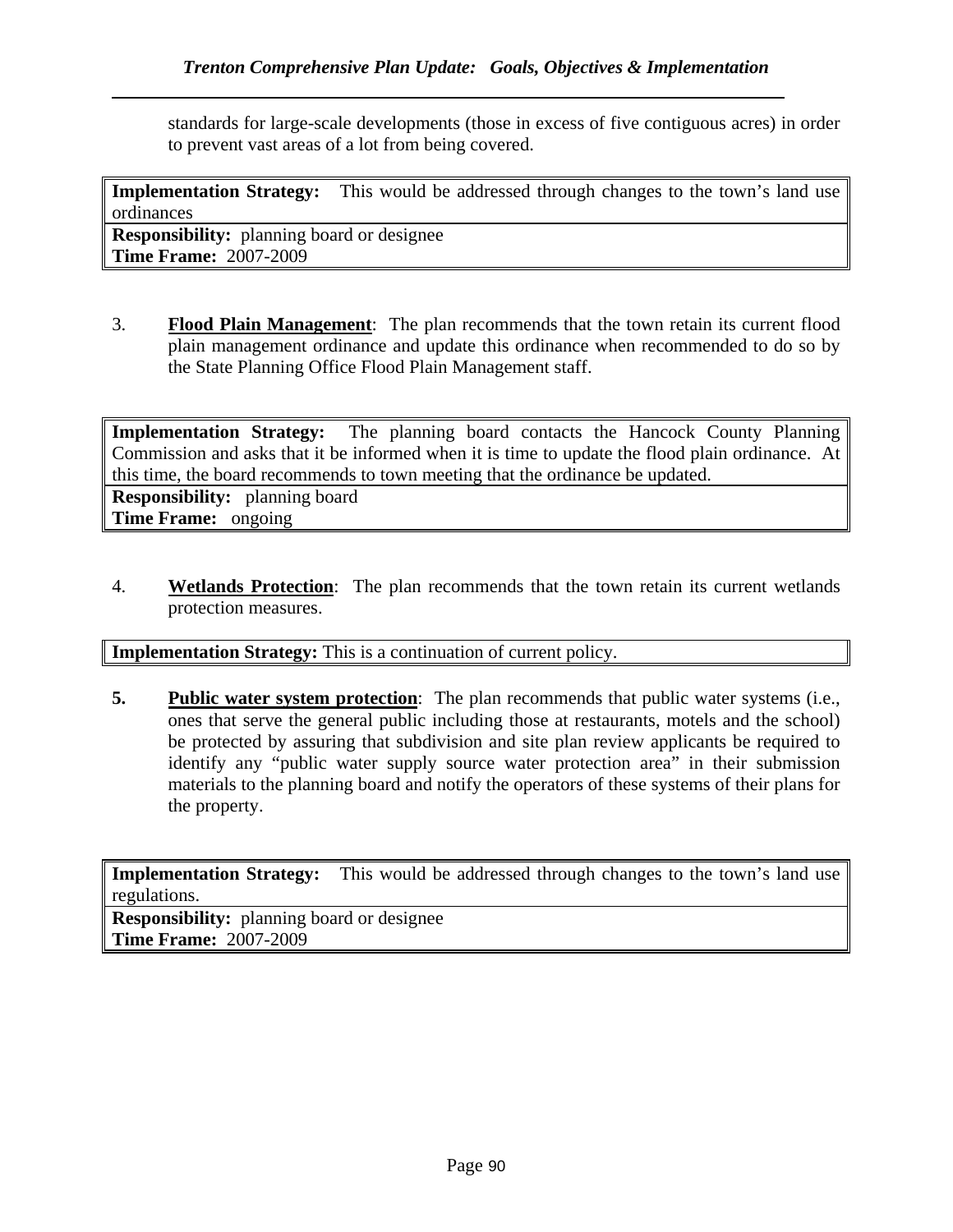#### **I. HISTORIC & ARCHAEOLOGICAL RESOURCES GOALS**

 In recognition of their importance to the town's historic character, Trenton seeks to protect and enhance its historic and archaeological resources. The plan recommends that this be accomplished through support of the following measures:

1. encouraging the historical society to work with the Maine Historic Preservation Commission to conduct a comprehensive survey of historic resources in town to identify potential structures and sites that are eligible for listing on the National Register of Historic Places and working with interested property owners to have their properties voluntarily placed on the Register;

**Implementation Strategy:** The historical society contacts the Maine Historic Preservation Commission to learn how it might best proceed. **Responsibility:** Historical Society **Time Frame:** 2007-2009

2. after completion of the survey, prepare a map showing key historic and pre-historic sites. This map shall serve as reference material for the planning board as it reviews development proposals (such as subdivisions, site plan review applications and other uses subject to planning board permitting authority) to assure it is aware of all potential historical sites. This information will be used by the planning board in determining if changes are needed in site layout, building footprints and the timing of construction in order to allow a more thorough assessment of relevant features;

**Implementation Strategy:** The planning board hires a consultant to prepare a digital map. It also undertakes drafting of the necessary changes in the land use ordinances. **Responsibility:** Planning board **Time Frame:** 2008-2010

3. explore options to develop secure storage and display areas for books, artifacts and items of historical interest and value.

**Implementation Strategy:** The historical society seeks grants and/or undertakes fund raising for this purpose.

**Responsibility:** historical society **Time Frame:** on-going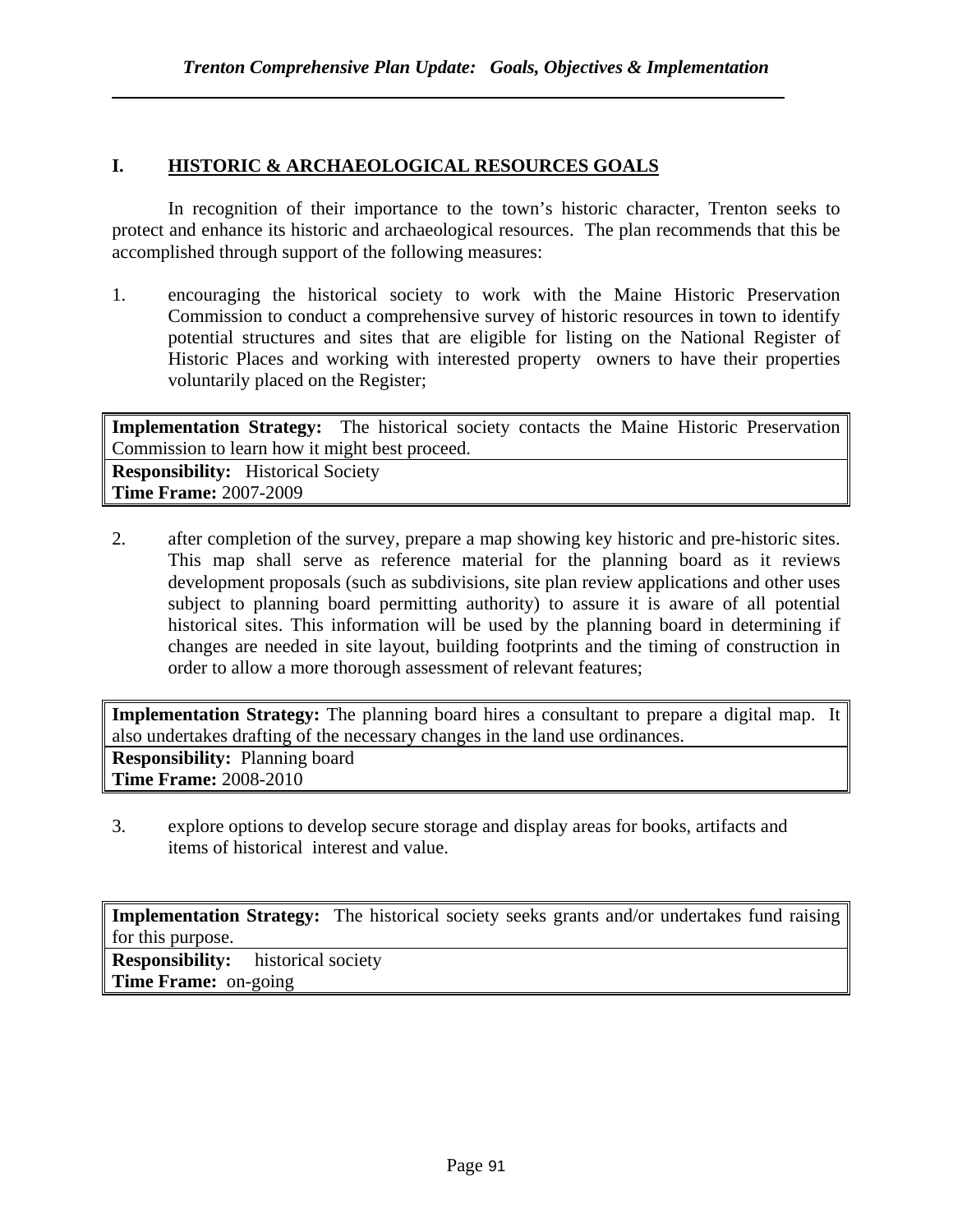# **J. NATURAL RESOURCES GOAL**

In recognition of their importance to the overall quality of life, the protection of open space, the preservation of hunting and fishing opportunities, significant wildlife and fisheries, and endangered species habitat the plan supports the protection and enhancement of Trenton's natural resources. The plan's *Future Land Use* section recommends that this be accomplished through the following specific measures:

1. designating large, unfragmented areas of natural wildlife habitat as rural in the future land use plan;

**Implementation Strategy:** This is addressed through the future land use plan.

2. Amending the subdivision and site plan review ordinance to require the identification of key natural features as identified in the plan. Require the applications to include proposed measures to mitigate any adverse impacts of development on these features. These measures may include shifts in building foot prints, mitigating steps in earth disturbance and changes in timing of construction;

**Implementation Strategy:** This will be accomplished through the land use ordinance revisions. **Responsibility:** Planning board **Time Frame:** 2006-2008

#### **K. AGRICULTURAL AND FOREST RESOURCES GOAL**

In recognition of their importance to the area economy, as open space and the town's rural character, the plan supports the preservation and enhancement of Trenton's farm and forest resources. The plan recommends that this be accomplished through the following specific measures;

1. designating large un-fragmented areas of open space and natural wildlife habitat as rural in the Future Land Use Plan;

**Implementation Strategy:** This is addressed through the Future Land Use Plan.

- 2. Making the following changes to land use ordinances:
- a. adding "right to farm and manage forest" provisions in the land use ordinance. This would exempt farm and forest activities in rural areas from certain noise and other nuisance standards provided that these exemptions are necessary for farm and forest operations; and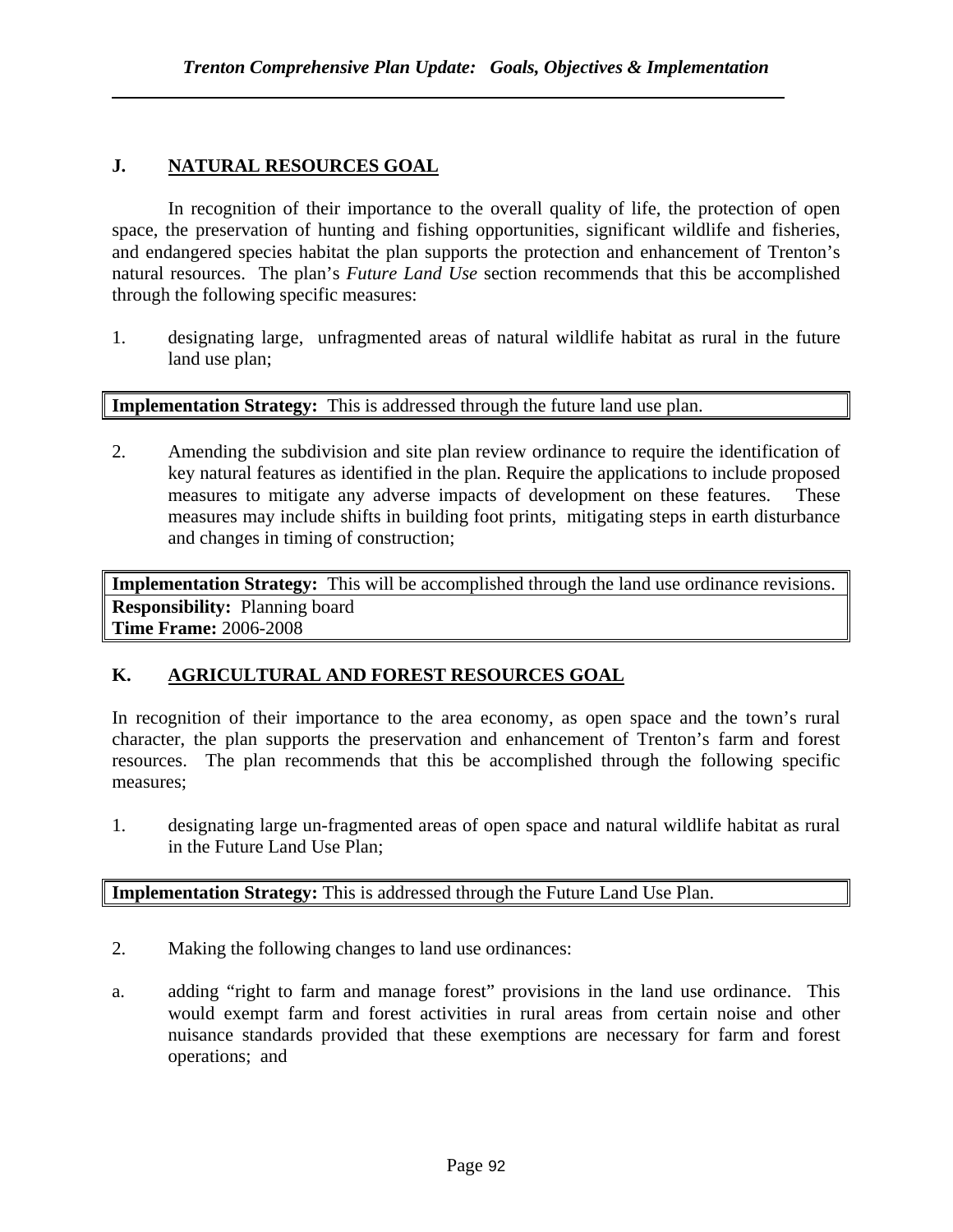b. adding a "liquidation harvesting" provision to the subdivision ordinance, which meets the requirements of 30-A MRSA 4404 (state statutory subdivision review criteria).

**Implementation Strategy:** This would be addressed through the land use ordinance changes. **Responsibility:** Planning board **Time Frame:** 2007-2009

3. Assuring that farm and forested-related uses such as food stands and small-scale saw mills are permitted in areas designated as rural in the Future Land Use Plan.

**Implementation Strategy:** This is addressed in the Future Land Use Plan.

#### **L. LAND USE GOAL**

Trenton seeks to preserve its current land use pattern while allowing ample opportunity for future growth. The plan recommends that the town revise its zoning standards to implement the measures proposed in the Future Land Use Plan. It supports the following measures:

1. **Managing commercial strip development:** the plan recommends that the town continue with its current measures to manage commercial strip development and that it create incentives to encourage more commercial uses to locate elsewhere (see village promotion measures below).

**Implementation Strategy:** This would be addressed by retaining the current land use ordinance provisions along Route 3.

- **2. Promoting village development:** The plan recommends that Trenton undertake the following measures to promote the development of a village center for the town (see also the Future Land Use Plan):
	- a. seek funding to develop a local road/sidewalk network serving the village area;
	- b. undertake enhancement measures such as tree planting, installation of street furniture and mini parks; and
	- c. make the following amendments to the Village District zoning provisions:
		- ii. allow multi-family housing (up to eight units per building);
		- iii. reduce the minimum lot size for residential uses to 20,000 square-feet per unit (if lot meets state septic system requirements) and 10,00 square-feet if on a central water and sewer system; and
		- iv. prohibiting new manufacturing uses.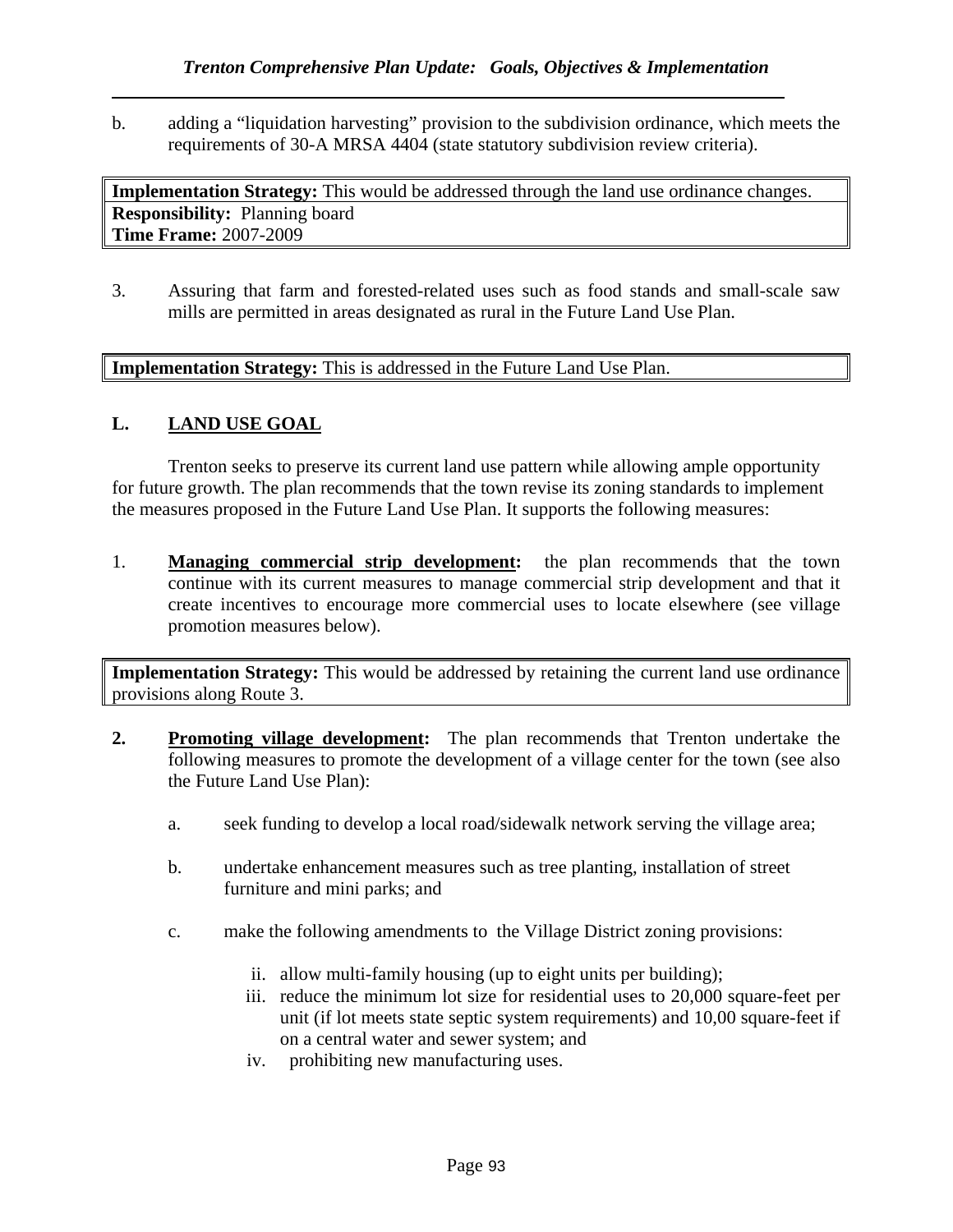**Implementation Strategy:** 2.a & 2.b: The town seeks grant funding for this purpose; 2.c: This would be addressed through the land use ordinance changes.

**Responsibility:** 2.a & 2.b: select board or its designee; 2.c: Planning board **Time Frame:** 2007-2009

**3. Airport coordination**: The plan recommends that the town continue to assure that its zoning is consistent with the requirements of the Federal Aviation Administration.

**Implementation Strategy:** This would be addressed by retaining the current land use ordinance provisions.

- **4. Rural Area Protection and Natural Resource Conservation:** In the interest of preserving undeveloped rural, forest, and scenic resources, and to avoid the costly extension of municipal services needed by the residential growth areas of town, the plan recommends the following measure:
	- a. restricting new commercial uses (other than neighborhood convenience stores) and multi-family uses from the area designated as rural in the Future Land Use Plan.

**Implementation Strategy:** This would be accomplished through changes to the land use ordinances. **Responsibility:** planning board. **Time Frame:** 2007-2009

**5. Contract Zoning:** In order to give voters greater input into the review of major land use decisions, the plan recommends that the town enact contract zoning provisions that would apply to uses that are not presently allowed in the Gateway, Rural Commercial and Rural Development districts. Under this recommended change, voter approval would be required to allow otherwise prohibited uses that exceed one acre of impervious surface provided that all performance standards of the ordinance for the district in question are met (see Future Land Use Plan, section 4.d)

**Implementation Strategy:** This would be accomplished through changes to the land use ordinances.

**Responsibility:** planning board. **Time Frame:** 2007-2009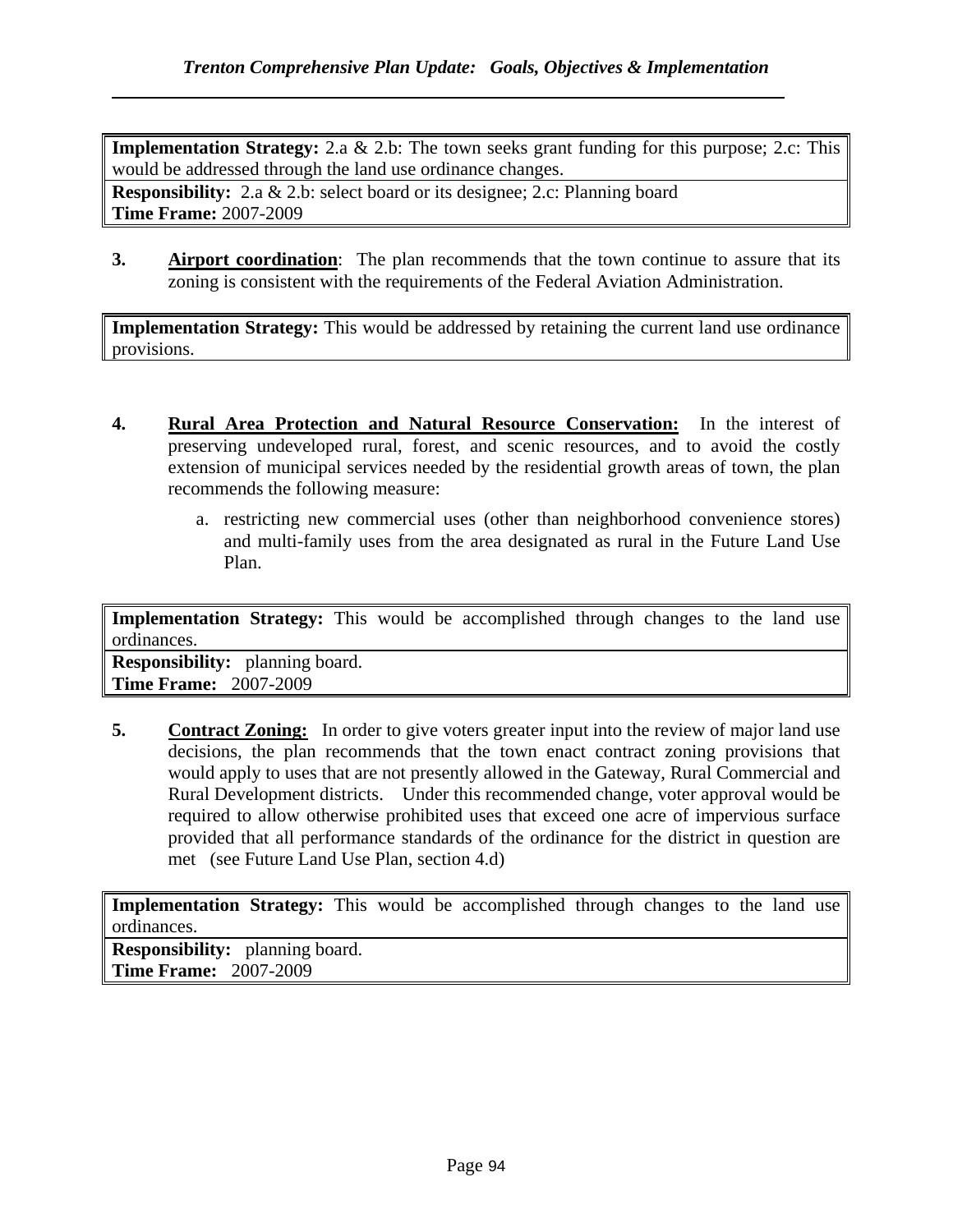#### **M. FISCAL CAPACITY GOAL**

Trenton seeks to promote fiscally sound development and policies that encourage longterm fiscal planning and the sharing of services with adjoining towns whenever proven practical. Specific fiscal polices are divided into three categories: alternative funding sources, fiscal planning and impact fees.

- **1. Alternative Funding Sources:** In the interests of minimizing demands on the property tax base, the plan recommends that the town undertake the following measures to develop and/or expand other funding sources:
	- 1. continuing to seek grant funds for projects and maintaining capital reserve accounts so that matching local sources of funds may be accumulated well before the grant application deadline;
	- 2. retaining the select board's the authority enact building permit fees based on a sliding scale that is related to the value of construction; and
	- 3. charging user fees for certain town services if proven equitable for all parties involved.

**Implementation Strategy:** 1. This is a continuation of current policy; 2. the town land use ordinances are revised to indicate that the select board review the fees on an annual basis to assure that they cover the costs of development review 3. The select board reviews current policies and determines if any additional user fees can be imposed;

**Responsibility:** 1& 3. select board; 2. the planning board and select board **Time Frame:** 2006 -2009

- **2. Fiscal Planning:** The plan recommends the following measures to promote long term fiscal planning in the hopes of mitigating the rate of future property tax increases:
	- a. Exploring the further sharing of services with other members of the MDI League of Towns and Ellsworth; and
	- b. Implementing a capital improvement plan (CIP) that will be revised annually. The CIP is an advisory document that summarizes planned major capital expenditures in Trenton over a six to ten-year period. The final decision on all expenditures will remain with the voters at town meeting.

**Implementation Strategy:** 2.a. this is on-going; 2.b. The select board and the budget committee update the CIP on annual basis

**Responsibility:** 2.a: this is on-going; 2.b: Select board and budget committee **Time Frame:** ongoing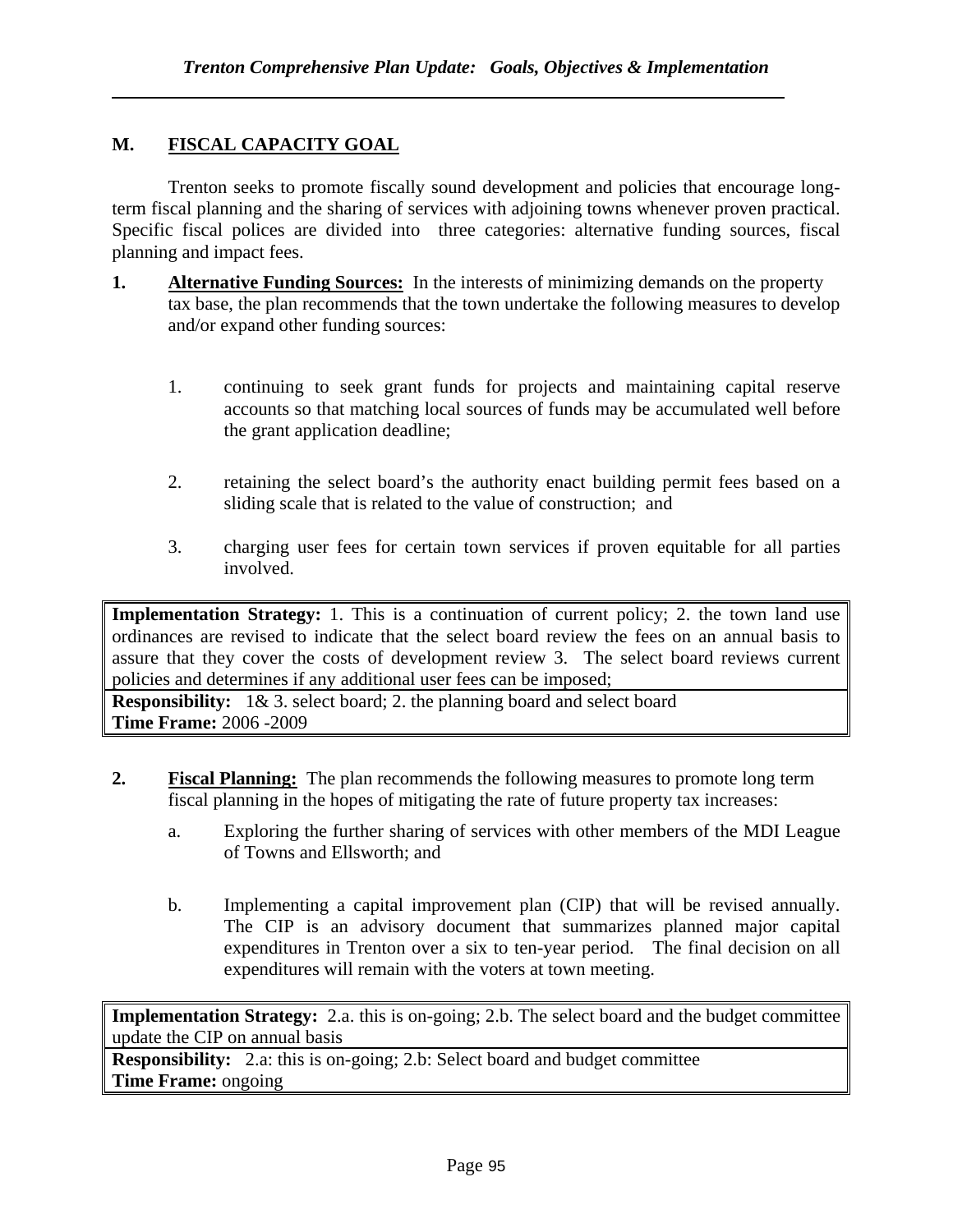**3.** Impact Fees: The plan recommends that the town retain its current impact fee ordinance.

**Implementation Strategy:** this is a continuation of current policy.

#### **N. CAPITAL INVESTMENT PLAN**

The capital investment plan (CInP) summarizes major capital expenditures that the town anticipates undertaking and is the first step in a capital improvement plan. Like the rest of the comprehensive plan, the CInP is advisory in nature. Final recommendations on funding each year are still made by the selectmen and budget committee and are subject to approval by town meeting vote. Capital expenses are defined as items with a useful life of at least five years that cost at least \$10,000. They are distinct from operational expenditures such as fuel, minor repairs to buildings and salaries.

 Capital expenditures may be funded in several ways. One is a single appropriation from a town meeting warrant article. Another is a transfer from surplus, which is the preferred option in Trenton rather than a capital reserve fund. A third is borrowing through bonds or loans. A fourth is grants, which usually require a local match. Other sources include state highway local road assistance grants, boat excise taxes and bonds.

 Anticipated capital expenditures as of April 2006 are shown on Table II.1. These include both recurring expenditures such as annual highway repairs and one-time expenditures such as major renovations. All expenditures are shown in 2006 dollars and are subject to inflation. The need for these expenditures is explained in the Inventory and Analysis section and each is explained briefly below.

The *annual road improvements* refer to ongoing maintenance and upgrade of town roads. These expenditures are funded by the MDOT Urban Rural Initiatives Program (URIP) and transfers from surplus. The *village development infrastructure matching grant fund* is a **recommended** appropriation for the town. It would serve as a source of matching funds for various state and federal grants.

The items are presented according to the year that they are expected to take place. They do **not** necessarily reflect the priority of a given item. The comprehensive plan recommended a number of capital expenditures. The *fire truck replacement* is expected in 2008. The *town office upgrade* would cover the costs of needed improvements to the town office.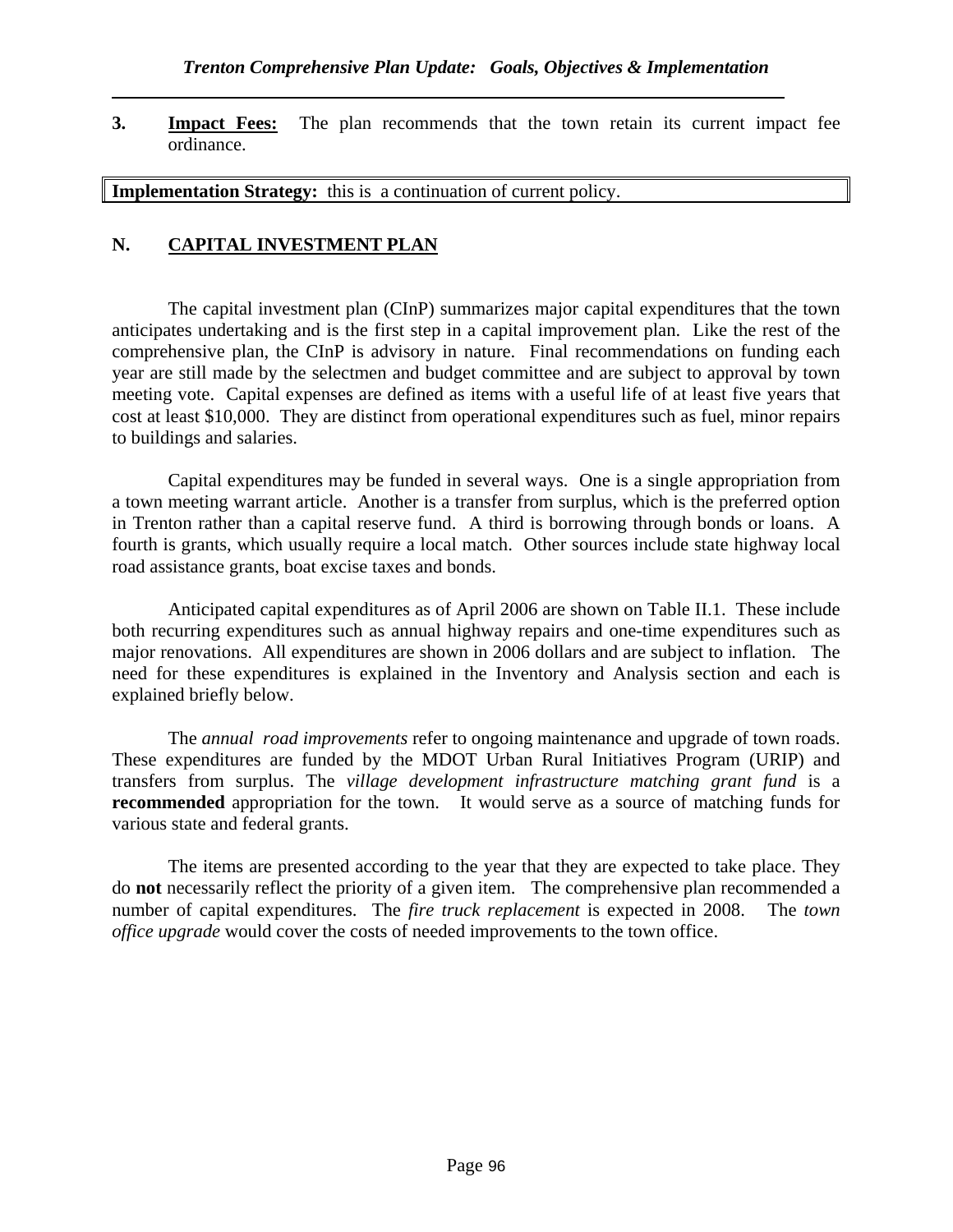| Table II.1<br>SUMMARY OF ANTICIPATED CAPITAL EXPENDITURES, 2007-2013 |                                                          |  |  |
|----------------------------------------------------------------------|----------------------------------------------------------|--|--|
| <b>COST</b>                                                          | <b>ANTICIPATED</b><br><b>YEAR/METHOD</b><br>OF FINANCING |  |  |
| \$70,000                                                             | Annually/ $2,5$                                          |  |  |
| \$50,000                                                             | 2010/1,2                                                 |  |  |
| \$175,000                                                            | 2008/1,2                                                 |  |  |
| \$100,000                                                            | 2012/1,2                                                 |  |  |
|                                                                      |                                                          |  |  |

Key: 1. Direct appropriation; 2.Surplus; 3. Matching state grant; 4. Bond; 5. MDOT URIP funding; 6. Boat excise tax revenues; 7. Bonded debt; 8. motor vehicle excise tax revenues  $p.a. = per annum$ 

**NOTE:** This information is current as of April 2006, changes may have occurred since that date.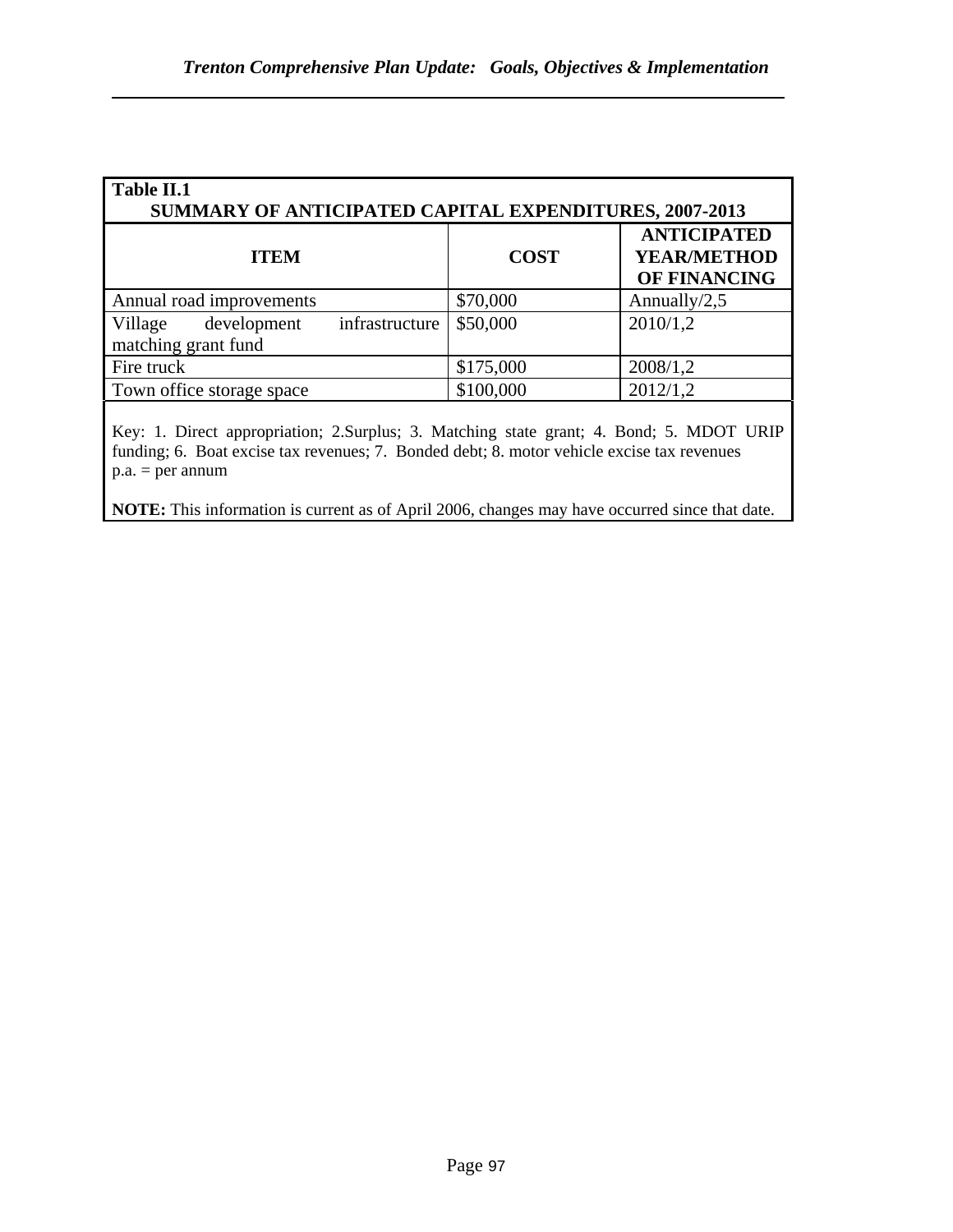# **O. REGIONAL COORDINATION GOAL**

Trenton promotes regional coordination whenever it is of mutual benefit to all parties. These regional measures are addressed throughout these goals and objectives and are summarized below.

| SUMMARY OF POLICIES REQUIRING REGIONAL<br><b>COORDINATION</b> |                            |  |
|---------------------------------------------------------------|----------------------------|--|
| <b>Topic</b>                                                  | <b>Supporting Policies</b> |  |
| Economy                                                       | B.1                        |  |
| Housing                                                       | C.5                        |  |
| Transportation                                                | D.3, D.9                   |  |
| <b>Fiscal Capacity</b>                                        | N.2                        |  |

# **MAINE'S GROWTH MANAGEMENT GOALS**

1. To encourage orderly growth and development in appropriate areas of each community, while protecting the State's rural character, making efficient use of public services and preventing development sprawl.

**Related Policies:** A. & E.

2. To plan for, finance and develop an efficient system of public facilities and services to accommodate anticipated growth and economic development.

**Related Policies:** E. & M.

3. To promote an economic climate that increases job opportunities and overall economic well-being.

**Related Policies:** B

4. To encourage and promote affordable, decent housing opportunities for all Maine citizens.

**Related Policies:** C

5. To protect the quality and manage the quantity of the State's water resources, including lakes, aquifers, great ponds, estuaries, rivers and coastal areas.

**Related Policies:** G & H

6. To protect the State's other critical natural resources, including, without limitation, wetlands, wildlife and fisheries habitat, sand dunes, shore lands, scenic vistas, and unique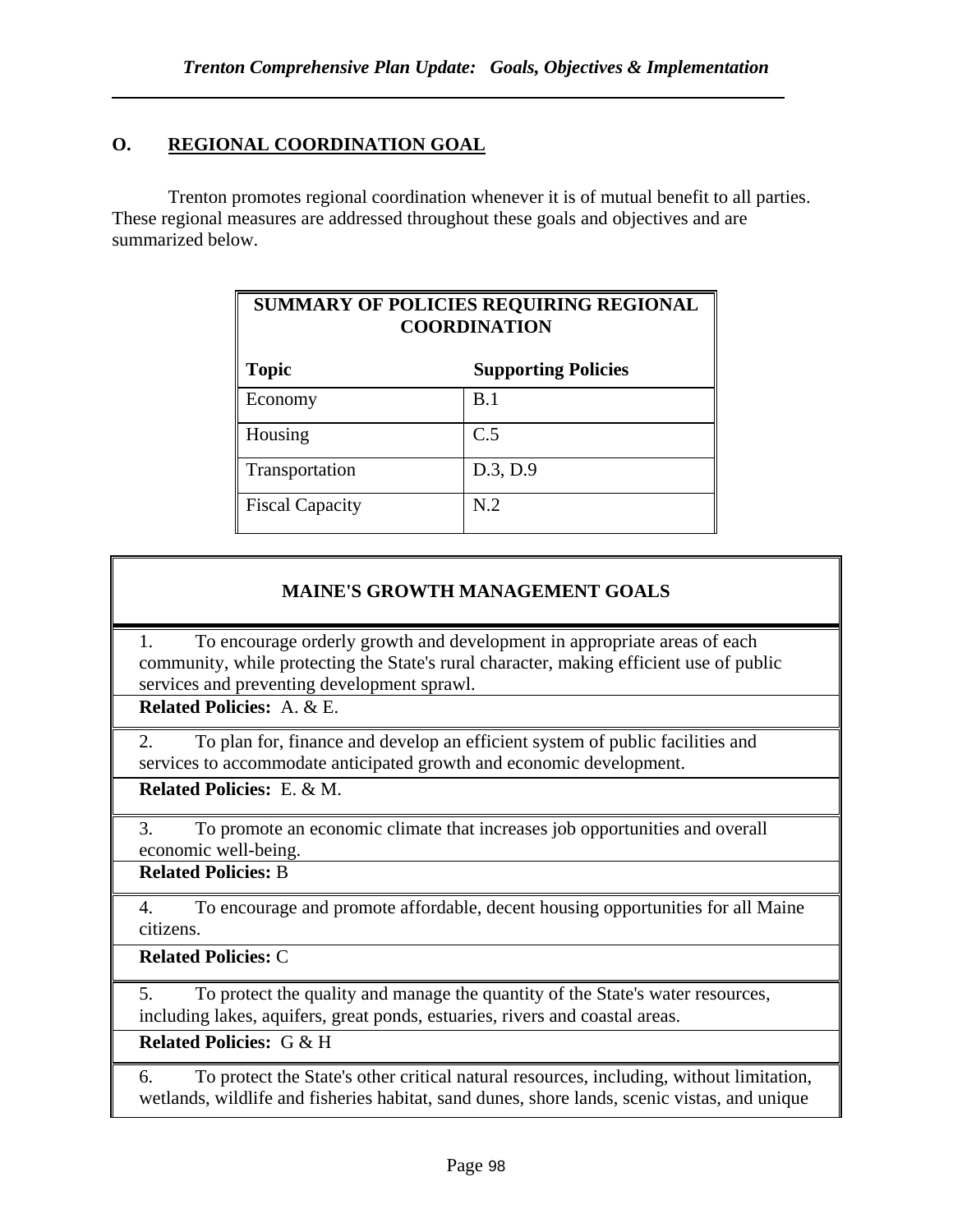natural areas.

#### **Related Policies:** J

7. To protect the State's marine resources industry, ports, and harbors from incompatible development, and to promote access to the shore for commercial fishermen and the public.

**Related Policies**: G

8. To safeguard the State's agricultural and forest resources from development which threatens those resources.

**Related Policies:** K

9. To preserve the State's historic and archeological resources.

#### **Related Policies:** I

10. To promote and protect the availability of outdoor recreation opportunities for all Maine citizens, including access to surface waters.

**Related Policies:** F

## **MAINE'S COASTAL POLICIES**

**1. Port and Harbor Development.** Promote the maintenance, development and revitalization of the State's ports and harbors for fishing, transportation and recreation.

**Related Policies:** not applicable

**2. Marine Resource Management.** Manage the marine environment and its related resources to preserve and improve the ecological integrity and diversity of marine communities and habitats, to expand our understanding of the productivity of the Gulf of Maine and coastal waters, and to enhance the economic value of the State's renewable marine resources.

**Related Policies:** G.2 & G.3

**3. Shoreline Management and Access.** Support shoreline management that gives preference to water dependent uses over other uses, that promotes public access to the shoreline, and that considers the cumulative effects of development on coastal resources.

**Related Policies:** G.2

**4. Hazard Area Development.** Discourage growth and new development in coastal areas where, because of coastal storms, flooding, landslides or sea level rise, it is hazardous to human health and safety.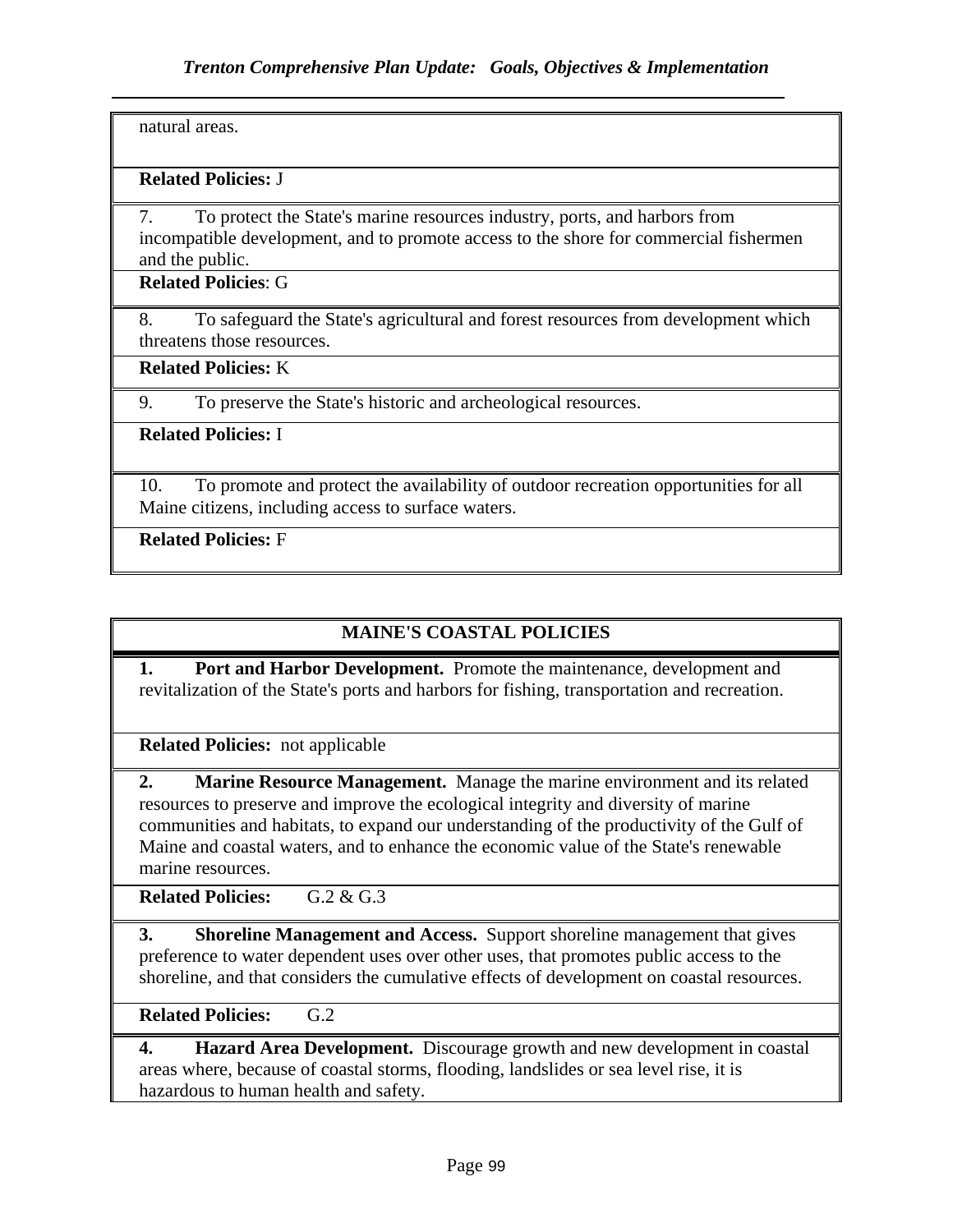**Related Policies:** (This is addressed through existing shoreland and floodplain ordinances)

**5. State and Local Cooperative Management.** Encourage and support cooperative state and municipal management of coastal resources.

**Related Policies:** G.3

**6. Scenic and Natural Areas Protection.** Protect and manage critical habitat and natural areas of state and national significance and maintain the scenic beauty and character of the coast even in areas where development occurs.

**Related Policies:** D.4

**7. Recreation and Tourism.** Expand the opportunities for outdoor recreation and encourage appropriate coastal tourist activities and development.

**Related Policies:** F.1 & F.2

**8. Water Quality.** Restore and maintain the quality of our fresh, marine and estuarine waters to allow for the broadest possible diversity of public and private uses.

**Related Policies:** G.2, H.1 & H.2

**9. Air Quality.** Restore and maintain coastal air quality to protect the health of citizens and visitors and to protect enjoyment of the natural beauty and maritime characteristics of the Maine coast.

**Related Policies:** not applicable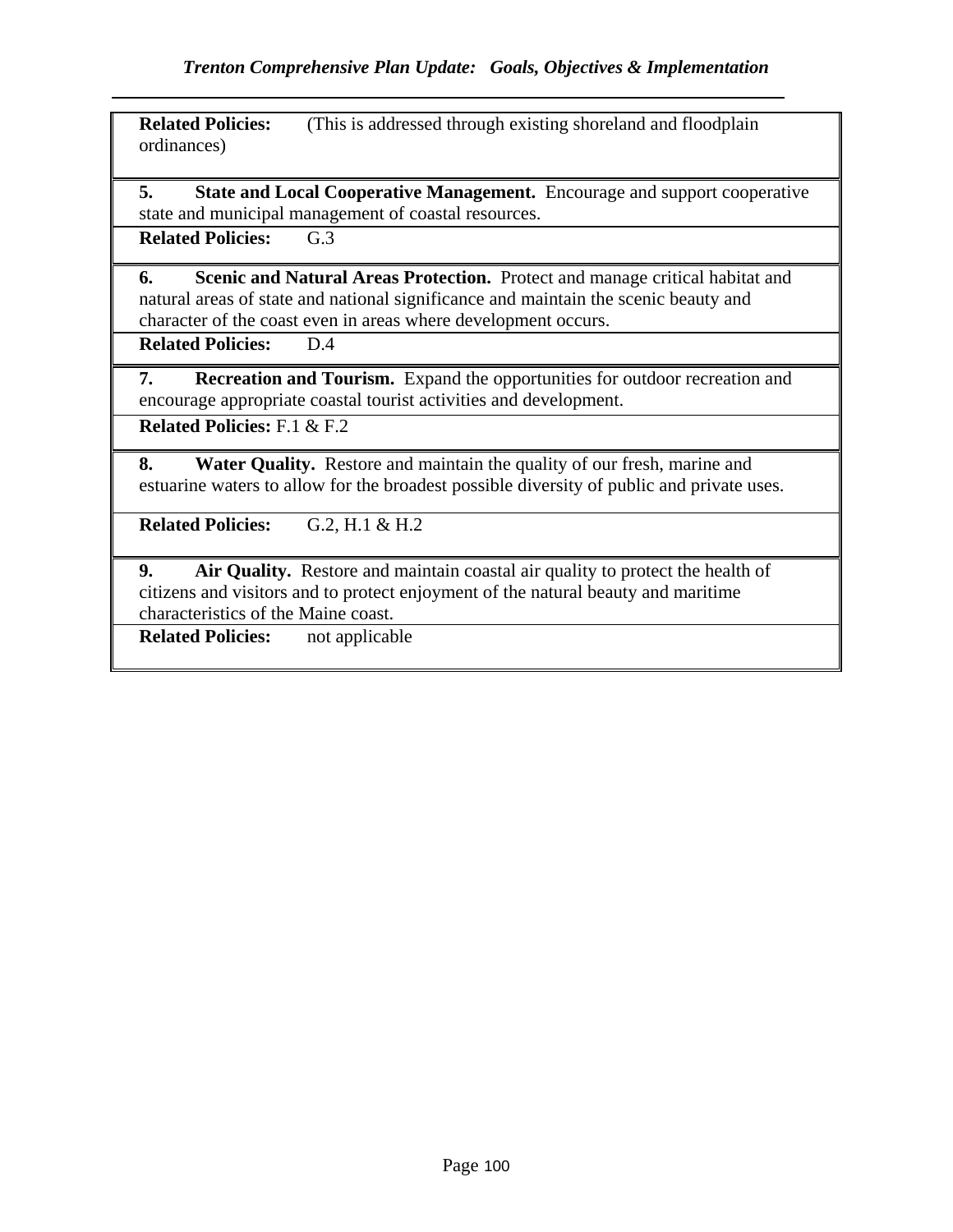# **SECTION III**

# **FUTURE LAND USE**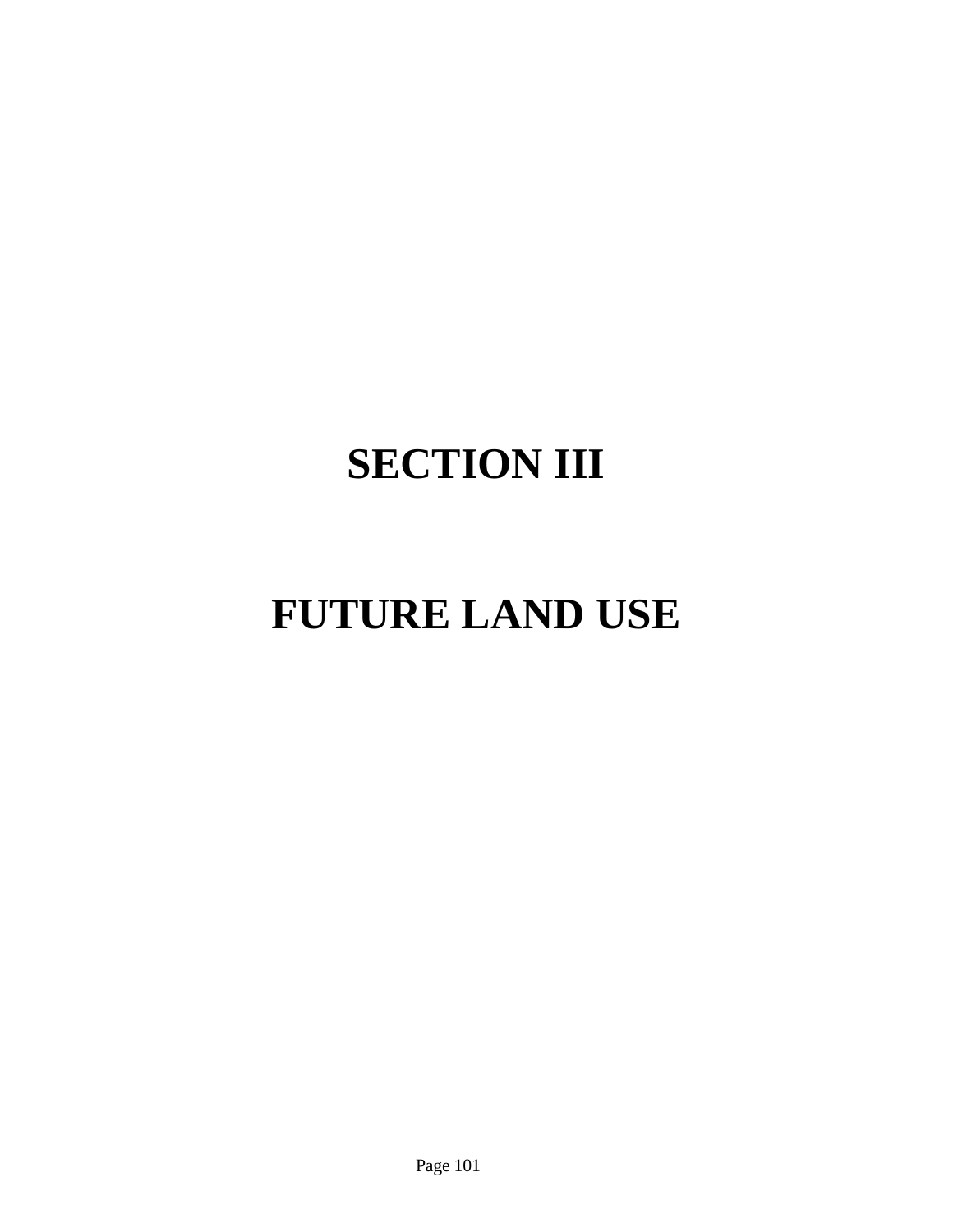# **THE TRENTON FUTURE LAND USE PLAN**

#### **1. Introduction**

The future land use plan (FLU) is a vision of what Trenton residents want their town to look like in the future. Its goal is to allow sufficient land for expected growth while also encouraging other parts of town to remain relatively rural. The FLU is also designed to help Trenton preserve its business-friendly atmosphere by allowing adequate land for commercial and manufacturing development.

Specifically, this section:

- a. estimates the amount of land needed for future development;
- b. establishes criteria for growth and rural areas;
- c. proposes a future land use scheme for Trenton; and
- d. recommends areas for growth and rural development.

#### **2. Land Needed for Future Development**

It is important to base the future land use plan on an estimate of how much land will be needed for various uses. While there is no precise way to predict the acreage that will be developed, some general estimates can be made. These are based on a review of recent development trends.

The data presented in the *Inventory and Analysis* section of the plan indicated that the town is growing rapidly. The data in table C.6 show that there will be a total of 727 year-round, occupied dwelling units by 2015. This would be a 26 percent increase (or 152 units) from 2000.

Assuming an average of one acre per unit, this means that there would be approximately 152 additional residential acres in town by 2015. This estimate does not include likely commercial, manufacturing and other forms of development. To allow for some unforeseen growth, it will be assumed that 300 additional residential acres would be needed. As mentioned in the *Existing Land Use* chapter, the plan assumes that there would also 250 additional non-residential acres of development. The combined residential land (300 acres) and non-residential land (250 acres) amounts to 550 acres of additional developed land.

Table L.3 indicates that there are about 11,500 acres of land in Trenton. Obviously, the town has ample land to accommodate future growth. However, not all of the available land is suitable for residential development. For example, about 40 percent of the soils in town have a very low suitability for development. Other land is already developed.

More important than the total acreage of development is where it will take place if there is no change in the town's approach to managing its own development. Much of the town's vacant land is in the center portion of the town. It is held in generally large parcels and has limited, if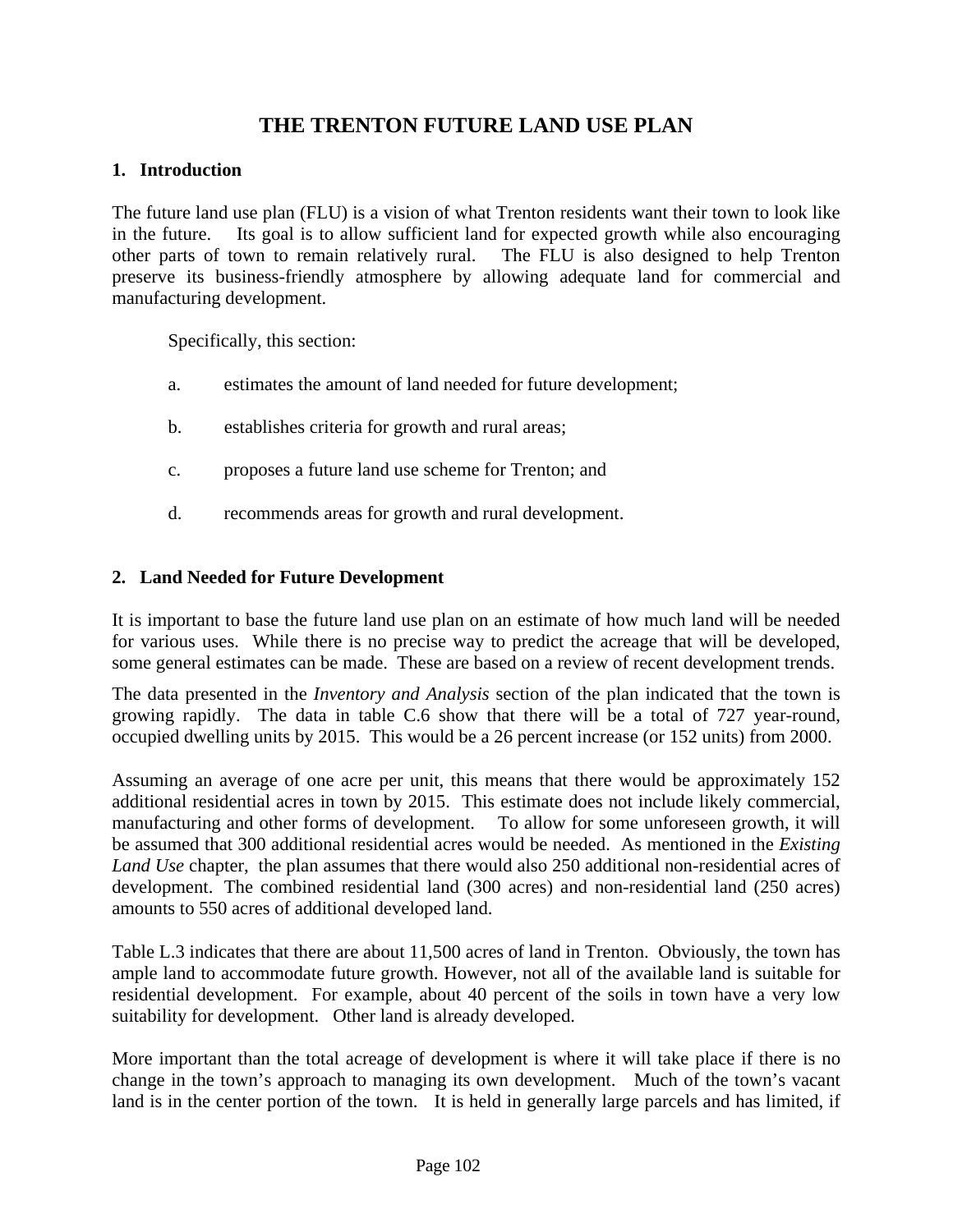any road access. This means that there is the risk of overdevelopment immediately along existing roads.

#### **3. Criteria for Growth and Rural Areas**

The plan recommends that several factors be considered in designation growth and rural areas. These include following:

#### **a soils**

As mentioned above, about 40 percent of the soils in town have a very low suitability for development. Normally, concentrations of poor soils should be avoided as growth areas.

#### **b. roads and infrastructure**

Growth areas need to be well served by roads if they are going to attract much development. However, excessive development immediately along a major road such as Route 3 can result in traffic problems. Rather, policies that promote development adjacent to major roads (rather than having their immediate access from such roads) should be encouraged. The town has already enacted measures to avoid the overdevelopment of Route 3. It is important that these measures remain in place.

As mentioned above, much of the inland area of Trenton is not well served by roads and is not suitable for a concentration of growth. It is important to keep such areas rural. If intensely developed, not only does the town lose its rural character but municipal service costs may increase. It is more costly on per home basis to provide services such as town road maintenance, school bus service and emergency vehicle response in lightly developed rural area than to the same number of homes in a more densely settled area.

There are no areas of Trenton presently served by a publicly owned water or sewer system. This limits opportunities for higher density development. However, if the town does pursue plans to develop a village center, there is the possibility of obtaining funds for a water or sewer system.

#### **c. Existing built-up areas**

As has been mentioned throughout this plan, Trenton does not have a village center. The recent residential development pattern has consisted primarily of subdivisions adjacent to existing roads. Commercial development has located primarily in a spread out manner along Route 3. This means that there are no intense concentrations of existing development such as a village. Furthermore, there are few places left along existing roads with vacant, developable land.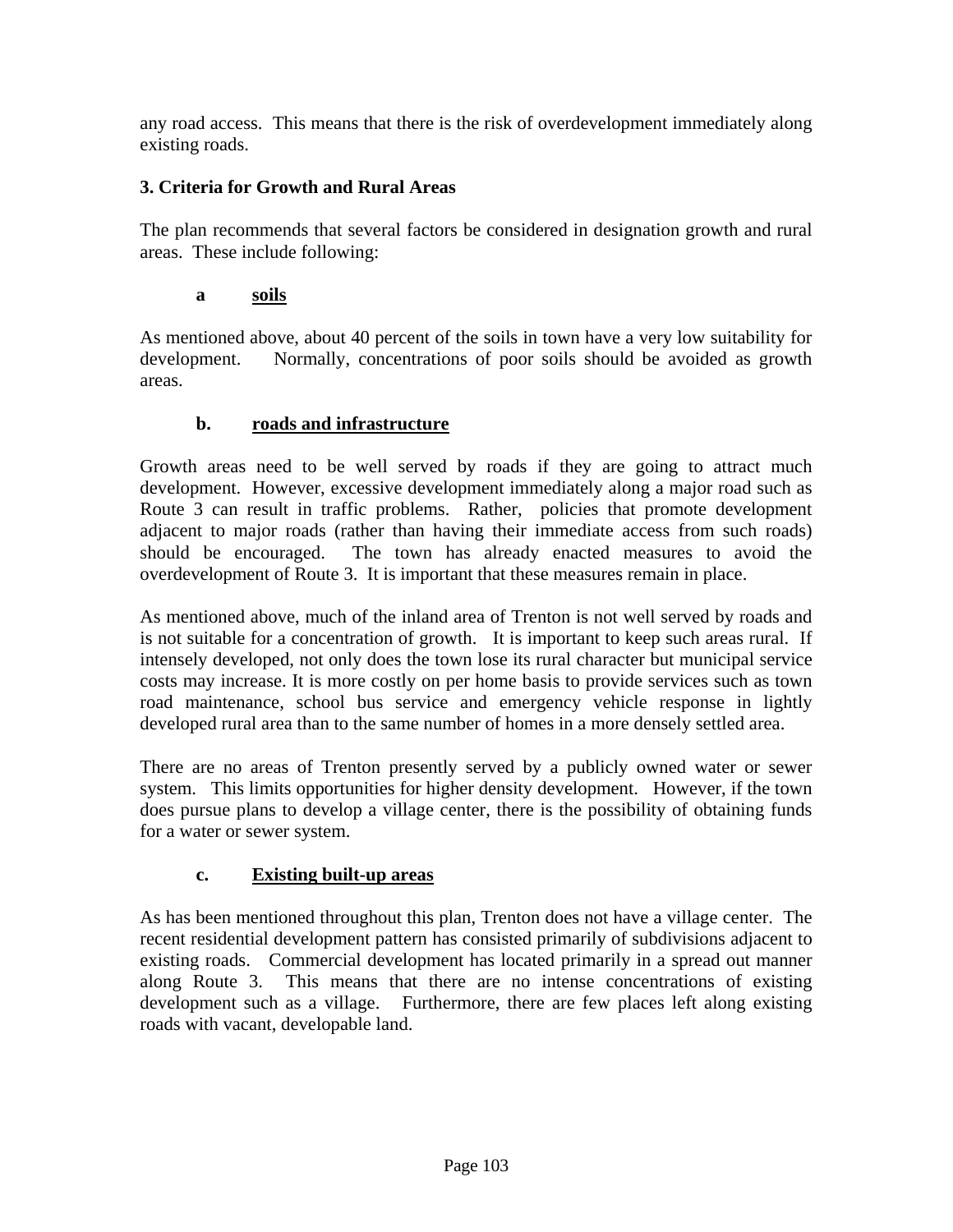#### **d. Areas with development constraints and key natural resource features**

The major development constraint is poor soils. Areas with concentrations of poor soils are not suitable for higher density development. The *Natural Resource* chapter stresses the important of large, unbroken tracts of land as wildlife habitat. This is another reason for minimizing the amount of development in the central portions of town.

#### **e. conclusions**

While the town is projected to face substantial growth, Trenton has few areas that are readily suitable for higher density residential growth. The plan recommends that the town expand its existing growth areas as described below.

#### **4. A Future Land Use Scheme for Trenton**

#### **a. An Overview**

This section presents the recommended future land use proposal for Trenton. It aims to keep the rural parts of town relatively rural while assuring that there is adequate land for residential, commercial, manufacturing and other forms of development. As much as possible it builds on recent development patterns in town.

Since planning is an ongoing process the recommendations in this plan must be reviewed every few years. If they prove overly restrictive, the town may want to recommend some changes. Similarly, it may find that some of the recommendations prove insufficient to manage growth and development.

The plan recommends only minor changes to Trenton's land use ordinances. Overall, it urges the retention of the current overall standards. Specific changes are recommended in this section (*Future Land Use*) and in the *Goals and Objectives*. These changes are necessary to implement the plan's recommendations. Other implementation strategies include municipal capital investments and seeking grant funds for various projects. These are also discussed in the goals and objectives.

The current shoreland zoning standards would be retained unless necessary to meet the latest state shoreland zoning guidelines. No changes in the shoreland boundaries are recommended. This would include the inland wetlands presented protected by Resource Protection zoning.

There are some land use standards that would apply to all districts. One is that accessory apartments would continue to be allowed without any change in the overall lot density in all zones unless prohibited by state shoreland zoning standards or on-site soil and water conditions. The rationale for this provision is to make it easier for households to house a family member in a separate apartment from the primary home.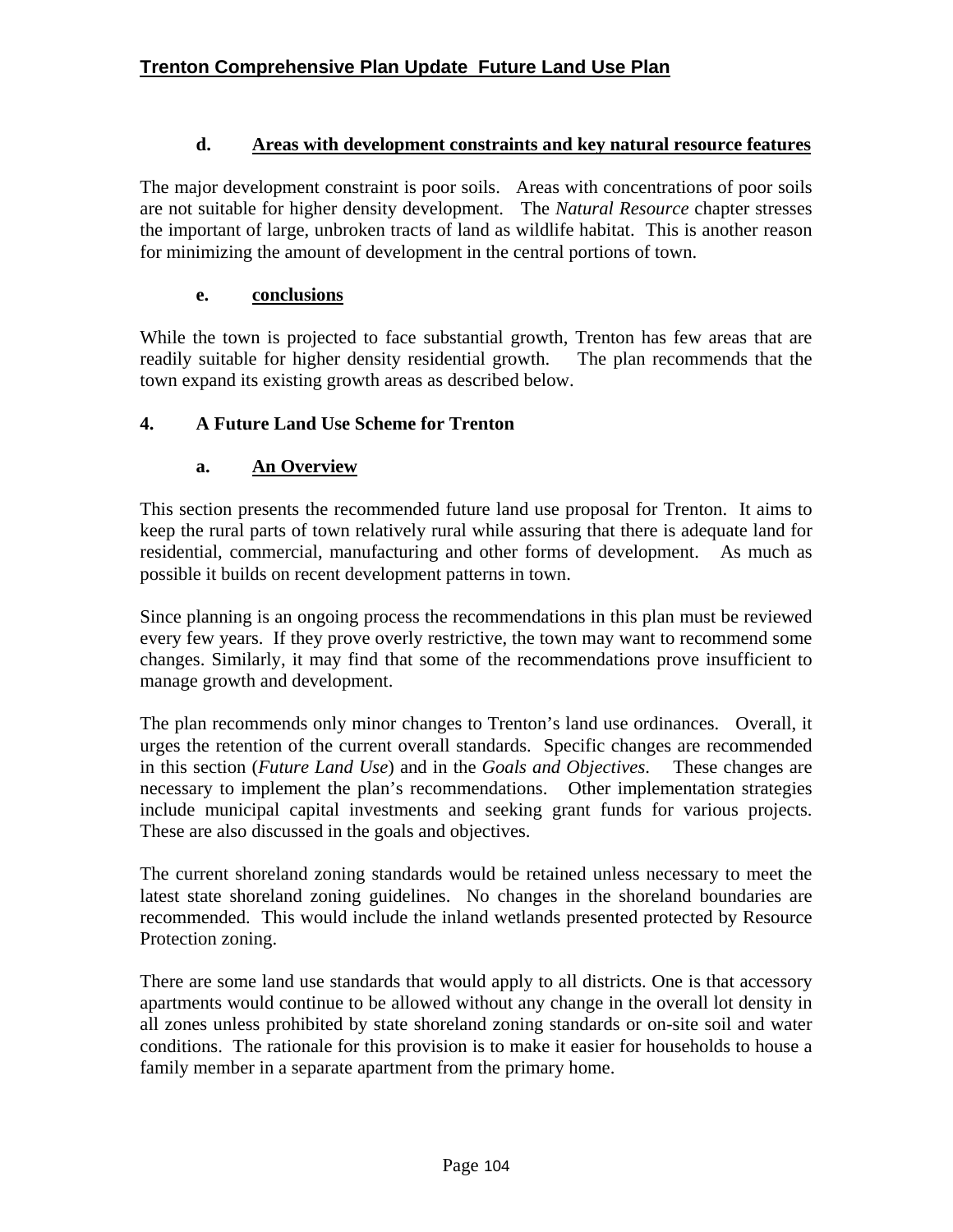Another is the minimum threshold for a cluster development to be reduced to five acres from the current fifteen acres. This will make it easier for small-scale cluster development to occur. Another incentive for cluster development would be to give the planning board the authority to require that any subdivision of ten or more units have its preliminary sketch plan submitted showing both a cluster alternative and a conventional subdivision. This will give the planning board greater leverage in encouraging use of cluster development. The planning board would be able to waive standard road frontage requirements in the event the cluster option was used.

Home-base occupations would also continue to be allowed in all districts (unless prohibited by shoreland zoning requirements) provided they meet the current standards of the zoning ordinance. These uses are an important source of income in most small towns. They also help many small businesses to begin.

#### **b. The Village Area**

The purpose of the village area is to attract small-scale commercial and residential development. The plan recommends that this area be expanded to cover the area shown on the Future Land Use map. The current residential minimum lot size per single family home would be reduced from 40,000 square-feet to 20,000 square-feet contingent upon the lot meeting state septic system and well placement requirements.. Residential lot frontage requirements would be reduced to 150 feet. This would be contingent upon the lot meeting state requirements for septic systems and water supply. If both public water and sewer were available, the lot size could be reduced to 10,000 square-feet. The purpose of these recommended changes is to encourage the development of a higher density village area. There would be no change in the current residential lot coverage requirement of 60 percent.

The minimum lot size for commercial uses would be reduced to 20,000 square-feet with 150 feet of frontage. The maximum commercial lot coverage would be increased from 60 percent to 75 percent. These changes would facilitate more village-scale commercial uses. This is important if the village is to attract businesses aimed at local customers.

The current list of permitted uses would continue. These allow commercial and multifamily uses if the ground floor area does not exceed 3,000 square-feet. Manufacturing uses, however, would no longer be permitted.

To encourage the development of a pedestrian-friendly street network, the plan recommends that all streets within the village area be required to have sidewalks. While parking would normally be required on-site for all uses, this requirement would be waived if there were communal parking available within walking distance of the use. In such cases, developers could contribute to a fund to construct shared parking lots.

In addition to these land use ordinance changes, the plan recommends that the town seek grant funds to improve the village infrastructure. This would be part of an overall village master plan developed in conjunction with a private developer. Specific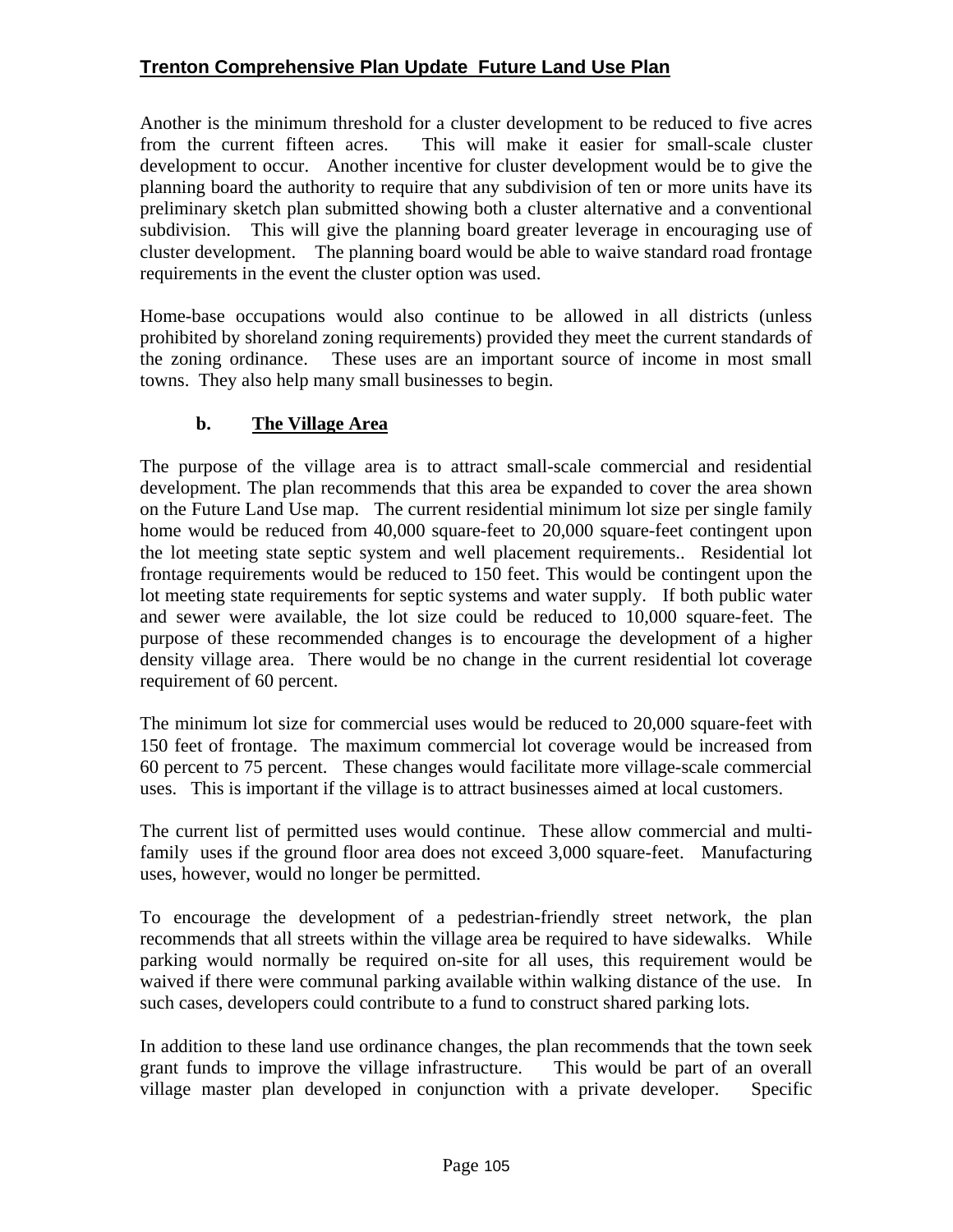improvements may include, but are not limited to, roads, sidewalks, landscaping, shared parking facilities and water and sewer.

The plan also recommends several road improvements. These are based, in part, on the recommendations of the *Strategic Management Plan for the Route 3 Corridor and Trenton Village* and the Transportation Goals and Objectives of this plan.. One recommended improvement is the realignment of the Route 230-Route 3 intersection north of its current location to a point opposite the airport entry road. Another is building connecting roads from this realigned intersection to the business park and the school. These connections would allow residents access to these facilities without going onto Route 3. The third recommendation is the development of a village street network.

## **c. Manufacturing Areas**

The plan recommends that the current business park areas be retained. There is presently no need to expand these areas or change the zoning standards. Access to the business park near the school would be improved by the proposed connecting road to the village.

#### **d. Commercial Areas**

Apart from the Village District, commercial uses are presently allowed in the Gateway Commercial, Airport Commercial/Industrial, Rural Commercial and Rural Development Districts. The plan recommends that the current district boundaries and permitted uses be retained for these areas. One exception would be for uses that exceed one acre of impervious surface in the Gateway, Rural Commercial and Rural Development Districts that are otherwise not allowed. Such uses would be allowed on a contractual zoning basis subject to the approval of the town meeting.

## **e. Residential Growth Area**

The proposed boundaries of the Residential Growth Area are shown on the Future Land Use map. The purpose of this district is to attract primarily single family (and accessory apartment) uses on individual lots. The minimum lot size would be 40,000 square-feet with 150 feet of frontage.

The other lot standards would largely follow those in the current Residential district. One difference would be that new commercial retail operations and uses such as campgrounds would no longer be allowed. The rationale for these changes is to assure that the area remains attractive for residential development.

To help encourage the development of lots set back from the road, the maximum distance between turnarounds or hammerheads would be 2,000 feet. Otherwise, it may prove difficult to develop deep lots.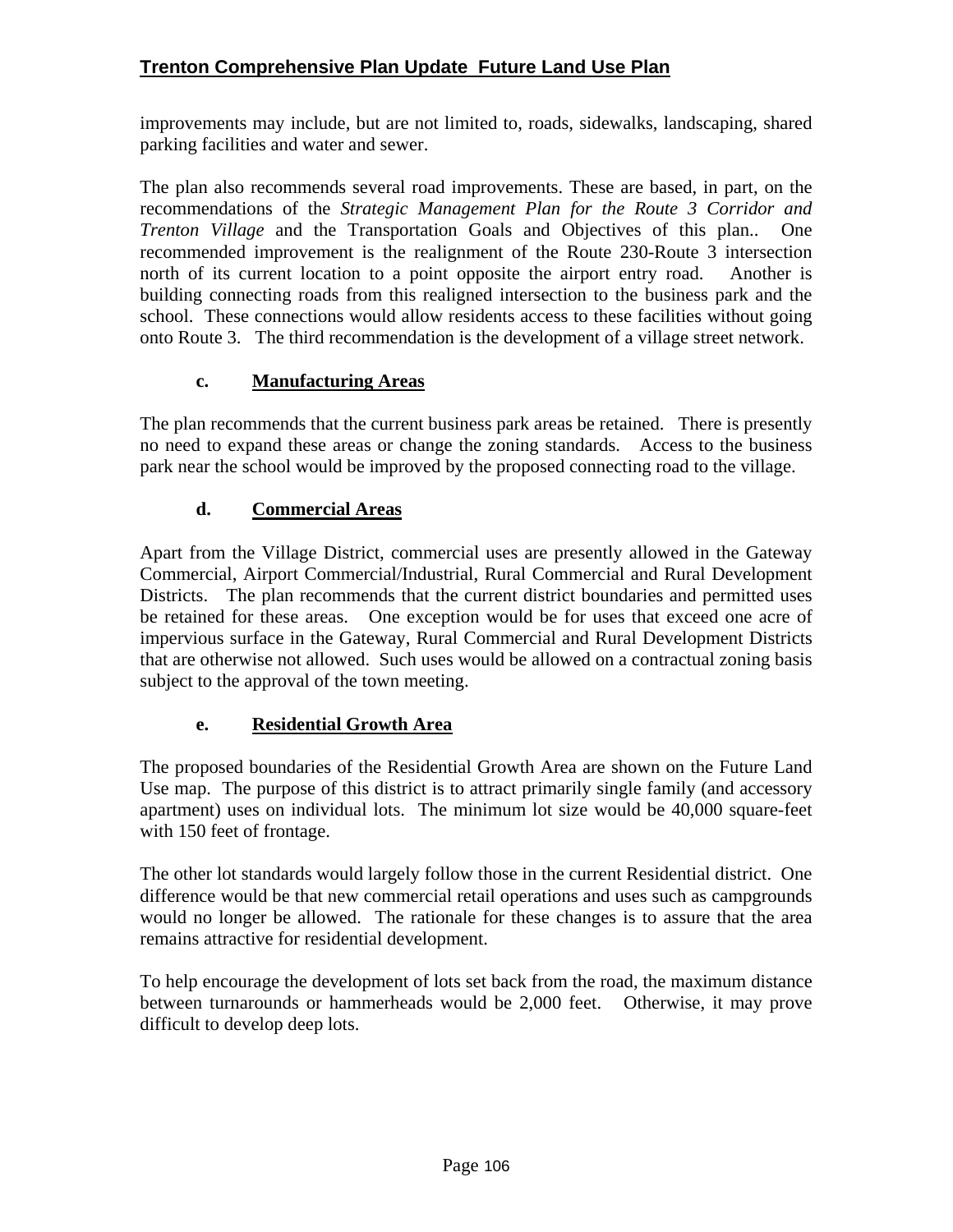## **f. Residential Areas**

The purpose of this district is to attract lower density rural development while minimizing impacts on natural resources and rural character. Apart from single family residential, accessory apartments and duplexes, allowed uses would include neighborhood stores and campgrounds. Traditional rural uses such as farm stands, farm equipment storage and portable saw mills would also be allowed. This would not be an area where other sorts of commercial development would be encouraged. New multifamily development would not be permitted in this district.

New residential development would be required to have a minimum average density of 40,000 square feet per unit. There would be a road frontage requirement of 200 feet. The maximum length of a cul-de-sac or hammerhead would be 3,000 feet. These restrictions help assure that the development that does take place will be relatively low density and rural in nature.

## **4. Measures to Distinguish Between Growth and Rural Areas**

The plan proposes several measures to distinguish between growth and rural areas. The purpose of these distinctions is to encourage the majority of residential growth to locale in growth areas. They also serve to encourage all new commercial growth except for small-scale neighborhood operations and home occupations to locate in growth areas. The rural areas of town are those designated Resource Protection and Residential. All other areas outside of the shoreland are considered growth. However, the current Rural Commercial zone has a minimum lot size of five acres for commercial uses. This limits how much commercial development can occur in this growth area. Multifamily uses are only permitted in certain sections of the growth area and are not allowed in the rural area.

One major difference between growth and rural areas is the minimum lot size for residential uses. The lot size in the Village area is recommended to be as low as 10,000 square-feet, if served by water and sewer. In the Rural Residential area a 40,000 squarefoot minimum is proposed.

The plan also has recommendations that town seek grant funds for making investments in the village area. This will help make this growth area more attractive to development. Of particular importance are the proposed road improvements and the re-alignment of the Route 230-Route 3 intersection.

#### **5. Benchmark Measurements**

In order to evaluate the effectiveness of this plan in guiding development primarily toward growth areas, the plan recommends benchmark measurements. One measurement shall be that all commercial development (with the exceptions noted 3.f *Rural Residential*) locates in the designated growth areas. Another measure would be that 70 percent of all new residential units locate in the growth area.